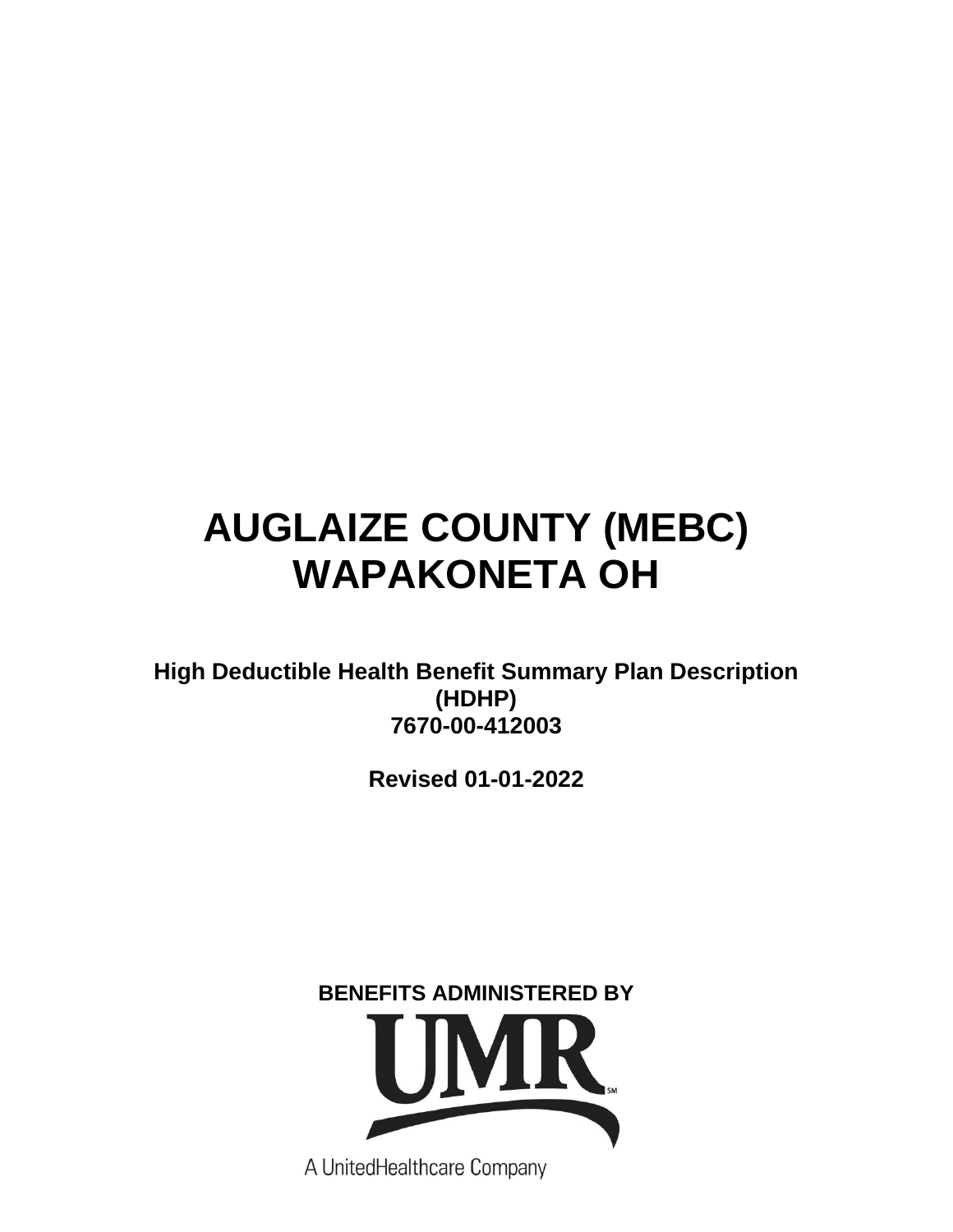## **Table of Contents**

| UNIFORMED SERVICES EMPLOYMENT AND REEMPLOYMENT RIGHTS ACT OF 1994  28         |
|-------------------------------------------------------------------------------|
|                                                                               |
|                                                                               |
|                                                                               |
|                                                                               |
|                                                                               |
|                                                                               |
|                                                                               |
|                                                                               |
|                                                                               |
|                                                                               |
|                                                                               |
|                                                                               |
|                                                                               |
|                                                                               |
|                                                                               |
|                                                                               |
|                                                                               |
| HIPAA ADMINISTRATIVE SIMPLIFICATION MEDICAL PRIVACY AND SECURITY PROVISION 84 |
|                                                                               |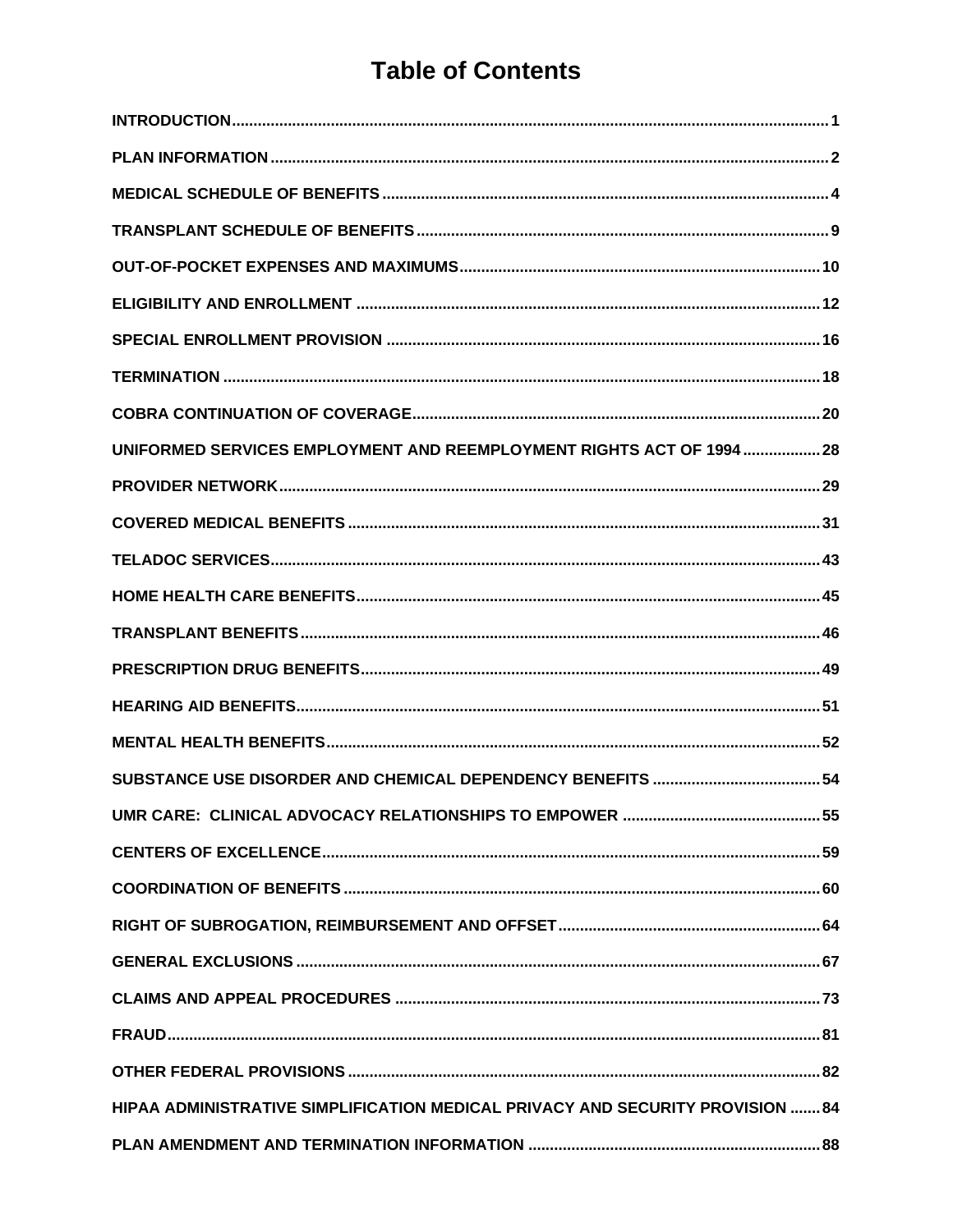|--|--|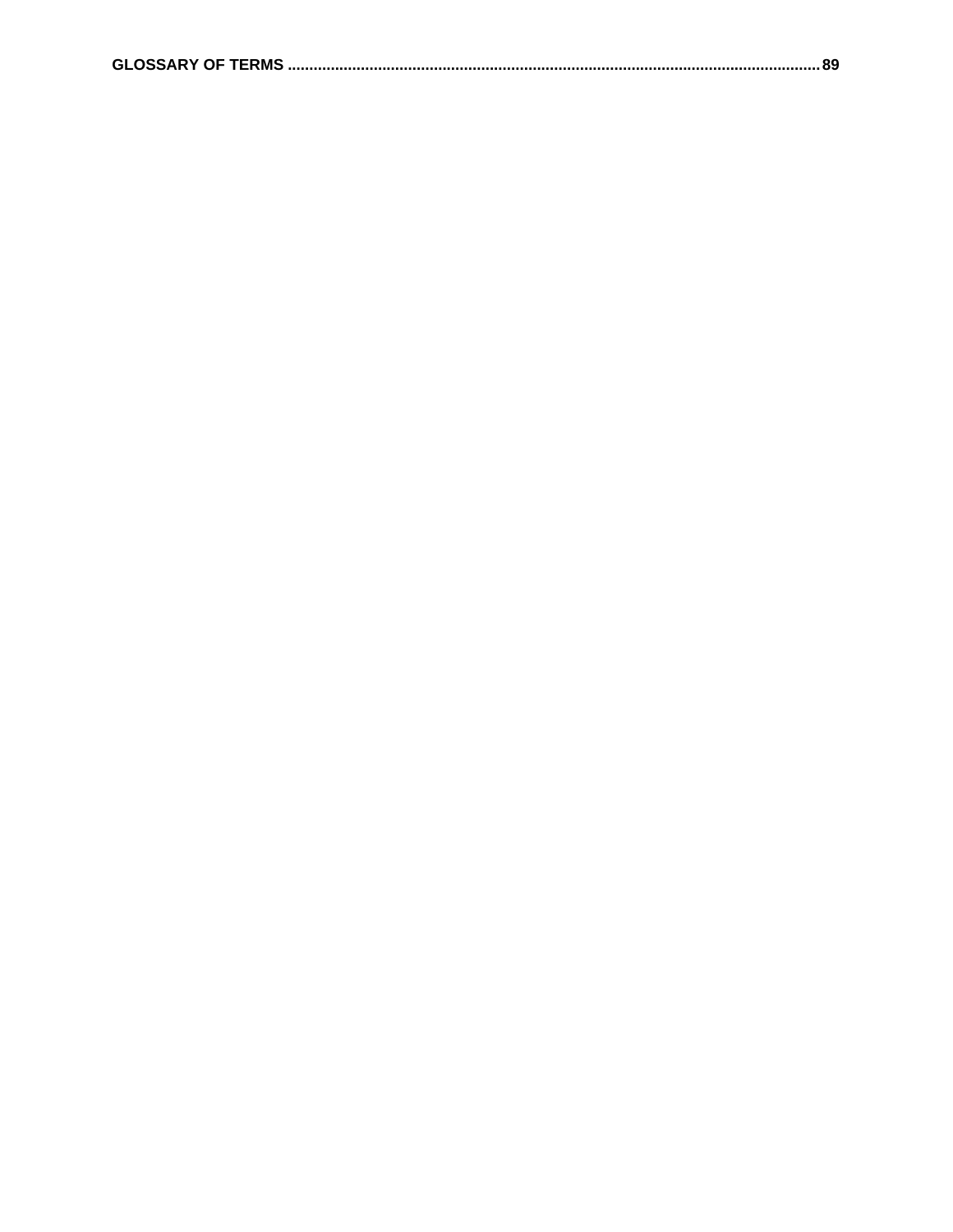### **AUGLAIZE COUNTY (MEBC)**

### **GROUP HEALTH BENEFIT PLAN**

### **SUMMARY PLAN DESCRIPTION**

### **INTRODUCTION**

The purpose of this document is to provide You and Your covered Dependents, if any, with summary information in English on benefits available under this Plan as well as with information on a Covered Person's rights and obligations under the AUGLAIZE COUNTY (MEBC) Health Benefit Plan (the "Plan"). You are a valued Employee of AUGLAIZE COUNTY (MEBC), and Your employer is pleased to sponsor this Plan to provide benefits that can help meet Your health care needs. Please read this document carefully and contact Your Human Resources or Personnel office if You have questions or if You have difficulty translating this document.

AUGLAIZE COUNTY (MEBC) is named the Plan Administrator for this Plan. The Plan Administrator has retained the services of independent Third Party Administrators to process claims and handle other duties for this self-funded Plan. The Third Party Administrators for this Plan are UMR, Inc. (hereinafter "UMR") for medical claims, and Elixir Solutions for pharmacy claims. The Third Party Administrators do not assume liability for benefits payable under this Plan, since they are solely claims-paying agents for the Plan Administrator.

The employer assumes the sole responsibility for funding the Plan benefits out of general assets; however, Employees help cover some of the costs of covered benefits through contributions, Deductibles, out-of-pocket amounts, and Plan Participation amounts as described in the Schedule of Benefits. All claim payments and reimbursements are paid out of the general assets of the employer and there is no separate fund that is used to pay promised benefits.

Some of the terms used in this document begin with a capital letter, even though such terms normally would not be capitalized. These terms have special meaning under the Plan. Most capitalized terms are listed in the Glossary of Terms, but some are defined within the provisions in which they are used. Becoming familiar with the terms defined in the Glossary of Terms will help You to better understand the provisions of this Plan.

Each individual covered under this Plan will be receiving an identification card that he or she may present to providers whenever he or she receives services. On the back of this card are phone numbers to call in case of questions or problems.

This document summarizes the benefits and limitations of the Plan and will serve as both the Summary Plan Description (SPD) and Plan document. Therefore it will be referred to as both the SPD and the Plan document.

This document becomes effective on January 1, 2017.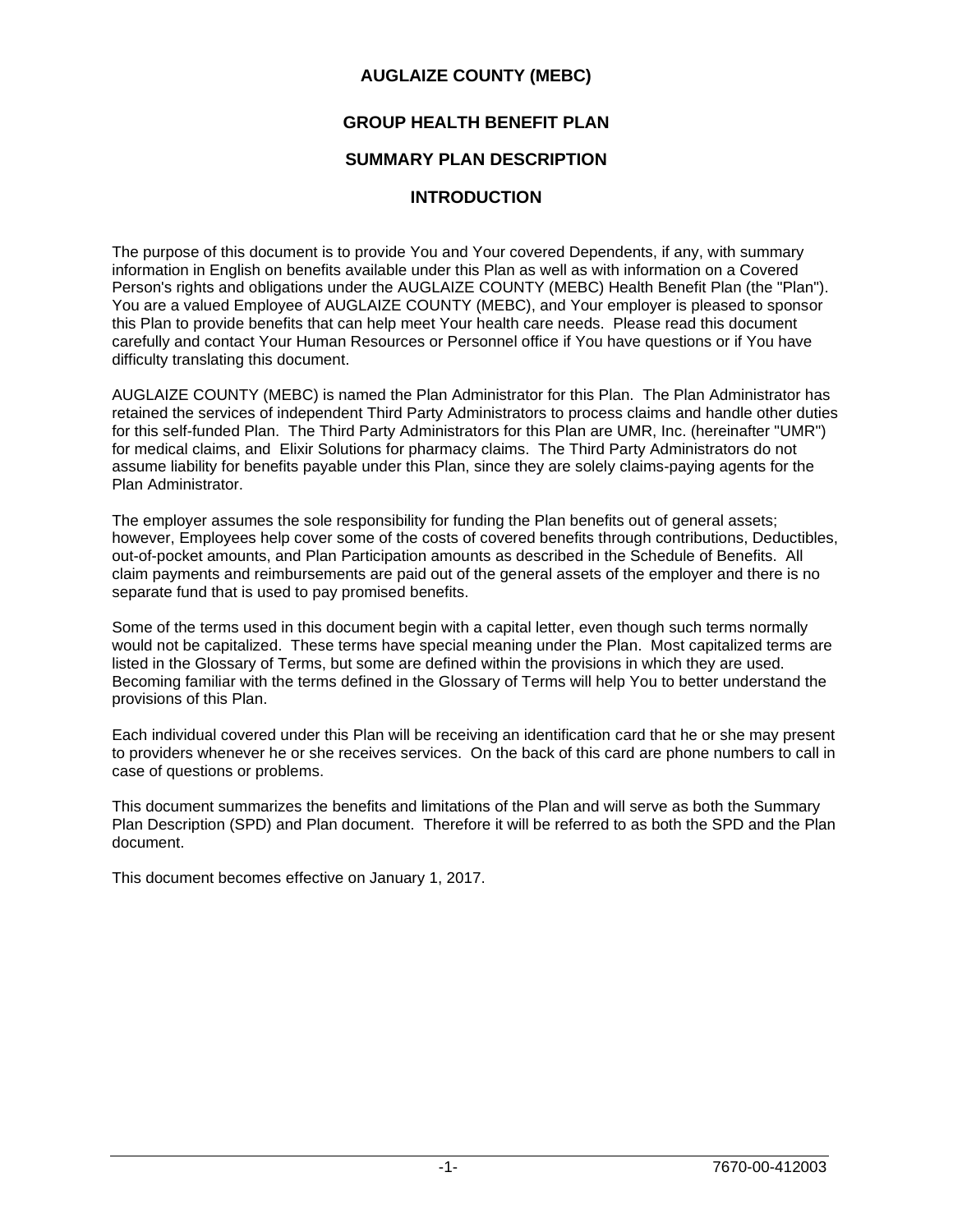### **PLAN INFORMATION**

| <b>Plan Name</b>                                                    | AUGLAIZE COUNTY (MEBC) GROUP BENEFIT PLAN                                                                                                                                                                                                                                                                         |
|---------------------------------------------------------------------|-------------------------------------------------------------------------------------------------------------------------------------------------------------------------------------------------------------------------------------------------------------------------------------------------------------------|
| <b>Name And Address Of Employer</b>                                 | <b>AUGLAIZE COUNTY (MEBC)</b><br>209 S BLACKHOOF ST STE 102<br>WAPAKONETA OH 45895                                                                                                                                                                                                                                |
| Name, Address, And Phone Number<br><b>Of Plan Administrator</b>     | <b>AUGLAIZE COUNTY (MEBC)</b><br>209 S BLACKHOOF ST STE 102<br>WAPAKONETA OH 45895<br>419-739-6710                                                                                                                                                                                                                |
| <b>Named Fiduciary</b>                                              | <b>AUGLAIZE COUNTY (MEBC)</b>                                                                                                                                                                                                                                                                                     |
| <b>Employer Identification Number</b><br><b>Assigned By The IRS</b> | 34-6400073                                                                                                                                                                                                                                                                                                        |
| <b>Type Of Benefit Plan Provided</b>                                | Self-funded Health and Welfare Plan providing group<br>health benefits.                                                                                                                                                                                                                                           |
| <b>Type Of Administration</b>                                       | The administration of the Plan is under the supervision of<br>the Plan Administrator. The Plan is not financed by an<br>insurance company and benefits are not guaranteed by a<br>contract of insurance. UMR provides administrative<br>services such as claim payments for medical claims.                       |
| Name And Address Of Agent For<br><b>Service Of Legal Process</b>    | <b>AUGLAIZE COUNTY</b><br>209 S BLACKHOOF ST STE 102<br>WAPAKONETA OH 45895                                                                                                                                                                                                                                       |
|                                                                     | Service of legal process may also be made upon the Plan<br>Administrator.                                                                                                                                                                                                                                         |
| <b>Funding Of The Plan</b>                                          | <b>Employer and Employee Contributions</b>                                                                                                                                                                                                                                                                        |
|                                                                     | Benefits are provided by a benefit Plan maintained on a<br>self-insured basis by Your employer.                                                                                                                                                                                                                   |
| <b>Collective Bargaining Provisions</b>                             | The Plan is maintained pursuant to one or more collective<br>bargaining agreements. A copy of each agreement may<br>be obtained upon written request to the Plan Administrator,<br>and each agreement is available for examination.                                                                               |
| <b>Benefit Plan Year</b>                                            | Benefits begin on January 1 and end on the following<br>December 31. For new Employees and Dependents, a<br>Benefit Plan Year begins on the individual's Effective Date<br>and runs through December 31 of the same Benefit Plan<br>Year.                                                                         |
| <b>Plan's Fiscal Year</b>                                           | January 1 through December 31                                                                                                                                                                                                                                                                                     |
| <b>Compliance</b>                                                   | It is intended that this Plan comply with all applicable laws.<br>In the event of any conflict between this Plan and the<br>applicable law, the provisions of the applicable law will be<br>deemed controlling, and any conflicting part of this Plan<br>will be deemed superseded to the extent of the conflict. |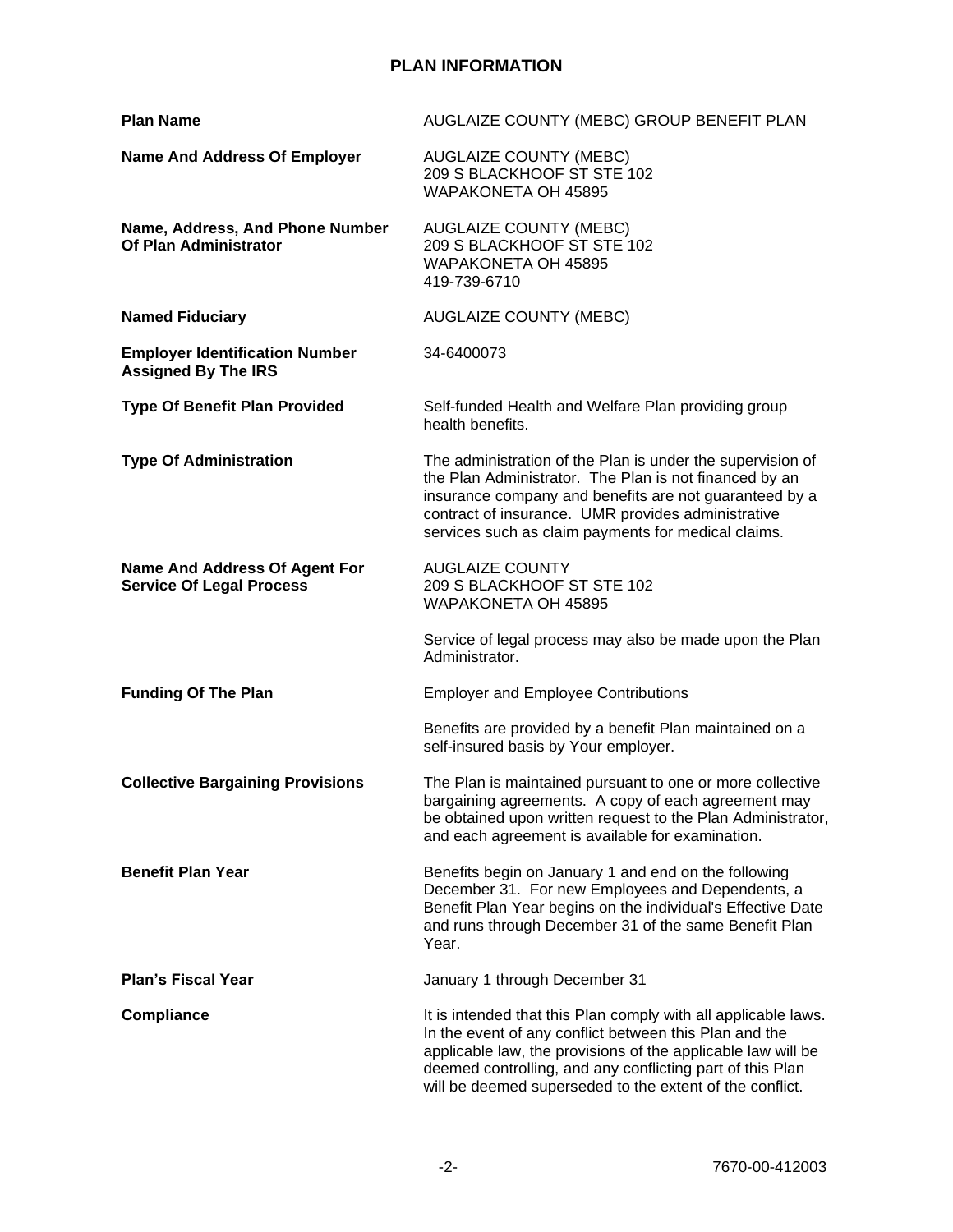**Discretionary Authority** The Plan Administrator will perform its duties as the Plan Administrator and in its sole discretion, will determine appropriate courses of action in light of the reason and purpose for which this Plan is established and maintained. In particular, the Plan Administrator will have full and sole discretionary authority to interpret all Plan documents, including this SPD, and make all interpretive and factual determinations as to whether any individual is entitled to receive any benefit under the terms of this Plan. Any construction of the terms of any Plan document and any determination of fact adopted by the Plan Administrator will be final and legally binding on all parties, except that the Plan Administrator has delegated certain responsibilities to the Third Party Administrators for this Plan. Any interpretation, determination, or other action of the Plan Administrator or the Third Party Administrators will be subject to review only if a court of proper jurisdiction determines its action is arbitrary or capricious or otherwise a clear abuse of discretion. Any review of a final decision or action of the Plan Administrator or the Third Party Administrators will be based only on such evidence presented to or considered by the Plan Administrator or the Third Party Administrators at the time they made the decision that is the subject of review. Accepting any benefits or making any claim for benefits under this Plan constitutes agreement with and consent to any decisions that the Plan Administrator or the Third Party Administrators make, in their sole discretion, and, further, means that the Covered Person consents to the limited standard and scope of review afforded under law.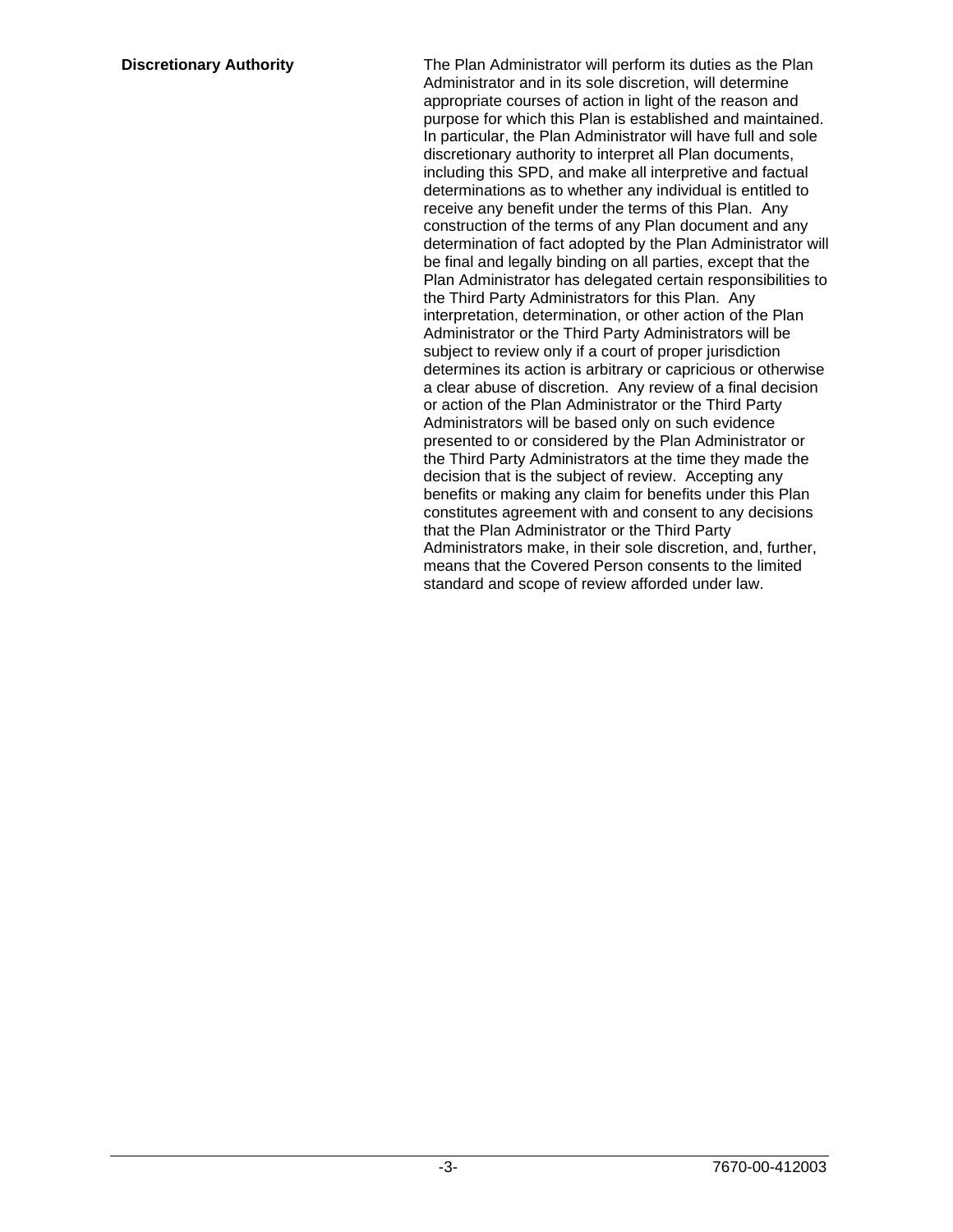### **MEDICAL SCHEDULE OF BENEFITS**

#### **Benefit Plan(s) 002, 003**

All health benefits shown on this Schedule of Benefits are subject to the following: Deductibles, Co-pays, Plan Participation rates, and out-of-pocket maximums, if any. Refer to the Out-of-Pocket Expenses and Maximums section of this SPD for more details.

**Benefits listed in this Schedule of Benefits are subject to all provisions of the Plan,** including any benefit determination based on an evaluation of medical facts and covered benefits. Refer to the Covered Medical Benefits and General Exclusions sections of this SPD for more details.

Important: Prior authorization may be required before benefits will be considered for payment. Failure to obtain prior authorization may result in a penalty or increased out-of-pocket costs. Refer to the UMR CARE section of this SPD for a description of these services and prior authorization procedures.

Note: Refer to the Provider Network section for clarifications and possible exceptions to the in-network or out-of-network classifications.

If a benefit maximum is listed in the middle of a column on the Schedule of Benefits, it is a combined Maximum Benefit for services that the Covered Person receives from all in-network and out-of-network providers and facilities.

|                                                                                                                                                                                                                                                                                                                                                                                                                                                                                                                   | <b>IN-NETWORK</b>          | <b>OUT-OF-NETWORK</b>        |
|-------------------------------------------------------------------------------------------------------------------------------------------------------------------------------------------------------------------------------------------------------------------------------------------------------------------------------------------------------------------------------------------------------------------------------------------------------------------------------------------------------------------|----------------------------|------------------------------|
| <b>Annual Deductible Per Calendar Year:</b><br><b>Note: Medical And Pharmacy Expenses Are</b><br><b>Subject To The Same Deductible.</b><br>Single Coverage<br><b>Family Coverage</b><br>Note: If Family Coverage Is Elected, The Full<br><b>Family Deductible Amount Must Be Met Before The</b><br><b>Plan Will Begin Paying At The Plan Participation</b><br>Level.                                                                                                                                              | \$1400<br>\$2800           | \$2800<br>\$5600             |
| Plan Participation Rate, Unless Otherwise Stated<br><b>Below:</b>                                                                                                                                                                                                                                                                                                                                                                                                                                                 |                            |                              |
| Paid By Plan After Satisfaction Of Deductible                                                                                                                                                                                                                                                                                                                                                                                                                                                                     | 80%                        | 60%                          |
| <b>Annual Out-Of-Pocket Maximum:</b><br><b>Note: Medical And Pharmacy Expenses Are</b><br><b>Subject To The Same Out-Of-Pocket Maximum.</b><br><b>Single Coverage</b><br><b>Family Coverage</b><br>Individual "Embedded" Out-Of-Pocket<br>Note: If You Have Family Coverage, Any<br><b>Combination Of Covered Family Members May Help</b><br><b>Meet The Family Out-Of-Pocket Maximum;</b><br>However, No One Person Will Pay More Than His<br>Or Her Embedded Individual Out-Of-Pocket<br><b>Maximum Amount.</b> | \$2800<br>\$5600<br>\$2800 | \$5600<br>\$11,200<br>\$5600 |
| <b>Acupuncture Treatment:</b>                                                                                                                                                                                                                                                                                                                                                                                                                                                                                     |                            |                              |
| Maximum Visits Per Calendar Year                                                                                                                                                                                                                                                                                                                                                                                                                                                                                  | 6 Visits                   |                              |
| Paid By Plan After In-Network Deductible                                                                                                                                                                                                                                                                                                                                                                                                                                                                          | 80%                        | 80%                          |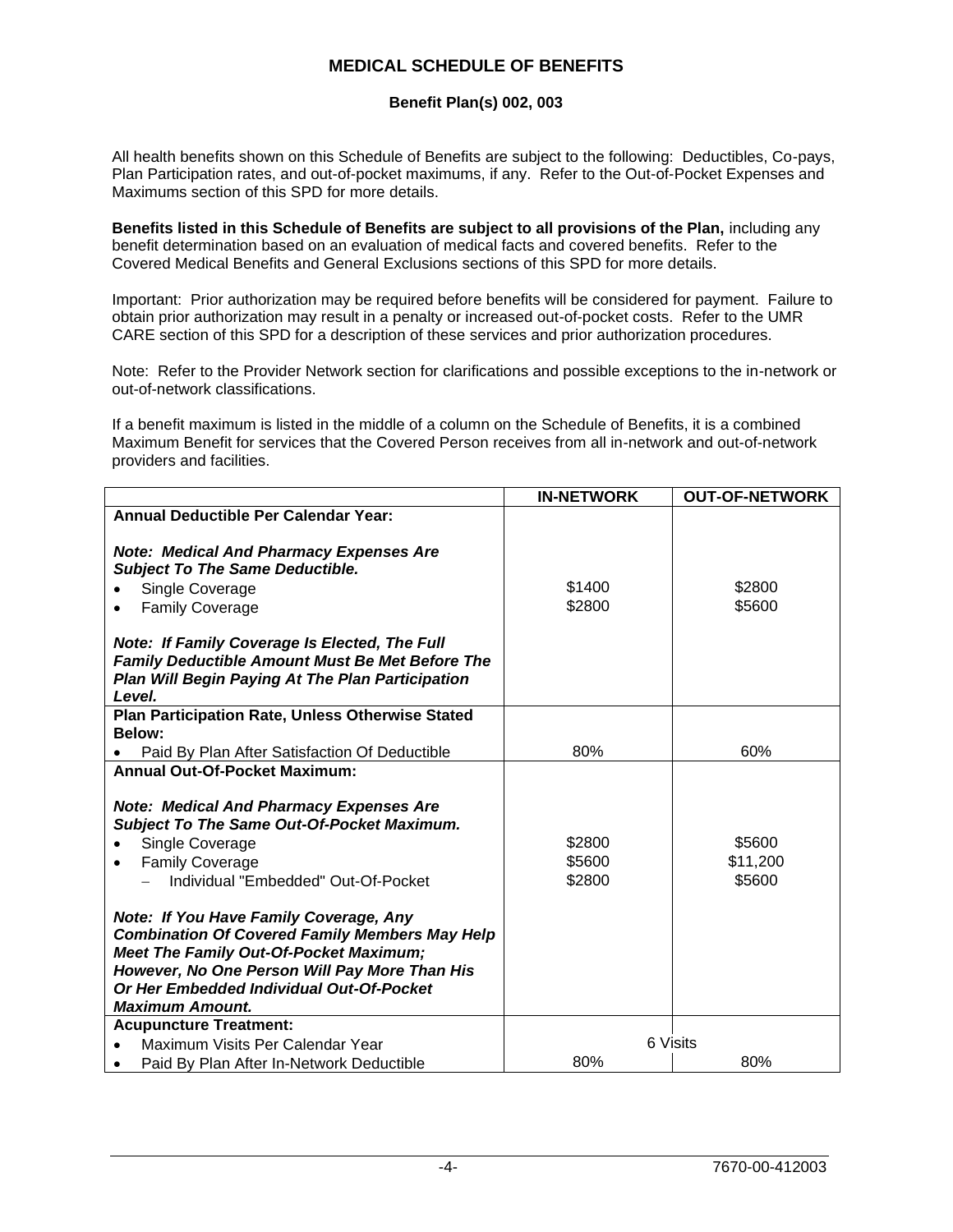|                                                                                            | <b>IN-NETWORK</b>   | <b>OUT-OF-NETWORK</b> |
|--------------------------------------------------------------------------------------------|---------------------|-----------------------|
| <b>Ambulance Transportation:</b>                                                           |                     |                       |
| Paid By Plan After In-Network Deductible                                                   | 80%                 | 80%                   |
| <b>Breast Pumps:</b>                                                                       |                     |                       |
| Paid By Plan After Deductible                                                              | 100%                | 60%                   |
|                                                                                            | (Deductible Waived) |                       |
| <b>Contraceptive Methods And Contraceptive</b><br><b>Counseling Approved By The FDA:</b>   |                     |                       |
|                                                                                            |                     |                       |
| For Men:                                                                                   |                     |                       |
| Paid By Plan After Deductible                                                              | 80%                 | 60%                   |
|                                                                                            |                     |                       |
| For Women:                                                                                 |                     |                       |
| Paid By Plan After Deductible                                                              | 100%                | 60%                   |
|                                                                                            | (Deductible Waived) |                       |
| <b>Durable Medical Equipment:</b>                                                          |                     |                       |
| Paid By Plan After Deductible                                                              | 80%                 | 60%                   |
| <b>Emergency Services / Treatment:</b>                                                     |                     |                       |
|                                                                                            |                     |                       |
| <b>Urgent Care:</b>                                                                        |                     |                       |
| Paid By Plan After Deductible                                                              | 80%                 | 60%                   |
|                                                                                            |                     |                       |
| True Emergency Room / Emergency Physicians:<br>Paid By Plan After In-Network Deductible    | 100%                | 100%                  |
|                                                                                            |                     |                       |
| <b>Non-True Emergency Room / Emergency</b>                                                 |                     |                       |
| <b>Physicians:</b>                                                                         |                     |                       |
| Paid By Plan After Deductible                                                              | 50%                 | 50%                   |
| <b>Extended Care Facility Benefits, Such As Skilled</b>                                    |                     |                       |
| Nursing, Convalescent, Or Subacute Facility:                                               |                     |                       |
| Maximum Days Per Calendar Year                                                             |                     | 120 Days              |
| Paid By Plan After Deductible                                                              | 80%                 | 60%                   |
| <b>Home Health Care Benefits:</b>                                                          |                     |                       |
| Maximum Visits Per Calendar Year                                                           |                     | 120 Visits            |
| Paid By Plan After Deductible                                                              | 80%                 | 60%                   |
|                                                                                            |                     |                       |
| Note: A Home Health Care Visit Will Be Considered                                          |                     |                       |
| A Periodic Visit By Either A Nurse Or Qualified                                            |                     |                       |
| Therapist, As The Case May Be, Or Up To Four<br><b>Hours Of Home Health Care Services.</b> |                     |                       |
| <b>Hospice Care Benefits:</b>                                                              |                     |                       |
|                                                                                            |                     |                       |
| <b>Hospice Services:</b>                                                                   |                     |                       |
| Maximum Benefit Per Lifetime                                                               |                     | 26 Weeks              |
| Paid By Plan After Deductible                                                              | 80%                 | 60%                   |
|                                                                                            |                     |                       |
| <b>Bereavement Counseling:</b>                                                             |                     |                       |
| Paid By Plan After Deductible                                                              | 80%                 | 60%                   |
| <b>Hospital Services:</b>                                                                  |                     |                       |
|                                                                                            |                     |                       |
| <b>Pre-Admission Testing:</b>                                                              |                     |                       |
| Paid By Plan After Deductible                                                              | 80%                 | 60%                   |
| <b>Inpatient Services / Inpatient Physician Charges;</b>                                   |                     |                       |
| Room And Board Subject To The Payment Of                                                   |                     |                       |
| Semi-Private Room Rate Or Negotiated Room Rate:                                            |                     |                       |
| Paid By Plan After In-Network Deductible                                                   | 80%                 | 60%                   |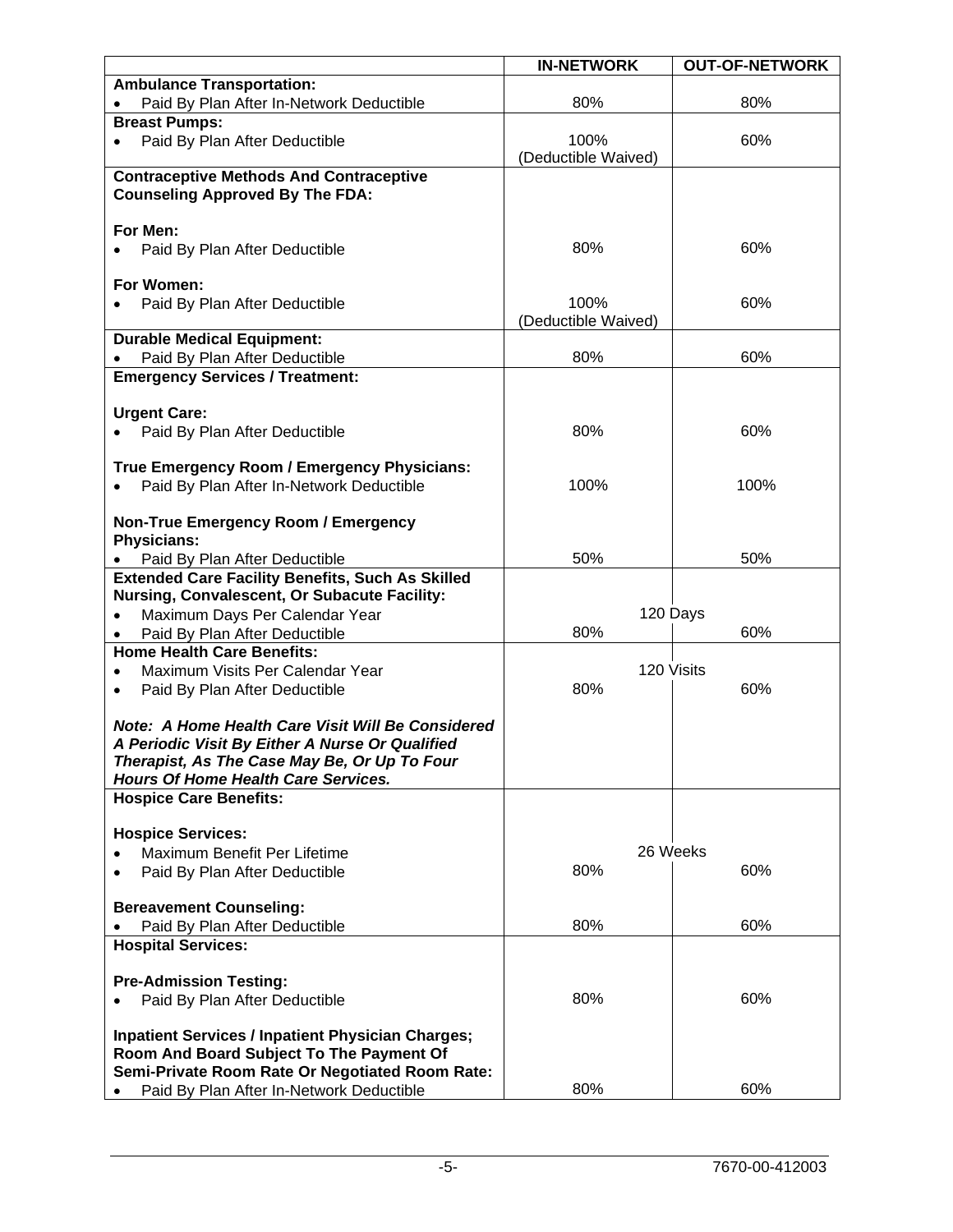|                                                                                   | <b>IN-NETWORK</b>   | <b>OUT-OF-NETWORK</b> |
|-----------------------------------------------------------------------------------|---------------------|-----------------------|
| <b>Outpatient Services / Outpatient Physician</b>                                 |                     |                       |
| Charges:                                                                          |                     |                       |
| Paid By Plan After Deductible                                                     | 80%                 | 60%                   |
|                                                                                   |                     |                       |
| <b>Outpatient Imaging Charges:</b>                                                |                     |                       |
| Paid By Plan After Deductible                                                     | 80%                 | 60%                   |
|                                                                                   |                     |                       |
| <b>Outpatient Lab And X-Ray Charges:</b>                                          |                     |                       |
| Paid By Plan After Deductible                                                     | 80%                 | 60%                   |
| <b>Outpatient Surgery / Surgeon Charges:</b>                                      |                     |                       |
| Paid By Plan After Deductible                                                     | 80%                 | 60%                   |
| <b>Manipulations:</b>                                                             |                     |                       |
| Maximum Visits Per Calendar Year                                                  |                     | 12 Visits             |
| Paid By Plan After Deductible                                                     | 80%                 | 60%                   |
| <b>Maternity:</b>                                                                 |                     |                       |
|                                                                                   |                     |                       |
| <b>Routine Prenatal Services:</b>                                                 |                     |                       |
| Paid By Plan After Deductible                                                     | 100%                | 60%                   |
|                                                                                   | (Deductible Waived) |                       |
|                                                                                   |                     |                       |
| Non-Routine Prenatal Services, Delivery, And                                      |                     |                       |
| <b>Postnatal Care:</b>                                                            |                     |                       |
| Paid By Plan After Deductible                                                     | 80%                 | 60%                   |
| Mental Health, Substance Use Disorder, And                                        |                     |                       |
| <b>Chemical Dependency Benefits:</b>                                              | 80%                 | 60%                   |
| Paid By Plan After Deductible<br><b>Morbid Obesity Treatment:</b>                 |                     |                       |
| Paid By Plan After Deductible                                                     | 80%                 | 60%                   |
|                                                                                   |                     |                       |
| <b>Bariatric Surgery:</b>                                                         |                     |                       |
| Maximum Benefit Per Lifetime                                                      | 1 Surgery           |                       |
| Paid By Plan After Deductible                                                     | 80%                 | 60%                   |
| <b>Nursery And Newborn Expenses:</b>                                              |                     |                       |
| Paid By Plan After Deductible                                                     | 80%                 | 60%                   |
|                                                                                   |                     |                       |
| Note: Deductible And / Or Co-pay Will Be Waived                                   |                     |                       |
| For Preventive/Routine Well Newborn Charges,                                      |                     |                       |
| <b>Initial Stay (Days 0-5).</b>                                                   |                     |                       |
| <b>Physician Office Visit:</b>                                                    |                     |                       |
| Paid By Plan After Deductible                                                     | 80%                 | 60%                   |
| <b>Physician Office Services:</b>                                                 |                     |                       |
| Paid By Plan After Deductible<br>Preventive / Routine Care Benefits. See Glossary | 80%                 | 60%                   |
| Of Terms For Definition. Benefits Include:                                        |                     |                       |
|                                                                                   |                     |                       |
| <b>Preventive / Routine Physical Exams At</b>                                     |                     |                       |
| <b>Appropriate Ages:</b>                                                          |                     |                       |
| Paid By Plan After Deductible                                                     | 100%                | 60%                   |
|                                                                                   | (Deductible Waived) |                       |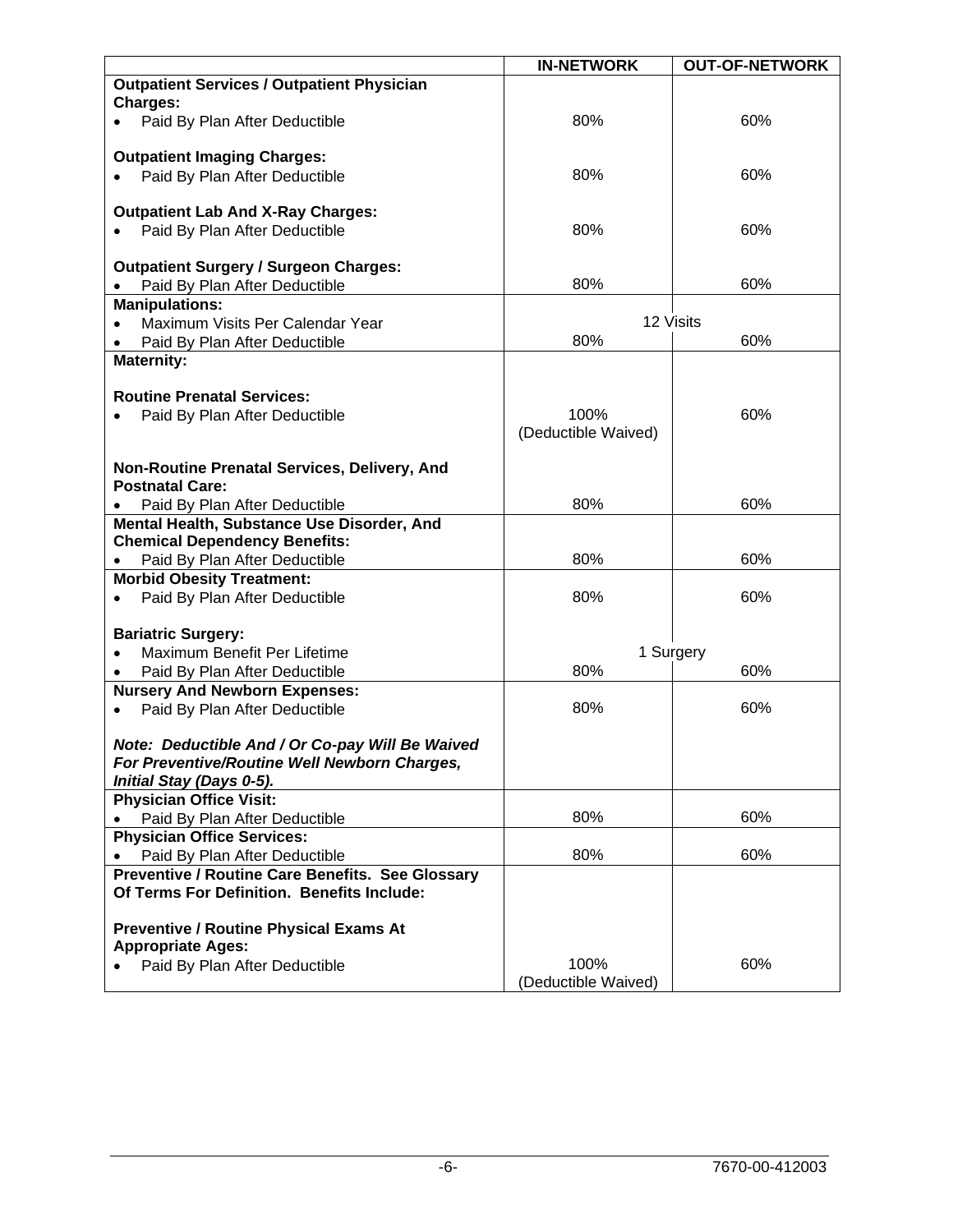|                                                                              | <b>IN-NETWORK</b>           | <b>OUT-OF-NETWORK</b> |
|------------------------------------------------------------------------------|-----------------------------|-----------------------|
| <b>Immunizations:</b>                                                        |                             |                       |
| Paid By Plan After Deductible                                                | 100%<br>(Deductible Waived) | 60%                   |
| Preventive / Routine Diagnostic Tests, Lab, And                              |                             |                       |
| <b>X-Rays At Appropriate Ages:</b>                                           |                             |                       |
| Paid By Plan After Deductible                                                | 100%<br>(Deductible Waived) | 60%                   |
|                                                                              |                             |                       |
| <b>Preventive / Routine Mammograms And Breast</b><br>Exams:                  |                             |                       |
| Maximum Exams Per Calendar Year                                              |                             | 1 Exam                |
| Paid By Plan After Deductible                                                | 100%<br>(Deductible Waived) | 60%                   |
| Preventive / Routine Pelvic Exams And Pap Tests:                             |                             |                       |
| Maximum Exams Per Calendar Year                                              |                             | 1 Exam                |
| Paid By Plan After Deductible                                                | 100%                        | 60%                   |
|                                                                              | (Deductible Waived)         |                       |
| <b>Preventive / Routine PSA Test And Prostate</b><br>Exams:                  |                             |                       |
| Maximum Exams Per Calendar Year                                              |                             | 1 Exam                |
| Paid By Plan After Deductible                                                | 100%<br>(Deductible Waived) | 60%                   |
| <b>Preventive / Routine Screenings / Services At</b>                         |                             |                       |
| <b>Appropriate Ages And Gender:</b>                                          | 100%                        | 60%                   |
| Paid By Plan After Deductible                                                | (Deductible Waived)         |                       |
| <b>Preventive / Routine Autism Screening:</b>                                |                             |                       |
| From Age 0 To 21                                                             |                             |                       |
| Paid By Plan After Deductible                                                | 100%                        | 60%                   |
|                                                                              | (Deductible Waived)         |                       |
|                                                                              |                             |                       |
| <b>Preventive / Routine Colonoscopies,</b>                                   |                             |                       |
| <b>Sigmoidoscopies, And Similar Routine Surgical</b>                         |                             |                       |
| <b>Procedures Performed For Preventive Reasons:</b>                          | 100%                        | 60%                   |
| Paid By Plan After Deductible                                                | (Deductible Waived)         |                       |
|                                                                              |                             |                       |
| <b>Preventive / Routine Hearing Exams:</b>                                   |                             |                       |
| Paid By Plan After Deductible                                                | 100%                        | 60%                   |
|                                                                              | (Deductible Waived)         |                       |
|                                                                              |                             |                       |
| <b>Preventive / Routine Counseling For Alcohol Or</b>                        |                             |                       |
| Substance Use Disorder, Tobacco Use, Obesity,<br><b>Diet, And Nutrition:</b> |                             |                       |
| Paid By Plan After Deductible                                                | 100%                        | 60%                   |
|                                                                              | (Deductible Waived)         |                       |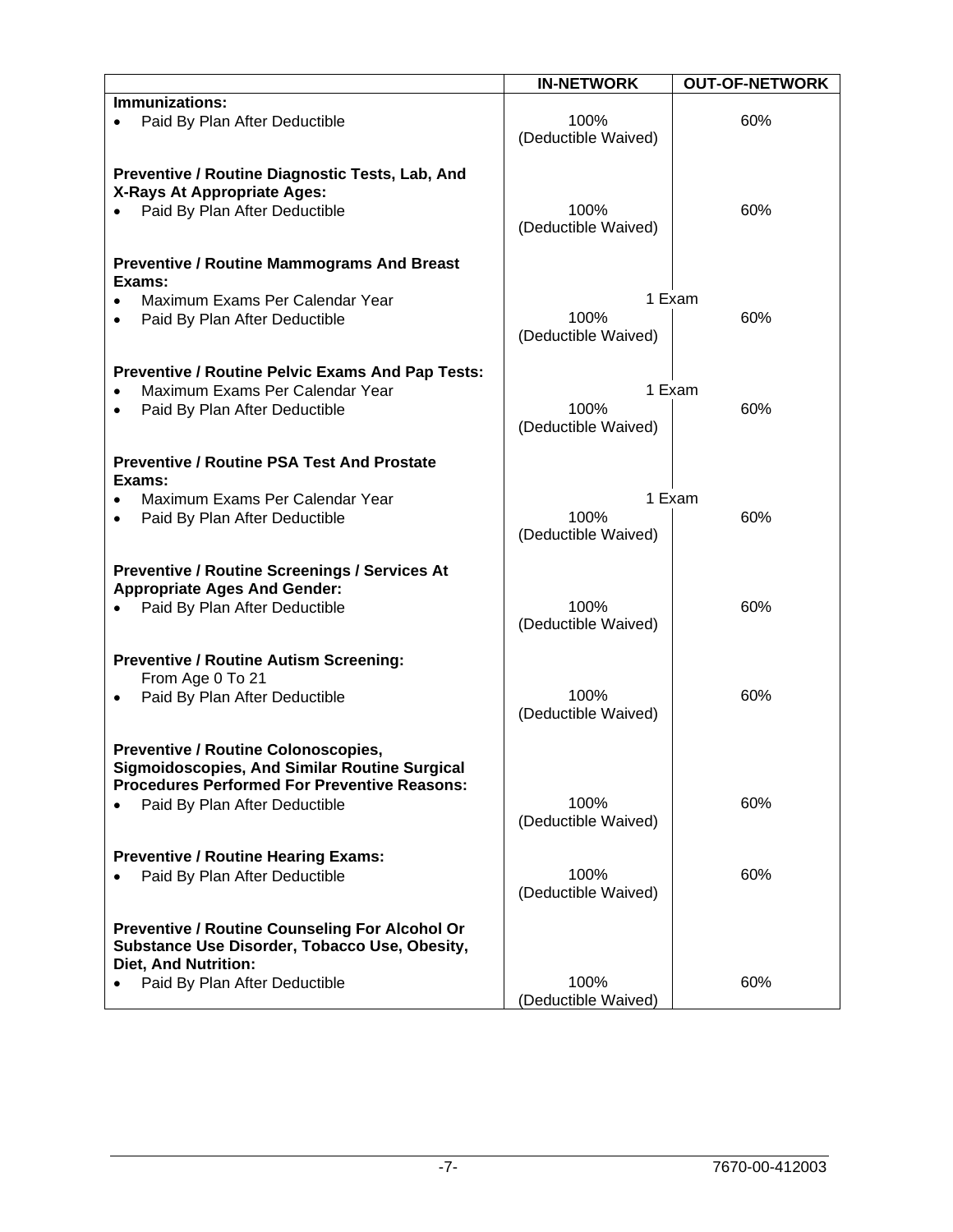|                                                                                                              | <b>IN-NETWORK</b>   | <b>OUT-OF-NETWORK</b> |  |
|--------------------------------------------------------------------------------------------------------------|---------------------|-----------------------|--|
| In Addition, The Following Preventive / Routine                                                              |                     |                       |  |
| <b>Services Are Covered For Women:</b>                                                                       |                     |                       |  |
| <b>Treatment For Gestational Diabetes</b><br>⋗                                                               |                     |                       |  |
| <b>Papillomavirus DNA Testing*</b><br>➤                                                                      |                     |                       |  |
| <b>Counseling For Sexually Transmitted</b><br>➤                                                              |                     |                       |  |
| <b>Infections (Provided Annually)*</b>                                                                       |                     |                       |  |
| <b>Counseling For Human Immune-Deficiency</b><br>➤<br>Virus (Provided Annually)*                             |                     |                       |  |
| <b>Breastfeeding Support, Supplies, And</b><br>➤                                                             |                     |                       |  |
| <b>Counseling</b>                                                                                            |                     |                       |  |
| <b>Counseling For Interpersonal And Domestic</b><br>≻                                                        |                     |                       |  |
| Violence For Women (Provided Annually)*                                                                      |                     |                       |  |
| Paid By Plan After Deductible                                                                                | 100%                | 60%                   |  |
|                                                                                                              | (Deductible Waived) |                       |  |
|                                                                                                              |                     |                       |  |
| *These Services May Also Apply To Men.                                                                       |                     |                       |  |
| <b>Sterilizations:</b>                                                                                       |                     |                       |  |
| For Men:                                                                                                     |                     |                       |  |
| Paid By Plan After Deductible                                                                                | <b>Not Covered</b>  | Not Covered           |  |
|                                                                                                              |                     |                       |  |
| For Women:                                                                                                   |                     |                       |  |
| Paid By Plan After Deductible                                                                                | 100%                | 60%                   |  |
|                                                                                                              | (Deductible Waived) |                       |  |
| <b>Teladoc Services:</b>                                                                                     |                     |                       |  |
| <b>General Medicine:</b>                                                                                     |                     |                       |  |
|                                                                                                              |                     |                       |  |
| Paid By Plan After Deductible                                                                                | 80%                 |                       |  |
| Dermatology:                                                                                                 |                     |                       |  |
| Paid By Plan After Deductible                                                                                | 80%                 |                       |  |
| Temporomandibular Joint Disorder Benefits:                                                                   |                     |                       |  |
| Paid By Plan After Deductible                                                                                | 80%                 | 60%                   |  |
| <b>Therapy Services:</b>                                                                                     |                     |                       |  |
| Maximum Visits Per Calendar Year                                                                             | 60 Visits           |                       |  |
| Paid By Plan After Deductible                                                                                | 80%                 | 60%                   |  |
|                                                                                                              |                     |                       |  |
| <b>Note: Medical Necessity Will Be Reviewed After 25</b>                                                     |                     |                       |  |
| Visits.                                                                                                      |                     |                       |  |
| Wigs (Cranial Prostheses), Toupees, Or Hairpieces<br><b>Related To Cancer Treatment And Alopecia Areata:</b> |                     |                       |  |
| \$500<br>Maximum Benefit Per Calendar Year<br>$\bullet$                                                      |                     |                       |  |
| Paid By Plan After Deductible                                                                                | 80%                 | 80%                   |  |
| <b>All Other Covered Expenses:</b>                                                                           |                     |                       |  |
| Paid By Plan After Deductible                                                                                | 80%                 | 60%                   |  |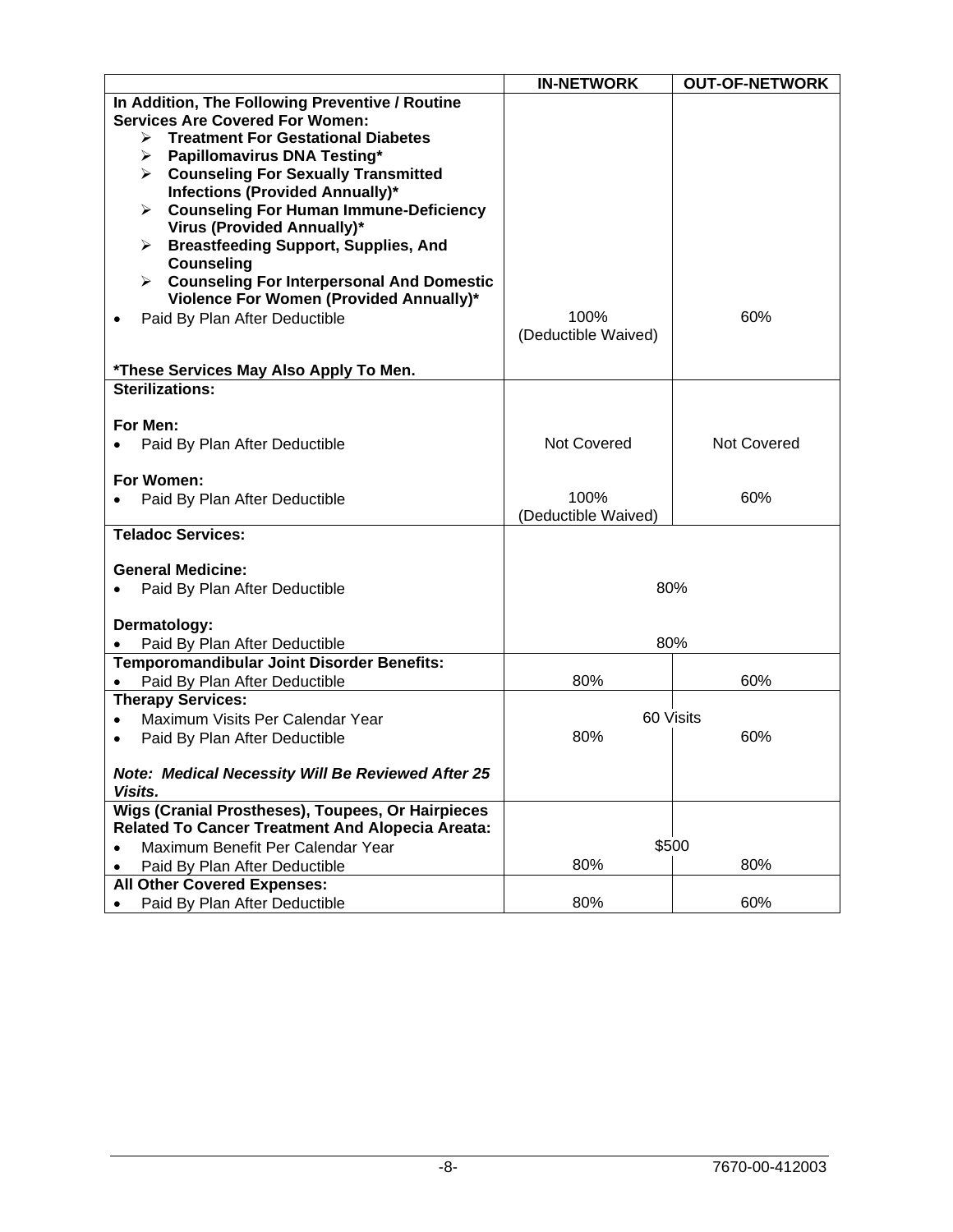| <b>TRANSPLANT SCHEDULE OF BENEFITS</b>                                                |                   |                       |  |
|---------------------------------------------------------------------------------------|-------------------|-----------------------|--|
| <b>Benefit Plan(s) ALL</b>                                                            |                   |                       |  |
| <b>Transplant Services At A Designated Transplant</b><br><b>Facility:</b>             |                   |                       |  |
| <b>Transplant Services:</b>                                                           |                   |                       |  |
| Paid By Plan After Deductible                                                         | 80%               |                       |  |
| <b>Travel And Housing:</b>                                                            |                   |                       |  |
| Maximum Benefit Per Day                                                               | \$200             |                       |  |
| Paid By Plan After Deductible                                                         | 100%              |                       |  |
| Note: Maximum Benefit Per Day Applies To<br><b>Transportation, Lodging And Meals.</b> |                   |                       |  |
| Travel And Housing At Designated Transplant Facility                                  |                   |                       |  |
| At Contract Effective Date/Pre-Transplant Evaluation                                  |                   |                       |  |
| And Up To One Year From Date Of Transplant.                                           |                   |                       |  |
|                                                                                       | <b>IN-NETWORK</b> | <b>OUT-OF-NETWORK</b> |  |
| <b>Transplant Services At A Non-Designated</b><br><b>Transplant Facility:</b>         |                   |                       |  |
| <b>Transplant Services:</b>                                                           |                   |                       |  |
| Paid By Plan After Deductible                                                         | 60%               | 60%                   |  |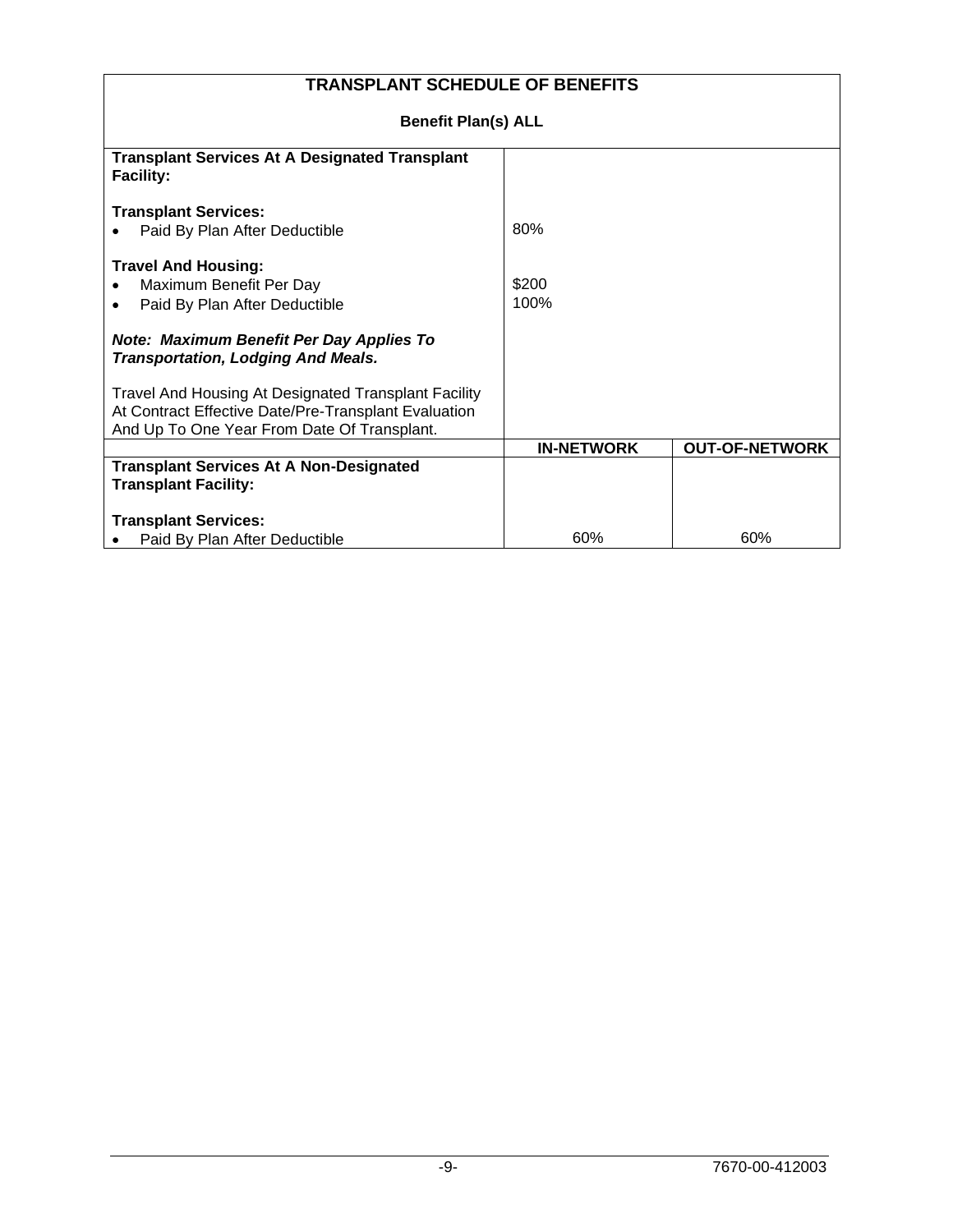### **OUT-OF-POCKET EXPENSES AND MAXIMUMS**

#### **DEDUCTIBLES**

A Deductible is an amount of money paid once per Plan Year by the Covered Person before any Covered Expenses are paid by this Plan. A Deductible applies to each Covered Person. When a new Plan Year begins, a new Deductible must be satisfied.

Deductible amounts are shown on the Schedule of Benefits. Generally, the applicable Deductible must be met before any benefits will be paid under this Plan. However, certain covered benefits may be considered Preventive / Routine Care and paid first dollar.

The Deductible amounts that the Covered Person incurs for Covered Expenses, including covered Pharmacy expenses, will be used to satisfy the Deductible(s) shown on the Schedule of Benefits.

The Deductible amounts that the Covered Person incurs at an in-network provider will apply to the innetwork total individual and family Deductible. The Deductible amounts that the Covered Person incurs at an out-of-network provider will apply to the out-of-network total individual and family Deductible.

#### **PLAN PARTICIPATION**

Plan Participation is the percentage of Covered Expenses that the Covered Person is responsible for paying after the Deductible is met. The Covered Person pays this percentage until the Covered Person's (or family's, if applicable) annual out-of-pocket maximum is reached. The Plan Participation rate is shown on the Schedule of Benefits.

Any payment for an expense that is not covered under this Plan will be the Covered Person's responsibility.

#### **ANNUAL OUT-OF-POCKET MAXIMUMS**

The annual out-of-pocket maximum is the most the Covered Person pays each year for Covered Expenses. There are separate in-network and out-of-network out-of-pocket maximums for this Plan. Annual out-of-pocket maximums are shown on the Schedule of Benefits. Amounts the Covered Person incurs for Covered Expenses will be used to satisfy the Covered Person's (or family's, if applicable) annual out-of-pocket maximum(s). If the Covered Person's out-of-pocket expenses in a Plan Year exceed the annual out-of-pocket maximum, the Plan pays 100% of the Covered Expenses through the end of the Plan Year.

The following will not be used to meet the out-of-pocket maximums:

- Penalties, legal fees and interest charged by a provider.
- Expenses for excluded services.
- Any charges above the limits specified elsewhere in this document.
- Out-of-Network Co-pays and Plan Participation amounts for Prescription products.
- Expenses Incurred as a result of failure to comply with prior authorization requirements.
- Any amounts over the Reasonable Reimbursement, Usual and Customary amount, Negotiated Rate or established fee schedule that this Plan pays.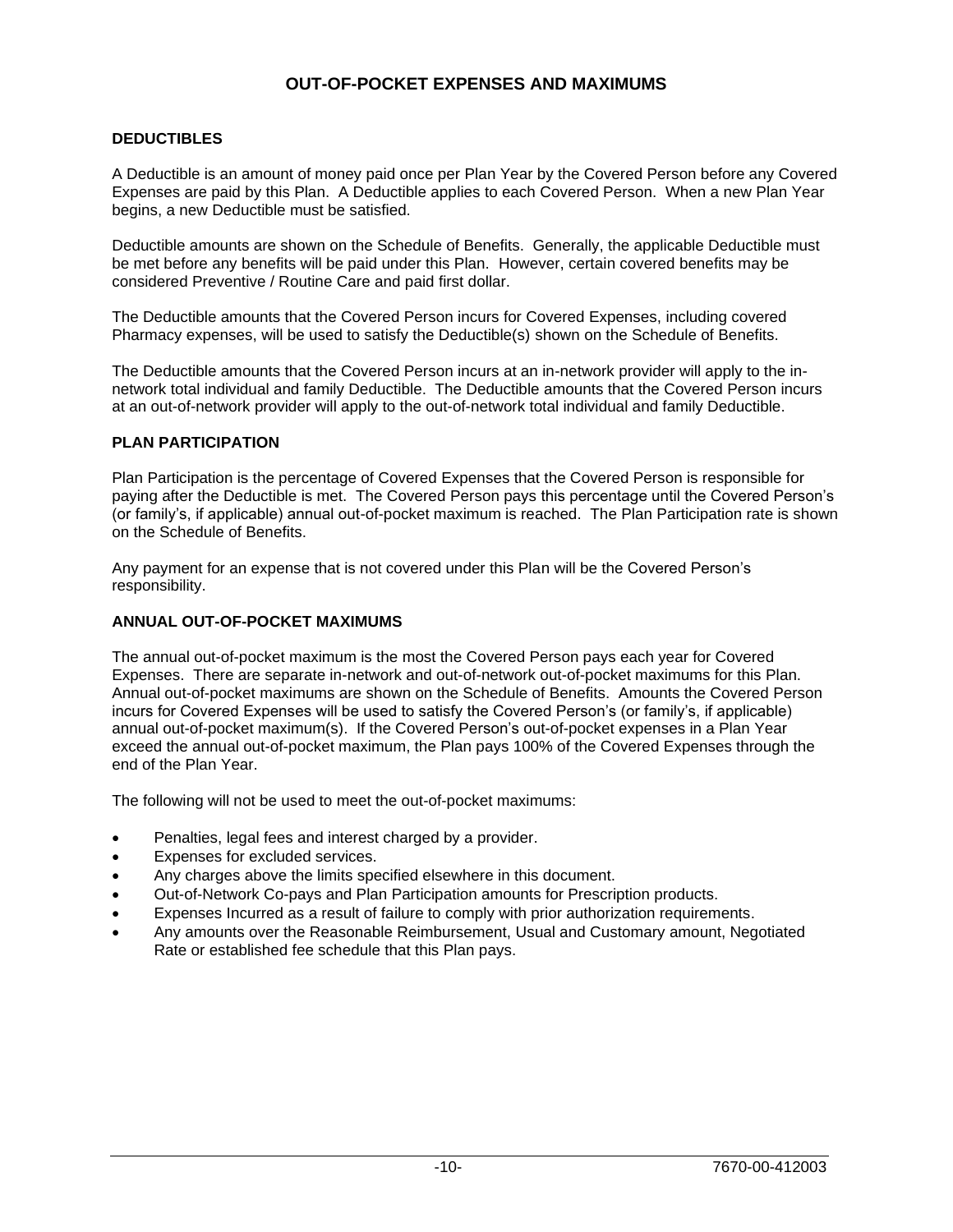The eligible out-of-pocket expenses that the Covered Person incurs at an in-network provider will apply to the in-network total out-of-pocket maximum. The eligible out-of-pocket expenses that the Covered Person incurs at an out-of-network provider will apply to the out-of-network total out-of-pocket maximum.

#### **NO FORGIVENESS OF OUT-OF-POCKET EXPENSES**

The Covered Person is required to pay the out-of-pocket expenses (including Deductibles, Co-pays or required Plan Participation) under the terms of this Plan. The requirement that You and Your Dependent(s) pay the applicable out-of-pocket expenses cannot be waived by a provider under any "fee forgiveness", "not out-of-pocket" or similar arrangement. If a provider waives the required out-of-pocket expenses, the Covered Person's claim may be denied and the Covered Person will be responsible for payment of the entire claim. The claim(s) may be reconsidered if the Covered Person provides satisfactory proof that he or she paid the out-of-pocket expenses under the terms of this Plan.

The Covered Person's ability to contribute to a Health Savings Account (HSA) on a tax favored basis may be affected by any arrangement that waives this Plan's Deductible.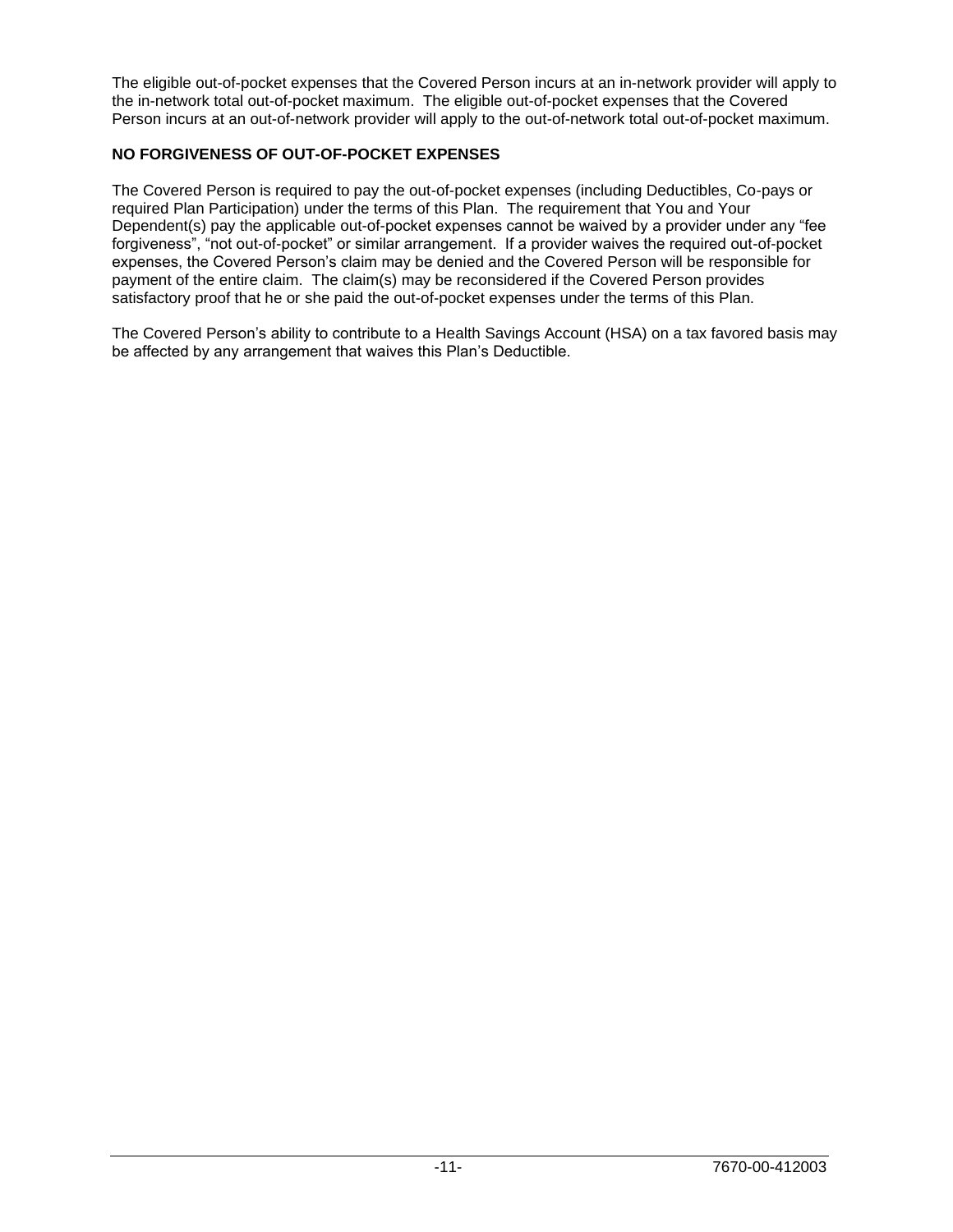### **ELIGIBILITY AND ENROLLMENT**

### **ELIGIBILITY AND ENROLLMENT PROCEDURES**

You are responsible for enrolling in the manner and form prescribed by Your employer. The Plan's eligibility and enrollment procedures include administrative safeguards and processes designed to ensure and verify that eligibility and enrollment determinations are made in accordance with the Plan. From time to time, the Plan may request documentation from You or Your Dependents in order to make determinations for continuing eligibility. The coverage choices that will be offered to You will be the same choices offered to other similarly situated Employees.

#### **WAITING PERIOD**

If eligible, You must complete a Waiting Period before coverage becomes effective for You and Your Dependents. A Waiting Period is a period of time that must pass before an Employee or Dependent becomes eligible for coverage under the terms of this Plan.

You are eligible for coverage on the date listed below under the Effective Date section, upon completion of 30 calendar days of regular employment in a covered position.

The start of Your Waiting Period is the first full day of employment for the job that made You eligible for coverage under this Plan.

#### **ELIGIBILITY REQUIREMENTS**

An **eligible Employee** is a person who is classified by the employer on both payroll and personnel records as an Employee who regularly works full-time 30 or more hours per week or part-time 54 hours or more in a bi-weekly pay period, but for purposes of this Plan, it does not include the following classifications of workers as determined by the employer in its sole discretion:

- Leased Employees.
- Independent Contractors as defined in this Plan.
- Consultants who are paid on other than a regular wage or salary basis by the employer.
- Members of the employer's Board of Directors, owners, partners, or officers, unless engaged in the conduct of the business on a full-time, regular basis.

For purposes of this Plan, eligibility requirements are used only to determine a person's initial eligibility for coverage under this Plan. An Employee may retain eligibility for coverage under this Plan if the Employee is temporarily absent on an approved leave of absence, with the expectation of returning to work following the approved leave as determined by the employer's leave policy, provided that contributions continue to be paid on a timely basis. Employees who meet eligibility requirements during a measurement period as required by the Affordable Care Act (ACA) regulations will have been deemed to have met the eligibility requirements for the resulting stability period as required by the ACA regulations. The employer's classification of an individual is conclusive and binding for purposes of determining eligibility under this Plan. No reclassification of a person's status, for any reason, by a third party, whether by a court, governmental agency or otherwise, without regard to whether or not the employer agrees to such reclassification, will change a person's eligibility for benefits.

Note: Eligible Employees and Dependents who decline to enroll in this Plan must state so in writing. In order to preserve potential special enrollment rights, eligible individuals declining coverage must state in writing that enrollment is declined due to coverage under another group health plan or health insurance policy. Proof of such plan or policy may be required upon application for special enrollment. See the Special Enrollment Provision section of this Plan.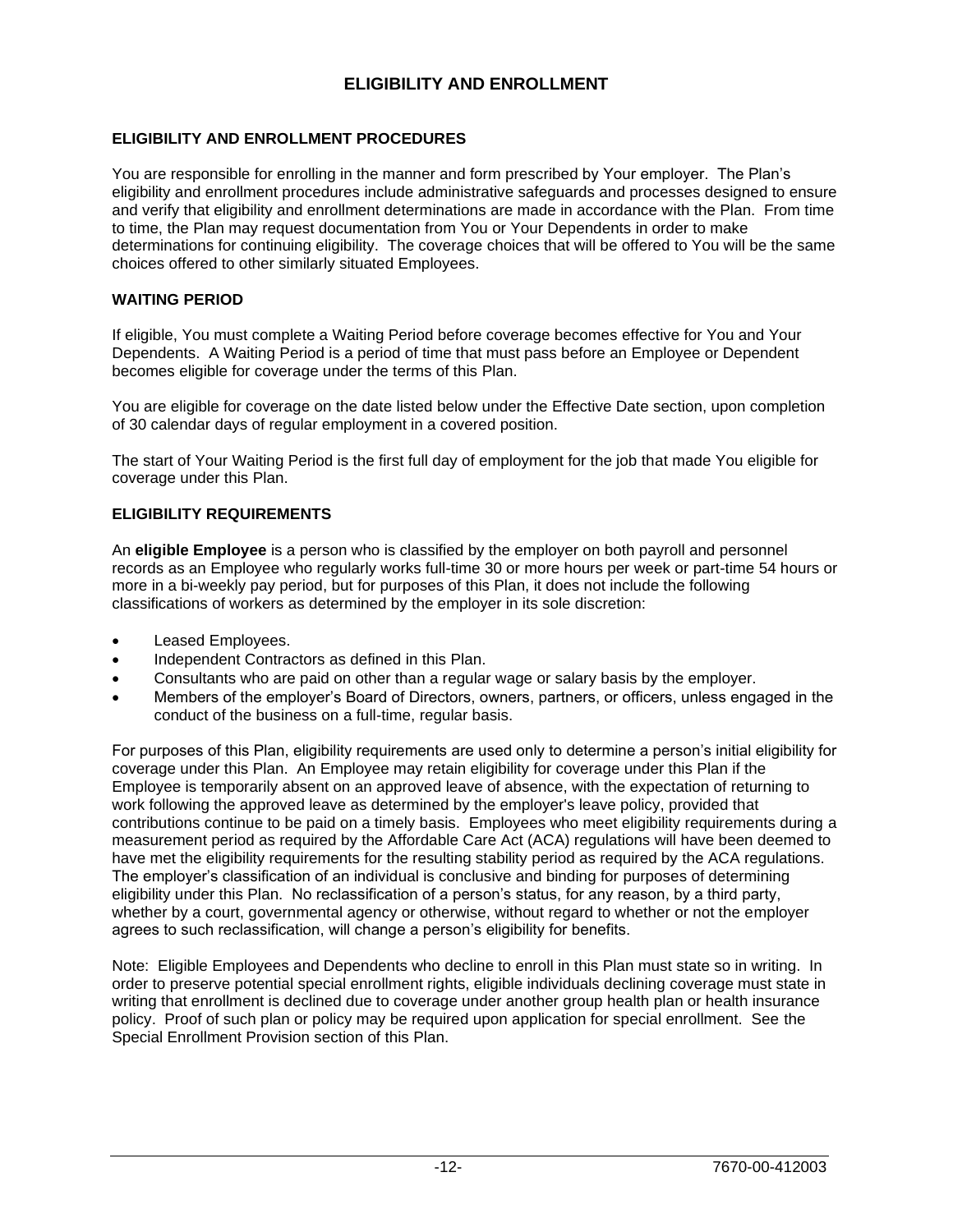#### An **eligible Dependent** includes:

- Your legal spouse as defined by the state in which You reside, provided he or she is not covered as an Employee under this Plan. For purposes of eligibility under this Plan, a legal spouse does not include a Common-Law Marriage spouse, even if such partnership is recognized as a legal marriage in the state in which the couple resides. An eligible Dependent does not include an individual from whom You have obtained a legal separation or divorce. Documentation on a Covered Person's marital status may be required by the Plan Administrator.
- A Dependent Child until the Child reaches his or her 26th birthday. The term "**Child**" includes the following Dependents:
	- ➢ A natural biological Child;
	- $\triangleright$  A stepchild;
	- $\triangleright$  A legally adopted Child or a Child legally Placed for Adoption as granted by action of a federal, state, or local governmental agency responsible for adoption administration or a court of law if the Child has not attained age 26 as of the date of such placement;
	- $\triangleright$  A Child under Your (or Your spouse's) Legal Guardianship as ordered by a court;
	- $\triangleright$  A Child who is considered an alternate recipient under a Qualified Medical Child Support Order (QMCSO);
	- ➢ A foster Child.
- A Dependent does not include the following:
	- ➢ A Child of a Domestic Partner or under Your Domestic Partner's Legal Guardianship;
	- $\triangleright$  A grandchild;
	- ➢ A Domestic Partner;
	- $\triangleright$  Any other relative or individual unless explicitly covered by this Plan;
	- $\triangleright$  A Dependent Child if the Child is covered as a Dependent of another Employee at this company.

Note: An Employee must be covered under this Plan in order for Dependents to qualify for and obtain coverage.

**NON-DUPLICATION OF COVERAGE:** Any person who is covered as an eligible Employee will not also be considered an eligible Dependent under this Plan.

**RIGHT TO CHECK A DEPENDENT'S ELIGIBILITY STATUS:** The Plan reserves the right to check the eligibility status of a Dependent at any time throughout the year. You and Your Dependent have an obligation to notify the Plan should the Dependent's eligibility status change during the Plan Year. Please notify Your Human Resources Department regarding status changes.

### **EXTENDED COVERAGE FOR DEPENDENT CHILDREN**

A Dependent Child may be eligible for extended Dependent coverage under this Plan under the following circumstances:

- The Dependent Child was covered by this Plan on the day before the Child's 26th birthday; or
- The Dependent Child is a Dependent of an employee newly eligible for the Plan; or
- The Dependent Child is eligible due to a Special Enrollment event or a Qualifying Status Change event, as outlined in the Section 125 Plan.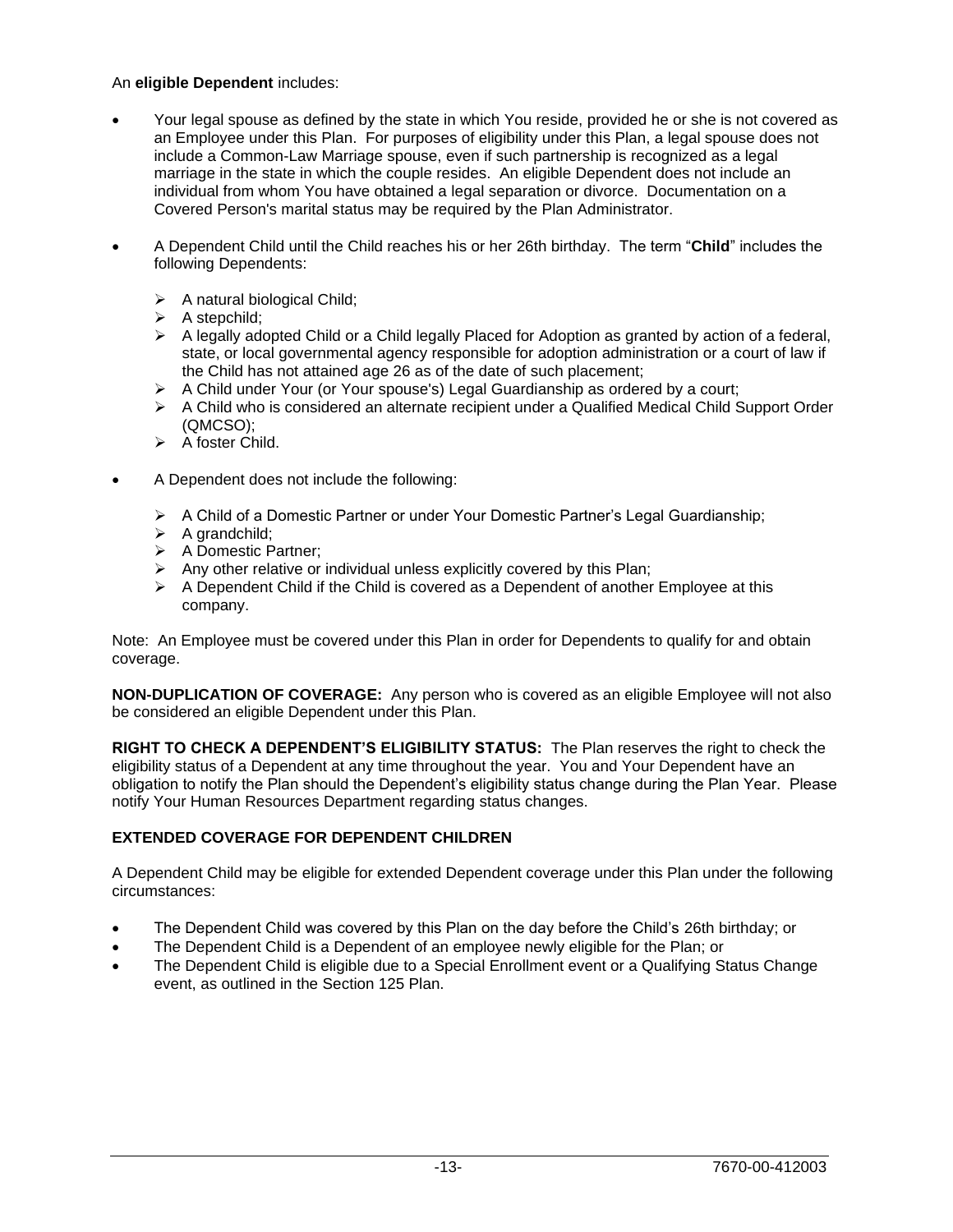The Dependent Child must also fit the following category:

If You have a Dependent Child covered under this Plan who is under the age of 26 and Totally Disabled, either mentally or physically, that Child's health coverage may continue beyond the day the Child would otherwise cease to be a Dependent under the terms of this Plan. You must submit written proof that the Child is Totally Disabled within 30 calendar days after the day coverage for the Dependent would normally end. The Plan may, for three years, ask for additional proof at any time, after which the Plan can ask for proof not more than once per year. Coverage may continue subject to the following minimum requirements:

- The Dependent must not be able to hold a self-sustaining job due to the disability; and
- Proof of the disability must be submitted as required (Notice of Award of Social Security Income is acceptable); and
- The Employee must still be covered under this Plan.

A Totally Disabled Dependent Child older than 26 who loses coverage under this Plan may not re-enroll in the Plan under any circumstances.

**IMPORTANT:** It is Your responsibility to notify the Plan Sponsor within 60 days if Your Dependent no longer meets the criteria listed in this section. If, at any time, the Dependent fails to meet the qualifications of a Totally Disabled Dependent, the Plan has the right to be reimbursed from the Dependent or Employee for any medical claims paid by the Plan during the period that the Dependent did not qualify for extended coverage. Please refer to the COBRA Continuation of Coverage section in this document.

Employees have the right to choose which eligible Dependents are covered under the Plan.

### **EFFECTIVE DATE OF EMPLOYEE'S COVERAGE**

Your coverage will begin on the later of the following dates:

- If You apply within Your Waiting Period, Your coverage will become effective the first day of the month coinciding with or following the date You complete Your Waiting Period. If Your Waiting Period ends on the first day of the month, Your coverage will begin on that day; or
- If You apply after the completion of Your Waiting Period, You will be considered a Late Enrollee. Coverage for a Late Enrollee will become effective January 1 following application during the annual open enrollment period. (Persons who apply under the Special Enrollment Provision are not considered Late Enrollees.)
- If You are eligible to enroll under the Special Enrollment Provision, Your coverage will become effective on the date set forth under the Special Enrollment Provision if application is made within 30 days of the event.

### **EFFECTIVE DATE OF COVERAGE FOR YOUR DEPENDENTS**

Your Dependent's coverage will be effective on the later of:

- The date Your coverage under the Plan begins if You enroll the Dependent at that time; or
- The date You acquire Your Dependent if application is made within 30 days of acquiring the Dependent; or
- January 1 following application during the annual open enrollment period. The Dependent will be considered a Late Enrollee if You request coverage for Your Dependent more than 30 days of Your hire date, or more than 30 days following the date You acquire the Dependent; or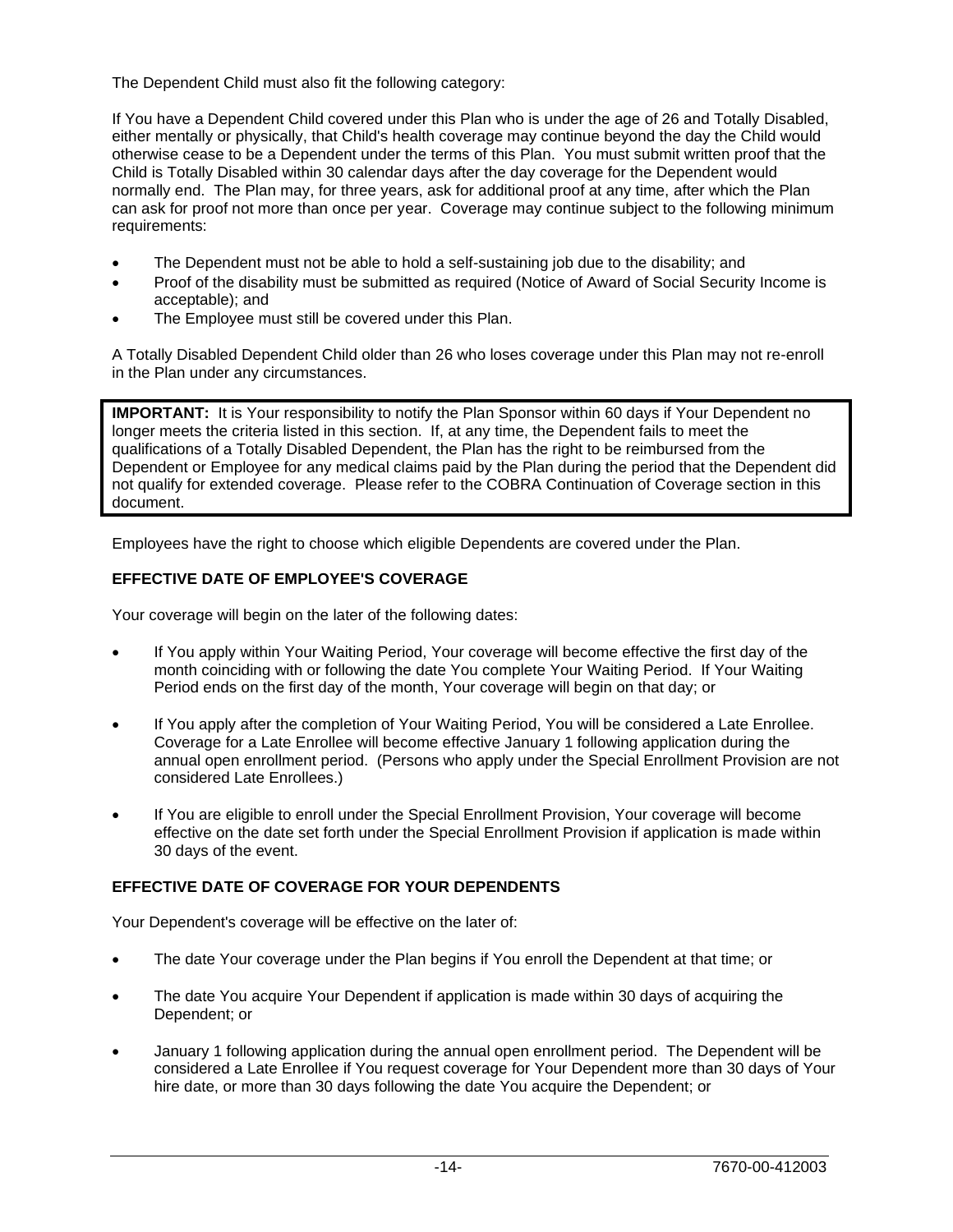- If Your Dependent is eligible to enroll under the Special Enrollment Provision, the Dependent's coverage will become effective on the date set forth under the Special Enrollment Provision, if application is made within 30 days following the event; or
- The later of the date specified in a Qualified Medical Child Support Order or the date the Plan Administrator determines that the order is a QMCSO.

A contribution will be charged from the first day of coverage for the Dependent if an additional contribution is required. In no event will Your Dependent be covered prior to the day Your coverage begins.

#### **ANNUAL OPEN ENROLLMENT PERIOD**

During the annual open enrollment period, eligible Employees will be able to enroll themselves and their eligible Dependents for coverage under this Plan. Eligible Employees and their Dependents who enroll during the annual open enrollment period will not be considered Late Enrollees. Covered Employees will be able to make changes in coverage for themselves and their eligible Dependents.

Coverage Waiting Periods are waived during the annual open enrollment period for covered Employees and covered Dependents changing from one Plan to another Plan or changing coverage levels within the Plan.

If You and/or Your Dependent becomes covered under this Plan as a result of electing coverage during the annual open enrollment period, the following will apply:

- The employer will give eligible Employees written notice prior to the start of an annual open enrollment period; and
- This Plan does not apply to charges for services performed or treatment received prior to the Effective Date of the Covered Person's coverage; and
- The Effective Date of coverage will be January 1 following the annual open enrollment period.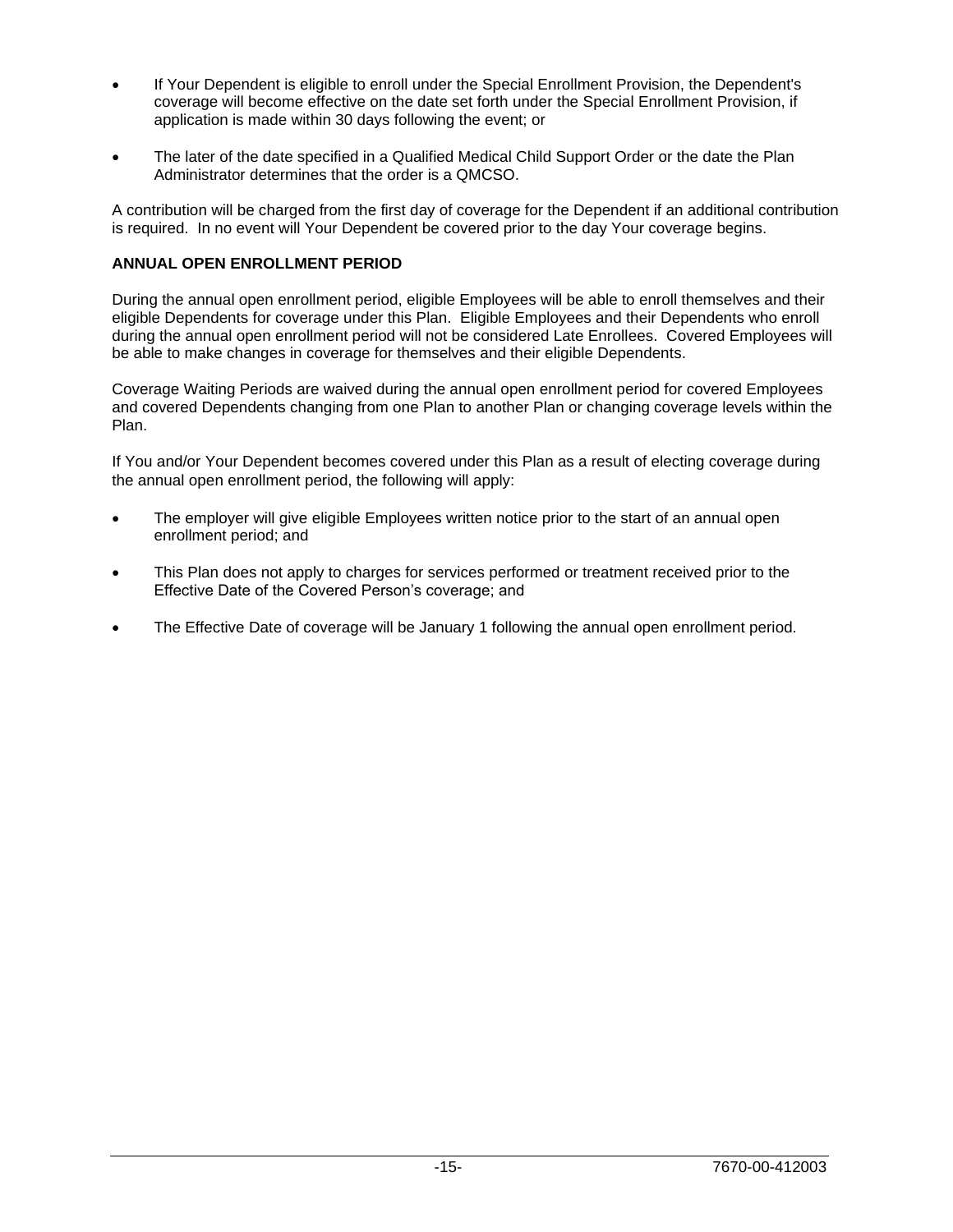### **SPECIAL ENROLLMENT PROVISION**

Under the Health Insurance Portability and Accountability Act

This Plan gives each eligible person special enrollment rights if the person experiences a loss of other health coverage or a change in family status as explained below. The coverage choices that will be offered to You will be the same choices offered to other similarly situated Employees.

#### **LOSS OF HEALTH COVERAGE**

You and Your Dependents may have a special opportunity to enroll for coverage under this Plan if You experience a loss of other health coverage.

In order for You to be eligible for special enrollment rights, You must meet the following conditions:

- You and/or Your Dependents were covered under a group health plan or health insurance policy at the time coverage under this Plan was offered; and
- You and/or Your Dependents stated in writing that You declined coverage due to coverage under another group health plan or health insurance policy; and
- The coverage under the other group health plan or health insurance policy was:
	- ➢ COBRA continuation coverage and that coverage was exhausted; or
	- $\triangleright$  Terminated because the person was no longer eligible for coverage under the terms of that plan or policy; or
	- ➢ Terminated and no substitute coverage was offered; or
	- $\triangleright$  Exhausted due to an individual meeting or exceeding a lifetime limit on all benefits; or
	- $\triangleright$  No longer receiving any monetary contribution toward the premium from the employer.

You or Your Dependent must request and apply for coverage under this Plan no later than 30 calendar days after the date the other coverage ended.

• You and/or Your Dependents were covered under a Medicaid plan or state child health plan and Your or Your Dependents' coverage was terminated due to loss of eligibility. You must request coverage under this Plan within 60 days after the date of termination of such coverage.

You or Your Dependents may not enroll for health coverage under this Plan due to loss of health coverage under the following conditions:

- Coverage was terminated due to failure to pay timely premiums or for cause, such as making a fraudulent claim or an intentional misrepresentation of material fact, or
- You or Your Dependent voluntarily canceled the other coverage, unless the current or former employer no longer contributed any money toward the premium for that coverage.

#### **NEWLY ELIGIBLE FOR PREMIUM ASSISTANCE UNDER MEDICAID OR CHILDREN'S HEALTH INSURANCE PROGRAM**

A current Employee and his or her Dependents may be eligible for a special enrollment period if the Employee and/or Dependents are determined eligible, under a state's Medicaid plan or state child health plan, for premium assistance with respect to coverage under this Plan. The Employee must request coverage under this Plan within 60 days after the date the Employee and/or Dependents are determined to be eligible for such assistance.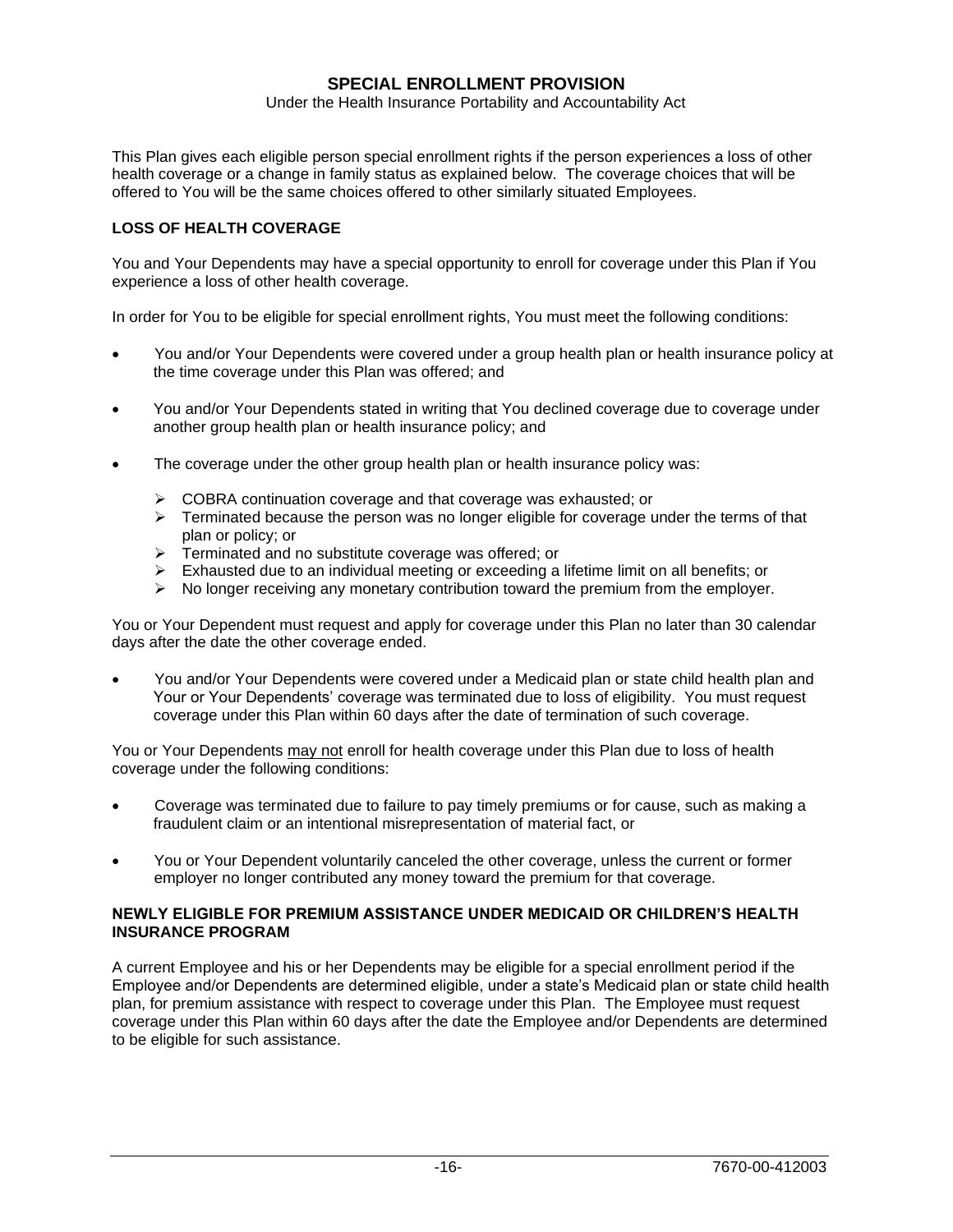#### **CHANGE IN FAMILY STATUS**

Current Employees and their Dependents, COBRA Qualified Beneficiaries and other eligible persons have special opportunities to enroll for coverage under this Plan if they experience changes in family status.

If a person becomes an eligible Dependent through marriage, birth, adoption or Placement for Adoption, the Employee, spouse, and newly acquired Dependent(s) who are not already enrolled may enroll for health coverage under this Plan during a special enrollment period. The Employee must request and apply for coverage within 30 calendar days of the marriage, birth, adoption, or Placement for Adoption.

#### **EFFECTIVE DATE OF COVERAGE UNDER SPECIAL ENROLLMENT PROVISION**

If an eligible person properly applies for coverage during this special enrollment period, the coverage will become effective as follows:

- In the case of marriage, on the date of the marriage (note that eligible individuals must submit their enrollment forms prior to the Effective Dates of coverage in order for salary reductions to have preferred tax treatment from the date coverage begins); or
- In the case of a Dependent's birth, on the date of such birth; or
- In the case of a Dependent's adoption, the date of such adoption or Placement for Adoption; or
- In the case of eligibility for premium assistance under a state's Medicaid plan or state child health plan, on the date the approved request for coverage is received; or
- In the case of loss of coverage, on the date following loss of coverage.

### **RELATION TO SECTION 125 CAFETERIA PLAN**

This Plan may also allow additional changes to enrollment due to change in status events under the employer's Section 125 Cafeteria Plan. Refer to the employer's Section 125 Cafeteria Plan for more information.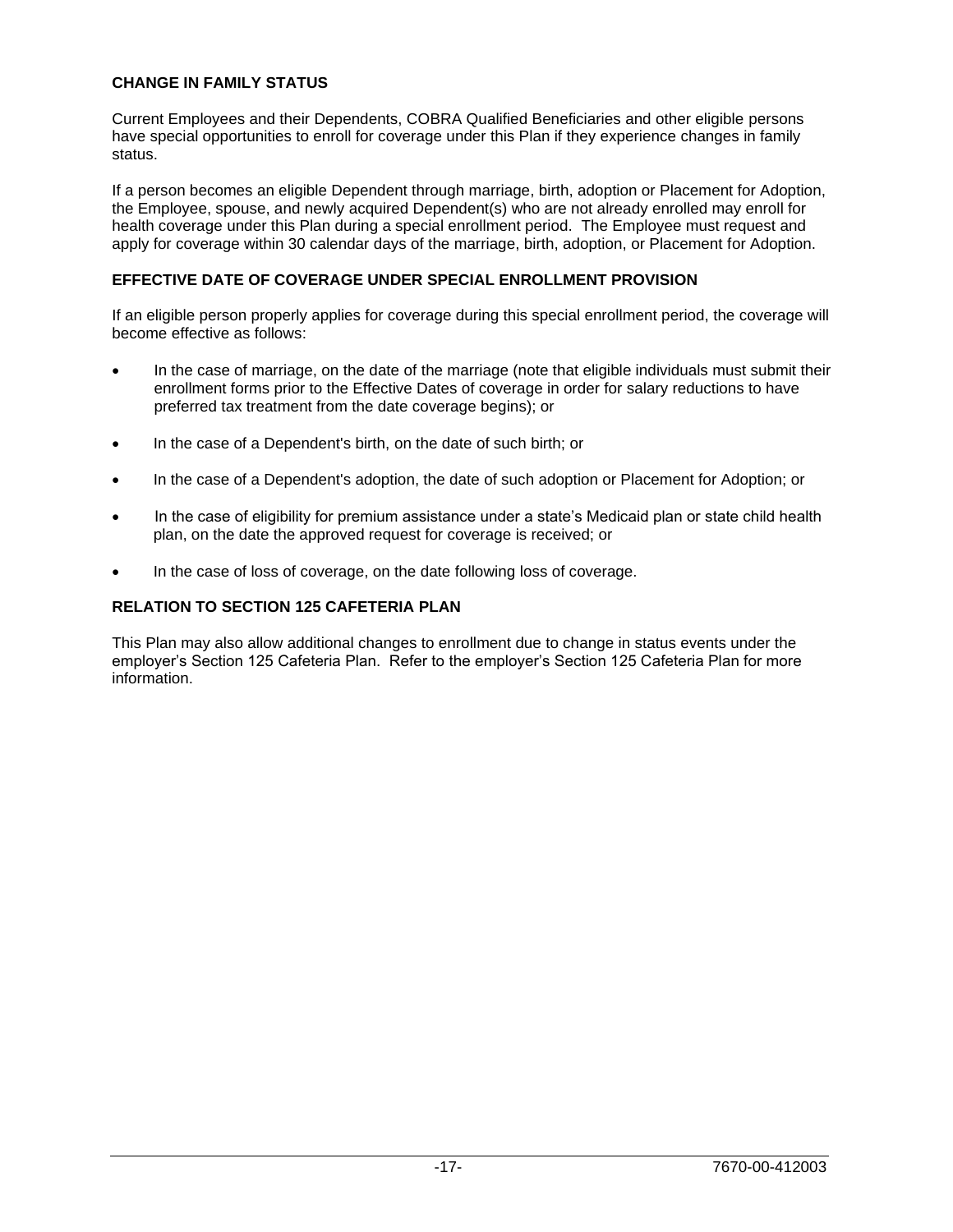### **TERMINATION**

For information about continuing coverage, refer to the COBRA section of this SPD.

#### **EMPLOYEE'S COVERAGE**

Your coverage under this Plan will end on the earliest of:

- The end of the period for which Your last contribution is made, if You fail to make any required contribution towards the cost of coverage when due; or
- The date this Plan is canceled; or
- The date coverage for Your benefit class is canceled; or
- The last day of the month in which You tell the Plan to cancel Your coverage if You are voluntarily canceling it while remaining eligible because of change in status, special enrollment or at annual open enrollment periods; or
- The end of the stability period in which You became a member of a non-covered class, as determined by the employer except if You are temporarily absent from work due to active military duty. Refer to USERRA under the USERRA section; or
- The last day of the month in which Your employment ends; or
- The date You submit a false claim or are involved in any other form of fraudulent act related to this Plan or any other group plan.

#### **YOUR DEPENDENT'S COVERAGE**

Coverage for Your Dependent will end on the earliest of the following:

- The end of the period for which Your last contribution is made, if You fail to make any required contribution toward the cost of Your Dependent's coverage when due; or
- The day of the month in which Your coverage ends; or
- The last day of the month in which Your Dependent is no longer Your legal spouse due to legal separation or divorce, as determined by the law of the state where the Employee resides; or
- The last day of the month in which Your Dependent Child attains the limiting age listed under the Eligibility section; or
- If Your Dependent Child qualifies for Extended Dependent Coverage as Totally Disabled, the last day of the month in which Your Dependent Child is no longer deemed Totally Disabled under the terms of the Plan; or
- The last day of the month in which Your Dependent Child no longer satisfies a required eligibility criteria listed in the Eligibility and Enrollment Section; or
- The date Dependent coverage is no longer offered under this Plan; or
- The last day of the month in which You tell the Plan to cancel Your Dependent's coverage if You are voluntarily canceling it while remaining eligible because of change in status, special enrollment or at annual open enrollment periods; or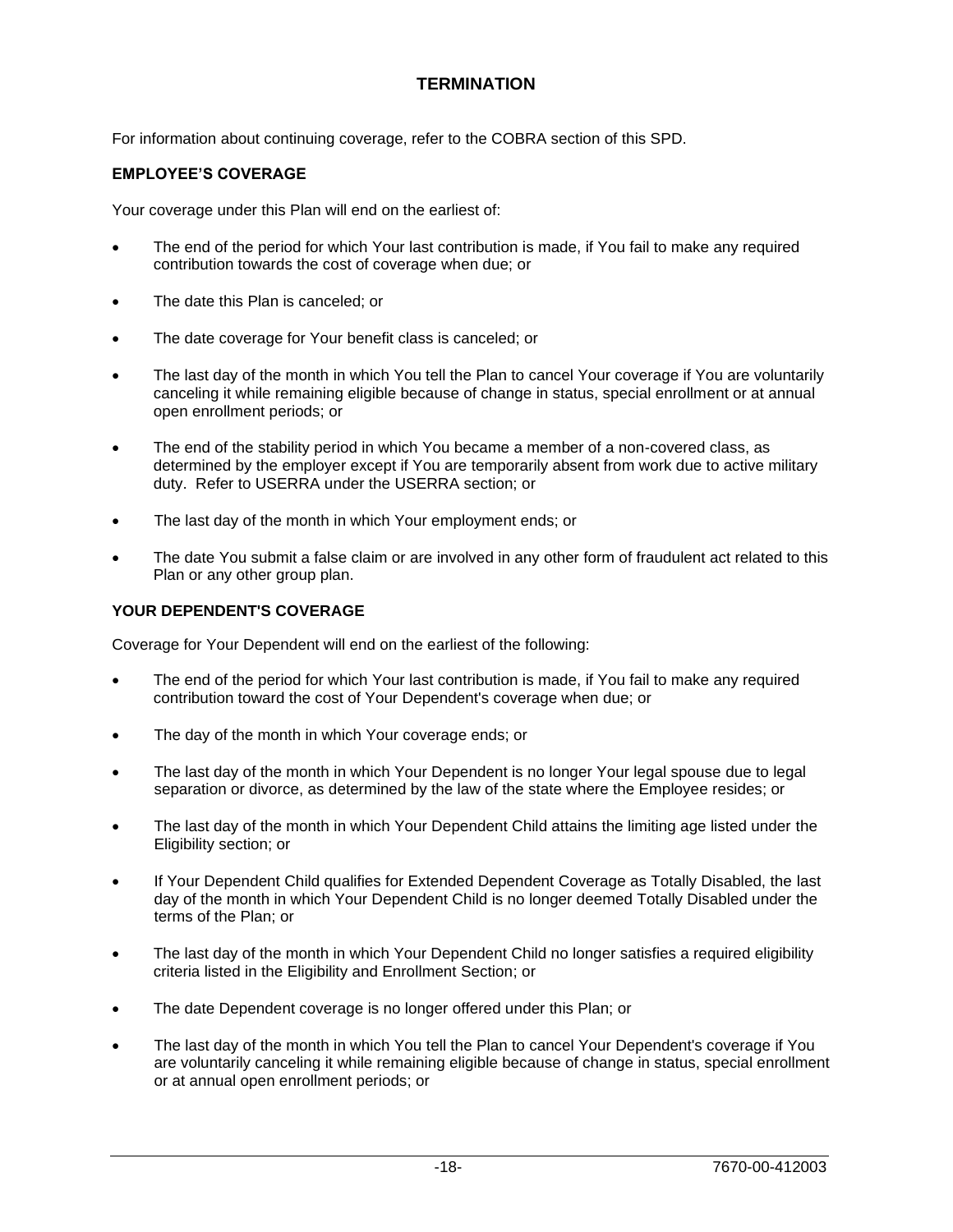- The last day of the month in which the Dependent becomes covered as an Employee under this Plan; or
- The date You or Your Dependent submits a false claim or are involved in any other form of fraudulent act related to this Plan or any other group plan.

#### **RESCISSION OF COVERAGE**

As permitted by the Patient Protection and Affordable Care Act, the Plan reserves the right to rescind coverage. A rescission of coverage is a retroactive cancellation or discontinuance of coverage due to fraud or intentional misrepresentation of material fact.

A cancellation/discontinuance of coverage is **not** a rescission if:

- it has only a prospective effect; or
- it is attributable to non-payment of premiums or contributions; or
- it is initiated by You or Your personal representative.

#### **REINSTATEMENT OF COVERAGE**

If Your coverage ends due to termination of employment and You qualify for eligibility under this Plan again (are rehired or considered to be rehired for purposes of the Affordable Care Act) within 13 weeks from the date Your coverage ended, Your coverage will be reinstated. If Your coverage ends due to termination of employment, and You do not qualify for eligibility under this Plan again (are not rehired or considered to be rehired for purposes of the Affordable Care Act) within 13 weeks from the date Your coverage ended, and You did not perform any hours of service that were credited within the 13-week period, You will be treated as a new hire and will be required to meet all the requirements of a new Employee.

If Your coverage ends due to leave of absence, reduction of hours or lay-off and You qualify for eligibility under this Plan again at a later date, You must meet all requirements of a new Employee.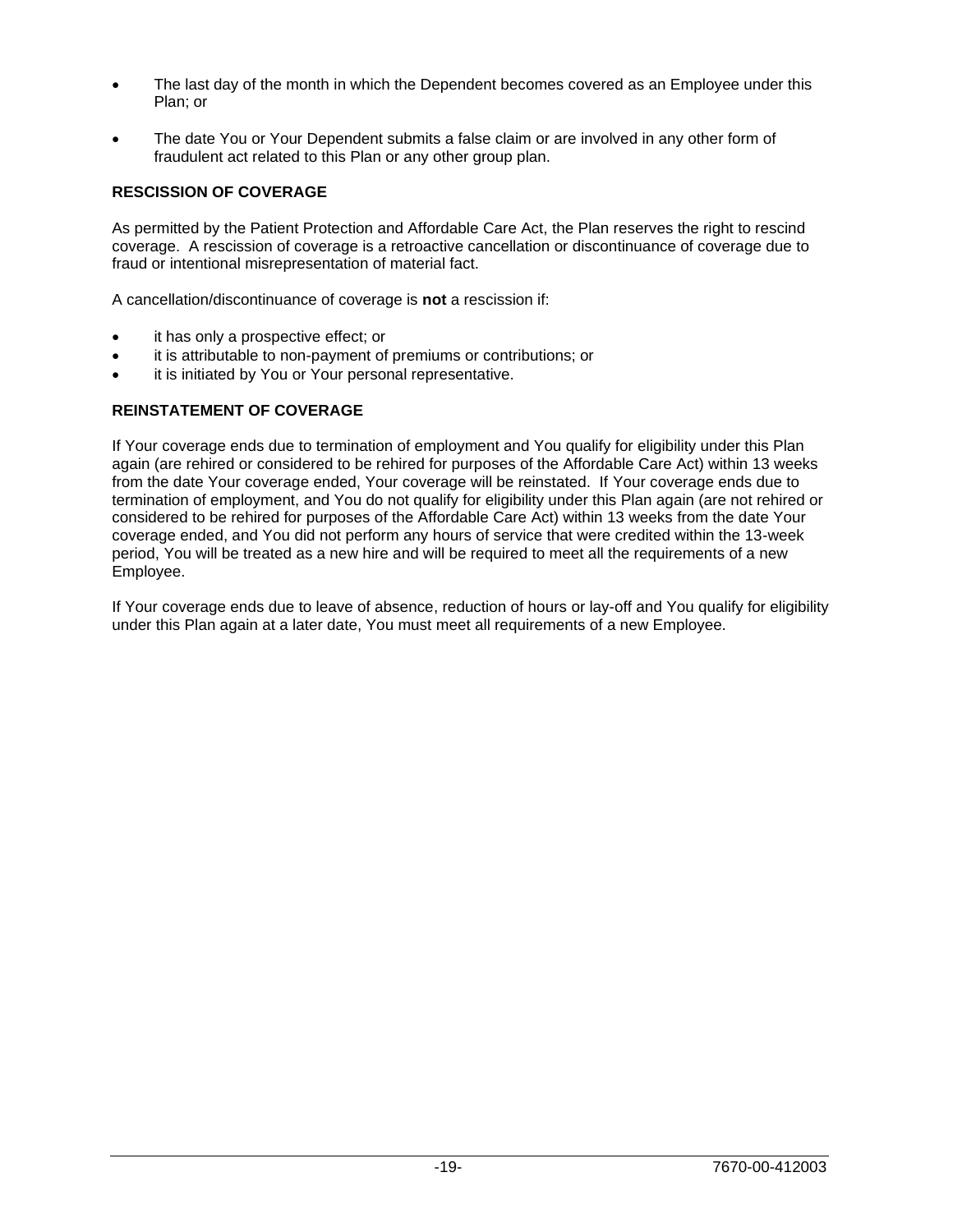### **COBRA CONTINUATION OF COVERAGE**

**Note:** UMR (the claims administrator) does not administer the benefits or services described within this provision. Please contact the benefit manager or Your employer with any questions related to this coverage or service.

**Important.** Read this entire provision to understand a Covered Person's COBRA rights and obligations.

The following is a summary of the federal continuation requirements under the Consolidated Omnibus Budget Reconciliation Act of 1985 (COBRA), as amended. This summary generally explains COBRA continuation coverage, when it may become available to You and Your family, and what You and Your Dependents need to do to protect the right to receive it. When You become eligible for COBRA, You may also become eligible for other coverage options that may cost less than COBRA continuation coverage. This summary provides a general notice of a Covered Person's rights under COBRA, but is not intended to satisfy all of the requirements of federal law. Your employer or the COBRA Administrator will provide additional information to You or Your Dependents as required.

**You may have other options available to You when You lose group health coverage.** For example, You may be eligible to buy an individual plan through the Health Insurance Marketplace. By enrolling in coverage through the Marketplace, You may qualify for lower costs on Your monthly premiums and lower out-of-pocket costs. Additionally, You may qualify for a 30-day special enrollment period for another group health plan for which You are eligible (such as a spouse's plan), even if that plan generally does not accept Late Enrollees.

#### **The COBRA Administrator for this Plan is: Auglaize County**

#### **INTRODUCTION**

Federal law gives certain persons, known as Qualified Beneficiaries (defined below), the right to continue their health care benefits beyond the date that they might otherwise terminate. The Qualified Beneficiary must pay the entire cost of the COBRA continuation coverage, plus an administrative fee. In general, a Qualified Beneficiary has the same rights and obligations under the Plan as an active participant.

A Qualified Beneficiary may elect to continue coverage under this Plan if such person's coverage would terminate because of a life event known as a Qualifying Event, outlined below. When a Qualifying Event causes (or will cause) a Loss of Coverage, then the Plan must offer COBRA continuation coverage. Loss of Coverage means more than losing coverage entirely. It means that a person ceases to be covered under the same terms and conditions that are in effect immediately before the Qualifying Event. In short, a Qualifying Event plus a Loss of Coverage allows a Qualified Beneficiary the right to elect coverage under COBRA.

Generally, You, Your covered spouse, and Your Dependent Children may be Qualified Beneficiaries and eligible to elect COBRA continuation coverage even if the person is already covered under another employer-sponsored group health plan or is enrolled in Medicare at the time of the COBRA election.

#### **COBRA CONTINUATION COVERAGE FOR QUALIFIED BENEFICIARIES**

The length of COBRA continuation coverage that is offered varies based on who the Qualified Beneficiary is and what **Qualifying Event** is experienced as outlined below.

An Employee will become a Qualified Beneficiary if coverage under the Plan is lost because either one of the following Qualifying Events happens:

| <b>Qualifying Event</b> |                                                                         | <b>Length of Continuation</b> |
|-------------------------|-------------------------------------------------------------------------|-------------------------------|
| $\bullet$               | Your employment ends for any reason other than Your gross<br>misconduct | up to 18 months               |
|                         | Your hours of employment are reduced                                    | up to 18 months               |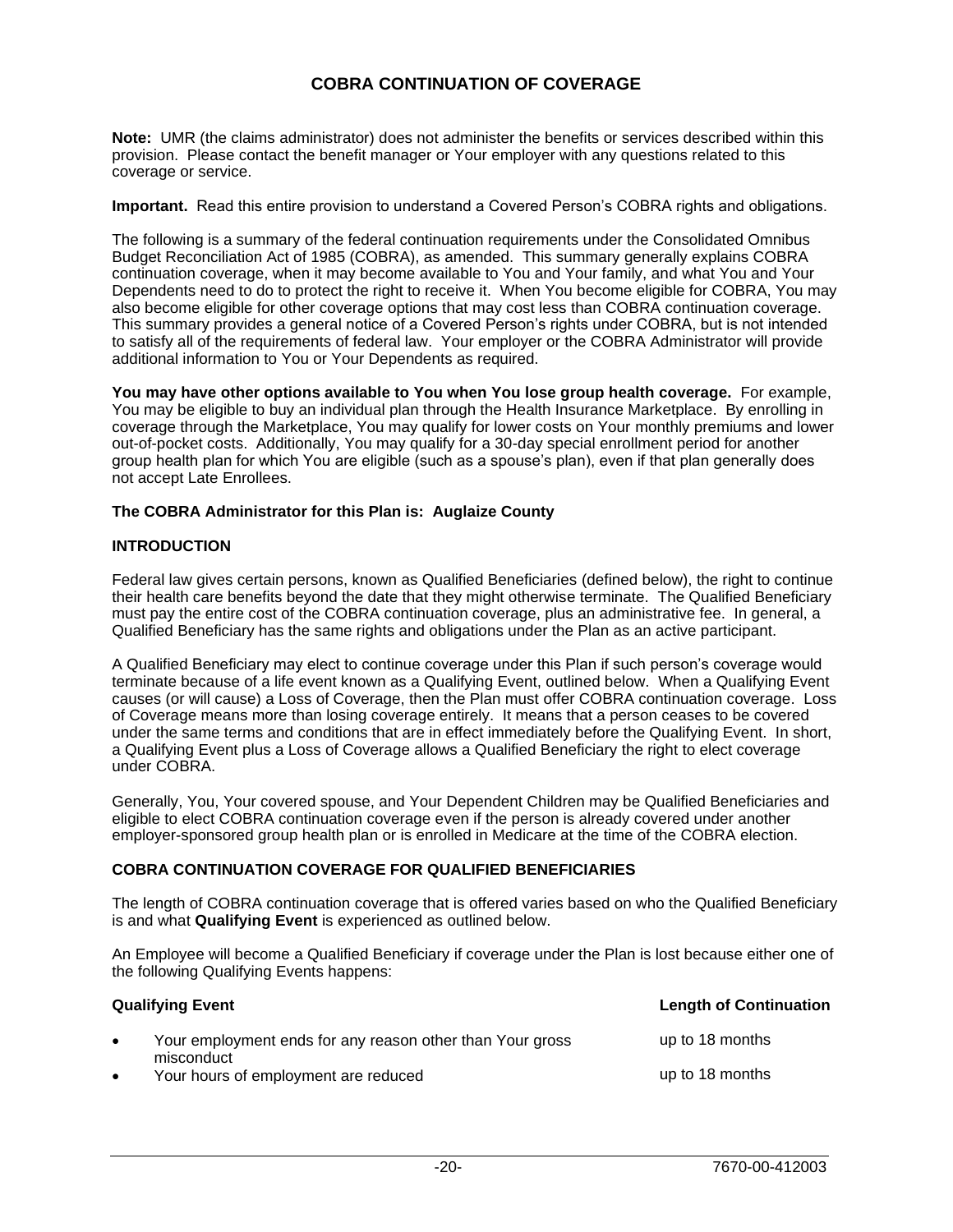(There are two ways in which this 18-month period of COBRA continuation coverage can be extended. See the section below entitled "The Right to Extend Coverage" for more information.)

The spouse of an Employee will become a Qualified Beneficiary if coverage is lost under the Plan because any of the following Qualifying Events happen:

#### **Qualifying Event Length of Continuation** • Your spouse dies up to 36 months up to 36 months • Your spouse's hours of employment are reduced up to 18 months • Your spouse's employment ends for any reason other than his or her gross misconduct up to 18 months • Your spouse becomes entitled to Medicare benefits (under Part A, Part B, or both) up to 36 months • You become divorced or legally separated from Your spouse up to 36 months

The Dependent Children of an Employee become Qualified Beneficiaries if coverage is lost under the Plan because any of the following Qualifying Events happen:

**Qualifying Event Length of Continuation**

| $\bullet$ | The parent-Employee dies                                                                       | up to 36 months |
|-----------|------------------------------------------------------------------------------------------------|-----------------|
| $\bullet$ | The parent-Employee's employment ends for any reason other than<br>his or her gross misconduct | up to 18 months |
| $\bullet$ | The parent-Employee's hours of employment are reduced                                          | up to 18 months |
| $\bullet$ | The parent-Employee becomes entitled to Medicare benefits (Part A,<br>Part B, or both)         | up to 36 months |
| $\bullet$ | The parents become divorced or legally separated                                               | up to 36 months |
| $\bullet$ | The Child stops being eligible for coverage under the plan as a<br>Dependent                   | up to 36 months |

**Note: A spouse or Dependent Child newly acquired (newborn or adopted) during a period of continuation coverage is eligible to be enrolled as a Dependent. The standard enrollment provision of the Plan applies to enrollees during continuation coverage. A Dependent, other than a newborn or newly adopted Child, acquired and enrolled after the original Qualifying Event, is not eligible as a Qualified Beneficiary if a subsequent Qualifying Event occurs.**

### **COBRA NOTICE PROCEDURES**

#### **THE NOTICE(S) A COVERED PERSON MUST PROVIDE UNDER THIS SUMMARY PLAN DESCRIPTION**

To be eligible to receive COBRA continuation coverage, covered Employees and their Dependents have certain obligations with respect to certain Qualifying Events (including divorce or legal separation of the Employee and spouse or a Dependent Child's loss of eligibility for coverage as a Dependent) to provide written notices to the administrator. Follow the rules described in this procedure when providing notice to the administrators, either Your employer or the COBRA Administrator.

A Qualified Beneficiary's written notice must include all of the following information: (A form to notify the COBRA Administrator is available upon request.)

- The Qualified Beneficiary's name, their current address and complete phone number,
- The group number, name of the employer that the Employee was with,
- Description of the Qualifying Event (i.e., the life event experienced), and
- The date that the Qualifying Event occurred or will occur.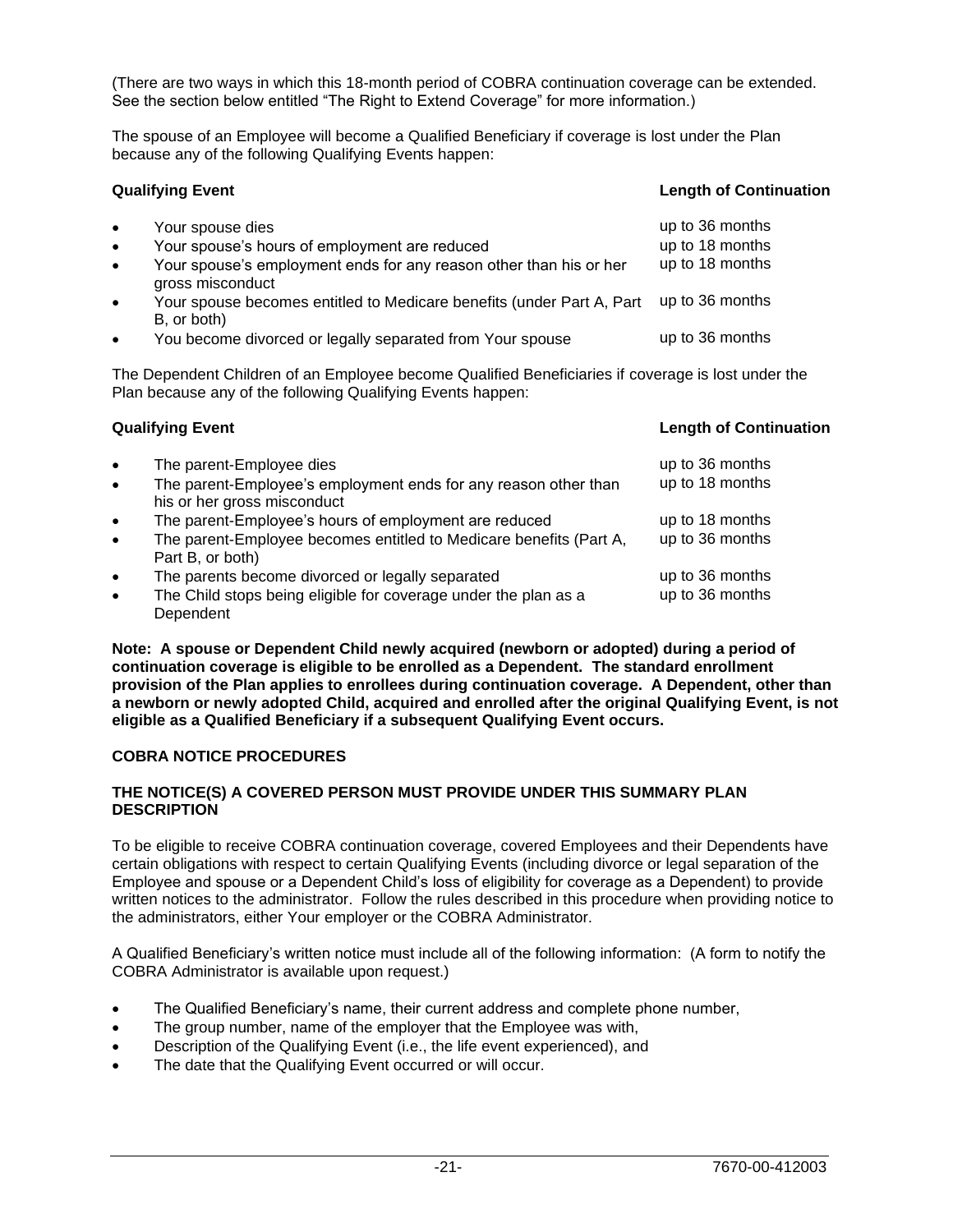**Send all notices or other information required to be provided by this Summary Plan Description in writing to:**

#### **Auglaize County COBRA ADMINISTRATION 209 S BLACKHOOF ST STE 102 WAPAKONETA OH 45895 Phone Number: (419)-739-6710**

For purposes of the deadlines described in this Summary Plan Description, the notice must be postmarked by the deadline. In order to protect Your family's rights, the Plan Administrator should be informed of any changes in the addresses of family members. Keep a copy of any notices sent to the Plan Administrator or COBRA Administrator.

#### **COBRA NOTICE REQUIREMENTS AND ELECTION PROCESS**

#### **EMPLOYER OBLIGATION TO PROVIDE NOTICE OF THE QUALIFYING EVENT**

Your employer will give notice to the COBRA Administrator when coverage terminates due to Qualifying Events that are the Employee's termination of employment or reduction in hours, death of the Employee, or the Employee becoming entitled to Medicare benefits due to age or disability (Part A, Part B, or both). Your employer will notify the COBRA Administrator within 30 calendar days when these events occur.

#### **EMPLOYEE OBLIGATION TO PROVIDE NOTICE OF THE QUALIFYING EVENT**

The Covered Person must give notice to the Plan Administrator in the case of other Qualifying Events that are divorce or legal separation of the Employee and a spouse, a Dependent Child ceasing to be eligible for coverage under the Plan, or a second Qualifying Event. The covered Employee or Qualified Beneficiary must provide written notice to the Plan Administrator in order to ensure rights to COBRA continuation coverage. The Covered Person must provide this notice within the 60-calendar day period that begins on the latest of:

- The date of the Qualifying Event; or
- The date on which there is a Loss of Coverage (or would be a Loss of Coverage) due to the original Qualifying Event; or
- The date on which the Qualified Beneficiary is informed of this notice requirement by receiving this Summary Plan Description or the General COBRA Notice.

The Plan Administrator will notify the COBRA Administrator within 30 calendar days from the date that notice of the Qualifying Event has been provided.

The COBRA Administrator will, in turn, provide an election notice to each Qualified Beneficiary within 14 calendar days of receiving notice of a Qualifying Event from the employer, covered Employee or the Qualified Beneficiary.

#### **MAKING AN ELECTION TO CONTINUE GROUP HEALTH COVERAGE**

Each Qualified Beneficiary has the independent right to elect COBRA continuation coverage. A Qualified Beneficiary will receive a COBRA election form that must be completed to elect to continue group health coverage under this Plan. A Qualified Beneficiary may elect COBRA coverage at any time within the 60 day election period. The election period ends 60 calendar days after the later of:

- The date Plan coverage terminates due to a Qualifying Event; or
- The date the Plan Administrator provides the Qualified Beneficiary with an election notice.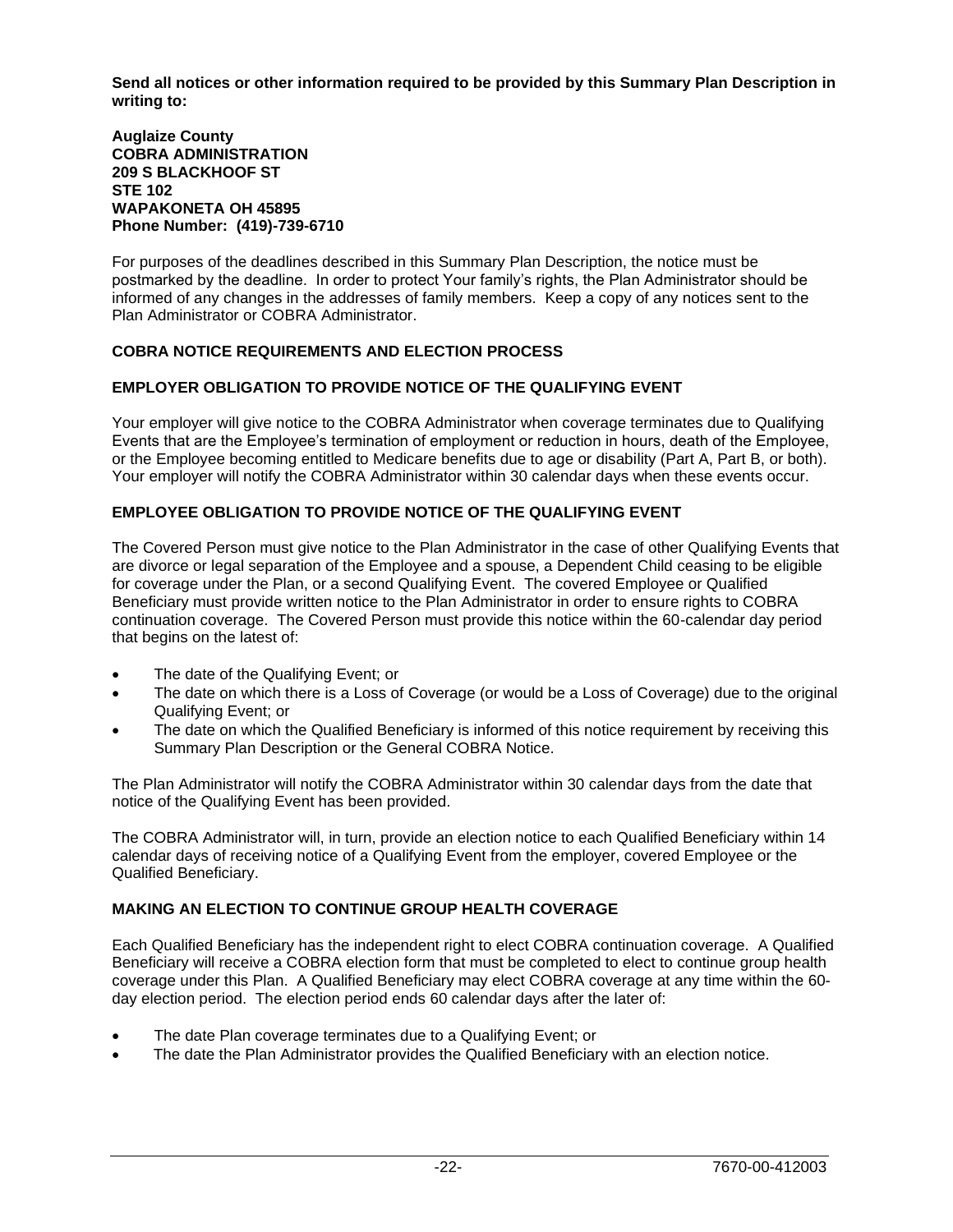A Qualified Beneficiary must notify the COBRA Administrator of their election in writing to continue group health coverage and must make the required payments when due in order to remain covered. If the Qualified Beneficiary does not choose COBRA continuation coverage within the 60-day election period, group health coverage will end on the day of the Qualifying Event.

### **PAYMENT OF CLAIMS AND DATE COVERAGE BEGINS**

No claims will be paid under this Plan for services the Qualified Beneficiary receives on or after the date coverage is lost due to a Qualifying Event. If, however, the Qualified Beneficiary has not completed a waiver and decides to elect COBRA continuation coverage within the 60-day election period, group health coverage will be reinstated back to the date coverage was lost, provided that the Qualified Beneficiary makes the required payment when due. Any claims that were denied during the initial COBRA election period will be reprocessed once the COBRA Administrator receives the completed COBRA election form and required payment.

If a Qualified Beneficiary previously waived COBRA coverage but revokes that waiver within the 60-day election period, coverage will not be retroactive to the date of the Qualifying Event but instead will be effective on the date the waiver is revoked.

### **PAYMENT FOR CONTINUATION COVERAGE**

Qualified Beneficiaries are required to pay the entire cost of continuation coverage, which includes both the employer and Employee contribution. This may also include a 2% additional fee to cover administrative expenses (or in the case of the 11-month extension due to disability, a 50% additional fee). Fees are subject to change at least once a year.

If Your employer offers annual open enrollment opportunities for active Employees, each Qualified Beneficiary will have the same options under COBRA (for example, the right to add or eliminate coverage for Dependents). The cost of continuation coverage will be adjusted accordingly.

The **initial payment** is due no later than 45 calendar days after the Qualified Beneficiary elects COBRA as evidenced by the postmark date on the envelope. This first payment must cover the cost of continuation coverage from the time coverage under the Plan would have otherwise terminated, up to the time the first payment is made. If the initial payment is not made within the 45-day period, then coverage will remain terminated without the possibility of reinstatement. There is no grace period for the initial payment.

The due date for **subsequent payments** is typically the first day of the month for any particular period of coverage, however the Qualified Beneficiary will receive specific payment information including due dates, when the Qualified Beneficiary becomes eligible for and elects COBRA continuation coverage.

If, for whatever reason, any Qualified Beneficiary receives any benefits under the Plan during a month for which the payment was not made on time, then the Qualified Beneficiary will be required to reimburse the Plan for the benefits received.

If the COBRA Administrator receives a check that is missing information or has discrepancies regarding the information on the check (i.e., the numeric dollar amount does not match the written dollar amount), the COBRA Administrator will provide a notice to the Qualified Beneficiary and allow him/her 14 days to send in a corrected check. If a corrected check is not received within the 14-day timeframe, then the occurrence will be treated as non-payment and the Qualified Beneficiary(s) will be termed from the Plan in accordance with the plan language above.

**Note: Payment will not be considered made if a check is returned for non-sufficient funds.**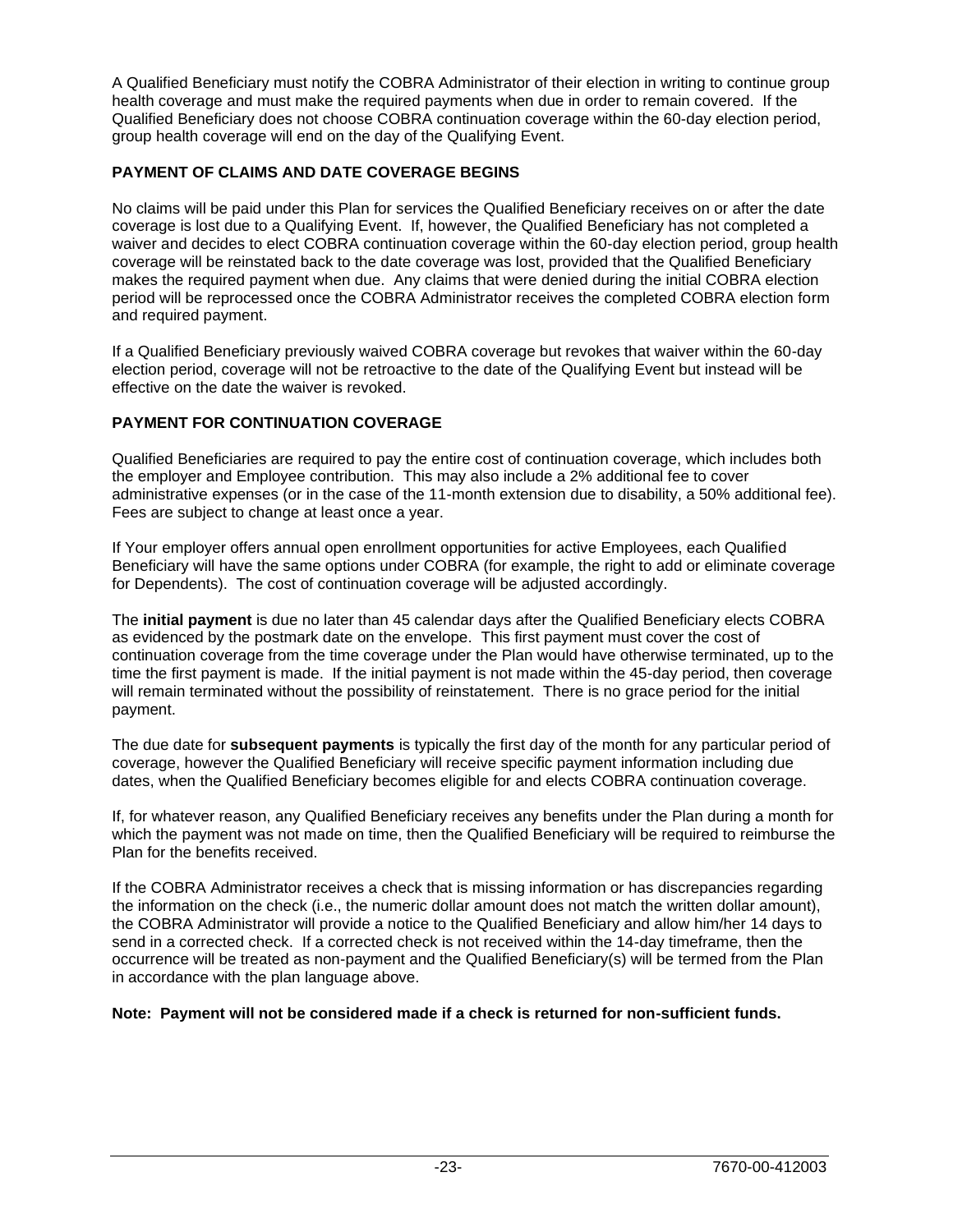#### **A QUALIFIED BENEFICIARY'S NOTICE OBLIGATIONS WHILE ON COBRA**

Always keep the COBRA Administrator informed of the current addresses of all Covered Persons who are or who may become Qualified Beneficiaries. Failure to provide this information to the COBRA Administrator may cause You or Your Dependents to lose important rights under COBRA.

In addition, after any of the following events occur, written notice to the COBRA Administrator is required within 30 calendar days of:

- The date any Qualified Beneficiary marries. Refer to the Special Enrollment section of this SPD for additional information regarding special enrollment rights.
- The date a Child is born to, adopted by, or Placed for Adoption by a Qualified Beneficiary. Refer to the Special Enrollment section of this SPD for additional information regarding special enrollment rights.
- The date of a final determination by the Social Security Administration that a disabled Qualified Beneficiary is no longer disabled.
- The date any Qualified Beneficiary becomes covered by another group health plan or enrolls in Medicare Part A or Part B.
- Additionally, if the COBRA Administrator or the Plan Administrator requests additional information from the Qualified Beneficiary, the Qualified Beneficiary must provide the requested information within 30 calendar days.

### **LENGTH OF CONTINUATION COVERAGE**

COBRA coverage is available up to the maximum periods described below, subject to all COBRA regulations and the conditions of this Summary Plan Description:

- For Employees and Dependents. 18 months from the Qualifying Event if due to the Employee's termination of employment or reduction of work hours. (If an active Employee enrolls in Medicare before his or her termination of employment or reduction in hours, then the covered spouse and Dependent Children would be entitled to COBRA continuation coverage for up to the greater of 18 months from the Employee's termination of employment or reduction in hours, or 36 months from the earlier Medicare Enrollment Date, whether or not Medicare enrollment is a Qualifying Event.)
- For Dependents only. 36 months from the Qualifying Event if coverage is lost due to one of the following events:
	- ➢ Employee's death.
	- $\triangleright$  Employee's divorce or legal separation.
	- ➢ Former Employee becomes enrolled in Medicare.
	- $\triangleright$  A Dependent Child no longer being a Dependent as defined in the Plan.

### **THE RIGHT TO EXTEND THE LENGTH OF COBRA CONTINUATION COVERAGE**

While on COBRA continuation coverage, certain Qualified Beneficiaries may have the right to extend continuation coverage provided that written notice to the COBRA Administrator is given as soon as possible but no later than the **required** timeframes stated below.

**Social Security Disability Determination (For Employees and Dependents)**: A Qualified Beneficiary may be granted an 11-month extension to the initial 18-month COBRA continuation period, for a total maximum of 29 months of COBRA, in the event that the Social Security Administration determines the Qualified Beneficiary to be disabled either before becoming eligible for, or within the first 60 days of being covered by, COBRA continuation coverage. This extension will not apply if the original COBRA continuation was for 36 months.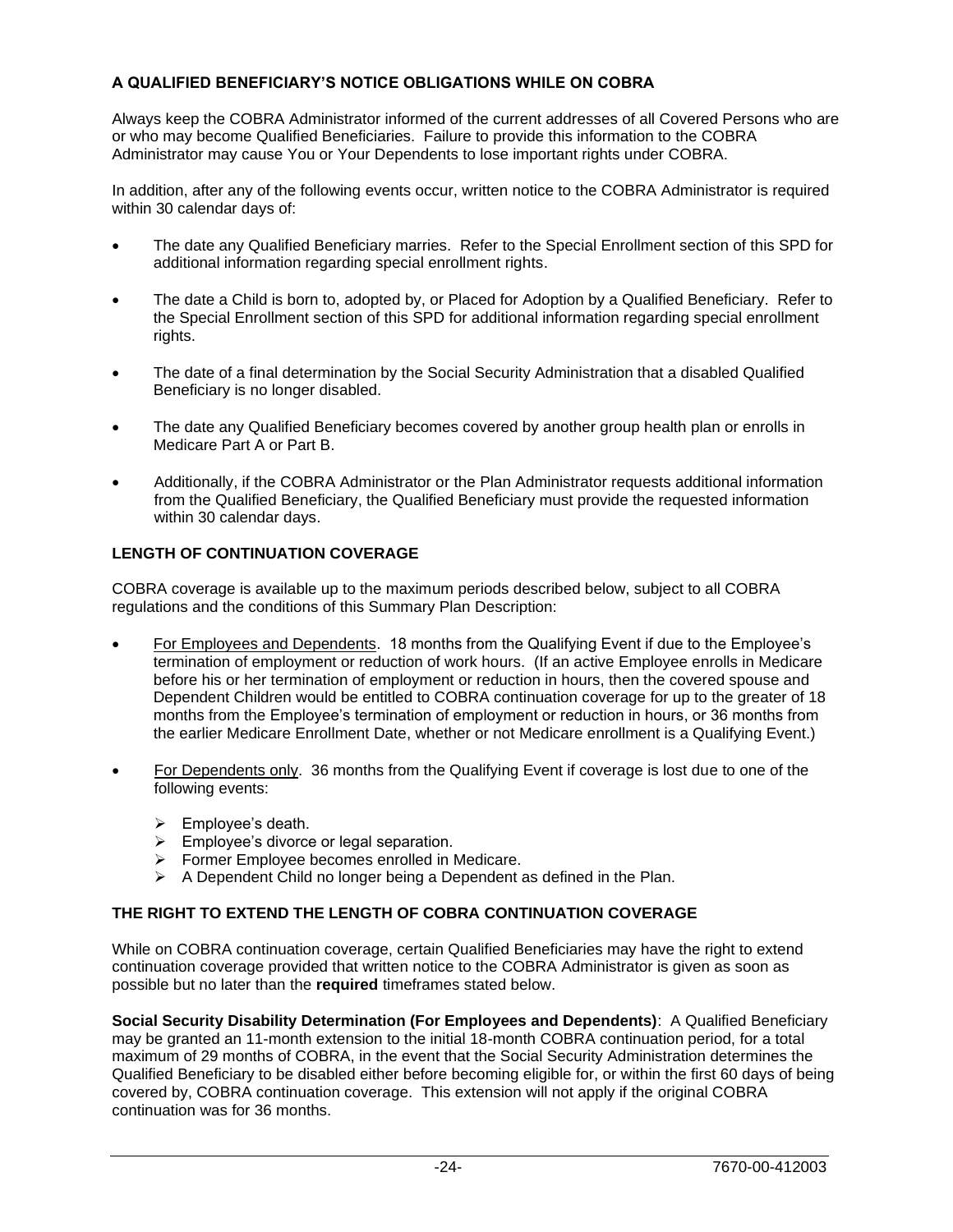If the Qualified Beneficiary has non-disabled family members who are also Qualifying Beneficiaries, those non-disabled family members are also entitled to the disability extension.

The Qualified Beneficiary must give the COBRA Administrator a copy of the Social Security Administration letter of disability determination before the end of the 18-month period and within 60 days of the later of:

- The date of the SSA disability determination;
- The date the Qualifying Event occurs;
- The date the Qualified Beneficiary loses (or would lose) coverage due to the original Qualifying Event; or
- The date on which the Qualified Beneficiary is informed of the requirement to notify the COBRA Administrator of the disability by receiving this Summary Plan Description or the General COBRA Notice.

Note: Premiums may be higher after the initial 18-month period for persons exercising this disability extension provision available under COBRA.

If the Social Security Administration determines the Qualified Beneficiary is no longer disabled, the Qualified Beneficiary must notify the Plan of that fact within 30 days after the Social Security Administration's determination.

**Second Qualifying Events: (Dependents Only)** If Your family experiences another Qualifying Event while receiving 18 months of COBRA continuation coverage, the spouse and Dependent Children in Your family who are Qualified Beneficiaries can receive up to 18 additional months of COBRA continuation coverage, for a maximum of 36 months, if notice of the second event is provided to the COBRA Administrator. This additional coverage may be available to the spouse or Dependent Children who are Qualified Beneficiaries if the Employee or former Employee dies, becomes entitled to Medicare (Part A, Part B or both) or is divorced or legally separated, or if the Dependent Child stops being eligible under the Plan as a Dependent. This extension is available only if the Qualified Beneficiaries were covered under the Plan prior to the original Qualifying Event or in the case of a newborn Child being added as a result of a HIPAA special enrollment right. A Dependent acquired during COBRA continuation (other than newborns and newly adopted Children) is not eligible to continue coverage as the result of a subsequent Qualifying Event. These events will only lead to the extension when the event would have caused the spouse or Dependent Child to lose coverage under the Plan had the first qualifying event not occurred.

You or Your Dependents must provide the notice of a second Qualifying Event to the COBRA Administrator within a 60-day period that begins to run on the latest of:

- The date of the second Qualifying Event; or
- The date the Qualified Beneficiary loses (or would lose) coverage due to the second Qualifying Event; or
- The date on which the Qualified Beneficiary is informed of the requirement to notify the COBRA Administrator of the second Qualifying Event by receiving this Summary Plan Description or the General COBRA Notice.

### **COVERAGE OPTIONS OTHER THAN COBRA CONTINUATION COVERAGE**

There may be other coverage options for You and Your family through the Health Insurance Marketplace, Medicaid, or other group health plan coverage (such as a spouse's plan) through what is called a "special enrollment period." Some of these options may cost less than COBRA continuation coverage. You can learn more about many of these options at [www.healthcare.gov.](http://www.healthcare.gov/)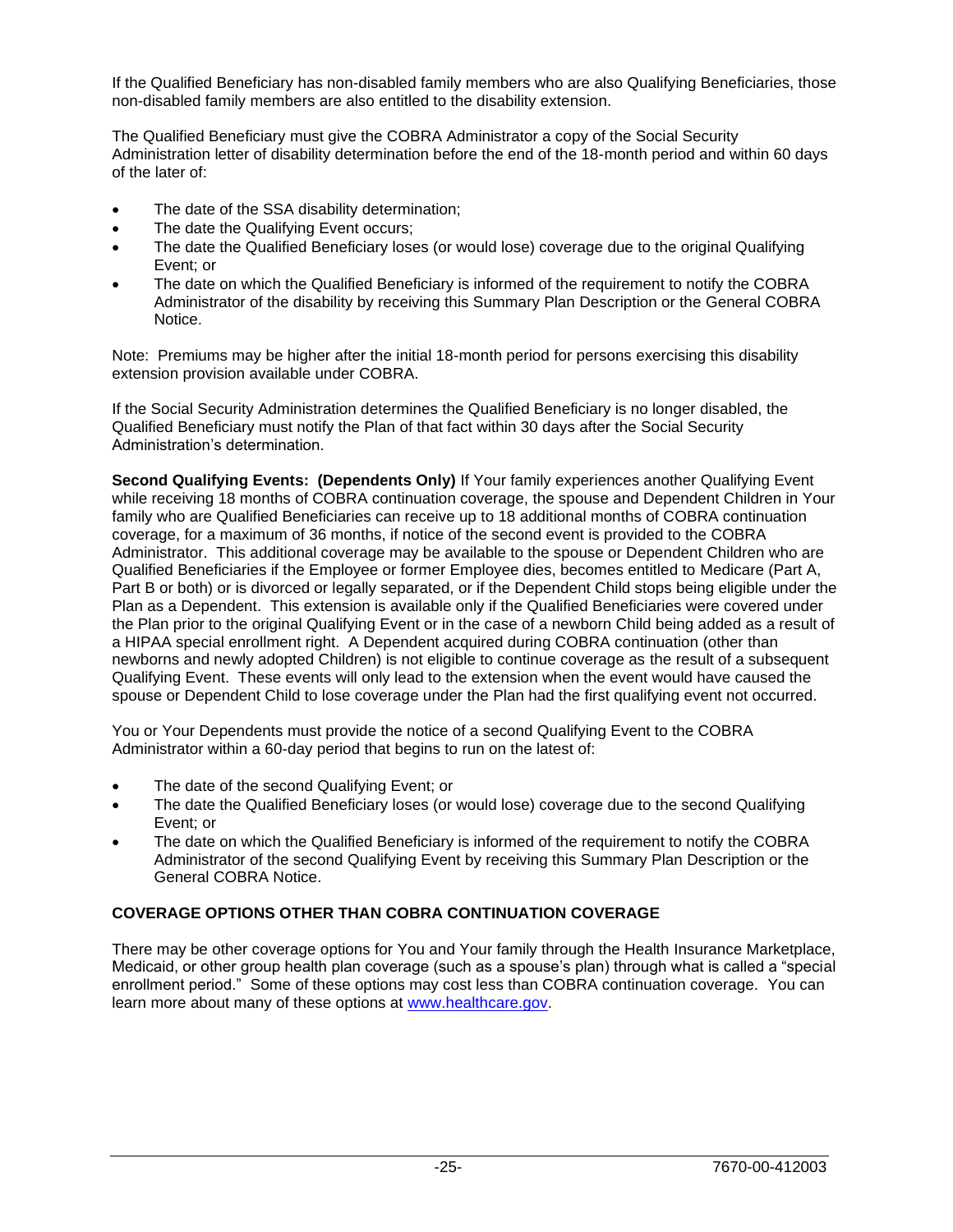### **EARLY TERMINATION OF COBRA CONTINUATION**

COBRA continuation coverage may terminate before the end of the above maximum coverage periods for any of the following reasons:

- The employer ceases to maintain a group health plan for any Employees. (Note that if the employer terminates the group health plan that the Qualified Beneficiary is under, but still maintains another group health plan for other similarly-situated Employees, the Qualified Beneficiary will be offered COBRA continuation coverage under the remaining group health plan, although benefits and costs may not be the same).
- The required contribution for the Qualified Beneficiary's coverage is not paid within the timeframe expressed in the COBRA regulations.
- After electing COBRA continuation coverage, the Qualified Beneficiary becomes entitled to and enrolled with Medicare.
- After electing COBRA continuation coverage, the Qualified Beneficiary becomes covered under another group health plan.
- The Qualified Beneficiary is found not to be disabled during the disability extension. The Plan will terminate the Qualified Beneficiary's COBRA continuation coverage one month after the Social Security Administration makes a determination that the Qualified Beneficiary is no longer disabled.
- Termination for cause, such as submitting fraudulent claims.

### **SPECIAL NOTICE (Read This If Thinking Of Declining COBRA Continuation Coverage)**

At the time of a COBRA Qualifying Event, a Qualified Beneficiary has two primary options. The first is to waive his or her right to COBRA and make an election for coverage, whether group health coverage or insurance coverage through the individual market or the exchanges, in accordance with his or her HIPAA special enrollment rights. Please refer to the Special Enrollment section for further details. The second option is to elect COBRA continuation coverage. If COBRA continuation coverage is elected, the continuation coverage must be maintained (by paying the cost of the coverage) for the duration of the COBRA continuation period. If the continuation coverage is not exhausted and maintained for the duration of the COBRA continuation period, the Qualified Beneficiary will lose his or her special enrollment rights. It is important to note that losing HIPAA special enrollment rights may have adverse effects for the Qualified Beneficiary as it will make it difficult to obtain coverage, whether group health coverage or insurance coverage through the individual market or the exchange. After COBRA continuation coverage is exhausted, the Qualified Beneficiary will have the option of electing other group health coverage or insurance coverage through the individual market or the exchange, in accordance with his or her HIPAA special enrollment rights.

#### **DEFINITIONS**

**Qualified Beneficiary** means a person covered by this group health Plan immediately before the Qualifying Event who is the Employee, the spouse of a covered Employee or the Dependent Child of a covered Employee. This includes a Child who is born to or Placed for Adoption with a covered Employee during the Employee's COBRA coverage period if the Child is enrolled within the Plan's Special Enrollment Provision for newborns and adopted Children. This also includes a Child who was receiving benefits under this Plan pursuant to a Qualified Medical Child Support Order (QMCSO) immediately before the Qualifying Event.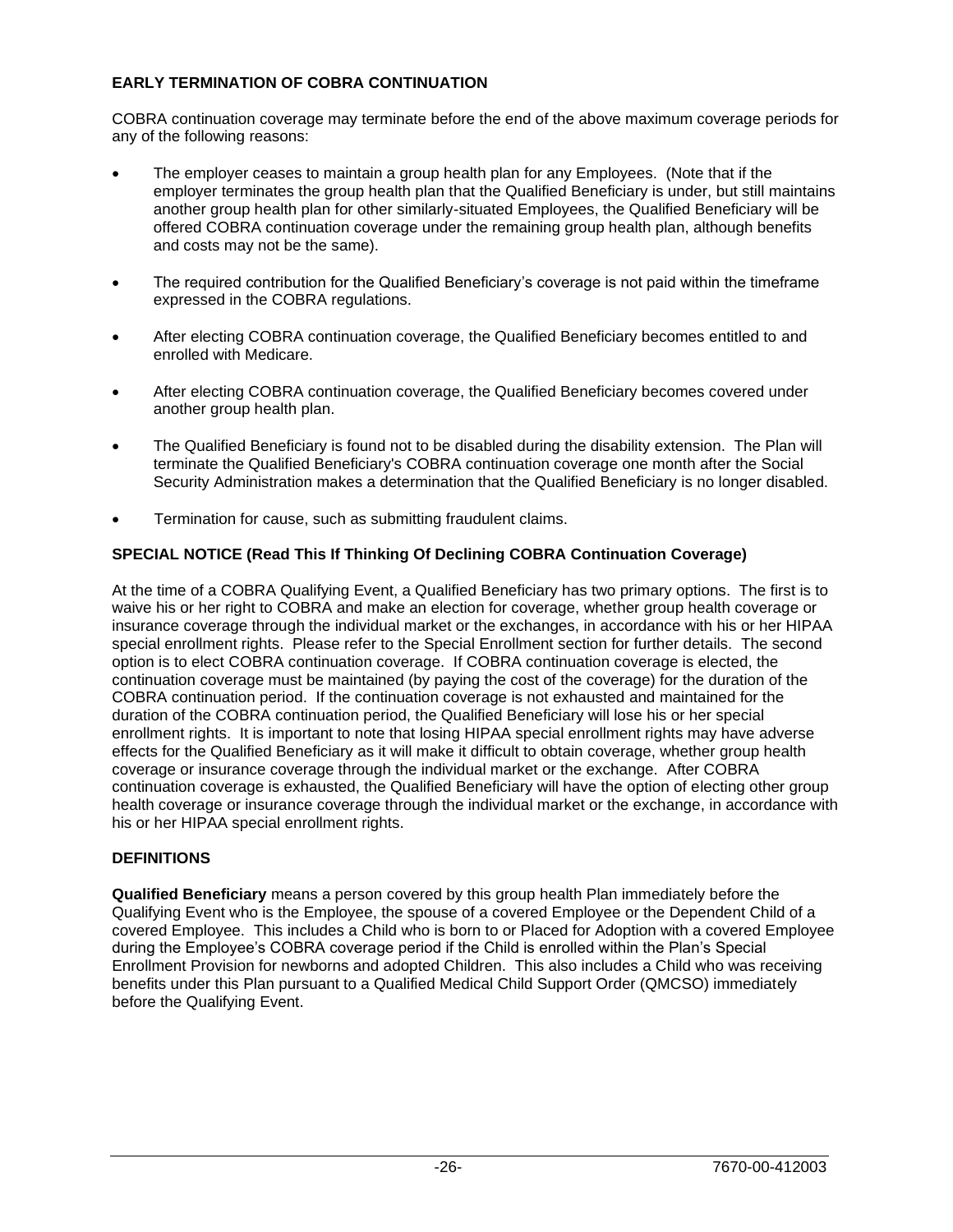**Qualifying Event** means Loss of Coverage due to one of the following:

- The death of the covered Employee.
- Voluntary or involuntary termination of the covered Employee's employment (other than for gross misconduct).
- A reduction in work hours of the covered Employee.
- Divorce or legal separation of the covered Employee from the Employee's spouse. (Also, if an Employee terminates coverage for his or her spouse in anticipation of a divorce or legal separation, and a divorce or legal separation later occurs, then the later divorce or legal separation may be considered a Qualifying Event even though the ex-spouse lost coverage earlier. If the ex-spouse notifies the Plan or the COBRA Administrator in writing within 60 calendar days after the divorce or legal separation and can establish that the coverage was originally eliminated in anticipation of the divorce or legal separation, then COBRA coverage may be available for the period after the divorce or legal separation).
- The covered former Employee becomes enrolled in Medicare.
- A Dependent Child no longer being a Dependent as defined by the Plan.

**Loss of Coverage** means any change in the terms or conditions of coverage in effect immediately before the Qualifying Event. Loss of Coverage includes change in coverage terms, change in plans, termination of coverage, partial Loss of Coverage, increase in Employee cost, as well as other changes that affect terms or conditions of coverage. Loss of Coverage does not always occur immediately after the Qualifying Event, but it must always occur within the applicable 18- or 36-month coverage period. A Loss of Coverage that is not caused by a Qualifying Event may not trigger COBRA.

### **IF YOU HAVE QUESTIONS**

Questions concerning your Plan or your COBRA continuation coverage rights should be addressed to the contact or contacts identified below. For more information about COBRA, the Patient Protection and Affordable Care Act, and other laws affecting group health plans, contact the nearest Regional or District Office of the U.S. Department of Labor's Employee Benefits Security Administration (EBSA) in your area or visit the EBSA website at www.dol.gov/ebsa. (Addresses and phone numbers of Regional and District EBSA Offices are available through EBSA's website.) For more information about the Marketplace, visit www.HealthCare.gov.

The Plan Administrator: AUGLAIZE COUNTY (MEBC) 209 S BLACKHOOF ST STE 102 WAPAKONETA OH 45895

The COBRA Administrator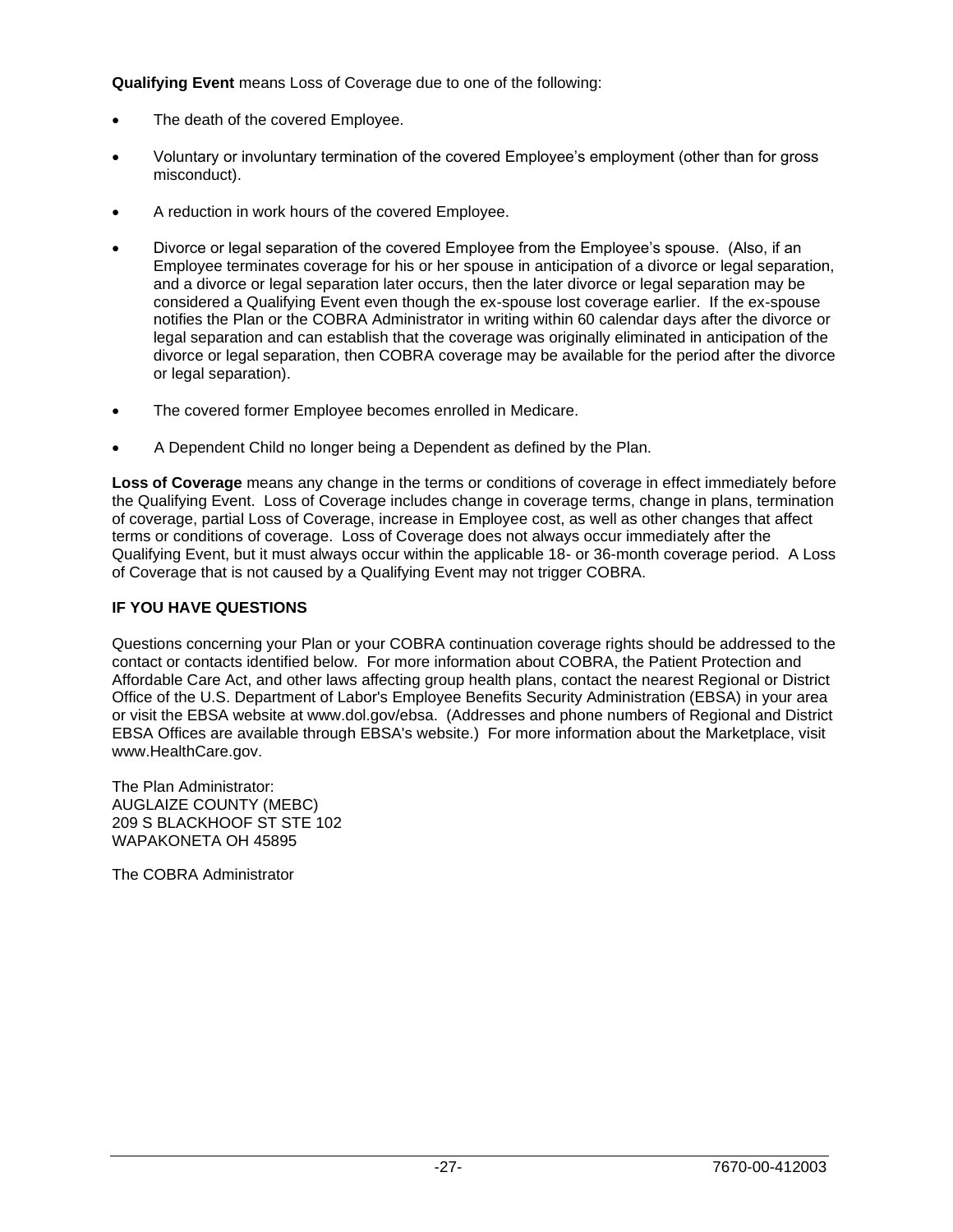### **UNIFORMED SERVICES EMPLOYMENT AND REEMPLOYMENT RIGHTS ACT OF 1994**

#### **INTRODUCTION**

Employers are required to offer COBRA-like health care continuation coverage to persons in the armed service if the absence for military duty would result in a loss of coverage. Employees on leave for military service must be treated as if they are on leave of absence and are entitled to any other rights and benefits accorded to similarly situated Employees on leave of absence or furlough. If an employer has different types of benefits available depending on the type of leave of absence, the most favorable comparable leave benefits must apply to Employees on military leave. Reinstatement following a military leave of absence may not be subject to Waiting Periods.

#### **COVERAGE**

The maximum length of health care continuation coverage required under the Uniformed Services Employment and Reemployment Rights Act of 1994 (USERRA) is the lesser of:

- 24 months beginning on the day that the uniformed service leave begins, or
- a period beginning on the day that the service leave begins and ending on the day after the Employee fails to return to or reapply for employment within the time allowed by USERRA.

#### **USERRA NOTICE AND ELECTION**

An Employee or an appropriate officer of the uniformed service in which his or her service is to be performed must notify the employer that the Employee intends to leave the employment position to perform service in the uniformed services. An Employee should provide notice as far in advance as is reasonable under the circumstances. The Employee is excused from giving notice due to military necessity, or if giving notice is otherwise impossible or unreasonable under the circumstances.

Upon notice of intent to leave for uniformed service, Employees will be given the opportunity to elect USERRA continuation. Dependents do not have an independent right to elect USERRA coverage. Election of, payment for, and termination of the USERRA extension will be governed by the same requirements set forth under the COBRA Continuation of Coverage section, to the extent the COBRA requirements do not conflict with USERRA.

#### **PAYMENT**

If the military leave orders are for a period of 30 days or less, the Employee is not required to pay more than the amount he or she would have paid as an active Employee. For periods of 31 days or longer, if an Employee elects to continue health coverage pursuant to USERRA, such Employee and covered Dependents will be required to pay up to 102% of the full premium for the coverage elected.

#### **EXTENDED COVERAGE RUNS CONCURRENTLY**

Employees and their Dependents may be eligible for both COBRA and USERRA at the same time. Election of either the COBRA or USERRA extension by an Employee on leave for military service will be deemed an election under both laws, and the coverage offering the most benefit to the Employee will generally be extended. Coverage under both laws will run concurrently. Dependents who choose to independently elect extended coverage will be deemed eligible for the COBRA extension only because they are not eligible for a separate, independent right of election under USERRA.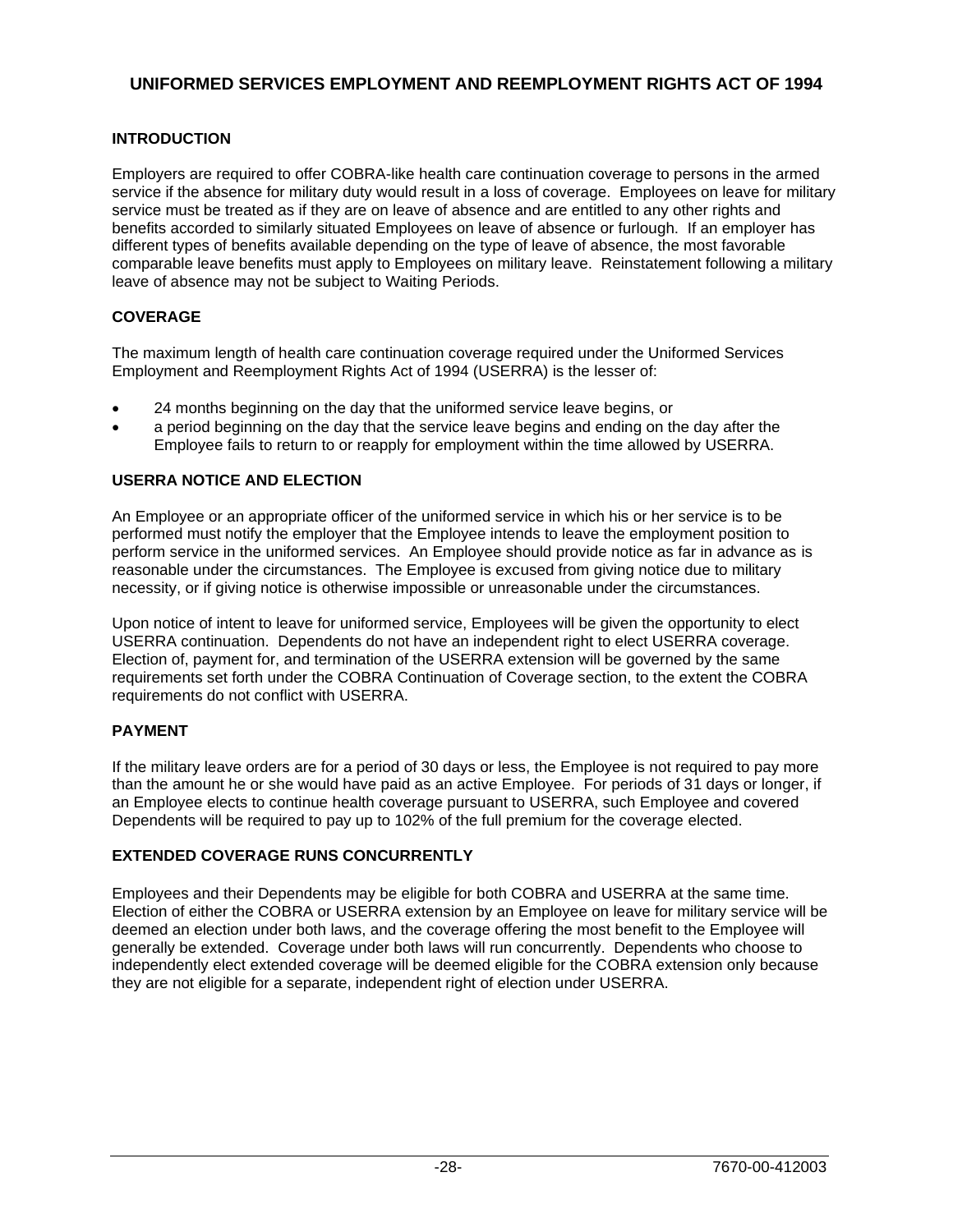### **PROVIDER NETWORK**

The word **"Network"** means an outside organization that has contracted with various providers to provide health care services to Covered Persons at a Negotiated Rate. Providers who participate in a Network have agreed to accept the negotiated fees as payment in full, including any portion of the fees that the Covered Person must pay due to the Deductible, Plan Participation amounts or other out-of-pocket expenses. The allowable charges used in the calculation of the payable benefit to participating providers will be determined by the Negotiated Rates in the network contract. A provider who does not participate in a Network may bill Covered Persons for additional fees over and above what the Plan pays.

Knowing which Network a provider belongs to will help a Covered Person to determine how much he or she will need to pay for certain services. To obtain the highest level of benefits under this Plan, Covered Persons need to see an In-Network provider, however this Plan does not limit a Covered Person's right to choose his or her own provider of medical care at his or her own expense if a medical expense is not a Covered Expense under this Plan, or is subject to a limitation or exclusion.

A provider may enter into an agreement to provide only certain covered health services, but not all covered health services, or to be a Network provider for only some products. In this case, the provider will be a Network provider for the covered health services and products included in the participation agreement, and a non-Network provider for other covered health services and products. The participation status of providers may change from time to time.

To find out which Network a provider belongs to, please refer to the Provider Directory, or call the toll-free number that is listed on the back of the Plan's identification card. The participation status of providers may change from time to time.

• If a provider belongs to one of the following Networks, claims for Covered Expenses will normally be processed in accordance with the **In-Network** benefit levels that are listed on the Schedule of Benefits:

UnitedHealthcare Choice Plus

• For services received from any other provider, claims for Covered Expenses will normally be processed in accordance with the **Out-of-Network** benefit levels that are listed on the Schedule of Benefits. These providers charge their normal rates for services, so Covered Persons may need to pay more. The Covered Person is responsible for paying the balance of these claims after the Plan pays its portion, if any.

#### **EXCEPTIONS TO THE PROVIDER NETWORK BENEFITS**

Some benefits may be processed at In-Network benefit levels when provided by Out-of-Network providers. When Out-of-Network charges are covered in accordance with Network benefits, the charges may be subject to the Usual and Customary charge limitations. The following exceptions may apply:

- Ambulance transportation services will be payable at the In-Network level of benefits when provided by an Out-of-Network provider.
- Covered services (including Preventive Services) provided by a radiologist, anesthesiologist, certified registered nurse anesthetist, or pathologist will be payable at the In-Network level of benefits when services are provided at a Network facility or referred by an In-Network Physician, even if the provider is an Out-of-Network provider.
- Covered services provided by a Physician during an Inpatient stay will be payable at the In-Network level of benefits when provided at an In-Network Hospital.

#### **The program for Transplant Services at Designated Transplant Facilities is:**

#### **OptumHealth**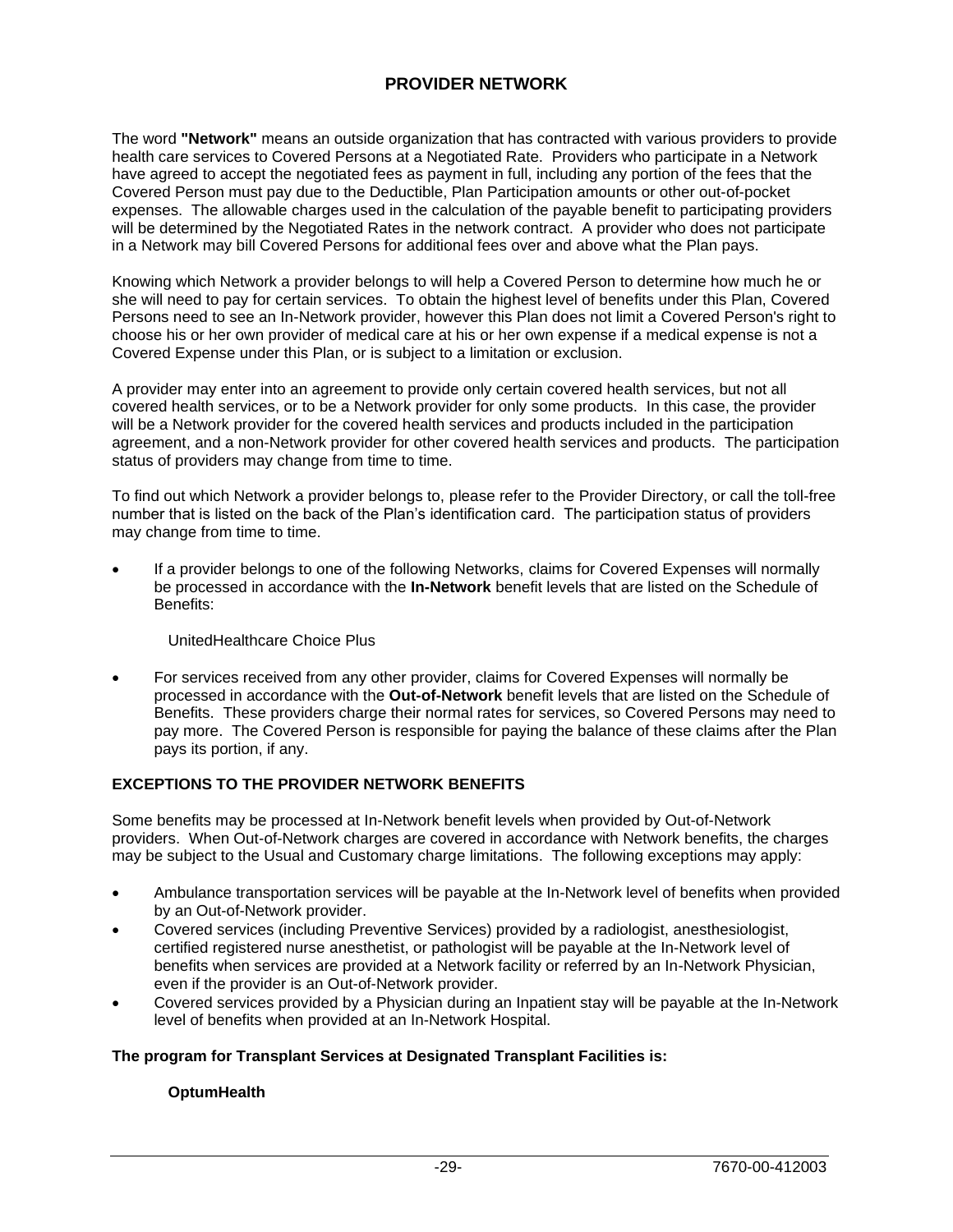#### **Provider Directory Information**

Each covered Employee, those on COBRA, and Children or guardians of Children who are considered alternate recipients under a Qualified Medical Child Support Order, will automatically be given or electronically made available, a separate document, at no cost, that lists the participating Network providers for this Plan. The Employee should share this document with other covered individuals in Your household. If a covered spouse or Dependent wants a separate provider list, they should make a written request to the Plan Administrator. The Plan Administrator may make a reasonable charge to cover the cost of furnishing complete copies to the spouse or other covered Dependents.

### **TRANSITIONAL CARE**

Certain eligible expenses that would have been considered at the In-Network benefit level by the prior claims administrator but which are not considered at the In-Network benefit level by the current claims administrator may be paid at the applicable In-Network benefit level if the Covered Person is currently under a treatment plan by a Physician who was a member of this Plan's previous PPO but who is not a member of the Plan's current PPO in the Employee or Dependent's network area. In order to ensure continuity of care for certain medical conditions already under treatment, the In-Network medical plan benefit level may continue for 90 days for conditions approved as transitional care. Examples of medical conditions appropriate for consideration for transitional care include, but are not limited to:

- Cancer if under active treatment with chemotherapy and/or radiation therapy.
- Organ transplant patients if under active treatment (seeing a Physician on a regular basis, on a transplant waiting list, ready at any time for transplant).
- If the Covered Person is Inpatient in a Hospital on the Effective Date of the Plan.
- Post-acute Injury or Surgery within the past three months.
- Pregnancy in the second or third trimester and up to eight weeks postpartum.
- Behavioral health any previous treatment.

You or Your Dependent must call UMR within 90 days prior to the Effective Date or within 90 days after the Effective Date to see if You or Your Dependent are eligible for this benefit.

Routine procedures, treatment for stable chronic conditions, minor Illnesses and elective surgical procedures will not be covered by transitional level benefits.

#### **CONTINUITY OF CARE**

You or Your Dependents have the option of requesting extended care from Your current health care provider or facility if the provider or facility is no longer working with Your health Plan and is no longer considered In-Network.

The In-Network benefit level may continue for up to 90 days or until You no longer meet the criteria below, whichever is earlier, despite the fact that these expenses are no longer considered In-Network due to provider or facility termination from the Network. In order to be eligible, You or Your Dependents must have been, and must continue to be, under a treatment plan by a provider or facility who was a member of the participating Network. You must also be one of the following:

- An individual undergoing a course of treatment for a serious and complex condition that is either:
	- $\triangleright$  An acute Illness, meaning a condition serious enough to require specialized medical care to avoid the reasonable possibility of death or permanent harm.
	- $\triangleright$  A chronic Illness or condition that is life-threatening, degenerative, potentially disabling, or congenital and requires specialized medical care over a prolonged period of time.
- An individual undergoing Inpatient or institutional care.
- An individual scheduled for non-elective surgical care, including necessary postoperative care.
- An individual who is pregnant and being treated.
- An individual who is terminally ill and receiving treatment for such Illness by a provider or facility.

To obtain a Continuity of Care form that You and Your provider will need to complete for the request to be considered, call the number on the back of Your ID card or access the benefit portal.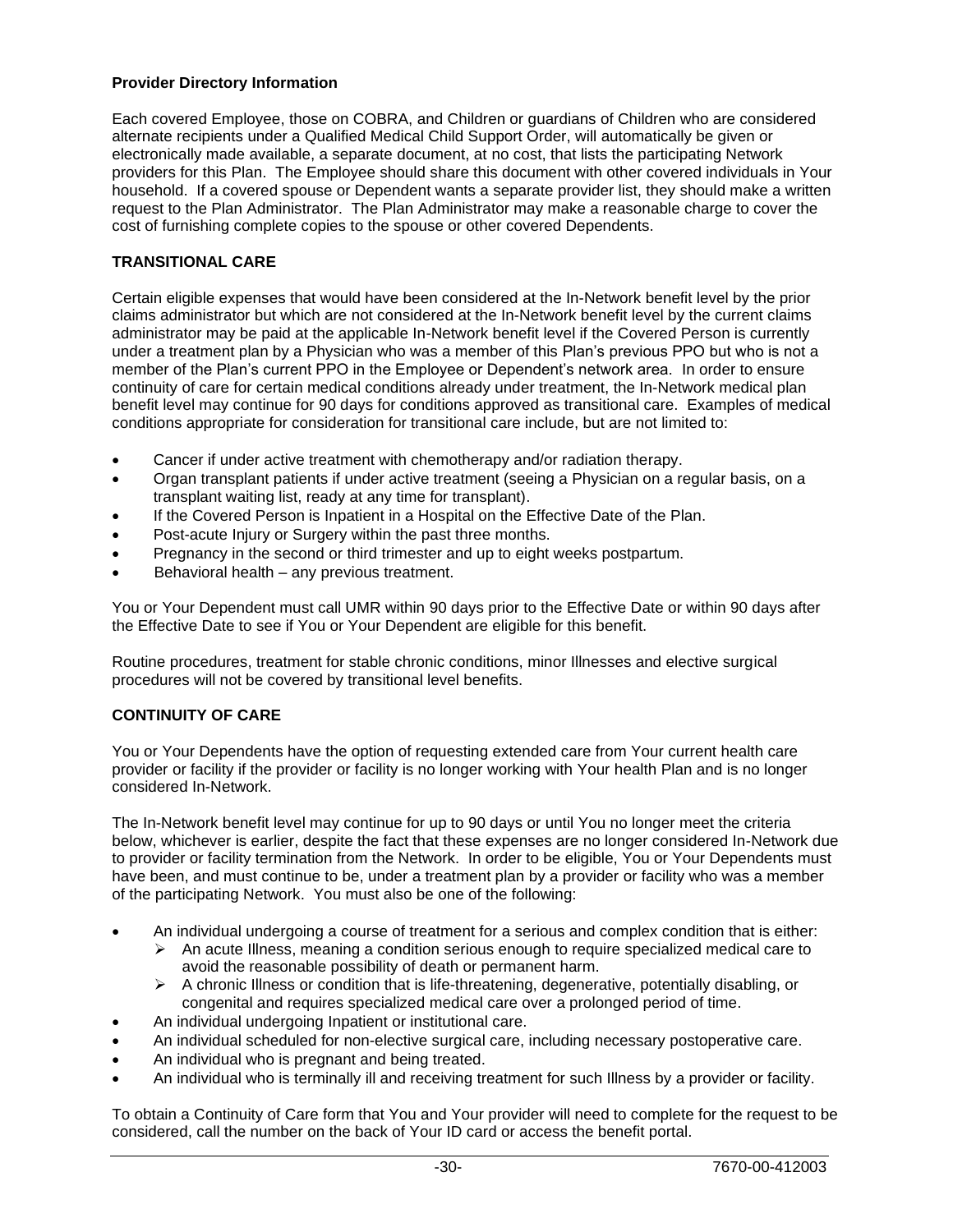### **COVERED MEDICAL BENEFITS**

This Plan provides coverage for the following covered benefits if services are authorized by a Physician or other Qualified Provider, if applicable, and are necessary for the treatment of an Illness or Injury, subject to any limits, maximums, exclusions, or other Plan provisions shown in this SPD. The Plan does not provide coverage for services if medical evidence shows that treatment is not expected to resolve, improve, or stabilize the Covered Person's condition, or if a plateau has been reached in terms of improvement from such services.

In addition, any diagnosis change for a covered benefit after a payment denial will not be considered for benefits unless the Plan is provided with all pertinent records along with the request for change that justifies the revised diagnosis. Such records must include the history and initial assessment and must reflect the criteria listed in the most recent International Classification of Diseases (ICD) or Diagnostic and Statistical Manual (DSM) for the new diagnosis, or, if in a foreign country, must meet diagnostic criteria established and commonly recognized by the medical community in that region.

Important: Prior authorization may be required before benefits will be considered for payment. Failure to obtain prior authorization may result in a penalty or increased out-of-pocket costs. Refer to the UMR CARE section of this SPD for a description of these services and prior authorization procedures.

- 1. **3D Mammograms,** for preventive screenings as described under the Preventive / Routine Care Benefits only.
- 2. **Abortions:** If a Physician states in writing that the mother's life would be in danger if the fetus were to be carried to term or as a result of rape or incest.
- 3. **Acupuncture Treatment.**
- 4. **Allergy Treatment** including: Injections, testing and serum.
- 5. **Ambulance Transportation:** Medically Necessary ground and air transportation by a vehicle designed, equipped, and used only to transport the sick and injured to the nearest medicallyappropriate Hospital.
- 6. **Anesthetics and Their Administration.**
- 7. **Augmentation Communication Devices** and related instruction or therapy.
- 8. **Autism Spectrum Disorders (ASD) Treatment**.

ASD treatment may include any of the following services: diagnosis and assessment; psychological, psychiatric, and pharmaceutical (medication management) care; speech therapy, occupational therapy, and physical therapy; or Applied Behavioral Analysis (ABA) therapy.

Treatment is subject to all other Plan provisions as applicable (such as Prescription benefit coverage, behavioral/mental health coverage, and/or coverage of therapy services).

Coverage does not include services or treatment identified elsewhere in the Plan as non-covered or excluded (such as Experimental, Investigational, or Unproven treatment, custodial care, nutritional or dietary supplements, or educational services that should be provided through a school district).

- 9. **Breast Pumps** and related supplies. Coverage is subject to Medical Necessity as defined by this Plan. Contact the Plan regarding limits on frequency, duration, or type of equipment that is covered.
- 10. **Breast Reductions** if Medically Necessary.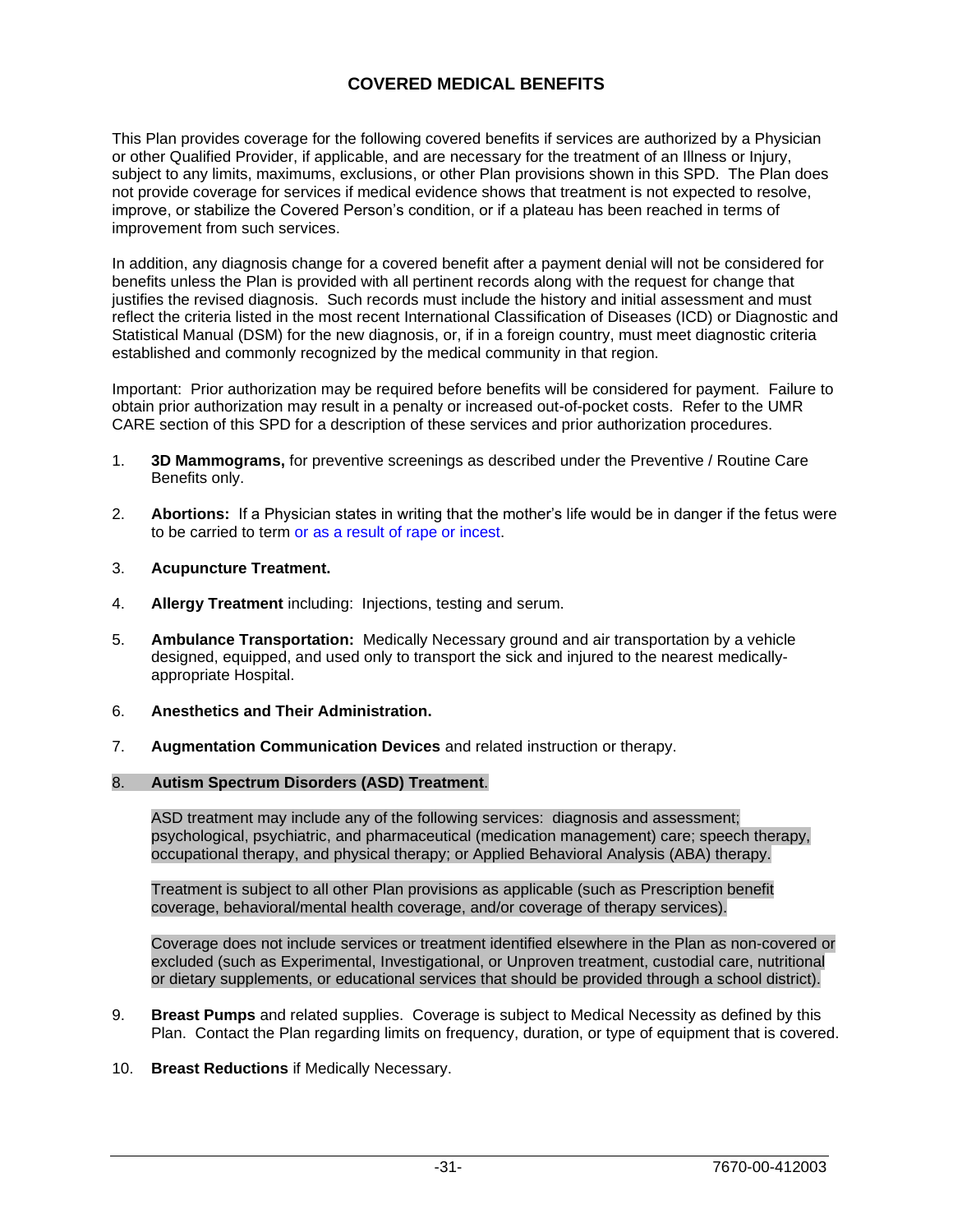- 11. **Breastfeeding Support, Supplies and Counseling** in conjunction with each birth. Comprehensive lactation support and counseling, by a trained provider during pregnancy and/or in the postpartum period, and costs for renting breastfeeding equipment.
- 12. **Cardiac Pulmonary Rehabilitation** when Medically Necessary for Activities of Daily Living (see the Glossary of Terms) and when needed as a result of an Illness or Injury.
- 13. **Cardiac Rehabilitation** programs (when Medically Necessary), if referred by a Physician, for patients who have certain cardiac conditions including, but not limited to, the following:
	- had a heart attack in the last 12 months; or
	- had coronary bypass surgery; or
	- a stable angina pectoris.

Covered services include:

- Phase I, while the Covered Person is an Inpatient.
- Phase II, while the Covered Person is in a Physician-supervised Outpatient monitored lowintensity exercise program. Services generally will be in a Hospital rehabilitation facility and include monitoring of the Covered Person's heart rate and rhythm, blood pressure and symptoms by a health professional. Phase II generally begins within 30 days after discharge from the Hospital.
- 14. **Cataract or Aphakia Surgery** as well as surgically implanted conventional intraocular cataract lenses following such a procedure. Multifocal intraocular lenses are not allowable. Eye refractions and one set of contact lenses or glasses (frames and lenses) after cataract surgery are also covered.
- 15. **Circumcision** and related expenses when care and treatment meet the definition of Medical Necessity. Circumcision of newborn males is also covered as stated under nursery and newborn medical benefits.
- 16. **Cleft Palate and Cleft Lip,** including Medically Necessary oral surgery and pre-graft palatal expanders.
- 17. **Congenital Heart Disease:** If a Covered Person is being treated for congenital heart disease, and chooses to obtain the treatment at an OptumHealth facility, the Plan will provide the same housing and travel benefits that are outlined in the Transplant Benefits section and on the Transplant Schedule of Benefits.
- 18. **Contraceptives and Counseling:** All Food and Drug Administration approved contraceptive methods, sterilization procedures and patient education and counseling. This Plan provides benefits for Prescription contraceptives, regardless of purpose. Prescription contraceptives that require a Physician to administer a hormone shot or insert a device will be processed under the Covered Medical Benefits in this SPD.
- 19. **Cornea Transplants** are payable at the percentage listed under "All Other Covered Expenses" on the Schedule of Benefits.
- 20. **Dental Services** include:
	- The care and treatment of natural teeth and gums if an Injury is sustained in an Accident (other than one occurring while eating or chewing), including implants. Treatment must be completed within 12 months of the Injury except when medical and/or dental conditions preclude completion of treatment within this time period.
	- Inpatient or Outpatient Hospital charges including professional services for x-ray, lab, and anesthesia while in the Hospital if Medically Necessary.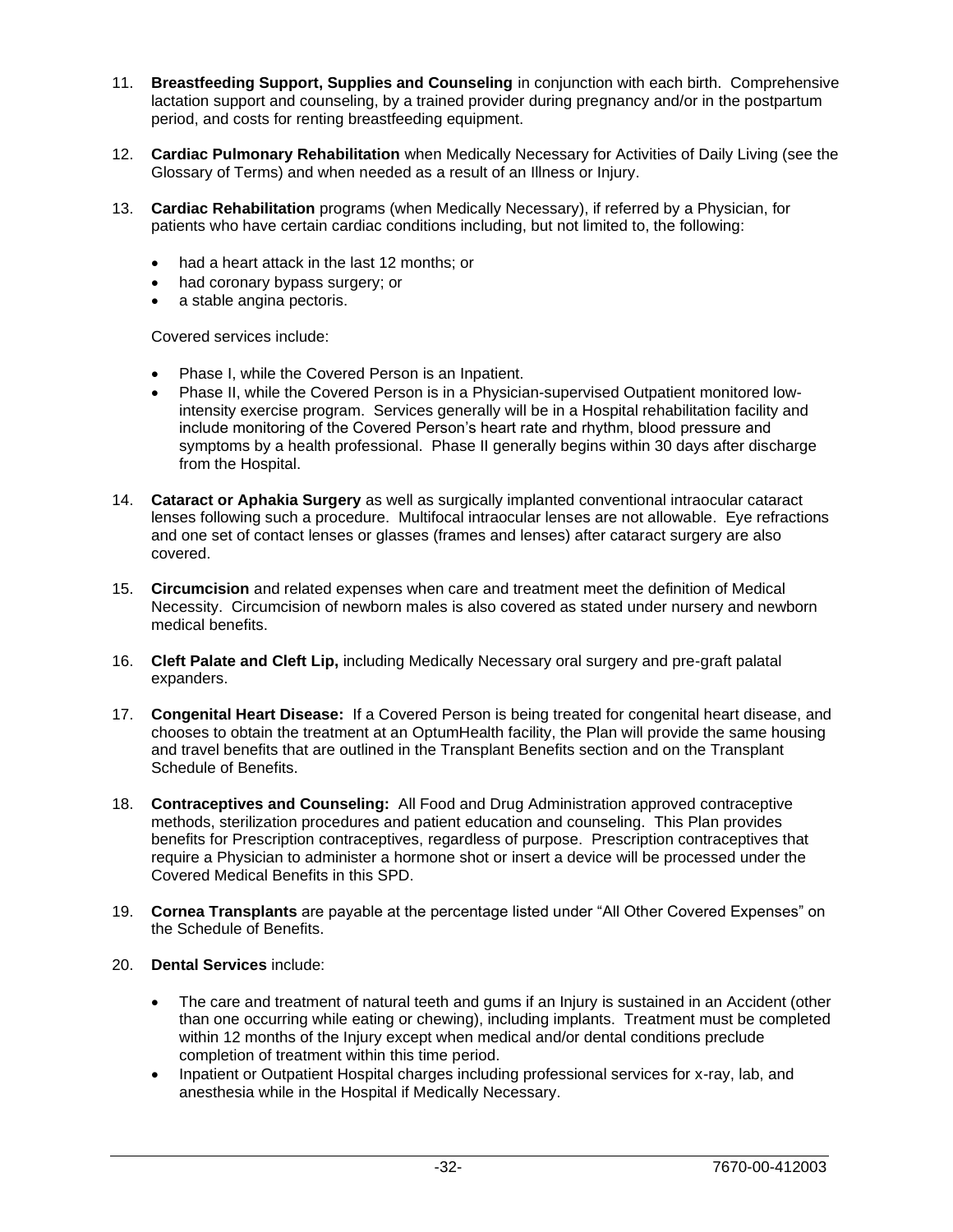- Removal of all teeth at an Inpatient or Outpatient Hospital or dentist's office if removal of the teeth is part of standard medical treatment that is required before the Covered Person can undergo radiation therapy for a covered medical condition.
- 21. **Diabetes Treatment:** Charges Incurred for the treatment of diabetes and diabetic selfmanagement education programs, diabetic shoes and nutritional counseling.
- 22. **Dialysis:** Charges for dialysis treatment of acute renal failure or chronic irreversible renal insufficiency for the removal of waste materials from the body, including hemodialysis and peritoneal dialysis. This also includes use of equipment or supplies, unless covered through the Prescription Drug Benefits section. Charges are paid the same as any other Illness.
- 23. **Durable Medical Equipment** subject to all of the following:
	- The equipment must meet the definition of Durable Medical Equipment as defined in the Glossary of Terms. Examples include, but are not limited to crutches, wheelchairs, hospitaltype beds and oxygen equipment.
	- The equipment must be prescribed by a Physician.
	- The equipment will be provided on a rental basis when available; however, such equipment may be purchased at the Plan's option. Any amount paid to rent the equipment will be applied toward the purchase price. In no case will the rental cost of Durable Medical Equipment exceed the purchase price of the item.
	- The Plan will pay benefits for only ONE of the following: a manual wheelchair, motorized wheelchair or motorized scooter, unless necessary due to growth of the person or changes to the person's medical condition require a different product, as determined by the Plan.
	- If the equipment is purchased, benefits may be payable for subsequent repairs including batteries, or replacement only if required:
		- $\triangleright$  due to the growth or development of a Dependent Child;
		- $\triangleright$  when necessary because of a change in the Covered Person's physical condition; or
		- ➢ because of deterioration caused from normal wear and tear.

The repair or replacement must also be recommended by the attending Physician. In all cases, repairs or replacement due to abuse or misuse, as determined by the Plan, are not covered and replacement is subject to prior approval by the Plan.

- This Plan covers taxes, shipping and handling charges for Durable Medical Equipment.
- 24. **Emergency Room Hospital and Physician Services** including Emergency room services for stabilization or initiation of treatment of a medical Emergency condition provided on an Outpatient basis at a Hospital, as shown in the Schedule of Benefits.
- 25. **Emergency Services Provided in a Foreign Country,** including Emergency room services for stabilization or initiation of treatment of a medical Emergency condition provided on an Inpatient or Outpatient basis at a Hospital or Physician services in a provider's office.
- 26. **Extended Care Facility Services** for both mental and physical health diagnosis. Charges will be paid under the applicable diagnostic code. The following benefits are covered:
	- Room and board.
	- Miscellaneous services, supplies and treatments provided by an Extended Care Facility, including Inpatient rehabilitation.
- 27. **Eye Refractions** if related to a covered medical condition.
- 28. **Foot Care (Podiatry)** that is recommended by a Physician as a result of infection. The following charges for foot care will also be covered:
	- Treatment of any condition resulting from weak, strained, flat, unstable or unbalanced feet, when surgery is performed.
	- Treatment of corns, calluses and toenails when at least part of the nail root is removed or when needed to treat a metabolic or peripheral vascular disease.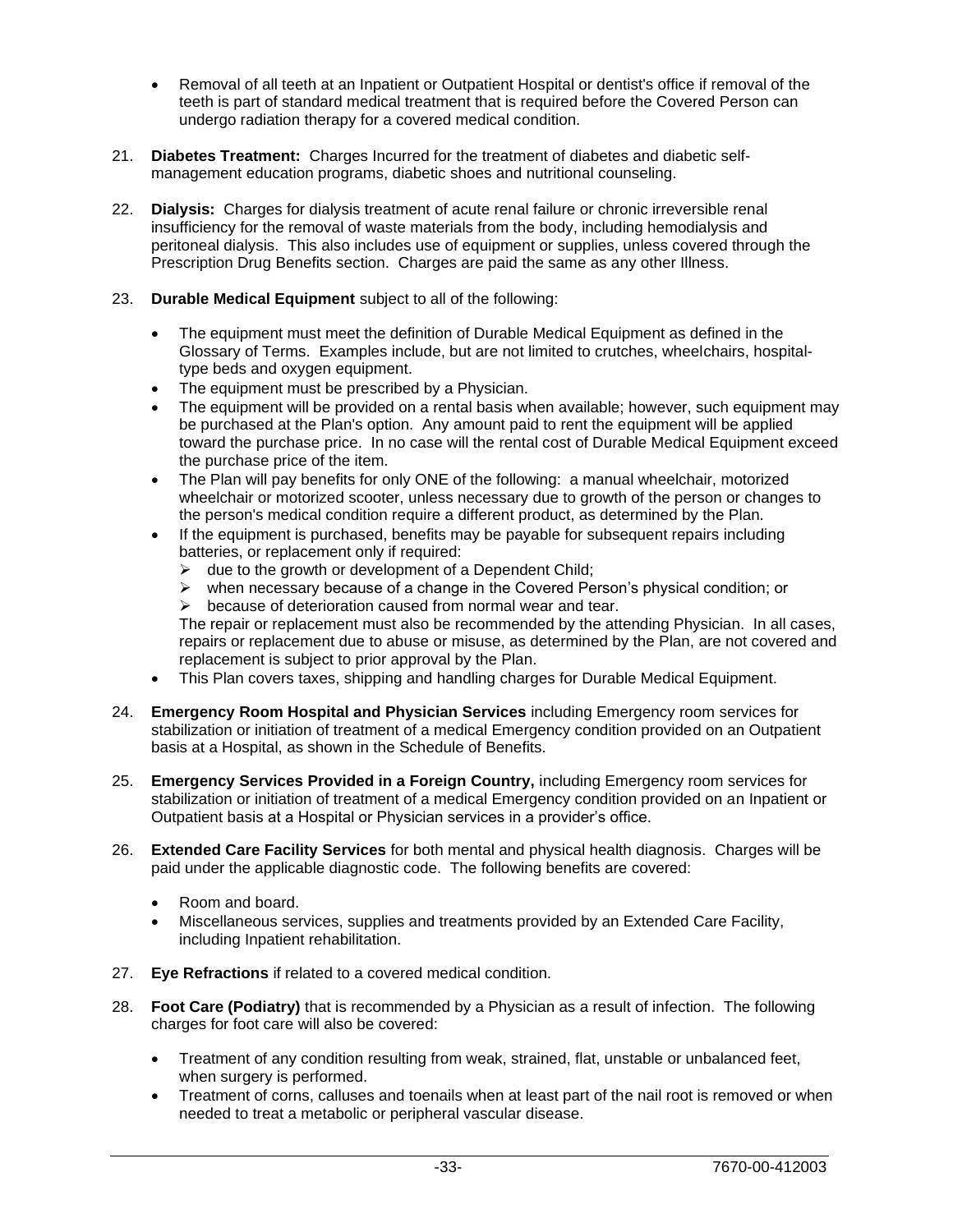• Physician office visit for diagnosis of bunions. Treatment of bunions when an open cutting operation or arthroscopy is performed.

## 29. **Gender Dysphoria:**

Benefits for the treatment of Gender Dysphoria, limited to the following services:

- Psychotherapy for Gender Dysphoria and associated co-morbid psychiatric diagnoses as described in the Mental Health Benefits section of this SPD.
- Cross-sex hormone therapy:
	- $\triangleright$  Cross-sex hormone therapy administered by a medical provider (for example, during an office visit) as described in the Mental Health Benefits section of this SPD.
	- $\triangleright$  Cross-sex hormone therapy dispensed from a pharmacy as described in the Prescription Drug Benefits section of this SPD.
- Puberty-suppressing medication injected or implanted by a medical provider in a clinical setting.
- Laboratory testing to monitor the safety of continuous cross-sex hormone therapy.
- Surgery for the treatment of Gender Dysphoria, including the surgeries listed below: Male to Female:
	- ➢ Clitoroplasty (creation of clitoris)
	- $\triangleright$  Labiaplasty (creation of labia)
	- ➢ Orchiectomy (removal of testicles)
	- $\triangleright$  Penectomy (removal of penis)
	- ➢ Urethroplasty (reconstruction of female urethra)
	- ➢ Vaginoplasty (creation of vagina)

Female to Male:

- ➢ Bilateral mastectomy or breast reduction
- ➢ Hysterectomy (removal of uterus)
- ➢ Metoidioplasty (creation of penis, using clitoris)
- ➢ Penile prosthesis
- $\triangleright$  Phalloplasty (creation of penis)
- $\triangleright$  Salpingo-oophorectomy (removal of fallopian tubes and ovaries)
- ➢ Scrotoplasty (creation of scrotum)
- ➢ Testicular prosthesis
- ➢ Urethroplasty (reconstruction of male urethra)
- ➢ Vaginectomy (removal of vagina)
- ➢ Vulvectomy (removal of vulva)

Genital Surgery and Bilateral Mastectomy or Breast Reduction Surgery Documentation Requirements:

The Covered Person must provide documentation of the following for breast surgery:

- A written psychological assessment from at least one qualified behavioral health provider experienced in treating Gender Dysphoria. The assessment must document that the Covered Person meets all of the following criteria:
	- ➢ The Covered Person has experienced persistent, well-documented Gender Dysphoria.
	- $\triangleright$  The Covered Person has the capacity to make a fully informed decision and to consent to treatment.
	- ➢ The Covered Person must be 18 years of age or older.
	- ➢ If significant medical or mental health concerns are present, they must be reasonably well controlled.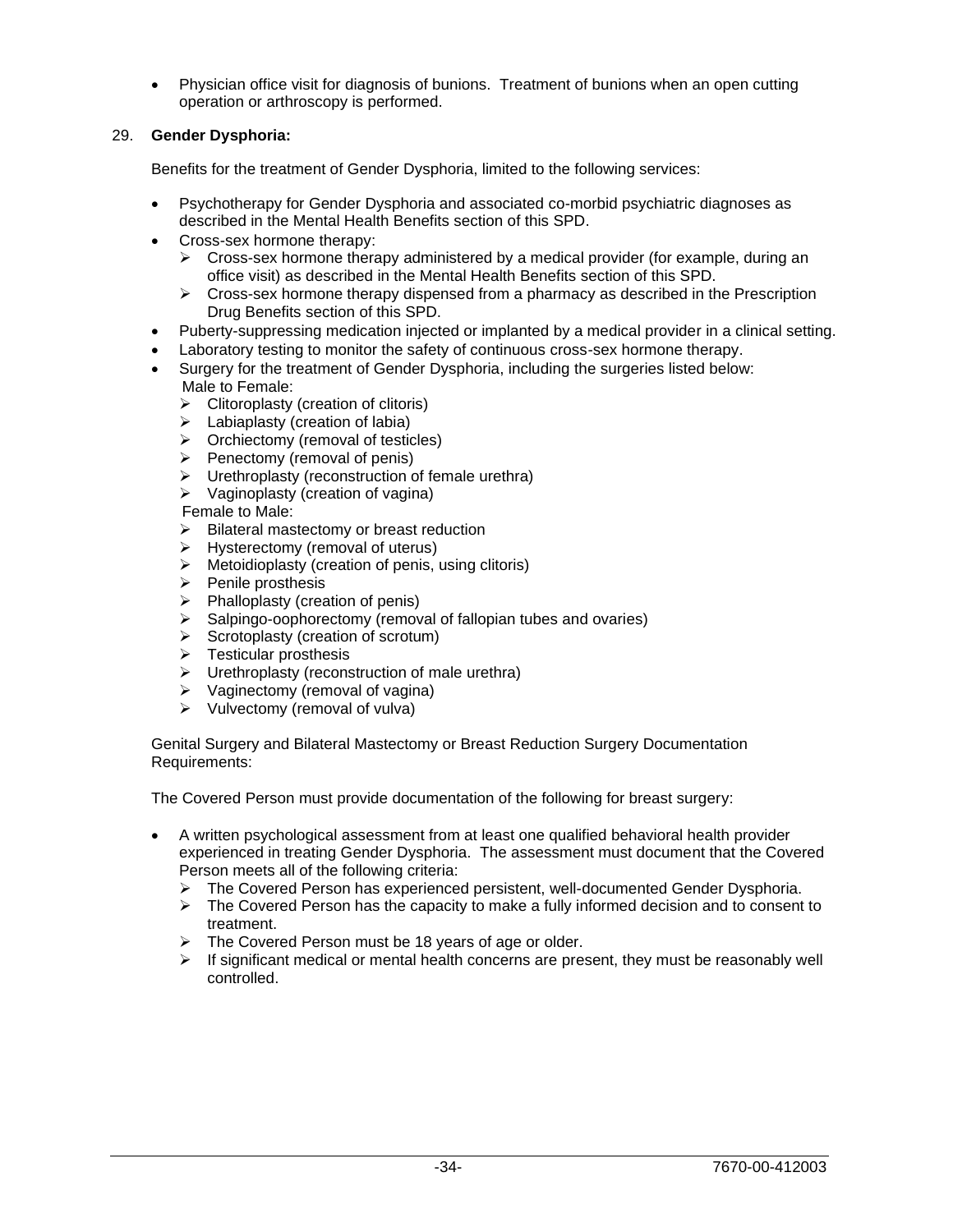The Covered Person must provide documentation of the following for genital surgery:

- A written psychological assessment from at least two qualified behavioral health providers experienced in treating Gender Dysphoria who have independently assessed the Covered Person. The assessment must document that the Covered Person meets all of the following criteria:
	- ➢ The Covered Person has experienced persistent, well-documented Gender Dysphoria.
	- $\triangleright$  The Covered Person has the capacity to make a fully informed decision and to consent to treatment.
	- ➢ The Covered Person must be 18 years of age or older.
	- $\triangleright$  If significant medical or mental health concerns are present, they must be reasonably well controlled.
	- ➢ The Covered Person must complete at least 12 months of successful, continuous, full-time, real-life experience in the desired gender.
	- ➢ The Covered Person must complete 12 months of continuous cross-sex hormone therapy appropriate for the desired gender (unless medically contraindicated).
- The treatment plan must be based on identifiable external sources, including the *World Professional Association for Transgender Health (WPATH)* standards, and/or evidence-based professional society guidance.

Coverage does not include procedures that are cosmetic as stated in the General Exclusions section of this SPD. Cosmetic procedures include, but are not limited to, the following:

- Abdominoplasty.
- Blepharoplasty.
- Body contouring, such as lipoplasty.
- Breast enlargement, including augmentation mammoplasty and breast implants.
- Brow lift.
- Calf implants.
- Cheek, chin, and nose implants.
- Face lift, forehead lift, or neck tightening.
- Facial bone remodeling for facial feminizations.
- Hair removal.
- Hair transplantation.
- Injection of fillers or neurotoxins.
- Lip augmentation.
- Lip reduction.
- Liposuction.
- Mastopexy.
- Pectoral implants for chest masculinization.
- Rhinoplasty.
- Skin resurfacing.
- Thyroid cartilage reduction, reduction thyroid chondroplasty, or trachea shave (removal or reduction of the Adam's Apple).
- Voice lessons and voice therapy.
- Voice modification surgery.
- 30. **Genetic Counseling** based on Medical Necessity.
- 31. **Genetic Testing** when Medically Necessary (see below).

Genetic Testing MUST meet the following requirements:

The test is not considered experimental or investigational. The test is performed by a CLIA-certified laboratory. The test result will directly impact/influence the disease treatment of the covered member. In some cases, testing is accompanied by pretest and posttest counseling.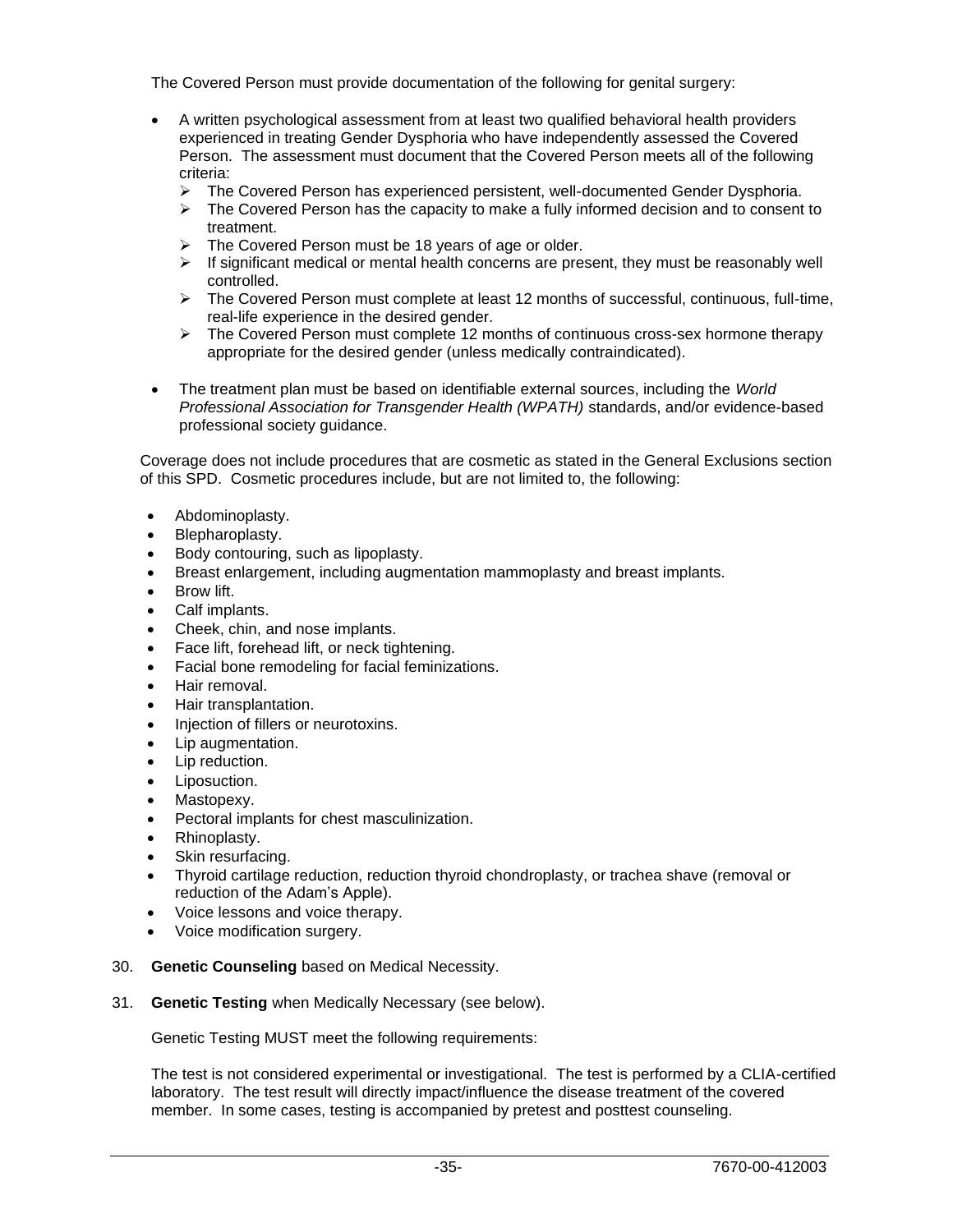And must meet at least one of the following:

- The patient has current signs and/or symptoms (i.e., the test is being used for diagnostic purposes).
- Conventional diagnostic procedures are inconclusive.
- The patient has risk factors or a particular family history that indicate a genetic cause.
- The patient meets defined criteria that place them at high genetic risk for the condition.

Generally, genetic testing is not covered for:

- Population screening without a personal or family history, with the exception of preconception or prenatal carrier screening for certain conditions, such as cystic fibrosis, Tay-Sachs disease, sickle cell disease, and other hemoglobinopathies
- Informational purposes alone (i.e., testing of minors for adult-onset conditions, and self-referrals or home testing)
- Test is considered Experimental or Investigational.
- 32. **Hearing Services** include exams, tests, services and supplies to diagnose and treat a medical condition.
- 33. **Home Health Care Services:** (Refer to Home Health Care section of this SPD).
- 34. **Hospice Care Services:** Treatment given at a Hospice Care Facility must be in place of a stay in a Hospital or Extended Care Facility, and can include:
	- **Assessment** includes an assessment of the medical and social needs of the Terminally Ill person, and a description of the care to meet those needs.
	- **Inpatient Care** in a facility when needed for pain control and other acute and chronic symptom management, psychological and dietary counseling, physical or occupational therapy and parttime Home Health Care services.
	- **Outpatient Care** provides or arranges for other services as related to the Terminal Illness which include the services of a Physician or Qualified physical or occupational therapist, or nutrition counseling services provided by or under the supervision of a Qualified dietician.
	- **Bereavement Counseling:** Benefits are payable for bereavement counseling services which are received by a Covered Person's Close Relative when directly connected to the Covered Person's death and bundled with other hospice charges. Counseling services must be given by a Qualified social worker, Qualified pastoral counselor, Qualified psychologist, Qualified psychiatrist, or other Qualified Provider, if applicable. The services must be furnished within six months of death

The Covered Person must be Terminally Ill with an anticipated life expectancy of about six months. Services, however, are not limited to a maximum of six months if continued Hospice Care is deemed appropriate by the Physician, up to the maximum hospice benefits available under the Plan.

#### 35. **Hospital Services (Includes Inpatient Services, Surgical Centers And Inpatient Birthing Centers).** The following benefits are covered:

- Semi-private room and board. For network charges, this rate is based on network re-pricing. For non-network charges, any charge over a semi-private room charge will be a Covered Expense only if determined by the Plan to be Medically Necessary. If the Hospital has no semiprivate rooms, the Plan will allow the private room rate, subject to the Reasonable Reimbursement, Usual and Customary charges, or the Negotiated Rate, whichever is applicable.
- Intensive care unit room and board.
- Miscellaneous and Ancillary Services.
- Blood, blood plasma and plasma expanders, when not available without charge.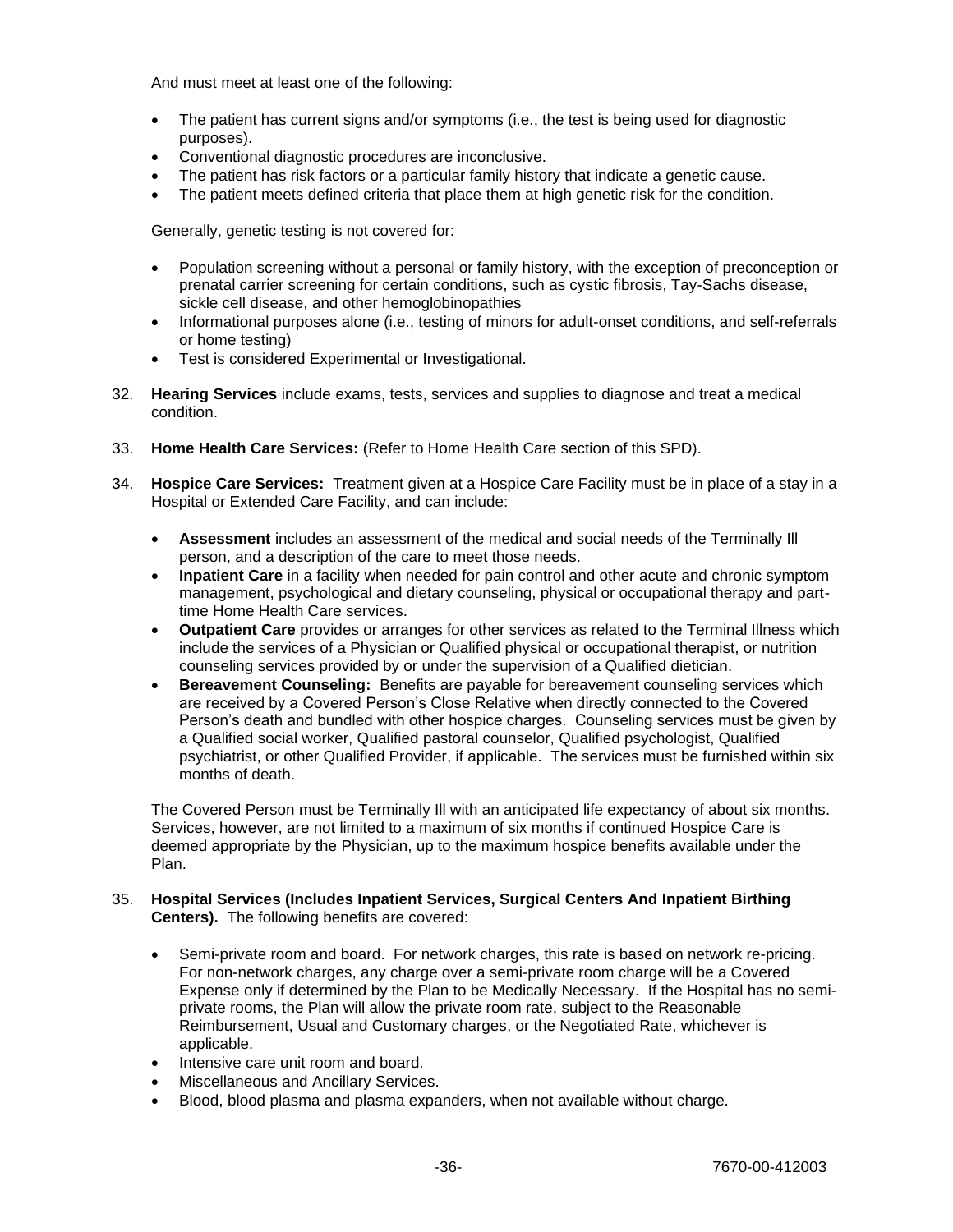Observation in a Hospital room will be considered Inpatient treatment if the duration of the observation status exceeds 72 hours. Observation means the use of appropriate monitoring, diagnostic testing, treatment, and assessment of patient symptoms, signs, laboratory tests, and response to therapy for the purpose of determining whether a patient will require further treatment as an Inpatient or can be discharged from the Hospital setting.

### 36. **Hospital Services (Outpatient).**

Observation in a Hospital room will be considered Outpatient treatment if the duration of the observation status is 72 hours or less. Observation means the use of appropriate monitoring, diagnostic testing, treatment, and assessment of patient symptoms, signs, laboratory tests, and response to therapy for the purpose of determining whether a patient will require further treatment as an Inpatient or can be discharged from the Hospital setting.

- 37. **Infant Formula** administered through a tube as the sole source of nutrition for the Covered Person.
- 38. **Infertility Treatment** to the extent required to treat or correct underlying causes of infertility, when such treatment is Medically Necessary and cures the condition, alleviates the symptoms, slows the harm, or maintains the current health status of the Covered Person.

Infertility Treatment does not include Genetic Testing. (See General Exclusions for details).

- 39. **Laboratory or Pathology Tests and Interpretation Charges** for covered benefits.
- 40. **Manipulations:** Treatments for musculoskeletal conditions when Medically Necessary. Also refer to Maintenance Therapy under the General Exclusions section of this SPD.
- 41. **Maternity Benefits** for Covered Persons include:
	- Hospital or Birthing Center room and board.
	- Vaginal delivery or Cesarean section.
	- Non-routine prenatal care.
	- Postnatal care.
	- Medically Necessary diagnostic testing.
	- Abdominal operation for intrauterine pregnancy or miscarriage.
	- Outpatient Birthing Centers.
	- Midwives.
- 42. **Mental Health Treatment** (Refer to Mental Health section of this SPD).
- 43. **Modifiers or Reducing Modifiers,** if Medically Necessary. These terms apply to services and procedures performed on the same day and may be applied to surgical, radiological, and other diagnostic procedures. For a provider participating with a primary or secondary network, claims will be paid according to the network contract. For a provider who is not participating with a network, where no discount is applied, the industry guidelines are to allow the Reasonable Reimbursement or the Usual and Customary fee allowance for the primary procedure and a percentage of the Reasonable Reimbursement or the Usual and Customary fee allowance for all secondary procedures. These allowances are then processed according to Plan provisions. A global package includes the services that are a necessary part of the procedure. For individual services that are part of a global package, it is customary for the individual services not to be billed separately. A separate charge will not be allowed under the Plan.

The specific reimbursement formula used will vary depending upon the Physician or facility providing the service(s) and the type of service(s) received.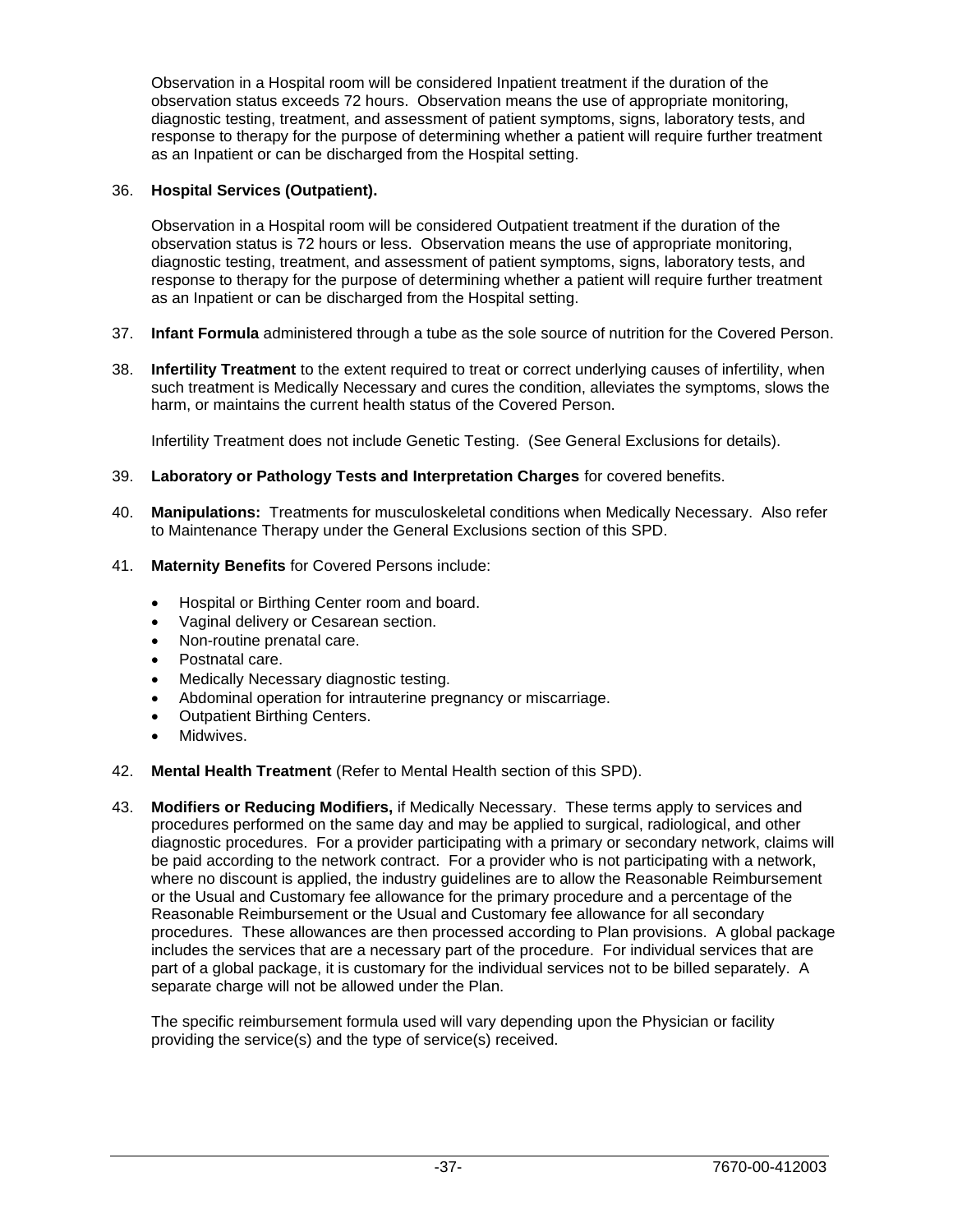Reimbursement for covered services received from providers, including Physicians or health care facilities, who are not part of Your network are determined based on one of the following:

- Fee(s) that are negotiated with the Physician or facility; or
- The amount that is usually charged by health care providers in the same geographical area (or greater area, if necessary) for the same services, or
- Using current publicly-available data reflecting the costs for health care providers providing the same or similar services, adjusted for geographical differences plus a margin factor.
- 44. **Morbid Obesity Treatment** includes only the following treatments if those treatments are determined to be Medically Necessary and be appropriate for an individual's Morbid Obesity condition. Refer to the Glossary of Terms for a definition of Morbid Obesity.
	- Bariatric surgery, including, but not limited to:
		- $\triangleright$  Gastric or intestinal bypasses (Roux-en-Y, biliopancreatic bypass, biliopancreatic diversion with duodenal switch).
		- ➢ Stomach stapling (vertical banded gastroplasty, gastric banding, gastric stapling).
		- $\triangleright$  Lap band (laparoscopic adjustable gastric banding).
		- ➢ Gastric sleeve procedure (laparoscopic vertical gastrectomy, laparoscopic sleeve gastrectomy).
	- Charges for diagnostic services.

This Plan does not cover diet supplements, exercise equipment or any other items listed in the General Exclusions of this SPD.

- 45. **Nursery and Newborn Expenses Including Circumcision** are covered for the following Children of the covered Employee or covered spouse: natural (biological) Children and newborn Children who are adopted or Placed for Adoption at the time of birth.
- 46. **Nutritional Counseling** if Medically Necessary*.*
- 47. **Nutritional Supplements, Vitamins and Electrolytes** which are prescribed by a Physician and administered through enteral feedings, provided they are the sole source of nutrition or are part of a chemotherapy regimen. This includes supplies related to enteral feedings (for example, feeding tubes, pumps, and other materials used to administer enteral feedings), provided the feedings are prescribed by a Physician, and are the sole source of nutrition or are part of a chemotherapy regimen.
- 48. **Occupational Therapy.** (See Therapy Services below)
- 49. **Oral Surgery** includes:
	- Excision of partially or completely impacted teeth.
	- Excision of tumors and cysts of the jaws, cheeks, lips, tongue, roof and floor of the mouth when such conditions require pathological examinations.
	- Surgical procedures required to correct accidental injuries of the jaws, cheeks, lips, tongue, roof and floor of the mouth.
	- Reduction of fractures and dislocations of the jaw.
	- External incision and drainage of cellulitis.
	- Incision of accessory sinuses, salivary glands or ducts.
	- Excision of exostosis of jaws and hard palate.
- 50. **Orthognathic, Prognathic and Maxillofacial Surgery** when Medically Necessary.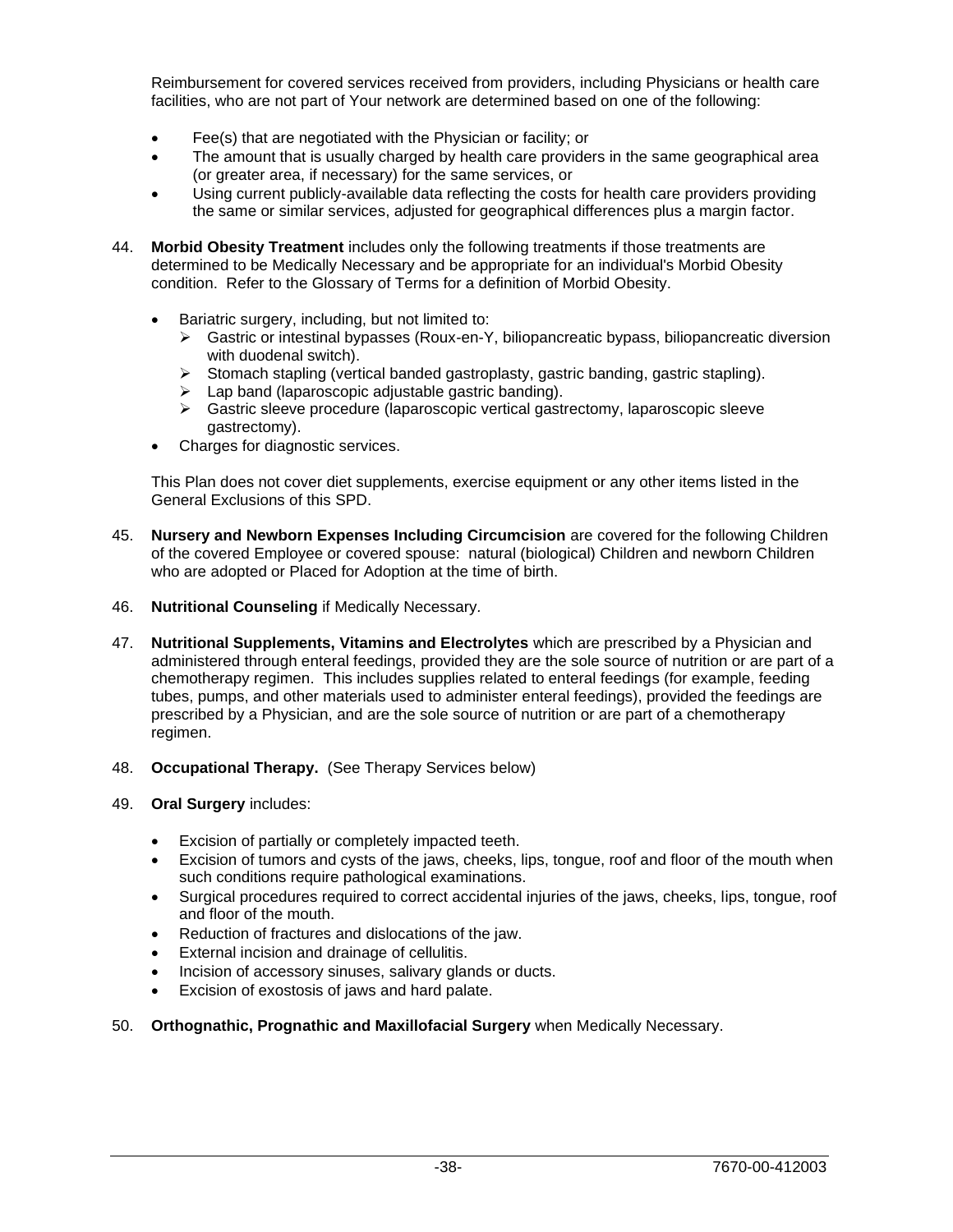- 51. **Orthotic Appliances, Devices and Casts,** including the exam for required Prescription and fitting, when prescribed to aid in healing, provide support to an extremity, or limit motion to the musculoskeletal system after Injury. These devices can be used for acute Injury or to prevent Injury. Orthotic Appliances and Devices include custom molded shoe orthotics, supports, trusses, elastic compression stockings, and braces.
- 52. **Oxygen and Its Administration.**
- 53. **Pharmacological Medical Case Management** (Medication management and lab charges).
- 54. **Physical Therapy.** (See Therapy Services below)
- 55. **Physician Services** for covered benefits.
- 56. **Pre-Admission Testing:** The testing must be necessary and consistent with the diagnosis and treatment of the condition for which the Covered Person is being admitted to the Hospital.
- 57. **Prescription Medications** which are administered or dispensed as take home drugs as part of treatment while in the Hospital or at a medical facility (including claims billed on a claim form from a long-term care facility, assisted living facility or Skilled Nursing Facility) and that require a Physician's Prescription. This does not include paper (script) claims obtained at a retail pharmacy, which are covered under the Prescription benefit.
- 58. **Preventive / Routine Care** as listed under the Schedule of Benefits.

The Plan pays benefits for Preventive Care services provided on an Outpatient basis at a Physician's office, an Alternate Facility or a Hospital that encompass medical services that have been demonstrated by clinical evidence to be safe and effective in either the early detection of disease or in the prevention of disease, have been proven to have a beneficial effect on health outcomes and include the following as required under the applicable law:

- Evidence-based items or services that have in effect a rating of "A" or "B" in the current recommendations of the United States Preventive Services Task Force;
- Immunizations that have in effect a recommendation from the Advisory Committee on Immunization Practices of the Centers for Disease Control and Prevention;
- With respect to infants, Children and adolescents, evidence-informed Preventive Care and screenings provided for in the comprehensive guidelines supported by the Health Resources and Services Administration; and
- Additional preventive care and screenings as provided for in comprehensive guidelines supported by the Health Resources and Services Administration.
- Well-Woman Preventive Care visit(s) for women to obtain the recommended preventive services that are age and developmentally appropriate, including preconception and prenatal care. The well-woman visit should, where appropriate, include the following additional preventive services listed in the Health Resources and Services Administrations guidelines, as well as others referenced in the Affordable Care Act:
	- ➢ Screening for gestational diabetes;
	- ➢ Human papillomavirus (HPV) DNA testing;
	- $\triangleright$  Counseling for sexually transmitted infections;
	- ➢ Counseling and screening for human immune-deficiency virus;
	- ➢ Screening and counseling for interpersonal and domestic violence; and
	- ➢ Breast cancer genetic test counseling (BRCA) for women at high risk.

Please visit the following links for additional information:

<https://www.healthcare.gov/preventive-care-benefits/> <https://www.healthcare.gov/preventive-care-children/> <https://www.healthcare.gov/preventive-care-women/>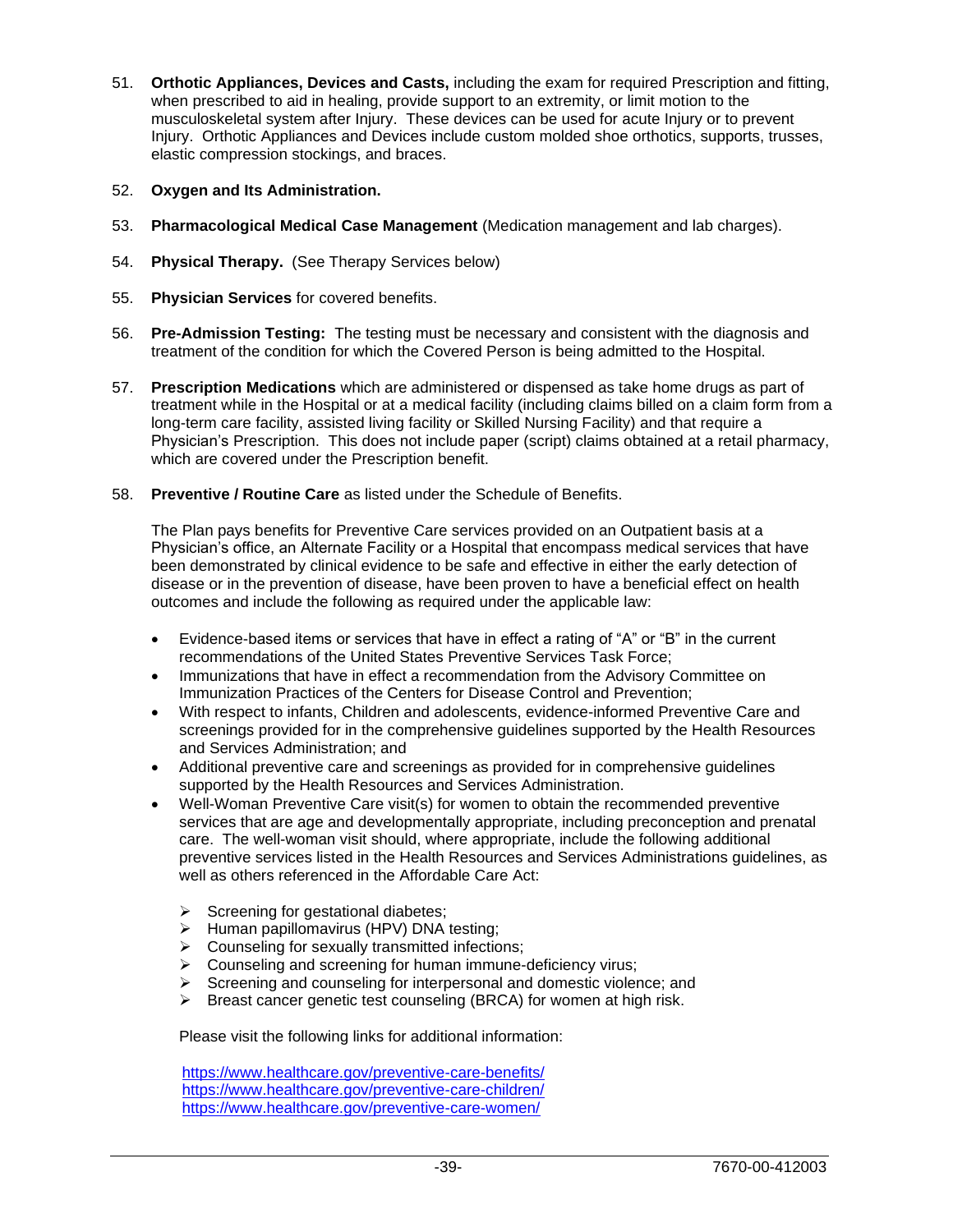- 59. **Private Duty Nursing Services** when Outpatient care is required and Medically Necessary 24 hours a day. This does not include Inpatient private duty nursing services.
- 60. **Prosthetic Devices.** The initial purchase, fitting, repair and replacement of fitted prosthetic devices (artificial body parts, including limbs, eyes and larynx) which replace body parts. Benefits may be payable for subsequent repairs or replacement only if required:
	- Due to the growth or development of a Dependent Child; or
	- When necessary because of a change in the Covered Person's physical condition; or
	- Because of deterioration caused from normal wear and tear.

The repair or replacement must also be recommended by the attending Physician. In all cases, repairs or replacement due to abuse or misuse, as determined by the Plan, are not covered and replacement is subject to prior approval by the Plan.

- 61. **Qualifying Clinical Trials** as defined below, including routine patient care costs Incurred during participation in a Qualifying Clinical Trial for the treatment of:
	- Cancer or other Life-Threatening Disease or Condition. For purposes of this benefit, a Life-Threatening Disease or Condition is one from which the likelihood of death is probable unless the course of the disease or condition is interrupted.

Benefits include the reasonable and necessary items and services used to prevent, diagnose, and treat complications arising from participation in a Qualifying Clinical Trial.

Benefits are available only when the Covered Person is clinically eligible for participation in the Qualifying Clinical Trial as defined by the researcher.

Routine patient care costs for Qualifying Clinical Trials may include:

- Covered health services (i.e., Physician charges, lab work, X-rays, professional fees, etc.) for which benefits are typically provided absent a clinical trial;
- Covered health services required solely for the administration of the Investigational item or service, the clinically appropriate monitoring of the effects of the item or service, or the prevention of complications; and
- Covered health services needed for reasonable and necessary care arising from the provision of an Investigational item or service.

Routine costs for clinical trials do not include:

- The Experimental or Investigational service or item as it is typically provided to the patient through the clinical trial.
- Items and services provided solely to satisfy data collection and analysis needs and that are not used in the direct clinical management of the patient;
- A service that is clearly consistent with widely accepted and established standards of care for a particular diagnosis; and
- Items and services provided by the research sponsors free of charge for any person enrolled in the trial.

With respect to cancer or other Life-Threatening Diseases or Conditions, a Qualifying Clinical Trial is a Phase I, Phase II, Phase III, or Phase IV clinical trial that is conducted in relation to the prevention, detection, or treatment of cancer or other Life-Threatening Disease or Condition and that meets any of the following criteria in the bulleted list below.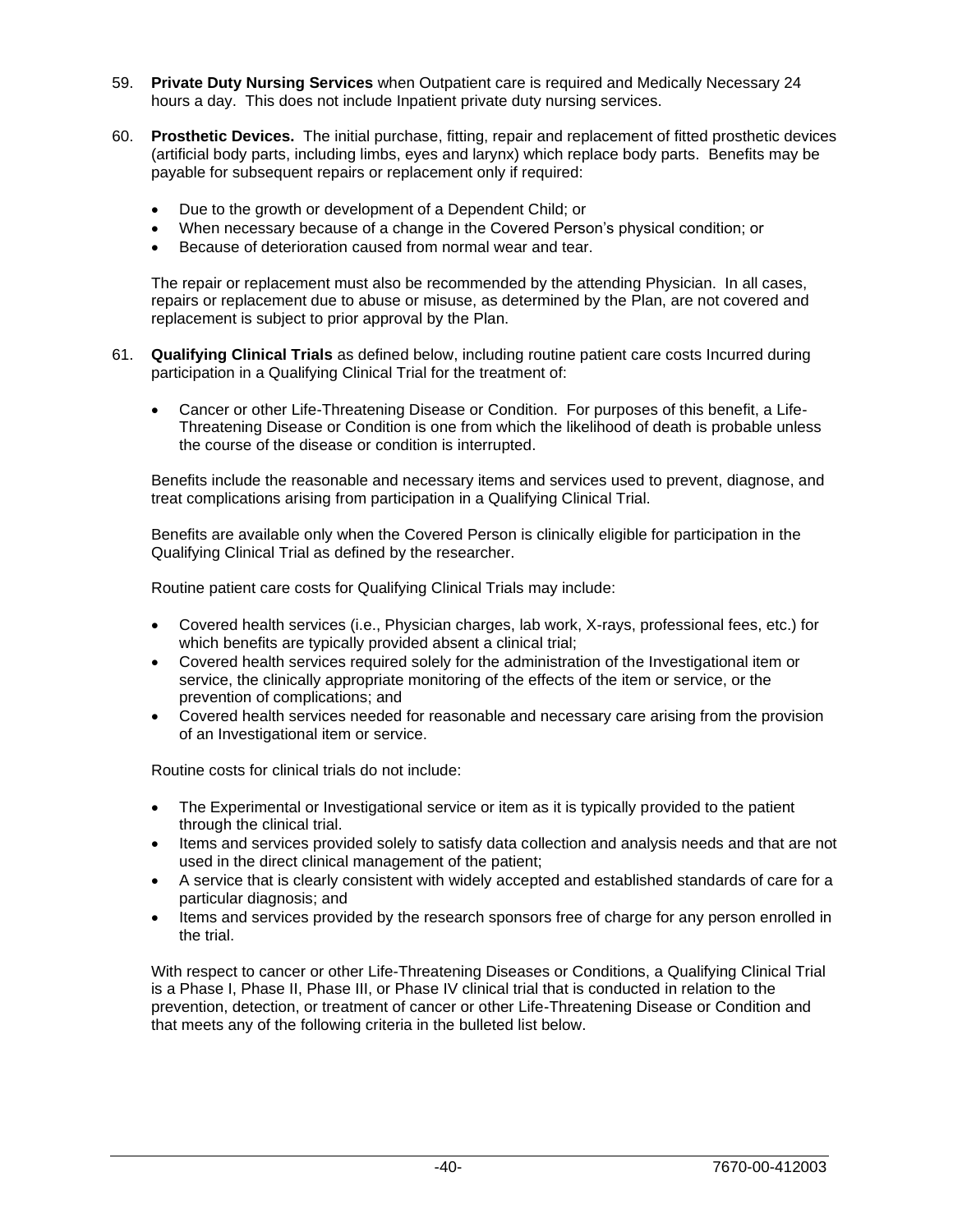- Federally funded trials. The study or investigation is approved or funded (which may include funding through in-kind contributions) by one or more of the following:
	- ➢ *National Institutes of Health (NIH),* including the *National Cancer Institute (NCI);*
	- ➢ *Centers for Disease Control and Prevention (CDC);*
	- ➢ *Agency for Healthcare Research and Quality (AHRQ);*
	- ➢ *Centers for Medicare and Medicaid Services (CMS);*
	- ➢ A cooperative group or center of any of the entities described above or the *Department of Defense (DOD)* or the *Veteran's Administration (VA);*
	- $\triangleright$  A qualified non-governmental research entity identified in the guidelines issued by the *National Institutes of Health* for center support grants; or
	- ➢ The *Department of Veterans Affairs*, the *Department of Defense,* or the *Department of Energy* as long as the study or investigation has been reviewed and approved through a system of peer review that is determined by the *Secretary of Health and Human Services* to meet both of the following criteria:
		- − It is comparable to the system of peer review of studies and investigations used by the *National Institutes of Health; and*
		- − It ensures unbiased review of the highest scientific standards by qualified individuals who have no interest in the outcome of the review.
- The study or investigation is conducted under an Investigational new drug application reviewed by the *U.S. Food and Drug Administration*;
- The study or investigation is a drug trial that is exempt from having such an Investigational new drug application;
- The clinical trial must have a written protocol that describes a scientifically sound study and have been approved by all relevant Institutional Review Boards (*IRBs*) before participants are enrolled in the trial. The Plan Sponsor may, at any time, request documentation about the trial; or
- The subject or purpose of the trial must be the evaluation of an item or service that meets the definition of a covered health service and is not otherwise excluded under the Plan.

## 62. **Radiation Therapy and Chemotherapy.**

### 63. **Radiology and Interpretation Charges.**

### 64. **Reconstructive Surgery** includes:

- Following a mastectomy (Women's Health and Cancer Rights Act) the Covered Person must be receiving benefits in connection with a mastectomy in order to receive benefits for reconstructive treatments. Covered Expenses are reconstructive treatments which include all stages of reconstruction of the breast on which the mastectomy was performed, surgery and reconstruction of the other breast to produce a symmetrical appearance; and prostheses and complications of mastectomies, including lymphedemas.
- Surgery to restore bodily function that has been impaired by a congenital Illness or anomaly, by an Accident, or by an infection or other disease of the involved part.

### 65. **Respiratory Therapy.** (See Therapy Services below)

- 66. **Second Surgical Opinion** must be given by a board-certified Specialist in the medical field relating to the surgical procedure being proposed. The Physician providing the second opinion must not be affiliated in any way with the Physician who rendered the first opinion.
- 67. **Sleep Disorders** if Medically Necessary.
- 68. **Sleep Studies.**
- 69. **Speech Therapy.** (See Therapy Services below)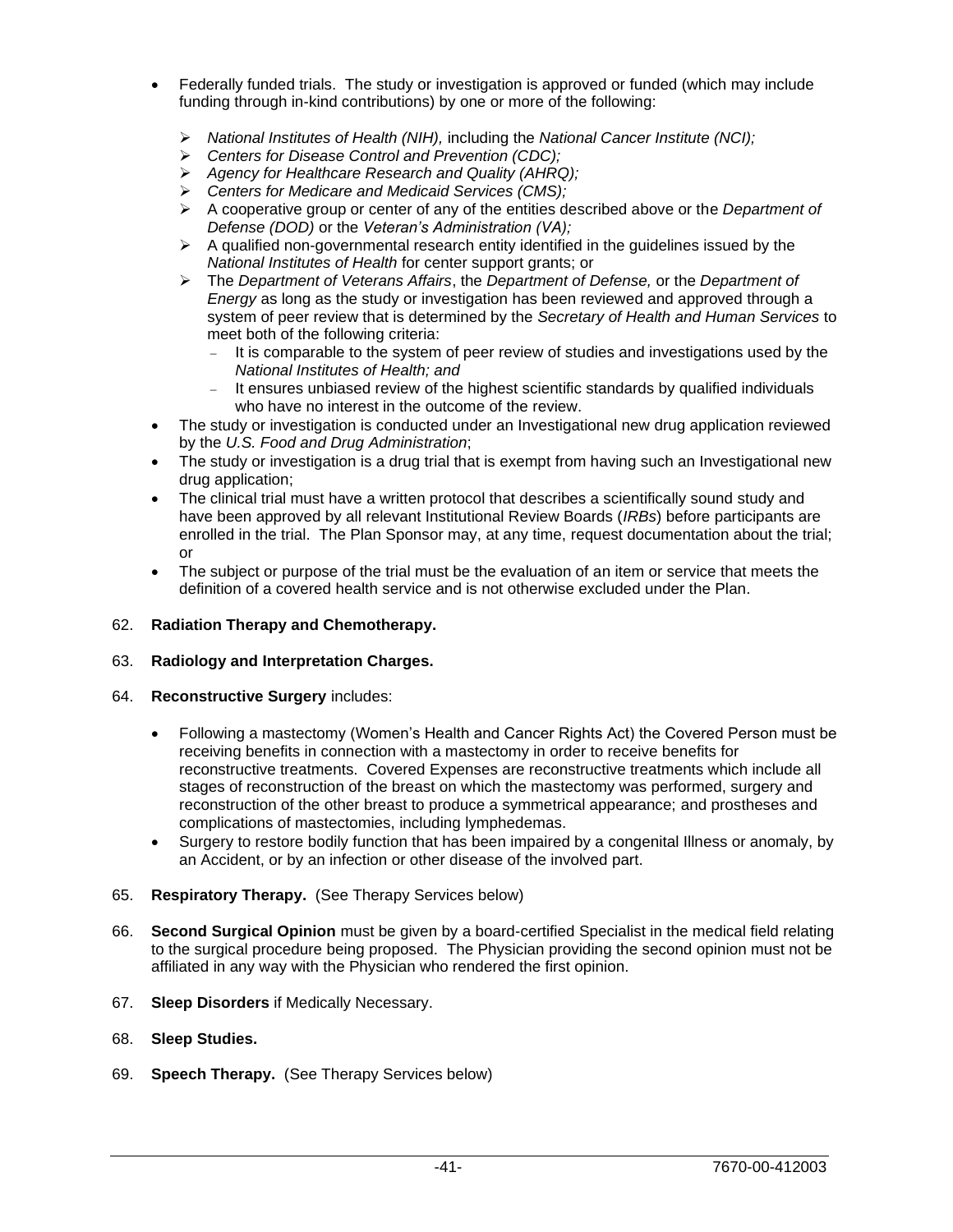#### 70. **Sterilizations.**

- 71. **Substance Use Disorder Services.** (Refer to the Substance Use Disorder and Chemical Dependency Benefits section of this SPD.)
- 72. **Surgery and Assistant Surgeon Services** (See Modifiers or Reducing Modifiers above).
- 73. **Telehealth.** Consultations made by a Covered Person to a Physician.

This benefit will expire on October 22, 2020, but may be extended upon further evaluation as the COVID-19 emergency situation develops.

- 74. **Telemedicine.** (Refer to the Teladoc Services section of this SPD for more details.)
- 75. **Temporomandibular Joint Disorder (TMJ) Services** includes:
	- Diagnostic services.
	- Surgical treatment.
	- Non-surgical treatment (includes intraoral devices or any other non-surgical method to alter the occlusion and/or vertical dimension).

This does not cover orthodontic services and appliances.

- 76. **Therapy Services:** Therapy must be ordered by a Physician and provided as part of the Covered Person's treatment plan. Services include:
	- **Occupational therapy** by a Qualified occupational therapist (OT) or other Qualified Provider, if applicable.
	- **Physical therapy** by a Qualified physical therapist (PT) or other Qualified Provider, if applicable.
	- **Respiratory therapy** by a Qualified respiratory therapist (RT), or other Qualified Provider, if applicable.
	- **Speech therapy** necessary for the diagnosis and treatment of speech and language disorders that result in communication disabilities when performed by a Qualified speech therapist (ST) or other Qualified Provider, if applicable, including therapy for the treatment of disorders of speech, language, voice, communication, and auditory processing only when such a disorder results from Injury, stroke, cancer, a Congenital Anomaly, or Autism Spectrum Disorder.
- 77. **Tobacco Addiction:** Preventive / Routine benefits as required by applicable law.
- 78. **Transplant Services** (Refer to Transplant section of this SPD).
- 79. **Urgent Care Facility** as shown in the Schedule of Benefits of this SPD.
- 80. **Wigs (Cranial Prostheses), Toupees, Hairpieces** for hair loss due to cancer treatment or alopecia related to a medical condition.
- 81. **X-ray Services** for covered benefits.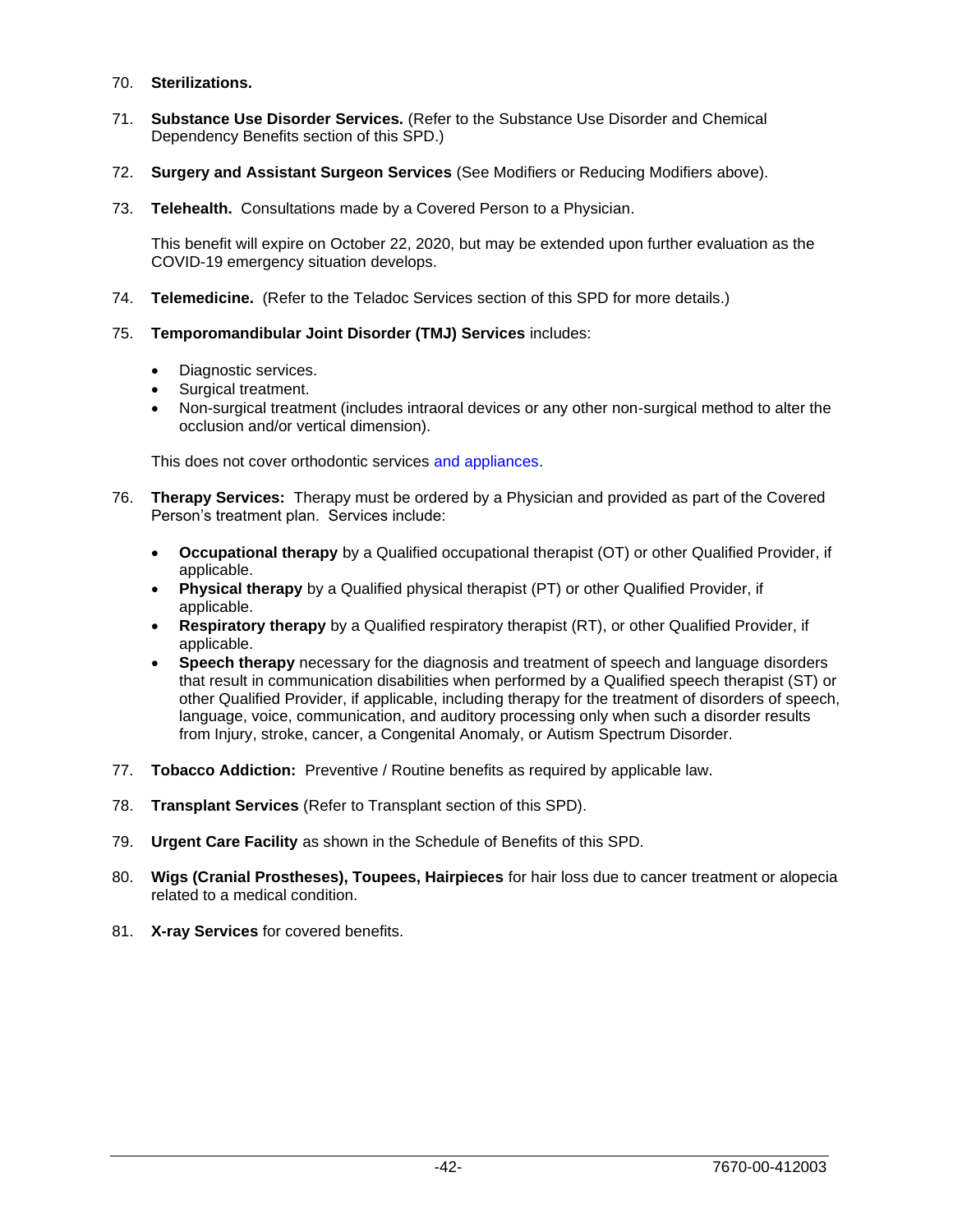# **TELADOC SERVICES**

Note: Teladoc Services described below are subject to state availability. Access to telephonic or videobased consultations may be restricted in some states.

This Plan has a special benefit allowing Covered Persons of all ages to receive telephone or web-based video consultations with Physicians for routine primary medical diagnoses.

Teladoc may be used:

- When immediate care is needed.
- When considering the ER or Urgent Care center for non-Emergency issues.
- When You are on vacation or on a business trip.

Teladoc can be used for the following types of conditions:

- General medicine, including, but not limited to:
	- $\triangleright$  Colds and flu
	- ➢ Allergies
	- ➢ Bronchitis
	- ➢ Pink eye
	- ➢ Upper respiratory infections
	- A refill of a recurring Prescription.
- Pediatric care.
- Non-Emergency medical assistance.

In order to obtain this benefit, a Covered Person must complete a medical history disclosure form that will serve as an electronic medical record for consulting Physicians. This form can be completed via the Teladoc website, via the call center, or via the Teladoc mobile app. Once enrolled, a Covered Person may phone 1-800-TELADOC (1-800-835-2362) and request a consultation with a Physician. A Physician will then return the Covered Person's phone call. If a Covered Person requests a web-based video consultation, the consultation will be scheduled and an appointment reminder notification will be sent prior to the appointed time. If necessary, the Physician will write a Prescription. The Prescription will be called in to a pharmacy of the Covered Person's choice. Benefits for this service are shown in the Schedule of **Benefits** 

Teladoc does not guarantee that every consultation will result in a Prescription. Medications are prescribed at the Physician's discretion based on the symptoms reported at the time of the consultation. A Covered Person has 72 hours after his or her consultation to call Teladoc with any clarification questions. A member of the Teladoc clinical team will assist the Covered Person at no additional cost during this time. If a Covered Person requests another Physician consultation, he or she will be charged the Teladoc consultation fee.

Teladoc may not be used for:

- Drug Enforcement Agency (DEA) controlled Prescriptions.
- Charges for telephone or online consultations with Physicians and/or other providers who are not contracted through Teladoc.
- Consultations in states/jurisdictions where not available due to regulations or interpretations affecting the practice of telemedicine for medical or dermatology conditions.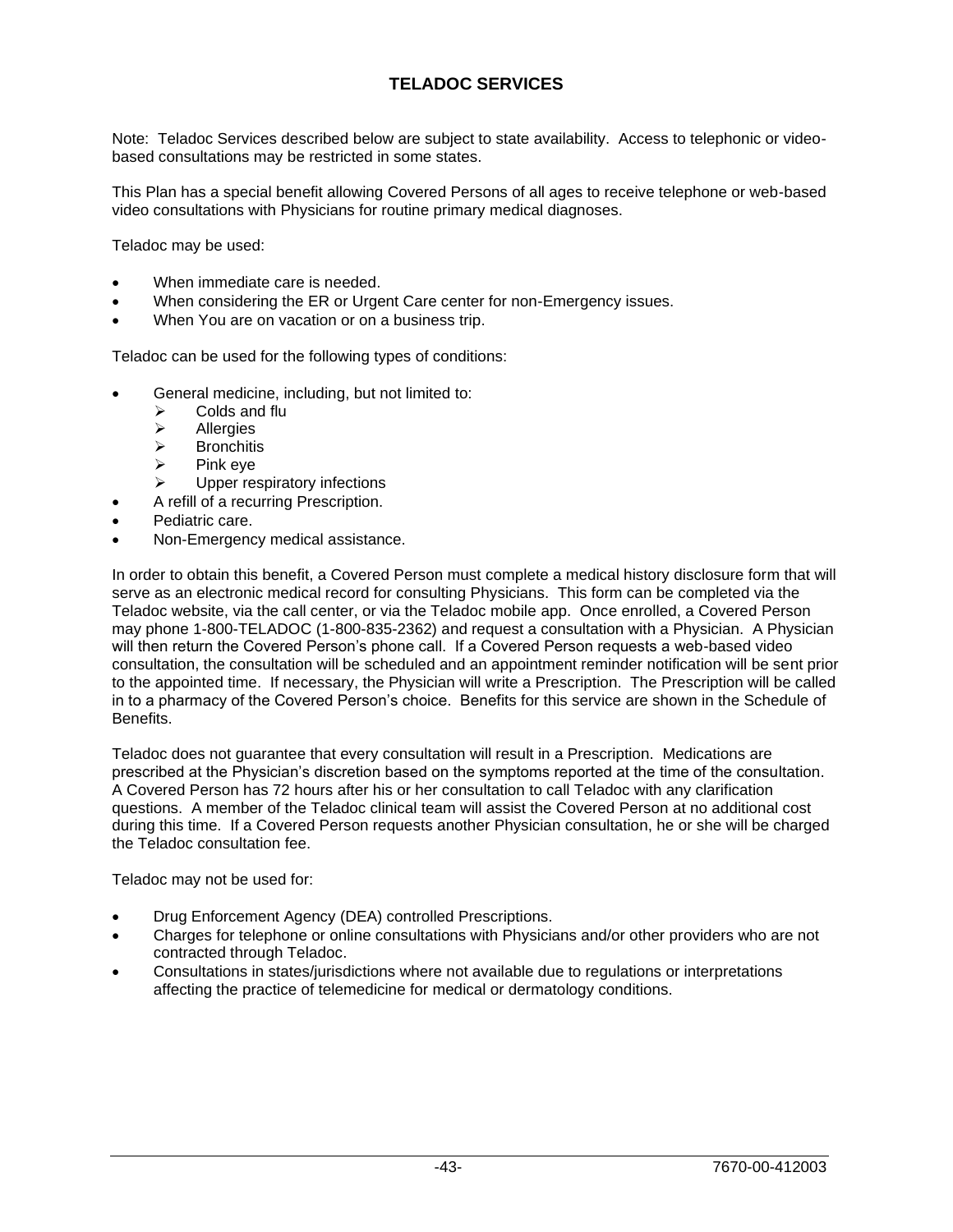### **Dermatology Services Program**

In addition to receiving care for general medical conditions, Covered Persons may receive access to dermatology services, as described below.

Dermatologists provide dermatology consultations to Covered Persons through an online message center using store-and-forward technology in the dermatology service area. The dermatology program offers Covered Persons the ability to upload photographs of their dermatological conditions to licensed dermatologists, who provide treatment and prescription medication, when appropriate. The dermatologists are selected and engaged to provide dermatological assessments in accordance with standard dermatology protocols and guidelines that are tailored to the telehealth industry.

In order to receive dermatology consultations, the Covered Person must have completed Teladoc's requirement for access to the general medicine program, including the medical history disclosure form. The Covered Person must also complete a comprehensive Dermatology Intake Form prior to receiving a dermatology consultation. The Dermatology Intake Form consists of a Dermatology History section and an intake form for the condition for which the Covered Person is seeking treatment describing the area of concern. This medical history and intake form may be completed either online or by telephone with a designated dermatology representative. Additionally, the Covered Person must upload at least three images of his or her condition prior to communicating with a dermatologist. If the Covered Person fails to complete the Dermatology Intake Form or upload the required number of images, the Covered Person will not have access to the dermatologists.

Covered Persons will be allowed to request more than one dermatology consultation at any given time. Dermatology consultations are not intended to be provided in Emergency situations.

Initial Consultation: The Covered Person will be required to upload a minimum of three images and a maximum of five images for the dermatologist to review. A dermatologist will respond to the Covered Person's consultation submission via the Teladoc Message Center within two business days of such submission. The dermatologist will either:

- determine that no additional information is required and provide a diagnosis and prescription, if appropriate; or
- request additional information from the Covered Person before making a diagnosis.

Covered Person Follow-Up: The Covered Person will have seven days after diagnosis to respond to the dermatologist with follow-up questions via the message center. The Covered Person will be able to respond only once and may upload up to five additional images in the response. The Covered Person will not be charged for a one-time follow-up.

Subsequent Consultations: A Covered Person will have the option of selecting the same dermatologist with whom he or she had a prior consultation or with a new dermatologist licensed in his or her state.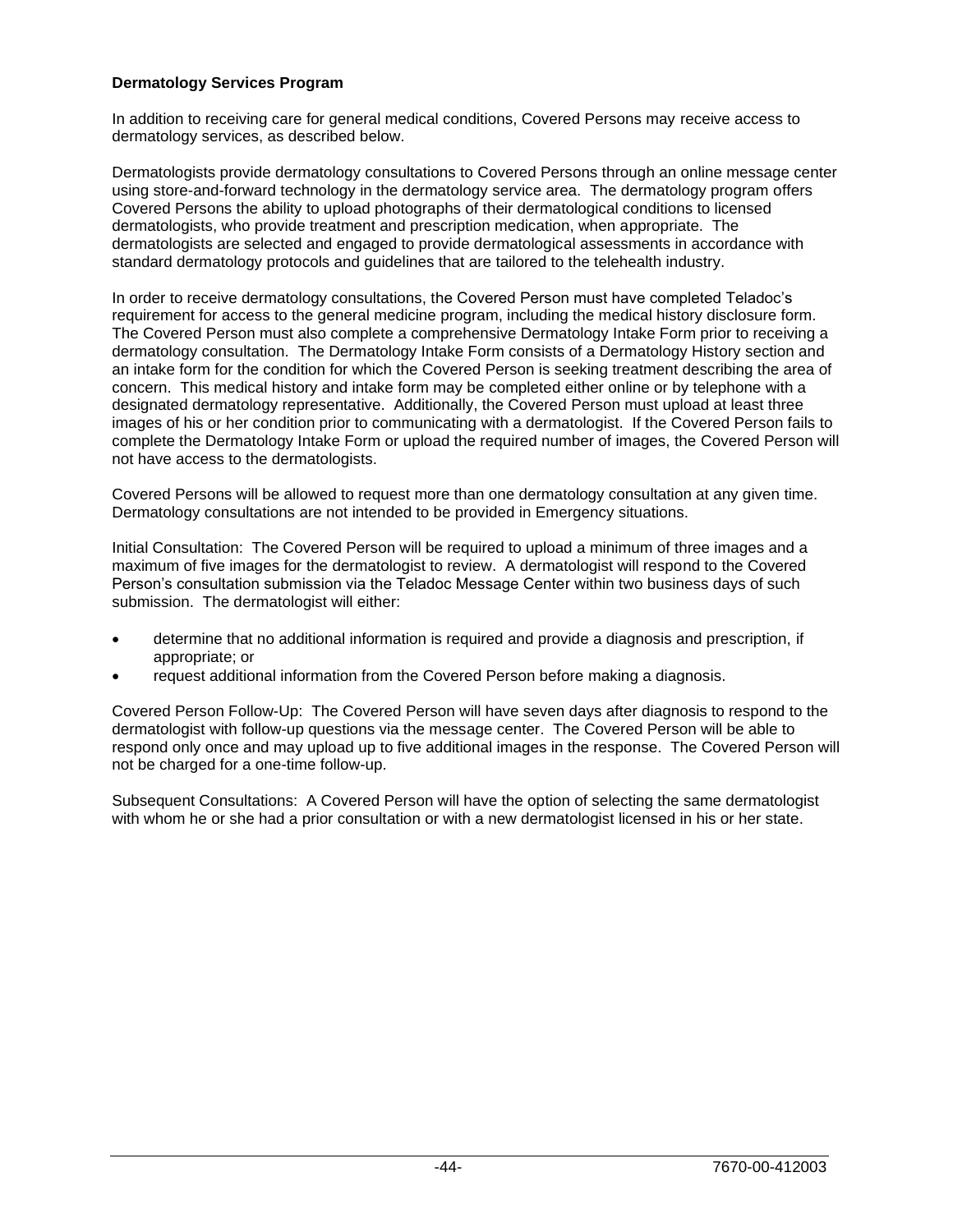# **HOME HEALTH CARE BENEFITS**

Home Health Care services are provided for patients when Medically Necessary, as determined by the Utilization Review Organization.

Prior authorization may be required before receiving services. Please refer to the UMR CARE section of this SPD for more details. Covered services may include:

- Home visits instead of visits to the provider's office that do not exceed the Usual and Customary charge for the same service in a provider's office.
- Intermittent nurse services. Benefits are paid for only one nurse at any one time, not to exceed four hours per 24-hour period.
- Nutrition counseling provided by or under the supervision of a Qualified dietician or other Qualified Provider, if applicable.
- Physical, occupational, respiratory, and speech therapy provided by or under the supervision of a Qualified therapist or other Qualified Provider, if applicable.
- Medical supplies, drugs, or medication prescribed by a Physician, and laboratory services to the extent that the Plan would have covered them under this Plan if the Covered Person had been in a Hospital.

A Home Health Care Visit is defined as a visit by a nurse providing intermittent nurse services (each visit includes up to a 4-hour consecutive visit in a 24-hour period if Medically Necessary) or a single visit by a Qualified therapist, Qualified dietician, or other Qualified Provider, if applicable.

### **EXCLUSIONS**

In addition to the items listed in the General Exclusions section, benefits will NOT be provided for any of the following:

- Homemaker or housekeeping services.
- Supportive environment materials such as handrails, ramps, air conditioners, and telephones.
- Services performed by family members or volunteer workers.
- "Meals on Wheels" or similar food service.
- Separate charges for records, reports, or transportation.
- Expenses for the normal necessities of living, such as food, clothing, and household supplies.
- Legal and financial counseling services, unless otherwise covered under this Plan.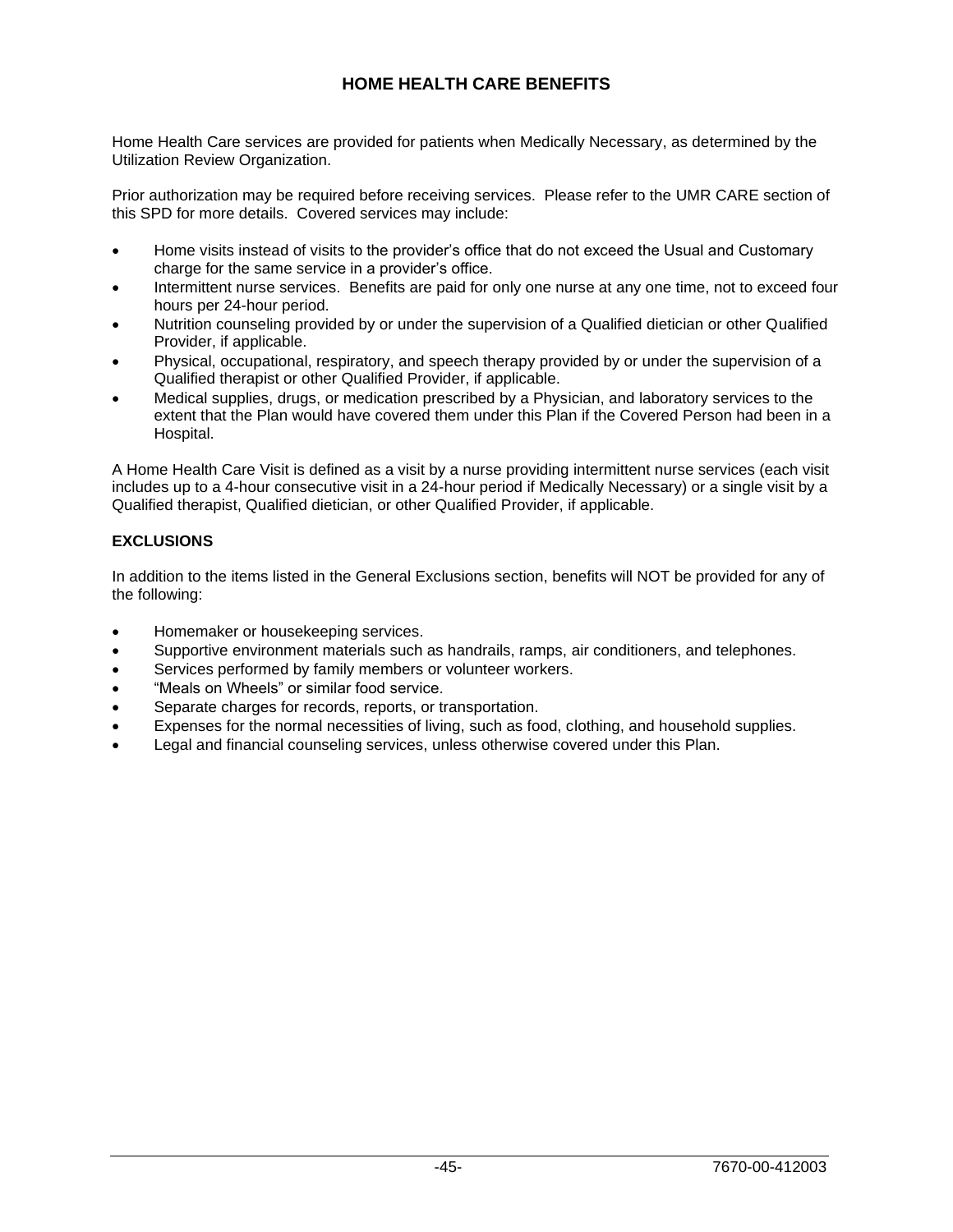# **TRANSPLANT BENEFITS**

## **Refer to the UMR CARE section of this SPD for prior authorization requirements**

This coverage provides a choice for transplant care. Use of a Designated Transplant Facility provides incentives to You and Your covered Dependents. This coverage does not require that a Designated Transplant Facility be used in order to receive benefits, but it is preferred. A Designated Transplant Facility is a facility that must meet extensive criteria in the areas of patient outcomes to include patient and graft survival, patient satisfaction, Physician and program experience, program accreditations, and patient and caregiver education.

### **DEFINITIONS**

The following terms are used for the purpose of the Transplant Benefits section of this SPD. Refer to the Glossary of Terms section of this SPD for additional definitions.

**Approved Transplant Services** means services and supplies for certified transplants when ordered by a Physician. Such services include, but are not limited to, Hospital charges, Physician's charges, organ and tissue procurement, tissue typing and Ancillary Services.

**Designated Transplant Facility** means a facility which has agreed to provide Approved Transplant Services to Covered Persons pursuant to an agreement with a transplant provider network or rental network with which the Plan has a contract.

**Non-Designated Transplant Facility** means a facility that does not have an agreement with the transplant provider network with whom the Plan has a contract. This may include a facility that is listed as a participating provider.

**Organ and Tissue Acquisition/Procurement** means the harvesting, preparation, transportation and the storage of human organ and tissue which is transplanted to a Covered Person. This includes related medical expenses of a living donor.

**Stem Cell Transplant** includes autologous, allogeneic, and syngeneic transplant of bone marrow and peripheral and cord blood stem cells and may include chimeric antigen receptor T-cell therapy (CAR-T).

### **BENEFITS**

The Plan will pay for Covered Expenses Incurred by a Covered Person at a Designated or Non-Designated Transplant Facility for an Illness or Injury, subject to any Deductibles, Plan Participation amounts, maximums or limits shown on the Schedule of Benefits. Benefits are based on the Reasonable Reimbursement, the Usual and Customary charge or the Plan's Negotiated Rate.

It will be the Covered Person's responsibility to obtain prior authorization for all transplant related services. If prior authorization is not obtained, benefits may not be payable for such services. Benefits may also be subject to reduced levels as outlined in individual Plan provisions. The approved transplant and medical criteria for such transplant must be Medically Necessary for the medical condition for which the transplant is recommended. The medical condition must not be included on individual Plan exclusions.

### **COVERED EXPENSES**

The Plan will pay for Approved Transplant Services at a Designated or Non-Designated Transplant Facility for Organ and Tissue Acquisition/Procurement and transplantation, if a Covered Person is the recipient.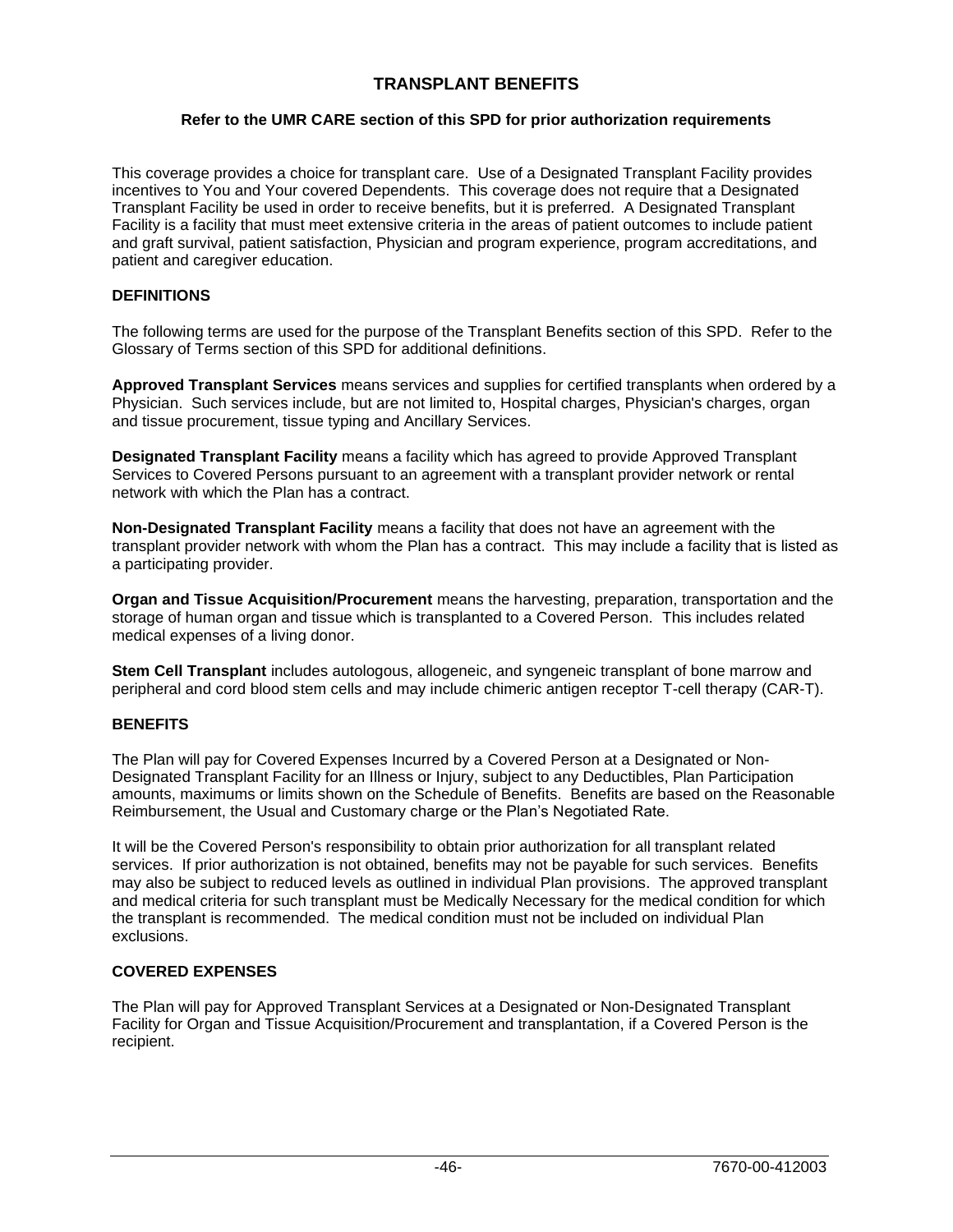If a Covered Person requires a transplant, including bone marrow or Stem Cell Transplant, the cost of Organ and Tissue Acquisition/Procurement from a living human or cadaver will be included as part of the Covered Person's Covered Expenses when the donor's own plan does not provide coverage for Organ and Tissue Acquisition/Procurement. This includes the cost of donor testing, blood typing and evaluation to determine if the donor is a suitable match.

The Plan will provide donor services for donor related complications during the transplant period, as per the transplant contract, if the recipient is a Covered Person under this Plan.

The Plan will provide donor services at a Non-Designated Facility for initial acquisition/procurement only, up to the maximum listed on the Schedule of Benefits, if any. Complications, side effects or injuries are not covered unless the donor is a Covered Person on the Plan.

Benefits are payable for the following transplants:

- Kidnev.
- Kidney/pancreas.
- Pancreas, if the transplant meets the criteria determined by care management.
- Liver.
- Heart.
- Heart/lung.
- Lung.
- Bone marrow or Stem Cell Transplant (allogeneic and autologous) for certain conditions.
- Small bowel.

#### **SECOND OPINION**

The Plan will notify the Covered Person if a second opinion is required at any time during the determination of benefits period. If a Covered Person is denied a transplant procedure by transplant facility, the Plan will allow them to go to a second Designated Transplant Facility for evaluation. If the second facility determines, for any reason, that the Covered Person is an unacceptable candidate for the transplant procedure, benefits will not be paid for further transplant related services and supplies, even if a third Designated Transplant Facility accepts the Covered Person for the procedure.

**ADDITIONAL PROVISIONS** (Applies to a Designated Transplant Facility Only)

**TRAVEL EXPENSES** (Applies to a Covered Person who is a recipient or to a covered or non-covered donor if the recipient is a Covered Person under this Plan)

If the Covered Person or non-covered living donor lives more than 50 miles from the transplant facility, the Plan will pay for travel and housing, up to the maximum listed on the Schedule of Benefits. Expenses will be paid for the Covered Person and:

- One or two parents of the Covered Person (if the Covered Person is a Dependent Child, as defined in this Plan); or
- An adult to accompany the Covered Person.

Covered travel and housing expenses include the following:

- Transportation to and from the transplant facility including:
	- ➢ Airfare.
	- $\triangleright$  Tolls and parking fees.
	- ➢ Gas/mileage.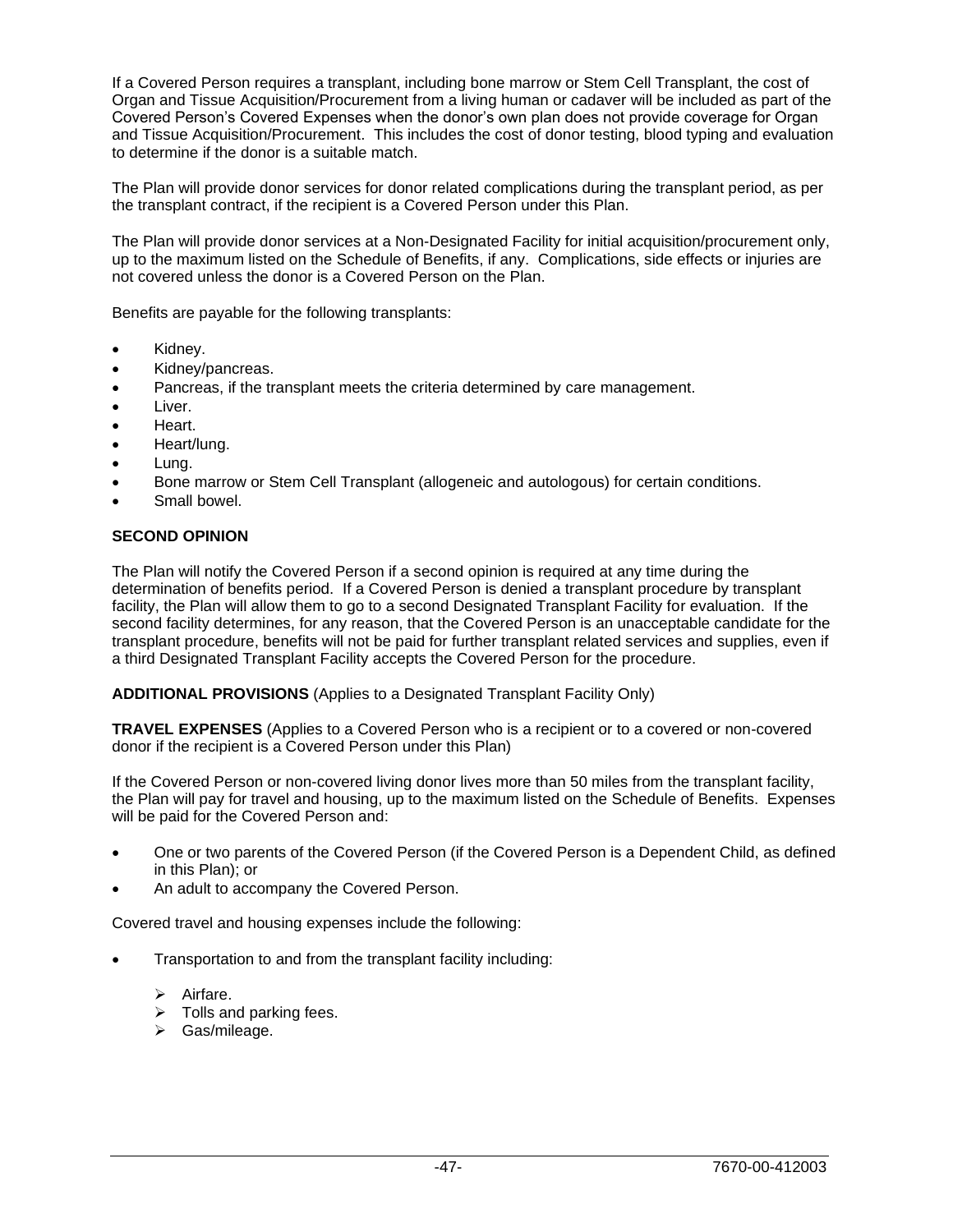- Lodging at or near the transplant facility including:
	- ➢ Apartment rental.
	- ➢ Hotel rental.
	- ➢ Applicable tax.

Lodging for purposes of this Plan does not include private residences.

Lodging reimbursement that is greater than \$50 per person per day, may be subject to IRS codes for taxable income.

Benefits shall be payable for up to one year from the date of the transplant while the Covered Person is receiving services at the transplant facility.

Note: This Plan will only pay travel and housing benefits for a non-covered living donor after any other coverage that the living donor has is exhausted.

## **TRANSPLANT EXCLUSIONS**

In addition to the items listed in the General Exclusions section of this SPD, benefits will NOT be provided for any of the following:

- Expenses if a Covered Person donates an organ and/or tissue and the recipient is not a Covered Person under this Plan.
- Expenses for Organ and Tissue Acquisition/Procurement and storage of cord blood, stem cells or bone marrow, unless the Covered Person has been diagnosed with a condition for which there would be Approved Transplant Services.
- Expenses for any post-transplant complications of the donor, if the donor is not a Covered Person under this Plan.
- Transplants considered Experimental, Investigational or Unproven unless covered under a Qualifying Clinical Trial.
- Solid organ transplantation, autologous transplant (bone marrow or peripheral stem cell) or allogeneic transplant (bone marrow or peripheral stem cell), for conditions that are not considered to be Medically Necessary and/or are not appropriate, based on the National Comprehensive Cancer Network (NCCN) and/or Transplant Review Guidelines.
- Expenses related to, or for, the purchase of any organ.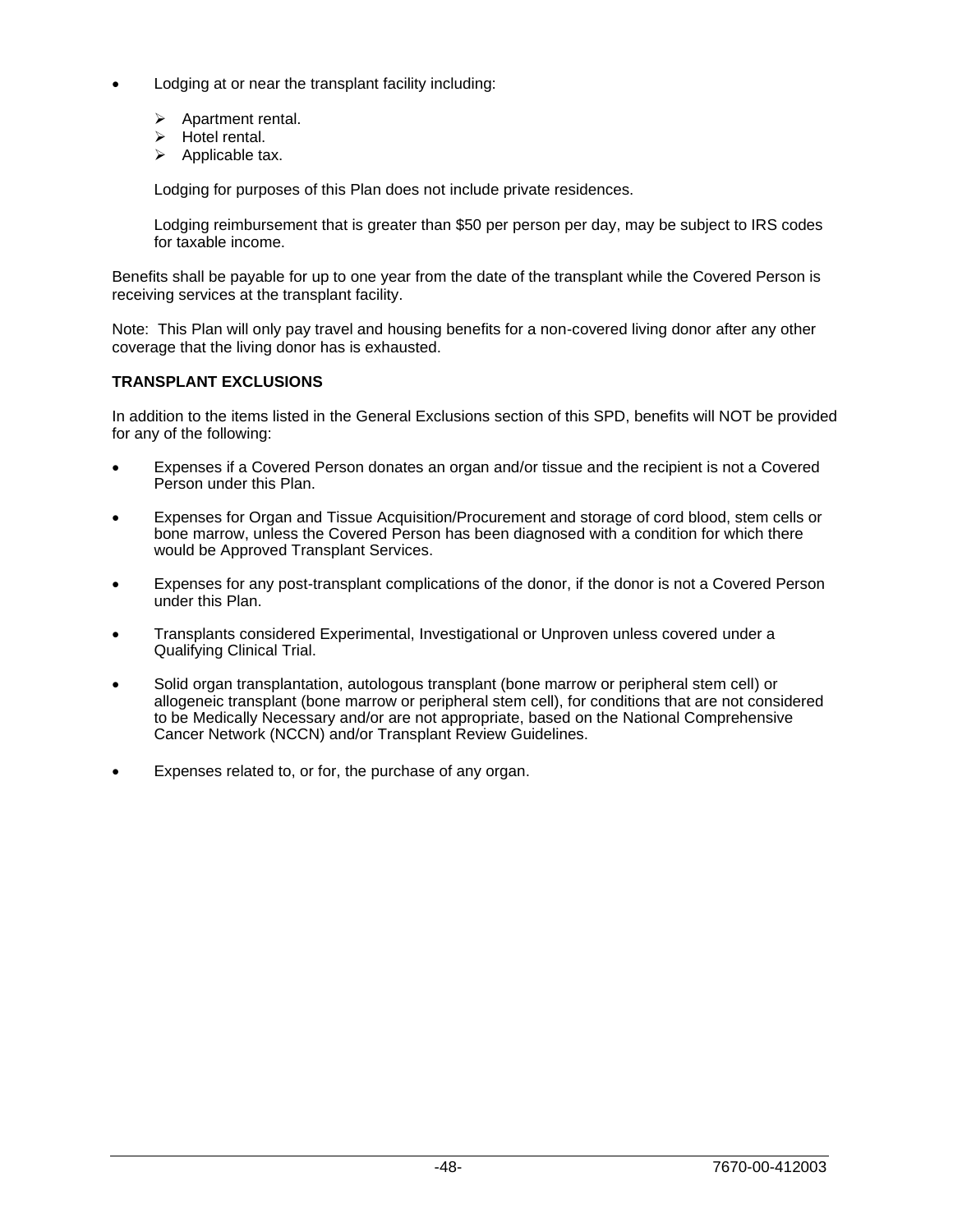## **PRESCRIPTION DRUG BENEFITS**

Administered by Elixir Solutions

Note: UMR (the claims administrator) does not administer the benefits or services described within this provision. Please contact the benefit manager or Your Employer with any questions related to this coverage or service.

Note: The Medicare Prescription Drug Improvement and Modernization Act of 2003 provides all Medicare-eligible individuals the opportunity to obtain Prescription Drug coverage through Medicare. A Medicare-eligible individual generally must pay an additional monthly premium for this coverage. In addition, electing Medicare Part D may affect Your ability to obtain Prescription coverage under this Plan. Individuals may be able to postpone enrollment in the Medicare Prescription Drug coverage if their current drug coverage is at least as good as Medicare Prescription Drug coverage. If individuals decline Medicare Prescription Drug coverage and do not have coverage at least as good as Medicare Prescription Drug coverage, they may have to pay additional monthly penalties if they change their minds and sign up later. Medicare-eligible individuals should have received notices informing them of whether or not their current Prescription Drug coverage provides benefits that are at least as good as benefits provided by the Medicare Prescription Drug coverage and explaining whether or not election of Medicare Part D will affect coverage available under this Plan. For a copy of this notice, please contact the Plan Administrator.

### **Covered Drugs**

Your Prescription Drug benefit provides coverage for most commonly used drugs that are Federal Legend Drugs. Federal Legend Drugs are drugs that require a label stating, "Caution: Federal law prohibits dispensing without a Prescription." Your pharmacist or the prescribing Physician can verify coverage for a drug by contacting the Pharmacy Benefit Manager (PBM) at the number on Your Prescription ID card. A complete list of covered and excluded drugs may be available on the Pharmacy Benefit Manager's website. If You are unable to access the website, Your employer will provide a copy upon request at no charge.

#### **How To Use The Prescription Drug Card**

Present Your ID card and the Prescription to a Participating Pharmacy. Then sign the pharmacist's voucher and pay the pharmacist the appropriate Co-pay amount, if applicable.

If You are without Your prescription ID card or if You are at a non-Participating Pharmacy, You may be required to pay for the Prescription and submit a claim to the PBM. Please contact the PBM or Your employer for information on how to submit a claim.

#### **Mail Order Drug Service**

If You are using an ongoing Prescription drug, You may purchase that drug on a mail order basis. Most drugs covered by the PBM may be purchased by mail order. The mail order drug service is most often used to purchase drugs that treat an ongoing medical condition and are taken on a regular basis.

There may be a Co-pay for mail order Prescriptions.

Mail order Prescriptions should be sent to the PBM. Order forms may be available on the PBM's website or from Your employer. All Prescriptions will be mailed directly to Your home.

A directory of Participating Pharmacies is available on the PBM's website. You will also be automatically provided a copy of the pharmacy directory at no charge. The pharmacy directory is a separate document from this SPD. The directory contains the names, addresses, and phone numbers of the pharmacies that are part of the PBM's program.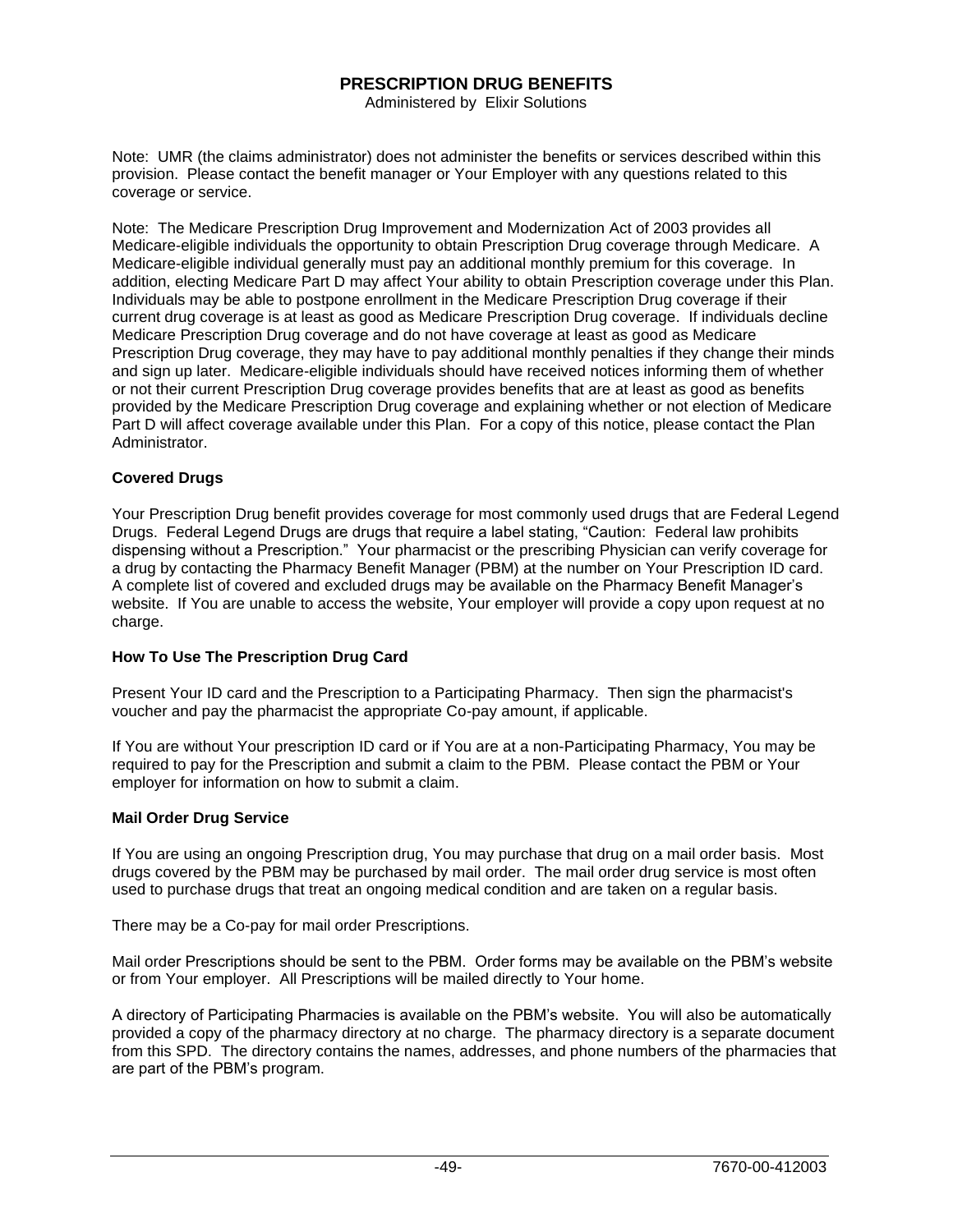### **Specialty Medical Carve-Out Policy**

The Medical Drug Channel Management Program (the "Program") is administered by Auglaize County to direct certain Prescription drugs to process under the Plan's Prescription benefit administered by Elixir Solutions, instead of under the medical benefit. Auglaize County maintains of list of specialty medications subject to the program (the "Subject Medications"), which is available upon request and may be revised by Auglaize County from time to time. The Subject Medications will be delivered to either the provider or Covered Person from the specifically designated specialty pharmacy, as determined by Elixir Solutions. However, when administered by the provider, such provider shall be subject to the reimbursement available under the Prescription benefit administered by Elixir Solutions.

The Covered Person (or provider on Covered Person's behalf) may request an exception to this policy in writing to Auglaize County. Auglaize County will review exception requests on a case-by-case basis and approve any exception in its sole discretion. Only those claims for the subject medications overridden will be allowed to process through the medical benefit.

NOTE: Exceptions will not be made for requests based on the Elixir Solutions reimbursement rate or personal preference of the infusion location.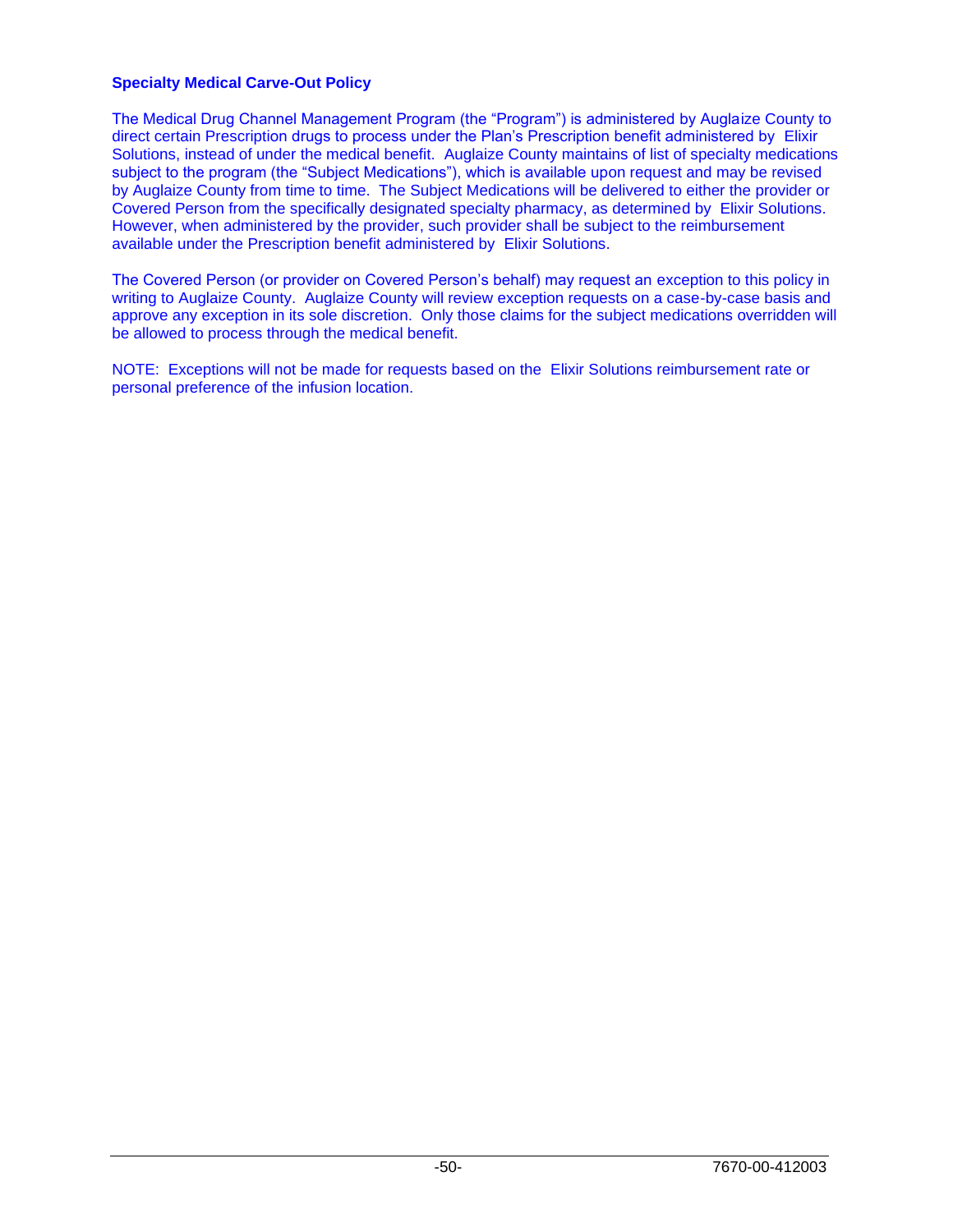# **HEARING AID BENEFITS**

This Plan includes a benefit that allows Covered Persons to access discounted hearing aids and related testing and fitting. This benefit is being offered under the Plan by UnitedHealthcare Hearing.

UnitedHealthcare Hearing provides a full range of hearing health benefits that deliver value, choice, and a positive experience.

UnitedHealthcare Hearing offers:

- Name-brand and private-labeled hearing aids from major manufacturers at discounted prices.
- Access to a network of credentialed hearing professionals at more than 5,000 locations nationwide.
- Convenient ordering with hearing aids available in person or through home delivery.

How To Use This Hearing Benefit:

- Contact UnitedHealthcare Hearing at 1-855-523-9355, between 8:00 a.m. and 8:00 p.m. Central Time Monday through Friday, or visit [uhchearing.com](http://www.uhchearing.com/) to learn more about the ordering process and for a referral to a UnitedHealthcare Hearing provider location (if a hearing test is needed).
- Receive a hearing test by a UnitedHealthcare Hearing provider. During the appointment, You will decide if You would like to have Your hearing aids fitted in person with Your hearing provider or to have Your hearing aids delivered directly to Your home (for select hearing aid models only). A broad selection of name-brand and private-labeled hearing aids is available.
- If You choose to purchase hearing aids through the UnitedHealthcare Hearing provider, the hearing aids will be ordered by the provider and sent directly to the provider's office. You will be fitted with the hearing aid(s) by the local provider. If You choose home delivery, the hearing aids will be sent directly to Your home within 5-10 business days from the order date.

In the event that You have questions or complaints about the hearing aid products or services offered under the Plan, contact UnitedHealthcare Hearing at 1-855-523-9355 or visit [uhchearing.com.](http://www.uhchearing.com/)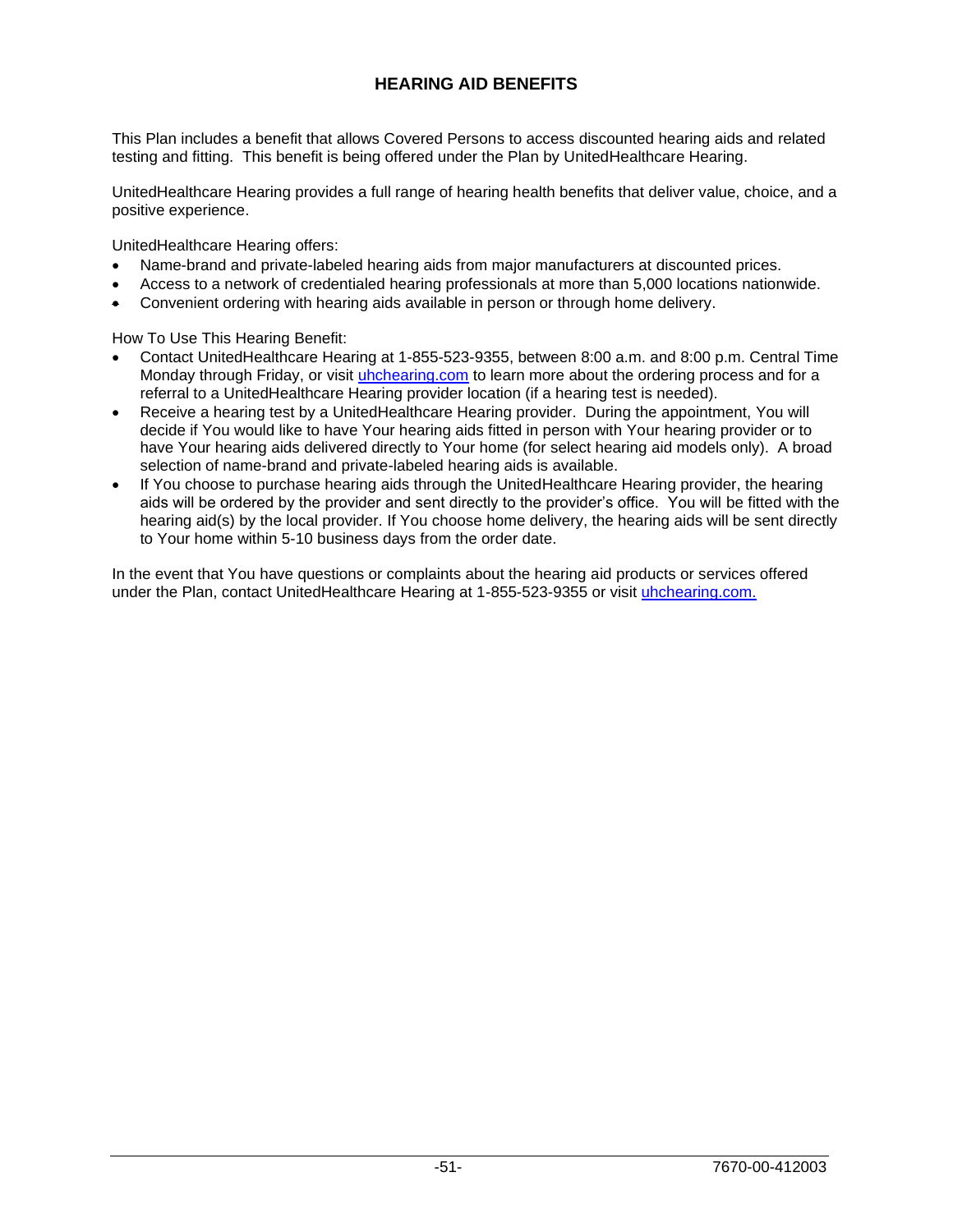# **MENTAL HEALTH BENEFITS**

The Plan will pay for the following Covered Expenses for services authorized by a Physician and deemed to be Medically Necessary for the treatment of a Mental Health Disorder, subject to any Deductibles, Co-pays if applicable, Plan Participation amounts, maximums, or limits shown on the Schedule of Benefits of this SPD. Benefits are based on the Reasonable Reimbursement, the Usual and Customary amount, the maximum fee schedule, or the Negotiated Rate.

## **COVERED BENEFITS**

**Inpatient Services** means services provided at a Hospital or facility accredited by a recognized accrediting body or licensed by the state as an acute care psychiatric, chemical dependency, or dualdiagnosis facility for the treatment of Mental Health Disorders. If outside the United States, the Hospital or facility must be licensed or approved by the foreign government or an accreditation of the licensing body working in that foreign country.

**Residential Treatment** means a sub-acute facility-based program that is licensed to provide "residential" treatment and delivers 24-hour-per-day, 7-day-per-week assessment and diagnostic services, as well as active behavioral health treatment for mental health conditions. Coverage does not include facilities or programs where therapeutic services are not the primary service being provided (e.g., therapeutic boarding schools, half-way houses, and group homes).

**Day Treatment (Partial Hospitalization)** means a day treatment program that offers intensive, multidisciplinary services not otherwise offered in an Outpatient setting. The treatment program generally consists of a minimum of 20 hours of scheduled programming extended over a minimum of five days per week. The program is designed to treat patients with serious mental or nervous disorders and offers major diagnostic, psychosocial and prevocational modalities. Such a program must be a less restrictive alternative to Inpatient treatment.

**Outpatient Therapy Services** are covered. The services must be provided by a Qualified Provider.

### **ADDITIONAL PROVISIONS AND BENEFITS**

• Any diagnosis change after a payment denial will not be considered for benefits unless the Plan is provided with all pertinent records along with the request for the change that justifies the revised diagnosis. Such records must include the history and initial assessment and must reflect the criteria listed in the most recent American Psychiatric Association Diagnostic and Statistical Manual (DSM) for the new diagnosis, or, if in a foreign country, must meet diagnostic criteria established and commonly recognized by the medical community in that region.

### **MENTAL HEALTH EXCLUSIONS**

In addition to the items listed in the General Exclusions section, benefits will NOT be provided for any of the following:

- Inpatient charges for the period of time when full, active, Medically Necessary treatment for the Covered Person's condition is not being provided.
- Bereavement counseling, unless specifically listed as a covered benefit elsewhere in this SPD.
- Services provided for conflict between the Covered Person and society that is solely related to criminal activity.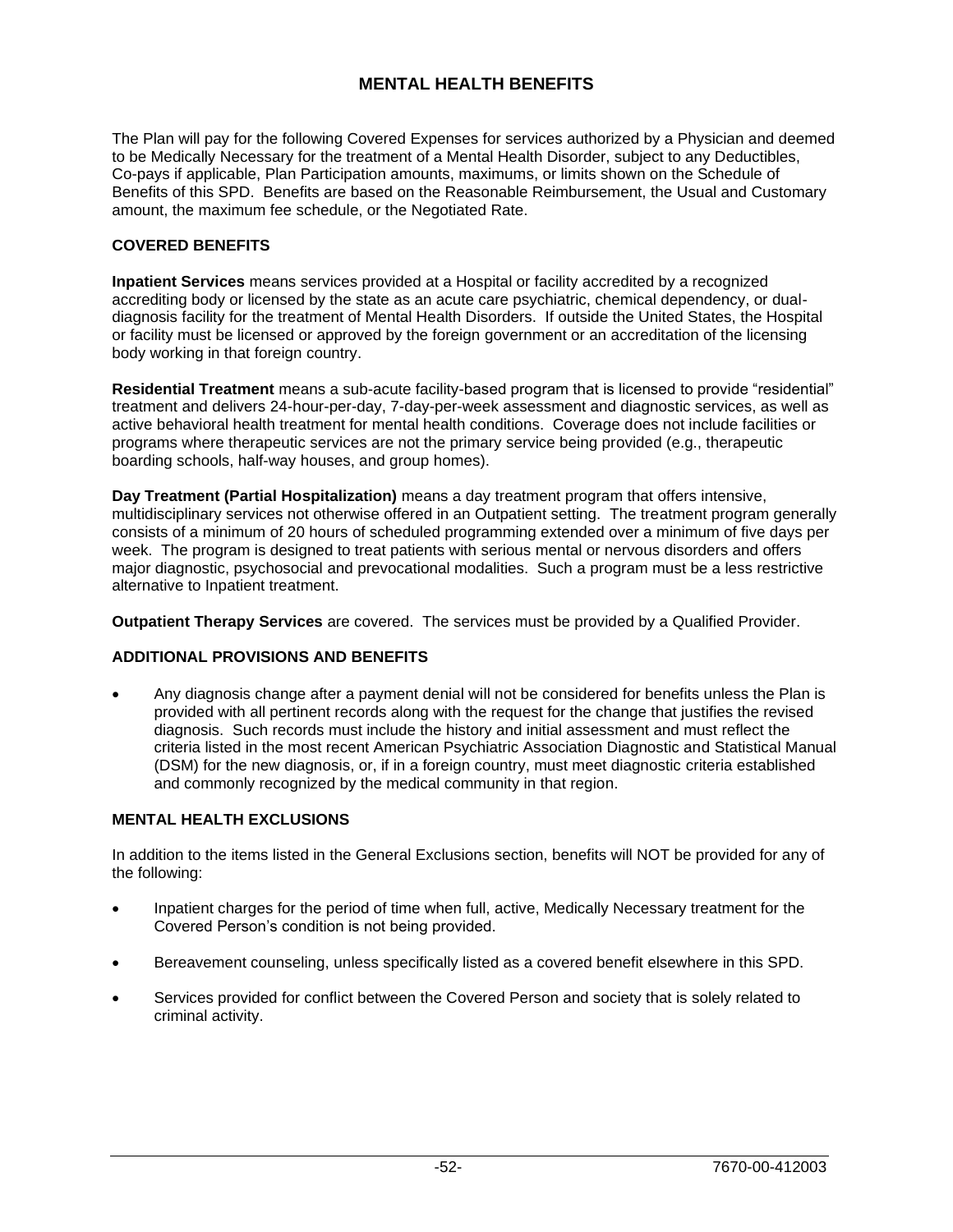- Conditions listed in the most recent American Psychiatric Association Diagnostic and Statistical Manual (DSM) or the International Classification of Diseases - Clinical Modification (ICD-CM) manual (most recent revision) in the following categories:
	- ➢ Personality disorders; or
	- ➢ Behavior and impulse control disorders; or
	- ➢ "V" codes (including marriage counseling).
- Services for biofeedback.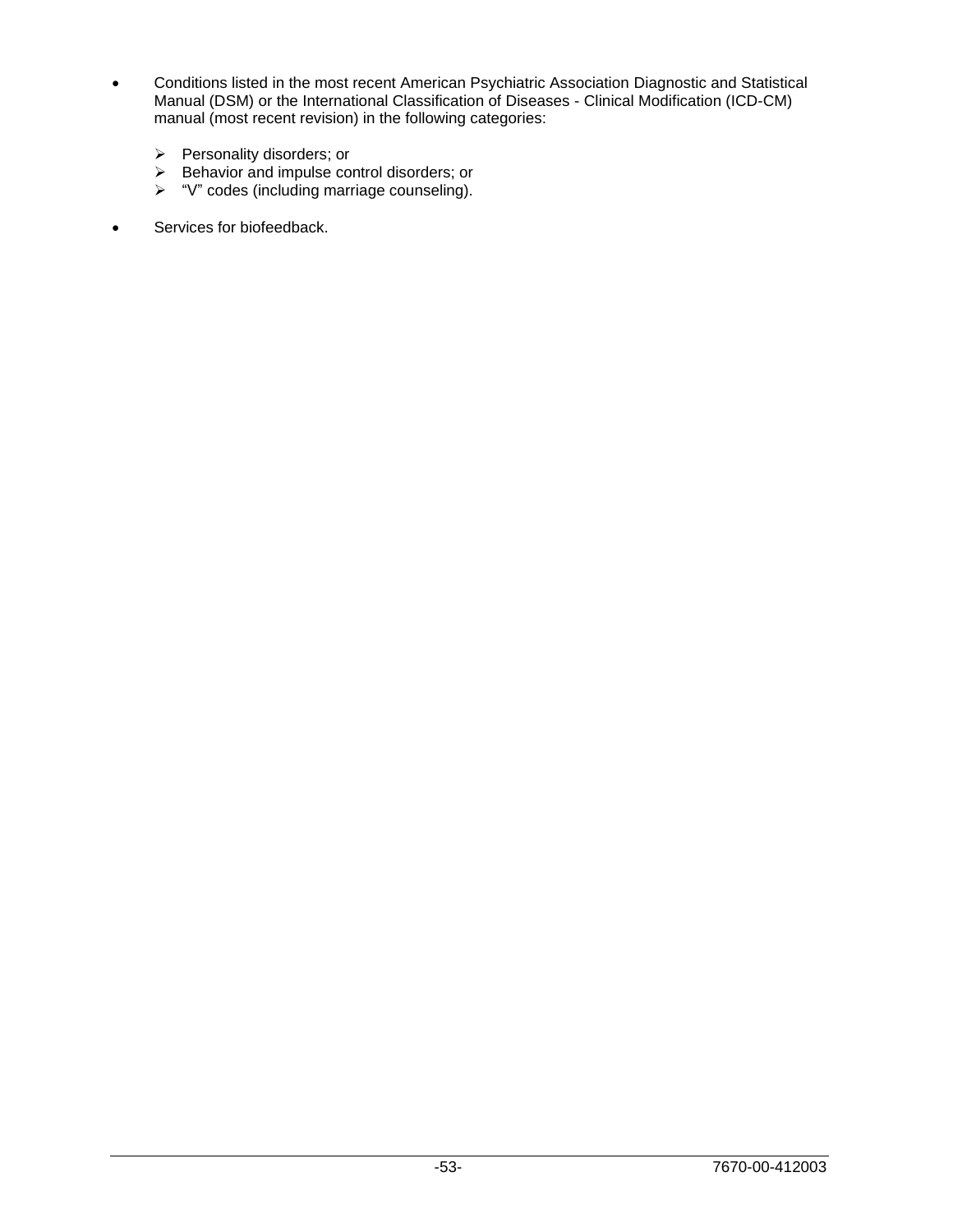# **SUBSTANCE USE DISORDER AND CHEMICAL DEPENDENCY BENEFITS**

The Plan will pay for the following Covered Expenses for a Covered Person, subject to any Deductibles, Co-pays if applicable, Plan Participation amounts, maximums, or limits shown on the Schedule of Benefits. Benefits are based on the maximum fee schedule, the Reasonable Reimbursement, the Usual and Customary amount, or the Negotiated Rate.

## **COVERED BENEFITS**

**Inpatient Services** means services provided at a Hospital or facility accredited by a recognized accrediting body or licensed by the state as an acute care psychiatric, chemical dependency, or dualdiagnosis facility for the treatment of substance use disorders and chemical dependency. If outside the United States, the Hospital or facility must be licensed or approved by the foreign government or an accreditation of the licensing body working in that foreign country.

**Residential Treatment** means a sub-acute facility-based program that is licensed to provide "residential" treatment and delivers 24-hour-per-day, 7-day-per-week assessment and diagnostic services, as well as active behavioral health treatment for substance-related disorders. Coverage does not include facilities or programs where therapeutic services are not the primary service being provided (e.g., therapeutic boarding schools, half-way houses, and group homes).

**Day Treatment (Partial Hospitalization)** means a day treatment program that offers intensive, multidisciplinary services not otherwise offered in an Outpatient setting. The treatment program generally consists of a minimum of 20 hours of scheduled programming extended over a minimum of five days per week. Such a program must be a less restrictive alternative to Inpatient treatment.

**Outpatient Therapy Services** are covered. The services must be provided by a Qualified Provider.

### **ADDITIONAL PROVISIONS AND BENEFITS**

• Any claim re-submitted on the basis of a change in diagnosis after a benefit denial will not be considered for benefits unless the Plan is provided with all records along with the request for change. Such records must include the history, initial assessment and all counseling or therapy notes, and must reflect the criteria listed in the most recent American Psychiatric Association Diagnostic and Statistical Manual (DSM) for the new diagnosis.

### **SUBSTANCE USE DISORDER EXCLUSIONS**

In addition to the items listed in the General Exclusions section, benefits will NOT be provided for any of the following:

- Treatment or care considered inappropriate or substandard as determined by the Plan.
- Inpatient charges for the period of time when full, active, Medically Necessary treatment for the Covered Person's condition is not being provided.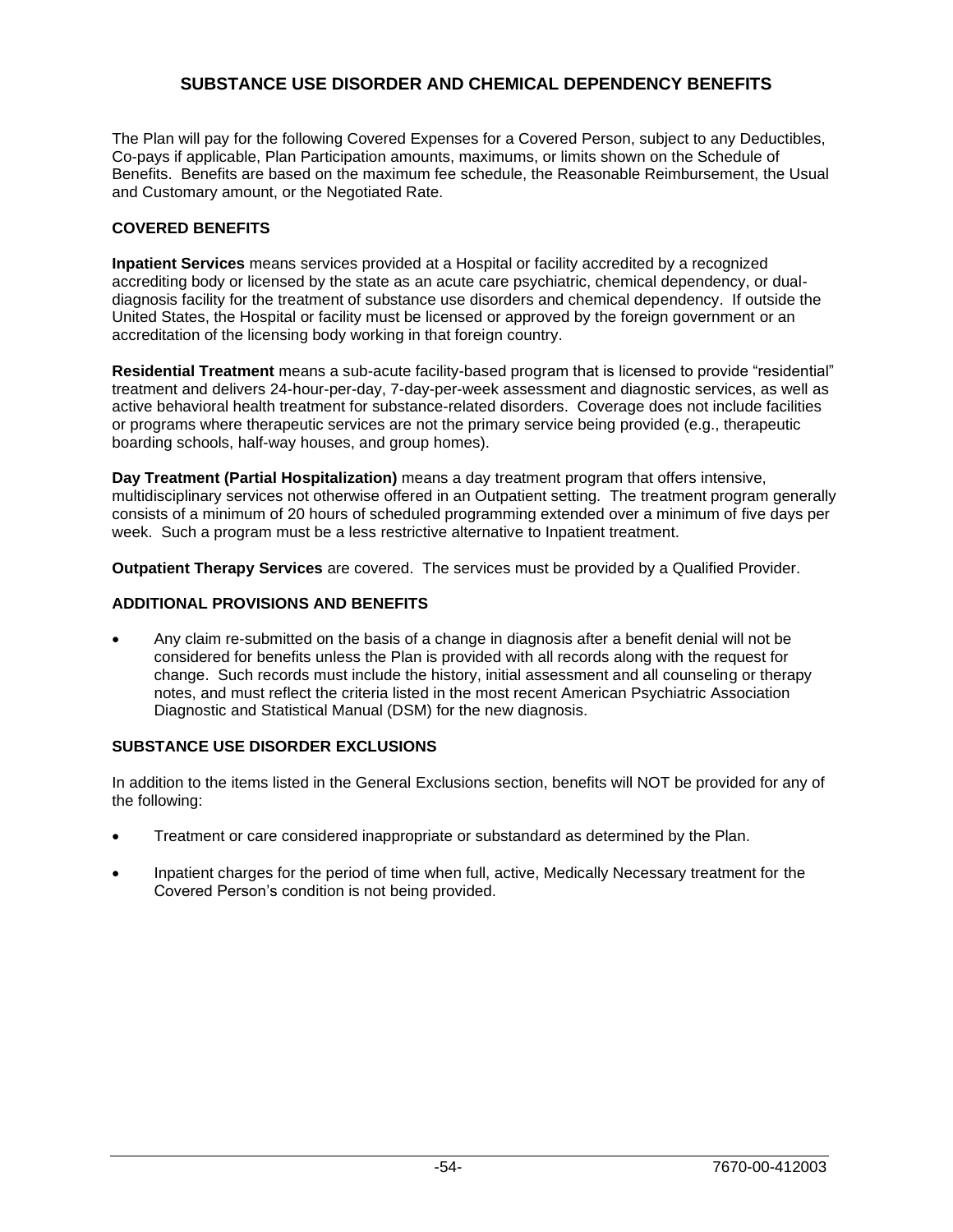# **UMR CARE: CLINICAL ADVOCACY RELATIONSHIPS TO EMPOWER**

### **Utilization Management**

**Utilization Management** is the process of evaluating whether services, supplies, or treatment is Medically Necessary and the appropriate level of care. Utilization Management can determine Medical Necessity, shorten Hospital stays, improve the quality of care, and reduce costs to the Covered Person and the Plan. The Utilization Management procedures include certain Prior Authorization requirements.

The benefit amounts payable under the Schedule of Benefits of this SPD may be affected if the requirements described for Utilization Management are not satisfied. Covered Persons are responsible for ensuring the provider calls the phone number on the back of the Plan identification card to request Prior Authorization at least two weeks prior to a scheduled procedure in order to allow for fact-gathering and independent medical review, if necessary.

**Special Notes: The Covered Person will not be penalized for failure to obtain Prior Authorization if a Prudent Layperson, who possesses an average knowledge of health and medicine, could reasonably expect that the absence of immediate medical attention would jeopardize the life or long-term health of the individual.** Covered Persons who have received care on this basis are responsible for ensuring the provider contacts the Utilization Review Organization (see below) as soon as possible by phone or fax within 24 hours, or by the next business day if on a weekend or holiday, from the time coverage information is known. If notice is provided past the timeframe shown above, the extenuating circumstances must be communicated. The Utilization Review Organization will then review the services provided.

This Plan complies with the Newborns' and Mothers' Health Protection Act. Prior Authorization is not required for a Hospital or Birthing Center stay of 48 hours or less following a normal vaginal delivery or 96 hours or less following a Cesarean section. Prior Authorization may be required for a stay beyond 48 hours following a vaginal delivery or 96 hours following a Cesarean section.

## **UTILIZATION REVIEW ORGANIZATION**

The Utilization Review Organization is: **UMR**

## **DEFINITIONS**

The following terms are used for the purpose of the UMR CARE section of this SPD. Refer to the Glossary of Terms section of this SPD for additional definitions.

**Prior Authorization** is the process of determining benefit coverage prior to a service being rendered to an individual member. A determination is made based on Medical Necessity criteria for drugs, supplies, tests, procedures, and other services that are appropriate and cost-effective for the member. This member-centric review evaluates the clinical appropriateness of requested services in terms of the type, frequency, extent, and duration of stay.

**Utilization Management** is the evaluation of the Medical Necessity, appropriateness, and efficiency of the use of health care services, procedures, and facilities under the provisions of the applicable health benefits Plan. This management is sometimes called "utilization review." Such assessment may be conducted on a prospective basis (prior to treatment), concurrent basis (during treatment), or retrospective basis (following treatment).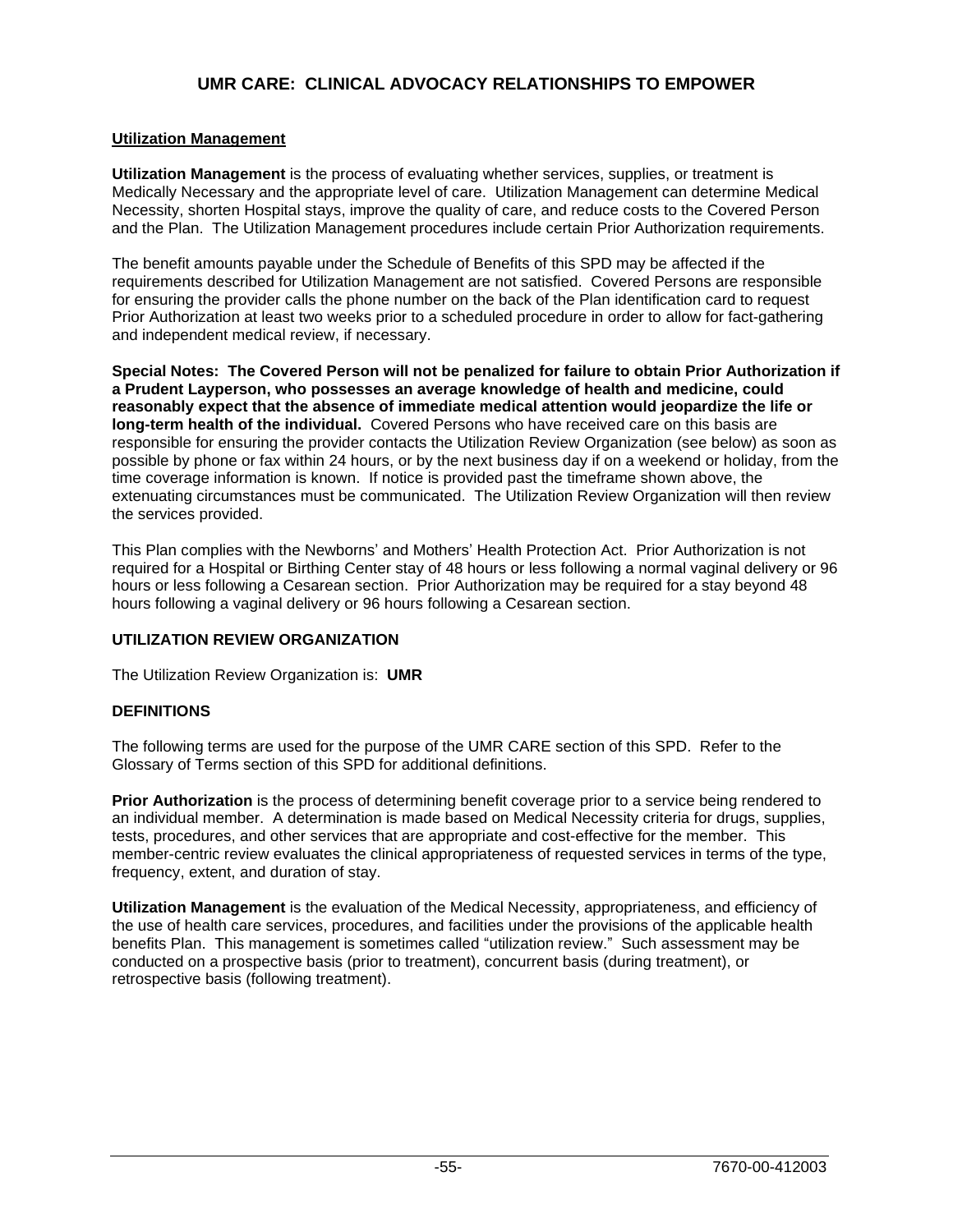## **SERVICES REQUIRING PRIOR AUTHORIZATION**

Call the Utilization Review Organization **before** receiving services for the following:

- Inpatient stays in Hospitals, Extended Care Facilities, or residential treatment facilities.
- Partial hospitalizations.
- Organ and tissue transplants.
- Home Health Care.
- Durable Medical Equipment, excluding braces and orthotics, over \$1,500 or Durable Medical Equipment rentals over \$500 per month.
- Prosthetics over \$1,000.
- Qualifying Clinical Trials.
- Dialysis.
- Medical Specialty Medications / Injectables Program (including select gene therapy drugs, orphan drugs, and CAR-T drugs) covered under the medical Plan, including Site of Care when applicable. Please visit <https://fhs.umr.com/print/UM1428.pdf> for a list of Medical Specialty Medications. To request a copy of the Medical Specialty Medications list, call the toll-free number on the back of Your member identification card and the list will be provided free of charge.
- Inpatient stays in Hospitals or Birthing Centers that are longer than 48 hours following normal vaginal deliveries or 96 hours following Cesarean sections.
- Bariatric surgeries.

**Note that if a Covered Person receives Prior Authorization for one facility, but then is transferred to another facility, Prior Authorization is also needed before going to the new facility, except in the case of an Emergency (see Special Notes above).**

## **PENALTIES FOR NOT OBTAINING PRIOR AUTHORIZATION**

A non-Prior Authorization penalty is the amount that must be paid by a Covered Person who does not call for Prior Authorization prior to receiving certain services. A penalty of 50% may be applied to applicable claims excluding clinical trials if a Covered Person receives services but does not obtain the required Prior Authorization.

#### **The phone number to call for Prior Authorization is listed on the back of the Plan identification card.**

The fact that a Covered Person receives Prior Authorization from the Utilization Review Organization does not guarantee that this Plan will pay for the medical care. The Covered Person must be eligible for coverage on the date services are provided. Coverage is also subject to all provisions described in this SPD, including additional information obtained that was not available at the time of the Prior Authorization.

**Medical Director Oversight.** A UMR CARE medical director oversees the concurrent review process. Should a case have unique circumstances that raise questions for the Utilization Management specialist handling the case, the medical director will review the case to determine Medical Necessity using evidence-based clinical criteria.

**Complex Condition CARE, Complex Condition CARE +, or GenerationYou CARE Support Referrals.** During the Prior Authorization review process, cases are analyzed for a number of criteria used to trigger case-to-case management for review. Complex Condition CARE, Complex Condition CARE +, or GenerationYou CARE Support opportunities are identified by using system-integrated, automated, and manual trigger lists during the Prior Authorization review process. Other trigger points include the following criteria: length of stay, level of care, readmission, and utilization, as well as employer referrals or self-referrals.

Our goal is to intervene in the process as early as possible to determine the resources necessary to deliver clinical care in the most appropriate care setting.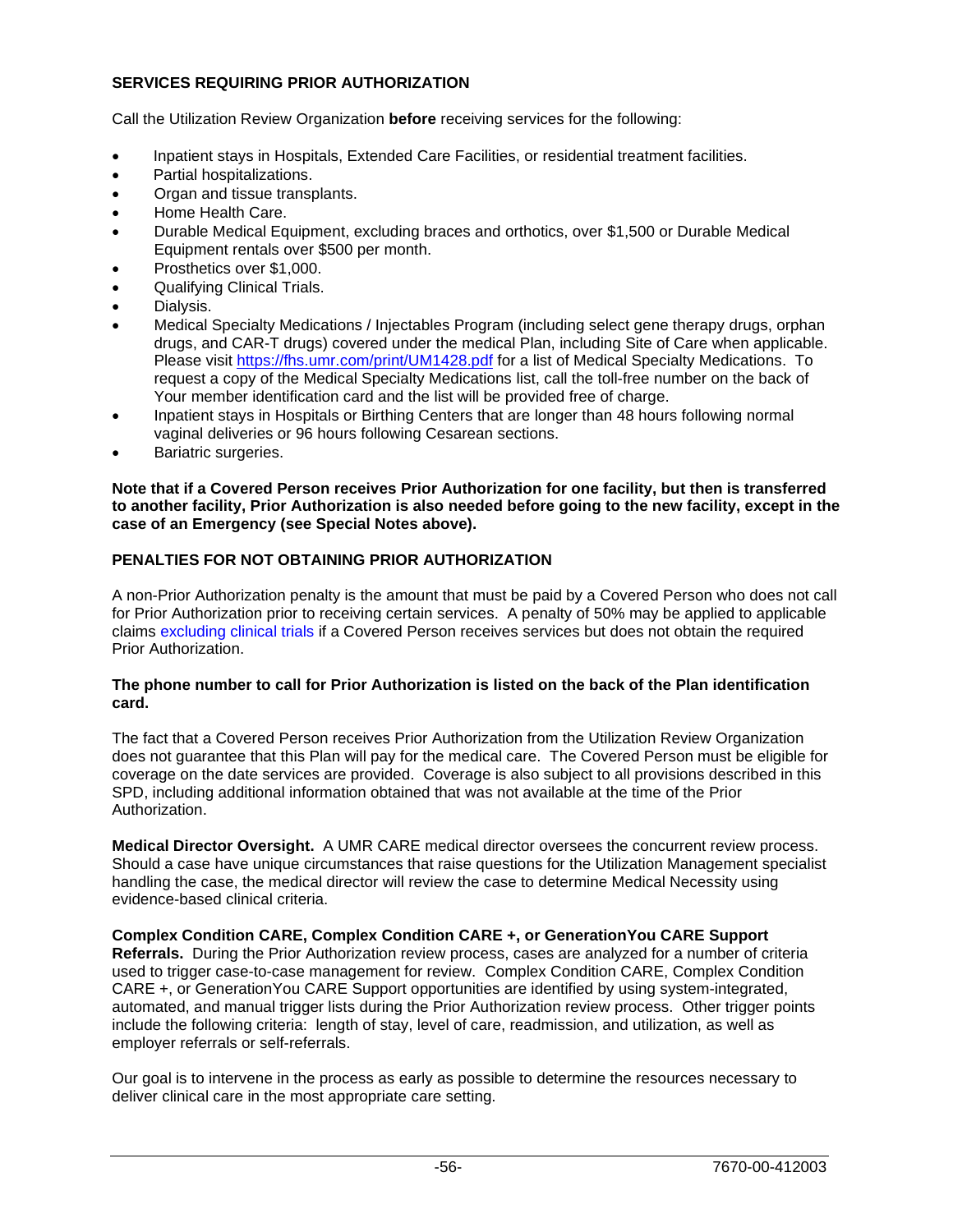**Retrospective Review**. Retrospective review is conducted upon request and a determination will be issued within the required timeframe of the request, unless an extension is approved. Retrospective reviews are performed according to our standard Prior Authorization policies and procedures and a final determination will be made no later than 30 days after the request for review.

## **Complex Condition CARE**

**Complex Condition CARE** is available to Employees and their spouses or Domestic Partners enrolled in the Plan. CARE nurse managers evaluate and coordinate post-hospitalization needs for members who have a high probability of subsequent readmission within 30 days. Participants are identified based on historical claim factors and current admission information, including, but not limited to:

- unplanned readmission within the past 30 days or multiple unplanned admissions within the past 6 months.
- length of stay.
- complex diagnoses or comorbidities pertaining to cardiovascular conditions, kidney failure, pulmonary conditions or infections, or liver/pancreas/gastrointestinal surgery.
- management of catastrophic and complex behavioral health and substance use disorders and support for identified members utilizing Inpatient/rehabilitation/residential facilities.

## **Ongoing Condition CARE**

**Ongoing Condition CARE** identifies those individuals who have certain ongoing conditions and would benefit from this program. Specially trained CARE nurses work telephonically with Covered Persons to help them improve their conditions and maintain quality of life. Our unique approach to Ongoing Condition CARE identifies individuals with one or more of the seven targeted conditions as asthma (adult and pediatric), coronary artery disease (CAD), heart failure (HF), chronic obstructive pulmonary disease (COPD), diabetes (adult and pediatric), hypertension (high blood pressure), and depression). We use medical and pharmacy claims to identify Covered Persons who are eligible to participate in the program. If claims history is not available, Ongoing Condition CARE candidates may be initially identified using a Health Condition Survey. The survey is a general screening questionnaire available to all Covered Persons age 18 and over that asks a few questions about each of the conditions managed in the program. Program participants can also be identified through referrals from the Prior Authorization process, Covered Person self-referrals, other CARE programs, the employer, or the Covered Person's Physician.

## **Maternity CARE**

**Maternity CARE** provides pre-pregnancy education and high-risk pregnancy identification to help mothers carry their babies to term. This program increases the number of healthy, full-term deliveries and decreases the cost of long-term hospital stays for both mothers and babies. Program members are contacted by CARE nurses at least once each trimester and once postpartum. This program also offers an educational call and materials specifically to assist the participant's support person.

UMR's pre-pregnancy support program helps women learn about risks and take action to prevent serious and costly medical complications before they become pregnant. Women with pre-existing health conditions, such as diabetes and high blood pressure, face risks not only to their babies, but also to themselves while they are pregnant.

Members self-enroll in the Maternity CARE program by calling our toll-free number or enrolling online at [www.umr.com.](http://www.umr.com/) They are then contacted by CARE nurses who have extensive clinical backgrounds in obstetrics/gynecology.

Plans may choose to utilize UMR's standard incentive, which is a prepaid reward card to each member who enrolls in the first or second trimester and actively participates in the Maternity CARE program.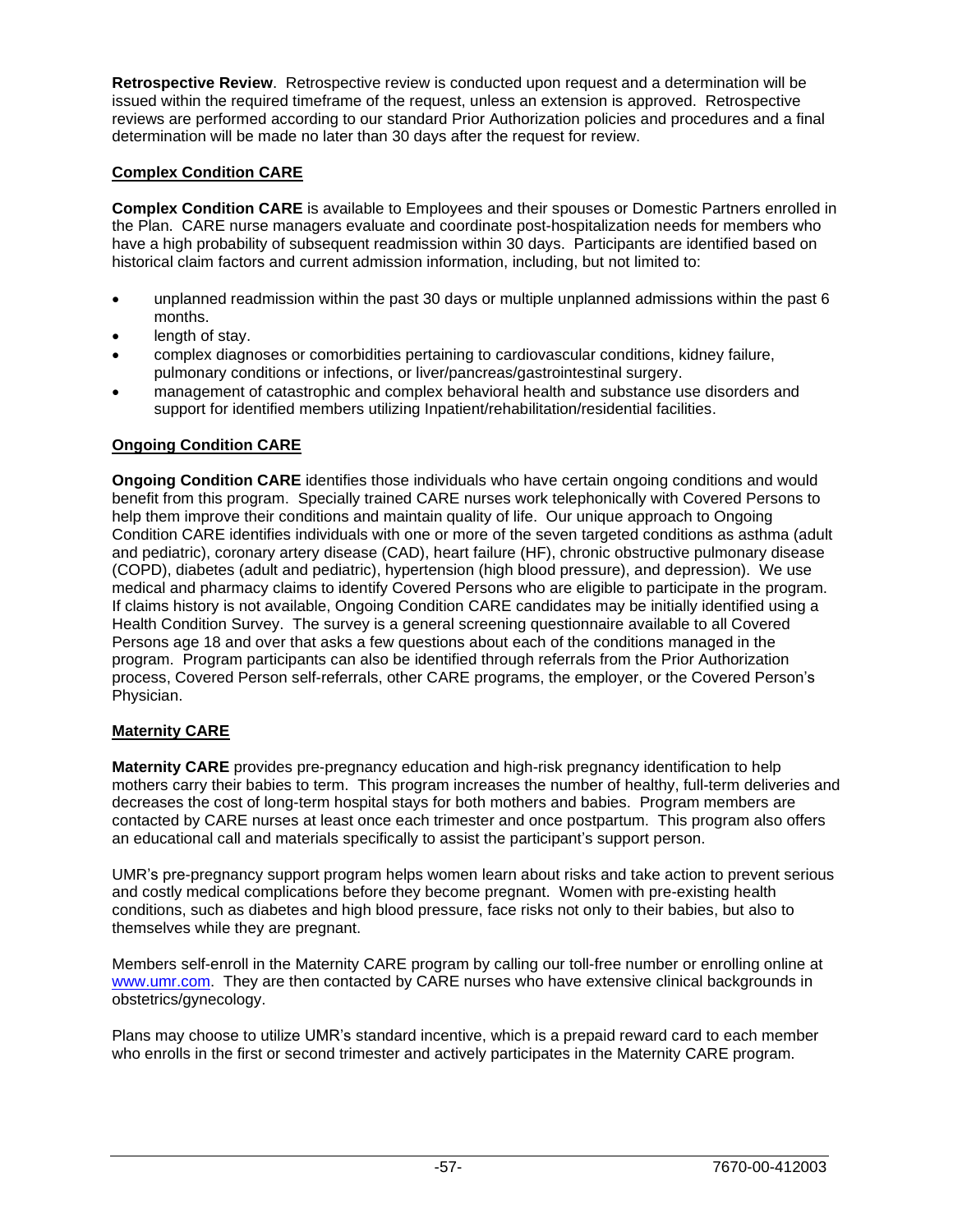### **NurseLine/Nurse Chat**

**NurseLine** is a health information line that is available 24 hours per day, 7 days per week, that assists Covered Persons with medical-related questions and concerns. NurseLine gives Covered Persons access to highly trained registered nurses so they can receive guidance and support when making decisions about their health and/or the health of their Dependents.

**Nurse Chat** is an online source of health and wellness information that is available 24 hours per day, 7 days per week. Covered Persons have one-on-one secure, real-time access to registered nurses through the Health Center on [www.umr.com.](http://www.umr.com/) These nurses provide information on a variety of health and wellness topics. Note: Triage is not part of the Nurse Chat experience. If a Covered Person needs triage assistance, Nurse Chat refers the Covered Person to NurseLine.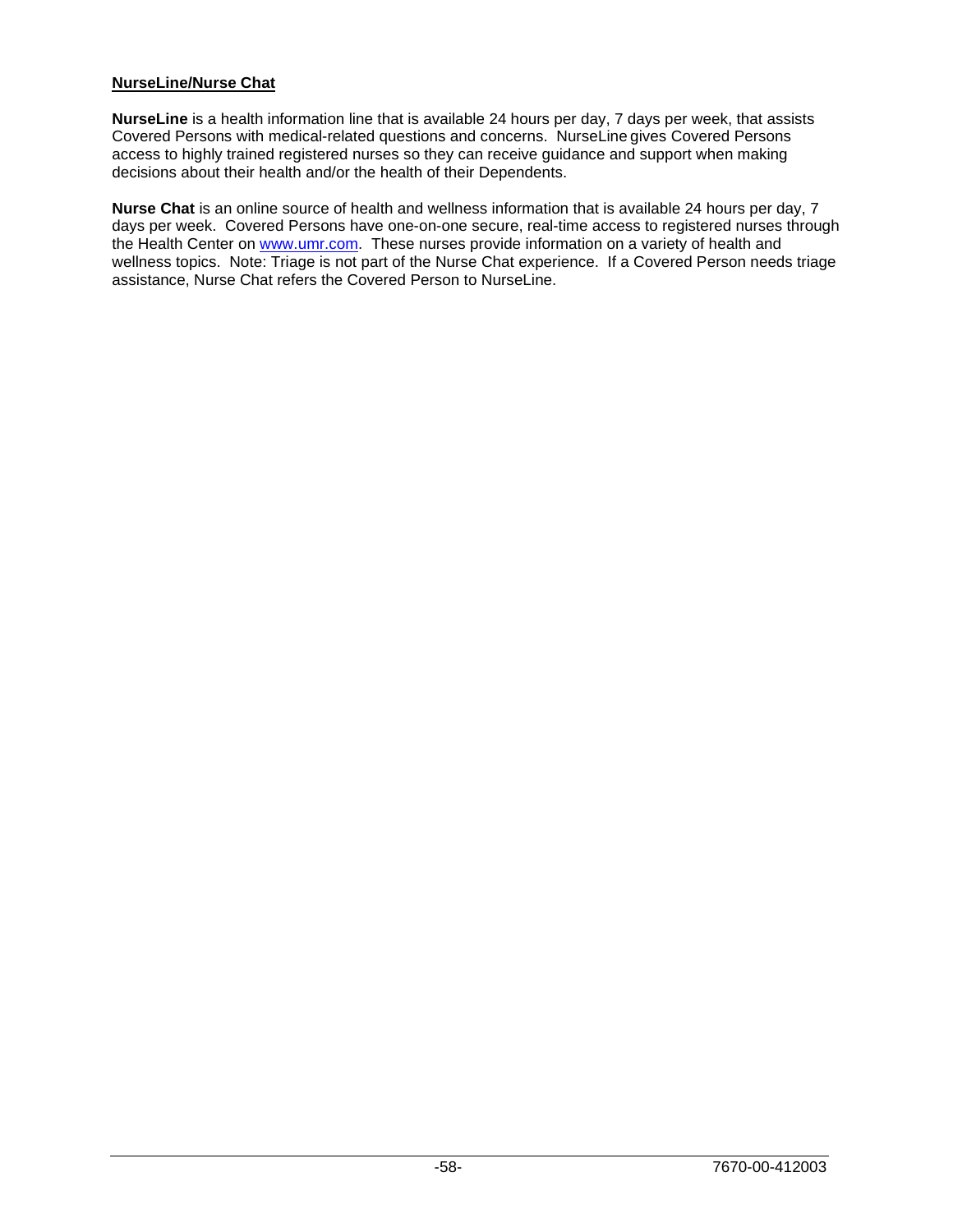# **CENTERS OF EXCELLENCE**

### **Kidney Resource Services (KRS)**

Kidney Resource Services (KRS) provides access to a preferred provider dialysis network and support from a UMR CARE Nurse Manager by collaborating with the Covered Person to delay the progression of the disease to renal failure.

UMR CARE End-Stage Renal Disease (ESRD) specialty nurses focus on clinical support and treatments.

If a Covered Person chooses to seek services at a KRS preferred provider, the Covered Person must contact UMR CARE at 866-494-4502.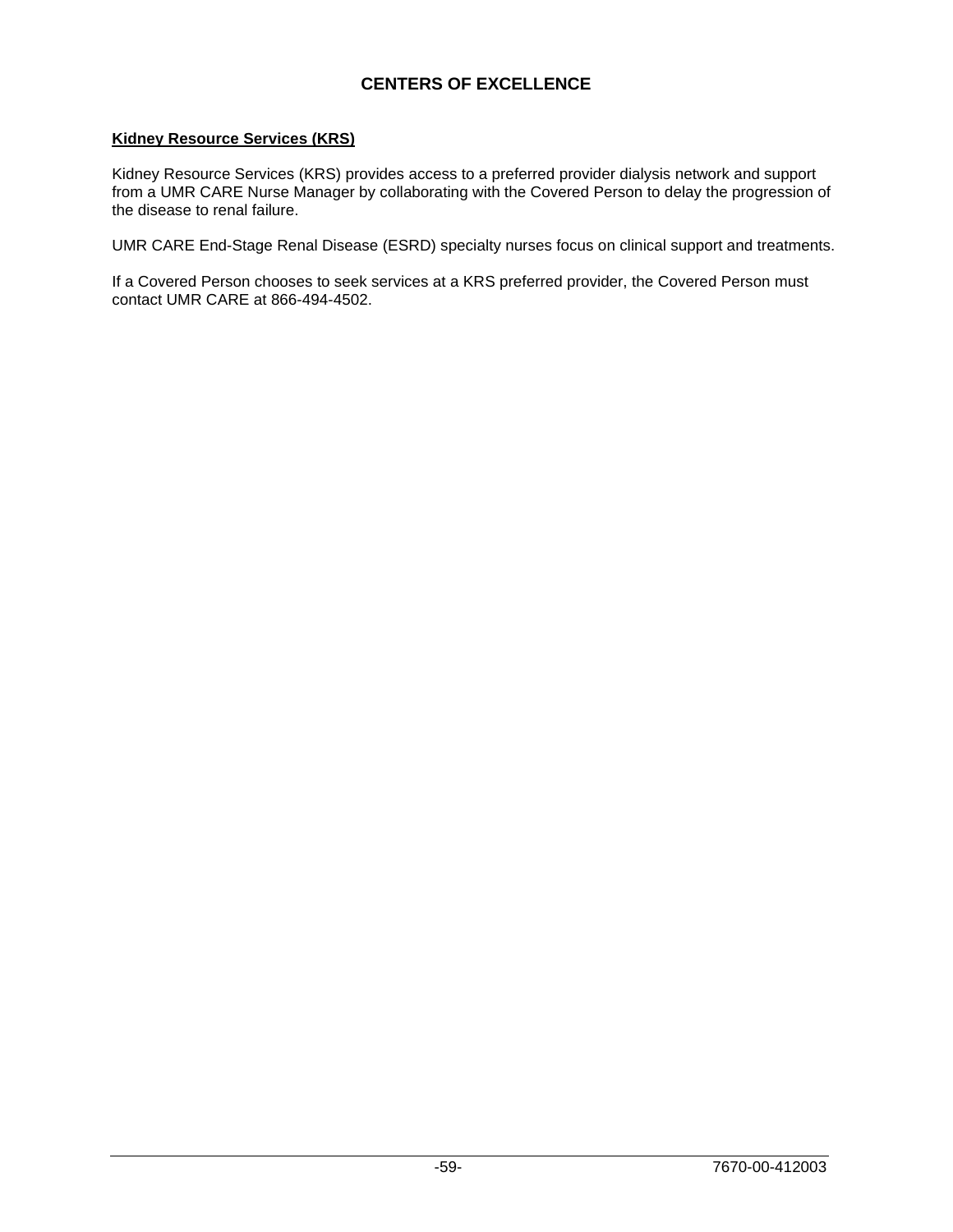# **COORDINATION OF BENEFITS**

Coordination of Benefits (COB) applies whenever a Covered Person has health coverage under more than one Plan, as defined below. **It does not however, apply to prescription benefits.** The purpose of coordinating benefits is to help Covered Persons pay for Covered Expenses, but not to result in total benefits that are greater than the Covered Expenses Incurred.

The order of benefit determination rules determine which plan will pay first (which is the Primary Plan). The Primary Plan pays without regard to the possibility that another plan may cover some expenses. A Secondary Plan pays for Covered Expenses after the Primary Plan has processed the claim. The balance remaining after the Primary Plan's payment, not to exceed the Covered Person's responsibility, is the amount that will be used in determining the benefits payable under the Secondary Plan. The Deductible, Co-pays, or Plan Participation amounts, if any, will be applied before benefits are paid on the balance.

The Plan will coordinate benefits with the following types of medical or dental plans:

- Group health plans, whether insured or self-insured.
- Hospital indemnity benefits in excess of \$200 per day.
- Specified disease policies.
- Foreign health care coverage.
- Medical care components of group long-term care contracts, such as skilled nursing care.
- Medical benefits under group or individual motor vehicle policies. See the order of benefit determination rules (below) for details.
- Medical benefits under homeowner's insurance policies.
- Medicare or other governmental benefits, as permitted by law, not including Medicaid. See below.

However, this Plan does not coordinate benefits with individual health or dental plans.

Each contract for coverage is considered a separate plan. If a plan has two parts and COB rules apply to only one of the two parts, each of the parts is treated as a separate plan. If a plan provides benefits in the form of services rather than cash payments, the reasonable cash value of each service rendered will be considered an allowable expense and a benefit paid.

When this Plan is secondary, and when not in conflict with a network contract requiring otherwise, covered charges will not include any amount that is not payable under the primary plan as a result of a contract between the primary plan and a provider of service in which such provider agrees to accept a reduced payment and not to bill the Covered Person for the difference between the provider's contracted amount and the provider's regular billed charge.

### **ORDER OF BENEFIT DETERMINATION RULES**

The first of the following rules that apply to a Covered Person's situation is the rule that will apply:

- The plan that has no coordination of benefits provision is considered primary.
- When medical payments are available under motor vehicle insurance (including no-fault policies), this Plan will always be considered secondary regardless of the individual's election under Personal Injury Protection (PIP) coverage with the auto carrier.
- If an individual is covered under one plan as a Dependent and another plan as an Employee, member, or subscriber, the plan that covers the person as an Employee, member or subscriber (that is, other than as a Dependent) is considered primary. The Primary Plan must pay benefits without regard to the possibility that another plan may cover some expenses. This Plan will deem any Employee plan beneficiary to be eligible for primary benefits from his or her employer's benefit plan.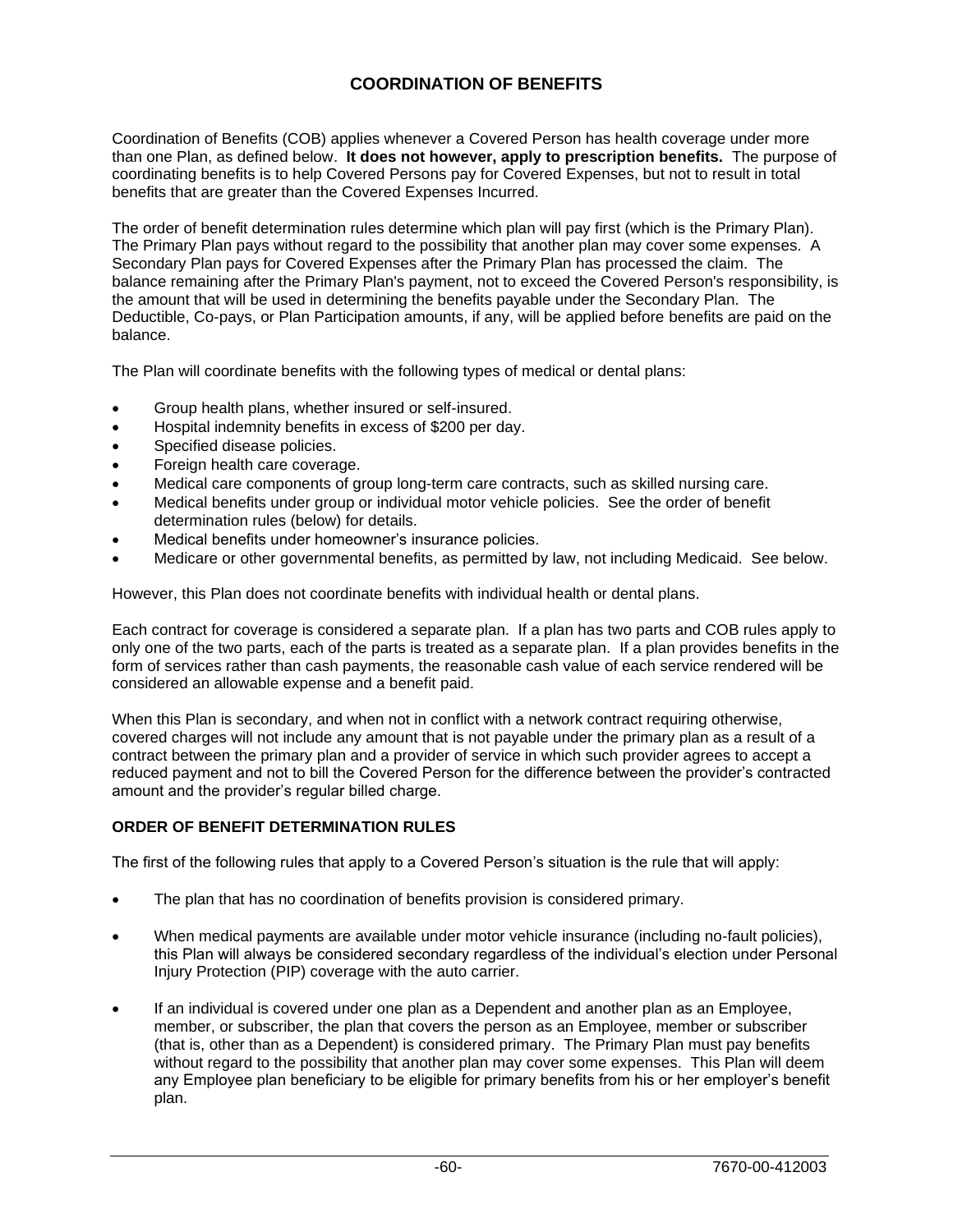- The plan that covers a person as a Dependent is generally secondary. The plan that covers a person as a Dependent is primary only when both plans agree that COBRA or state continuation coverage should always pay secondary when the person who elected COBRA is covered by another plan as a Dependent. See continuation coverage below. Also see the section on Medicare, below, for exceptions.
- If an individual is covered under a spouse's Plan and also under his or her parent's plan, the Primary Plan is the plan of the individual's spouse. The plan of the individual's parent(s) is the Secondary Plan.
- If one or more plans cover the same person as a Dependent Child:
	- $\triangleright$  The Primary Plan is the plan of the parent whose birthday is earlier in the year if:
		- The parents are married; or
		- The parents are not separated (whether or not they have been married); or
		- A court decree awards joint custody without specifying that one party has the responsibility to provide health care coverage.

If both parents have the same birthday, the plan that has covered either of the parents the longest is primary.

- $\triangleright$  If the specific terms of a court decree state that one of the parents is responsible for the Child's health care expenses or health care coverage and the plan of that parent has actual knowledge of those terms, that plan is primary. This rule applies to claim determination periods or plan years starting after the plan is given notice of the court decree.
- $\triangleright$  If the parents are not married and reside separately, or are divorced or legally separated, (whether or not they have ever been married), the order of benefits is:
	- The plan of the custodial parent;
	- The plan of the spouse of the custodial parent;
	- The plan of the non-custodial parent; and then
	- The plan of the spouse of the non-custodial parent.
- Active or Inactive Employee: If an individual is covered under one plan as an active Employee (or Dependent of an active Employee), and is also covered under another plan as a retired or laid-off Employee (or Dependent of a retired or laid-off Employee), the plan that covers the person as an active Employee (or Dependent of an active Employee) will be primary. This rule does not apply if the rule in the third paragraph (above) can determine the order of benefits. If the other plan does not have this rule, this rule is ignored.
- Continuation Coverage Under COBRA or State Law: If a person has elected continuation of coverage under COBRA or state law and also has coverage under another plan, the continuation coverage is secondary. This is true even if the person is enrolled in another plan as a Dependent. If the two plans do not agree on the order of benefits, this rule is ignored. This rule does not apply if one of the first four bullets above applies. (See the exception in the Medicare section.)
- Longer or Shorter Length of Coverage: The plan that has covered the person as an Employee, member, subscriber, or retiree the longest is primary.
- If an active Employee is on leave due to active duty in the military in excess of 30 days, the plan that covers the person as an active Employee, member, or subscriber is considered primary.
- If the above rules do not determine the Primary Plan, the Covered Expenses may be shared equally between the plans. This Plan will not pay more than it would have paid had it been primary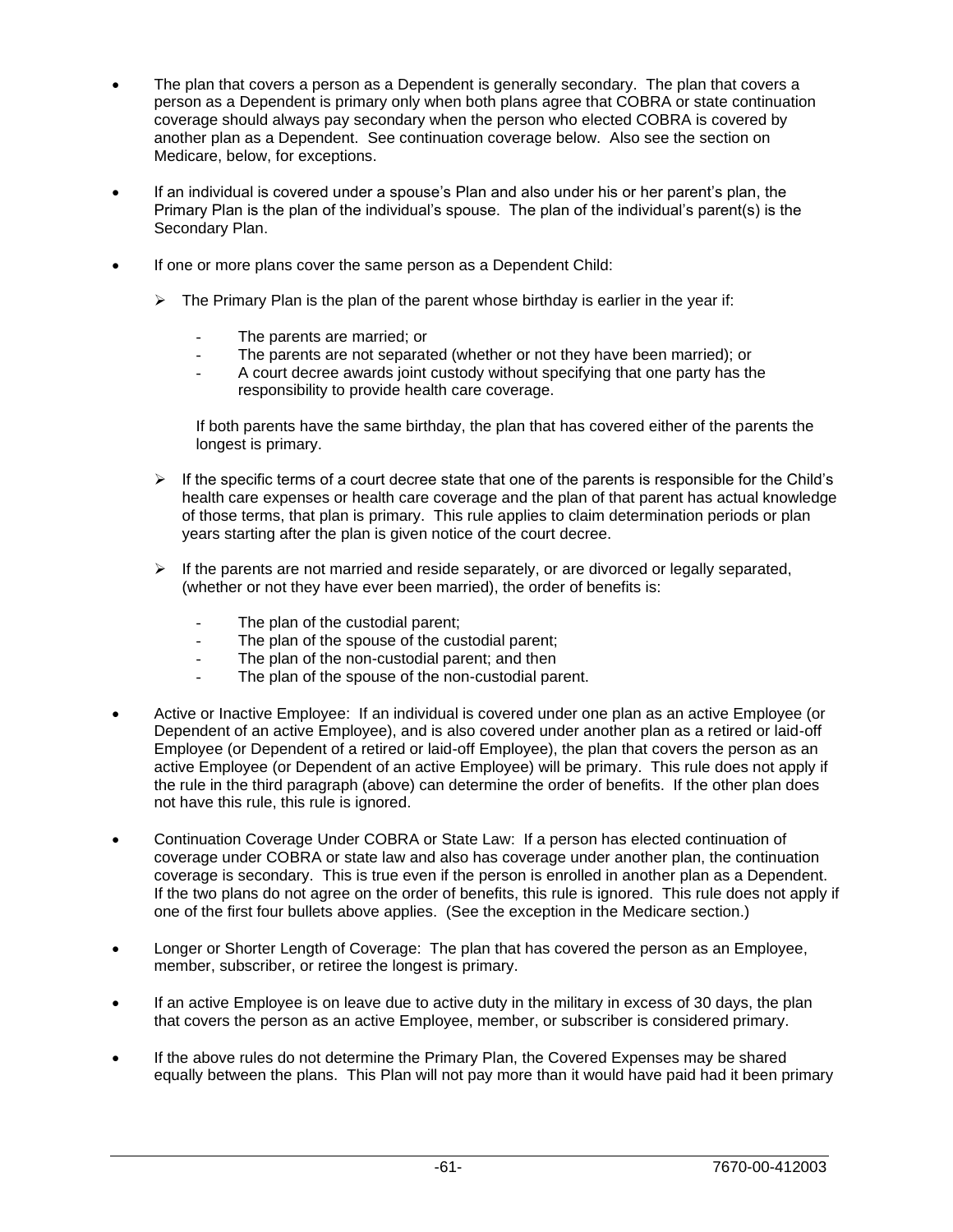### **MEDICARE**

If You or Your covered spouse or Dependent is also receiving benefits under Medicare, including through Medicare Prescription drug coverage, federal law may require this Plan to be primary over Medicare. When this Plan is not primary, the Plan will coordinate benefits with Medicare.

The order of benefit determination rules determine which plan will pay first (which is the Primary Plan). The Primary Plan pays without regard to the possibility that another Plan may cover some expenses. A Secondary Plan pays for Covered Expenses after the Primary Plan has processed the claim. The balance remaining after the Primary Plan's payment, not to exceed the Covered Person's responsibility, is the amount that will be used in determining the benefits payable under the Secondary Plan. The Deductible, Co-pays, or Plan Participation amounts, if any, will be applied before benefits are paid on the balance.

When this Plan is not Primary and a Covered Person is receiving Medicare Part A but has chosen not to elect Medicare Part B, this Plan will reduce its payments on Medicare Part B services as though Medicare Part B was actually in effect.

### **ORDER OF BENEFIT DETERMINATION RULES FOR MEDICARE**

This Plan complies with the Medicare Secondary Payer regulations. Examples of these regulations are as follows:

- This Plan generally pays first under the following circumstances:
	- ➢ You continue to be actively employed by the employer and You or Your covered spouse becomes eligible for and enrolls in Medicare because of age or disability.
	- $\triangleright$  You continue to be actively employed by the employer, Your covered spouse becomes eligible for and enrolls in Medicare, and Your spouse is also covered under a retiree plan through his or her former employer. In this case, this Plan pays first for You and Your covered spouse, Medicare pays second, and the retiree plan pays last.
	- ➢ For a Covered Person with End-Stage Renal Disease (ESRD), this Plan usually has primary responsibility for the claims of a Covered Person for 30 months from the date of Medicare eligibility based on ESRD. The 30-month period may also include COBRA continuation coverage or another source of coverage. At the end of the 30-month period, Medicare becomes the primary payer.
- Medicare generally pays first under the following circumstances:
	- ➢ You are no longer actively employed by an employer; and
	- $\triangleright$  You or Your spouse has Medicare coverage due to age, plus You or Your spouse also has COBRA continuation coverage through the Plan; or
	- $\triangleright$  You or a covered family member has Medicare coverage based on a disability, plus You also have COBRA continuation coverage through the Plan. Medicare normally pays first; however, COBRA may pay first for Covered Persons with ESRD until the end of the 30-month period; or
	- ➢ You or Your covered spouse has retiree coverage plus Medicare coverage; or
	- $\triangleright$  Upon completion of 30 months of Medicare eligibility for an individual with ESRD, Medicare becomes the primary payer. (Note that if a person with ESRD was eligible for Medicare based on age or other disability *before* being diagnosed with ESRD and Medicare was previously paying as the Primary Plan, the person may continue to receive Medicare benefits on a primary basis).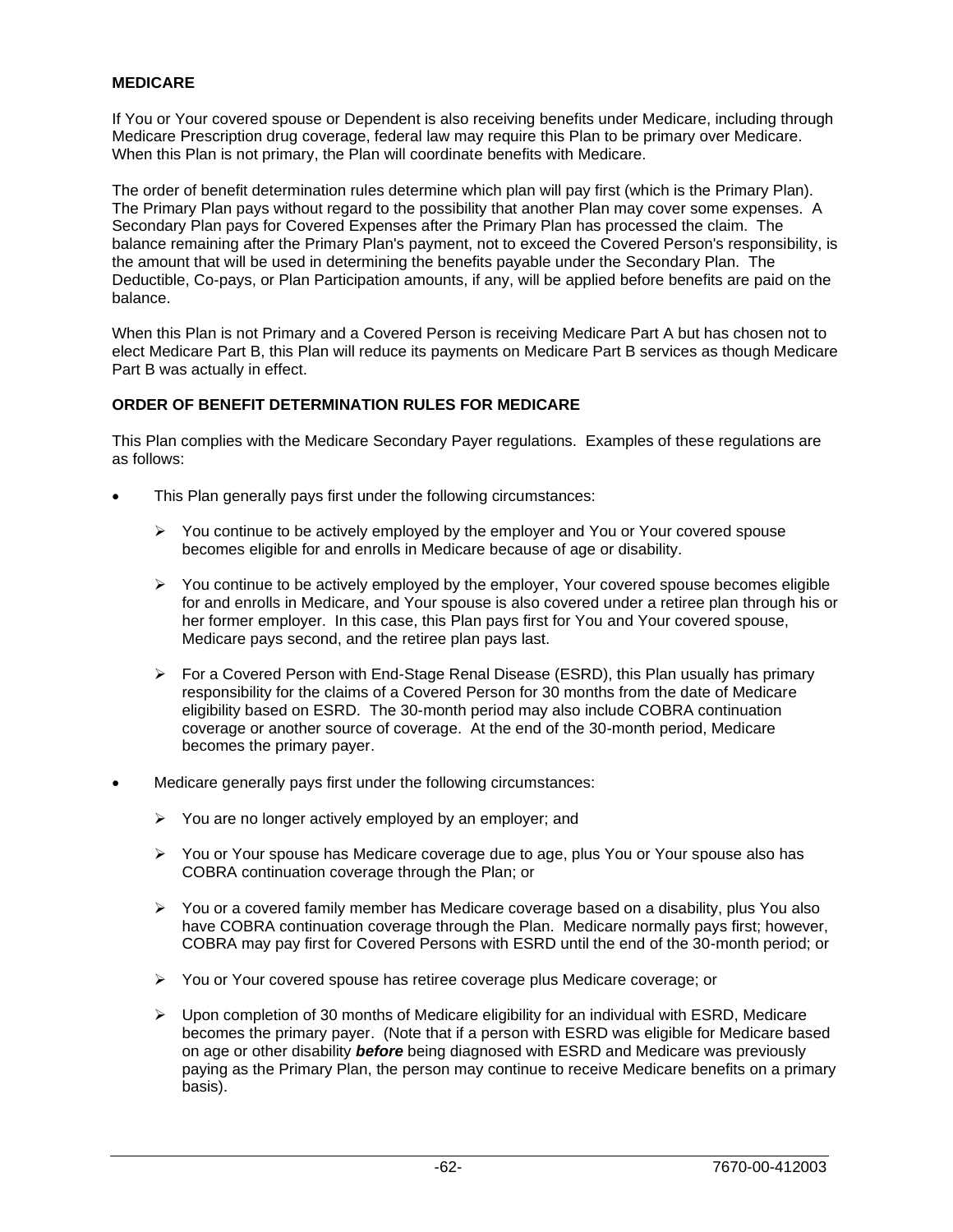• Medicare is the secondary payer when no-fault insurance, Workers' Compensation, or liability insurance is available as primary payer.

Note: If a Covered Person is eligible for Medicare as his or her Primary Plan, all benefits from this Plan will be reduced by the amount Medicare would pay, regardless of whether or not the Covered Person is enrolled in Medicare.

## **TRICARE**

If an eligible Employee is on active military duty, TRICARE is the only coverage available to that Employee. Benefits are not coordinated with the Employee's health insurance plan.

In all instances where an eligible Employee is also a TRICARE beneficiary, TRICARE will pay secondary to this employer-provided Plan.

### **RIGHT TO RECEIVE AND RELEASE NEEDED INFORMATION**

Certain facts about health care coverage and services are needed to apply these COB rules and to determine benefits payable under this Plan and other plans. The Plan may obtain the information it needs from or provide such information to other organizations or persons for the purpose of applying those rules and determining benefits payable under this Plan and other plans covering the person claiming benefits. The Plan need not tell, or obtain the consent of, any person to do this. However, if the Plan needs assistance in obtaining the necessary information, each person claiming benefits under this Plan must provide the Plan any information it needs to apply those rules and determine benefits payable.

### **REIMBURSEMENT TO THIRD PARTY ORGANIZATION**

A payment made under another plan may include an amount that should have been paid under this Plan. If it does, the Plan may pay that amount to the organization that made that payment. That amount will then be treated as if it were a benefit paid under this Plan. The Plan will not have to pay that amount again.

### **RIGHT OF RECOVERY**

If the amount of the payments made by the Plan is more than the Plan should have paid under this COB provision, the Plan may recover the excess from one or more of the persons it paid or for whom the Plan has paid, or from any other person or organization that may be responsible for the benefits or services provided for the Covered Person.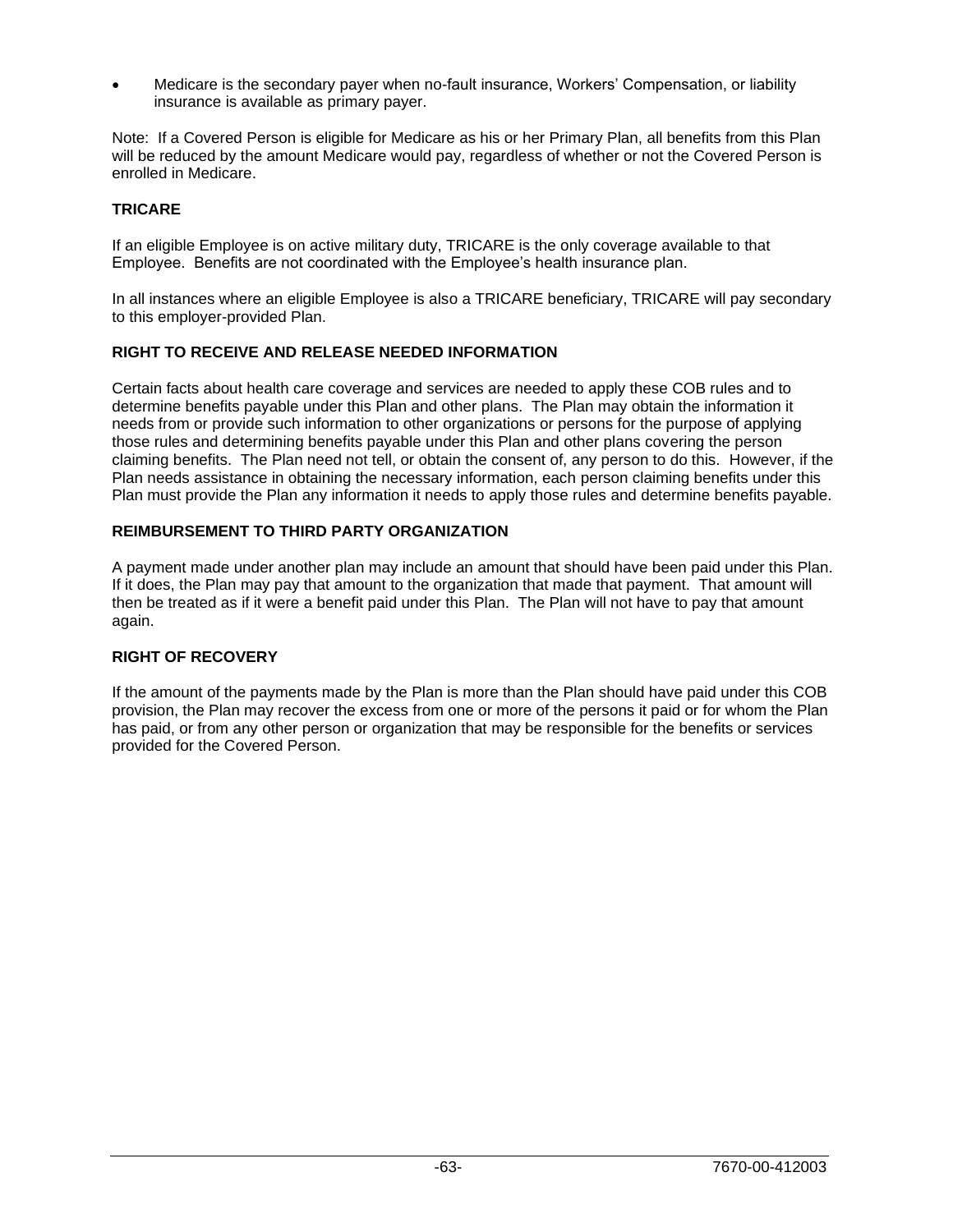# **RIGHT OF SUBROGATION, REIMBURSEMENT AND OFFSET**

The Plan has a right to subrogation and reimbursement. References to "You" or "Your" in this Right of Subrogation, Reimbursement, and Offset section include You, Your estate, Your heirs, and Your beneficiaries unless otherwise stated.

Subrogation applies when the Plan has paid benefits on Your behalf for an Illness or Injury for which any third party is allegedly responsible. The right to subrogation means that the Plan is substituted to and will succeed to any and all legal claims that You may be entitled to pursue against any third party for the benefits that the Plan has paid that are related to the Illness or Injury for which any third party is considered responsible.

The right to reimbursement means that if it is alleged that any third party caused or is responsible for an Illness or Injury for which You receive a settlement, judgment, or other recovery from any third party, You must use those proceeds to fully return to the Plan 100% of any benefits You receive for that Illness or Injury. The right of reimbursement will apply to any benefits received at any time until the rights are extinguished, resolved, or waived in writing.

The following persons and entities are considered third parties:

- A person or entity alleged to have caused You to suffer an Illness, Injury, or damages, or who is legally responsible for the Illness, Injury, or damages.
- Any insurer or other indemnifier of any person or entity alleged to have caused or who caused the Illness, Injury, or damages.
- The Plan Sponsor in a Workers' Compensation case or other matter alleging liability.
- Any person or entity who is or may be obligated to provide benefits or payments to You, including benefits or payments for underinsured or uninsured motorist protection, no-fault or traditional auto insurance, medical payment coverage (auto, homeowners', or otherwise), Workers' Compensation coverage, other insurance carriers, or third party administrators.
- Any person or entity against whom You may have any claim for professional and/or legal malpractice arising out of or connected to an Illness or Injury You allege or could have alleged were the responsibility of any third party.
- Any person or entity that is liable for payment to You on any equitable or legal liability theory.

You agree as follows:

- You will cooperate with the Plan in protecting the Plan's legal and equitable rights to subrogation and reimbursement in a timely manner, including, but not limited to:
	- ➢ Notifying the Plan, in writing, of any potential legal claim(s) You may have against any third party for acts that caused benefits to be paid or become payable.
	- ➢ Providing any relevant information requested by the Plan.
	- ➢ Signing and/or delivering such documents as the Plan or our agents reasonably request to secure the subrogation and reimbursement claim.
	- Responding to requests for information about any accident or Injuries.
	- Making court appearances.
	- ➢ Obtaining our consent or our agents' consent before releasing any party from liability or payment of medical expenses.
	- $\triangleright$  Complying with the terms of this section.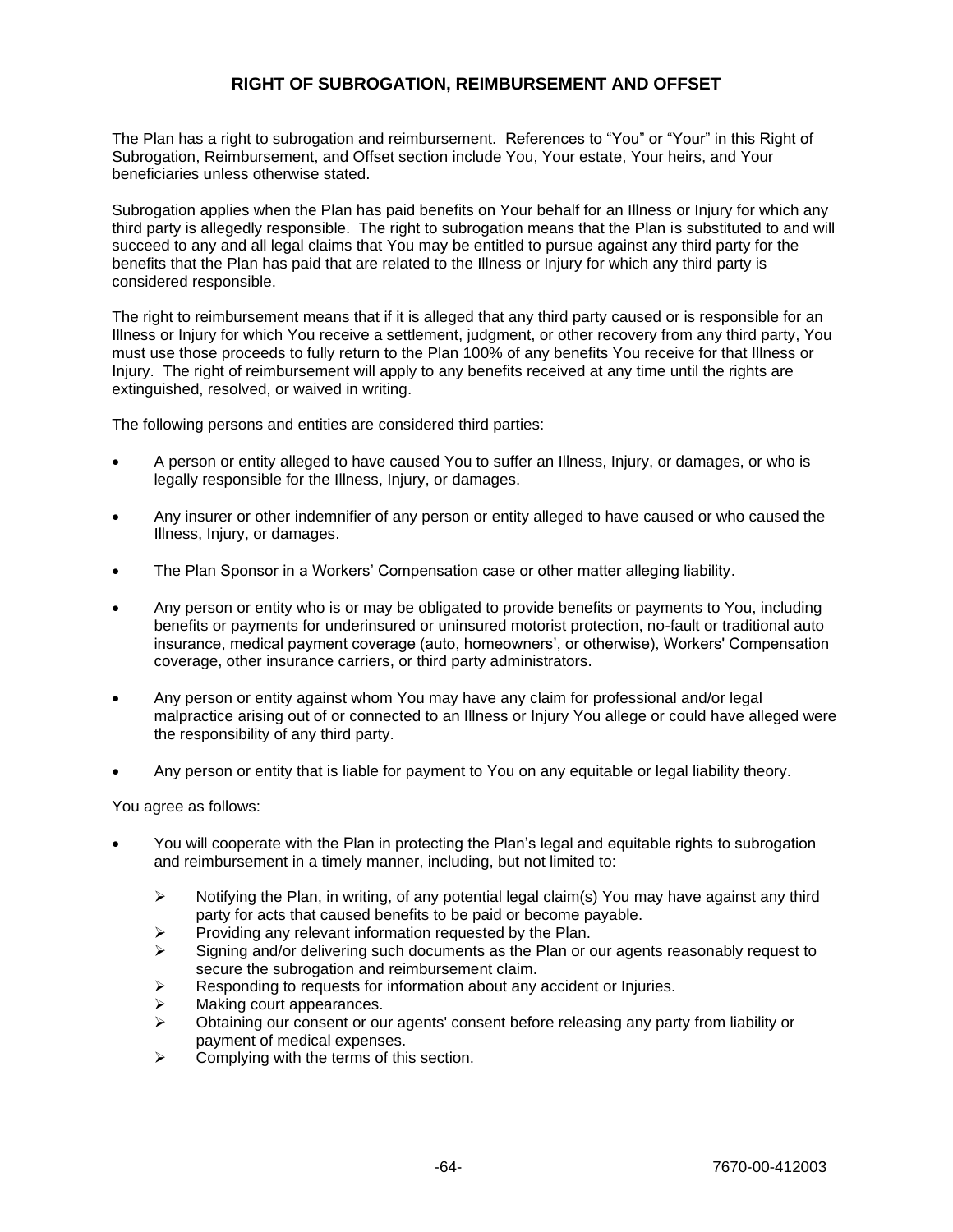Your failure to cooperate with the Plan is considered a breach of contract. As such, the Plan has the right to terminate or deny future benefits, take legal action against You, and/or set off from any future benefits the value of benefits the Plan has paid relating to any Illness or Injury alleged to have been caused or caused by any third party to the extent not recovered by the Plan due to You or Your representative not cooperating with the Plan. If the Plan incurs attorneys' fees and costs in order to collect third party settlement funds held by You or Your representative, the Plan has the right to recover those fees and costs from You. You will also be required to pay interest on any amounts You hold that should have been returned to the Plan.

- The Plan has a first priority right to receive payment on any claim against a third party before You receive payment from that third party. Further, our first priority right to payment is superior to any and all claims, debts, or liens asserted by any medical providers, including, but not limited to, Hospitals or Emergency treatment facilities, that assert a right to payment from funds payable from or recovered from an allegedly responsible third party and/or insurance carrier.
- The Plan's subrogation and reimbursement rights apply to full and partial settlements, judgments, or other recoveries paid or payable to You, Your representative, Your estate, Your heirs, or Your beneficiaries, no matter how those proceeds are captioned or characterized. Payments include, but are not limited to, economic, non-economic, pecuniary, consortium, and punitive damages. The Plan is not required to help You to pursue Your claim for damages or personal Injuries and no amount of associated costs, including attorneys' fees, will be deducted from our recovery without the Plan's express written consent. No so-called "fund doctrine" or "common-fund doctrine" or "attorney's fund doctrine" will defeat this right.
- Regardless of whether You have been fully compensated or made whole, the Plan may collect from You the proceeds of any full or partial recovery that You or Your legal representative obtain, whether in the form of a settlement (either before or after any determination of liability) or judgment, no matter how those proceeds are captioned or characterized. Proceeds from which the Plan may collect include, but are not limited to, economic, non-economic, and punitive damages. No "collateral source" rule, any "made-whole doctrine" or "make-whole doctrine," claim of unjust enrichment, nor any other equitable limitation will limit our subrogation and reimbursement rights.
- Benefits paid by the Plan may also be considered to be benefits advanced.
- If You receive any payment from any party as a result of Illness or Injury, and the Plan alleges some or all of those funds are due and owed to the Plan, You and/or Your representative will hold those funds in trust, either in a separate bank account in Your name or in Your representative's trust account.
- By participating in and accepting benefits from the Plan, You agree that:
	- $\triangleright$  Any amounts recovered by You from any third party constitute Plan assets (to the extent of the amount of Plan benefits provided on behalf of the Covered Person);
	- $\triangleright$  You and Your representative will be fiduciaries of the Plan with respect to such amounts; and
	- $\triangleright$  You will be liable for and agree to pay any costs and fees (including reasonable attorneys' fees) Incurred by the Plan to enforce its reimbursement rights.
- The Plan's rights to recovery will not be reduced due to Your own negligence.
- Upon the Plan's request, You will assign to the Plan all rights of recovery against third parties, to the extent of the Covered Expenses the Plan has paid for the Illness or Injury.
- The Plan may, at its option, take necessary and appropriate action to preserve the Plan's rights under these provisions, including, but not limited to, providing or exchanging medical payment information with an insurer, the insurer's legal representative, or other third party; and filing suit in Your name or Your estate's name, which does not obligate the Plan in any way to pay You part of any recovery the Plan might obtain.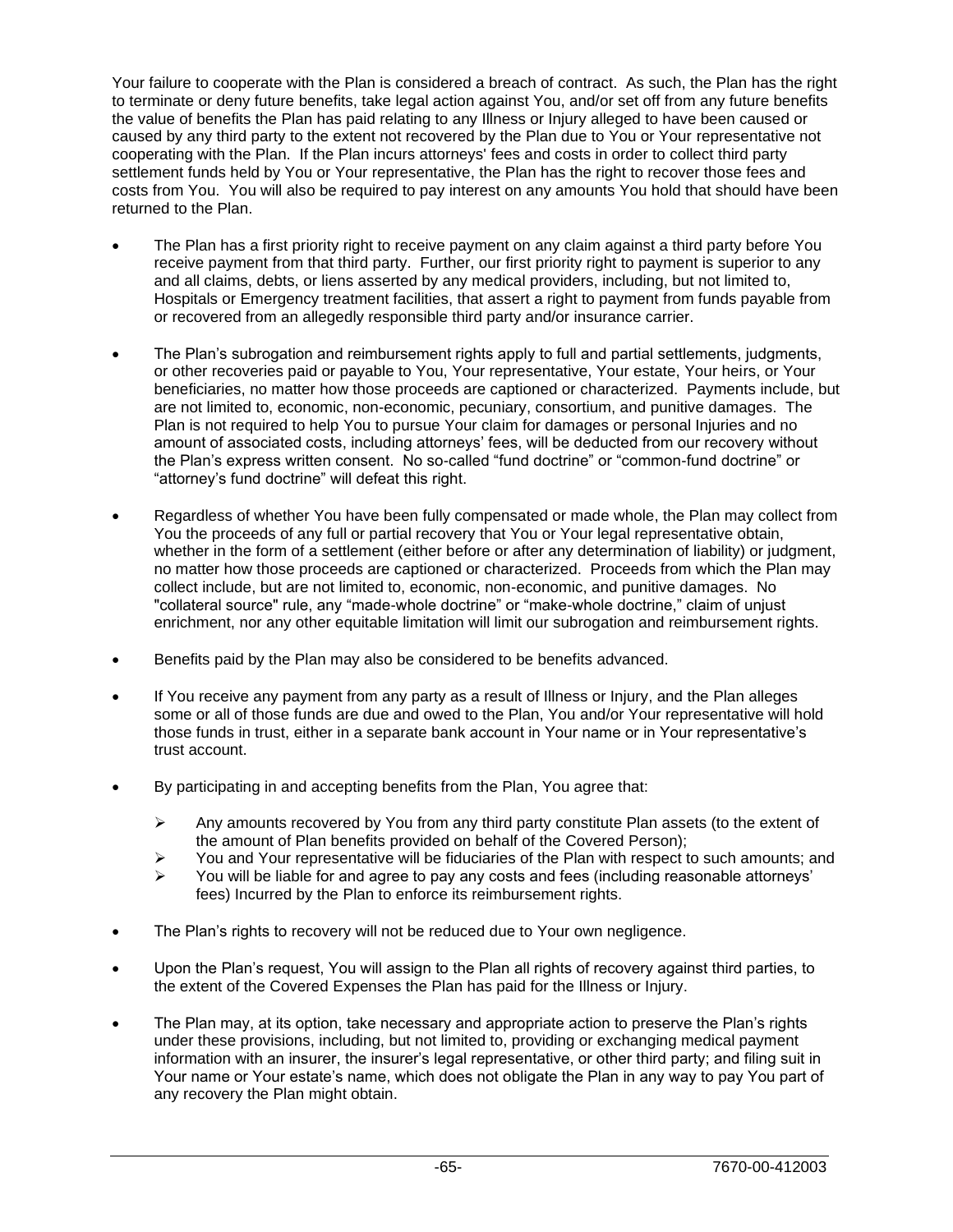- You may not accept any settlement that does not fully reimburse the Plan, without its written approval.
- The Plan has the authority and discretion to resolve all disputes regarding the interpretation of the language stated herein.
- In the case of Your death, giving rise to any wrongful death or survival claim, the provisions of this section apply to Your estate, the personal representative of Your estate, and Your heirs or beneficiaries. In the case of Your death, the Plan's right of reimbursement and right of subrogation will apply if a claim can be brought on behalf of You or Your estate that can include a claim for past medical expenses or damages. The obligation to reimburse the Plan is not extinguished by a release of claims or settlement agreement of any kind.
- No allocation of damages, settlement funds, or any other recovery, by You, Your estate, the personal representative of Your estate, Your heirs, Your beneficiaries, or any other person or party will be valid if it does not reimburse the Plan for 100% of its interest unless the Plan provides written consent to the allocation.
- The provisions of this section apply to the parents, guardian, or other representative of a Dependent Child who incurs an Illness or Injury caused by any third party. If a parent or guardian may bring a claim for damages arising out of a minor's Illness or Injury, the terms of this subrogation and reimbursement clause will apply to that claim.
- If any third party causes or is alleged to have caused You to suffer an Illness or Injury while You are covered under this Plan, the provisions of this section continue to apply, even after You are no longer covered.
- In the event that You do not abide by the terms of the Plan pertaining to reimbursement, the Plan may terminate benefits to You, Your Dependents, or the subscriber; deny future benefits; take legal action against You; and/or set off from any future benefits the value of benefits the Plan has paid relating to any Illness or Injury alleged to have been caused or caused by any third party to the extent not recovered by the Plan due to Your failure to abide by the terms of the Plan. If the Plan incurs attorneys' fees and costs in order to collect third party settlement funds held by You or Your representative, the Plan has the right to recover those fees and costs from You. You will also be required to pay interest on any amounts You hold that should have been returned to the Plan.
- The Plan and all administrators administering the terms and conditions of the Plan's subrogation and reimbursement rights have such powers and duties as are necessary to discharge its duties and functions, including the exercise of its discretionary authority to (1) construe and enforce the terms of the Plan's subrogation and reimbursement rights and (2) make determinations with respect to the subrogation amounts and reimbursements owed to the Plan.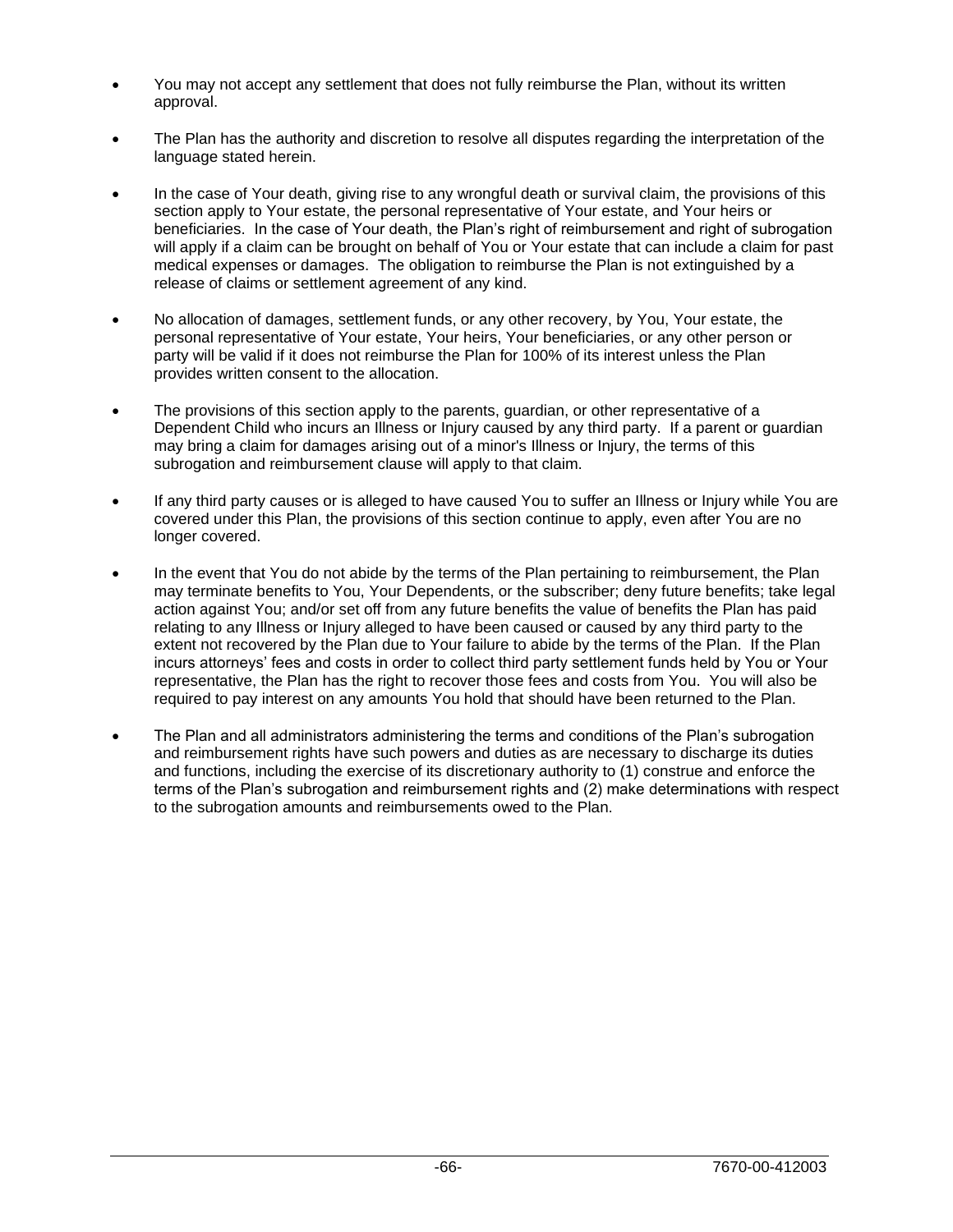# **GENERAL EXCLUSIONS**

Exclusions, including complications from excluded items are not considered covered benefits under this Plan and will not be considered for payment as determined by the Plan. However, complications from a non-covered abortion will be considered a covered benefit under this Plan.

The Plan does not pay for Expenses Incurred for the following, unless otherwise stated below. The Plan does not apply exclusions based upon the source of the Injury to treatment listed in the Covered Medical Benefits section when the Plan has information that the Injury is due to a medical condition (including both physical and mental health conditions) or domestic violence.

1. **3D Mammograms,** unless covered elsewhere in this SPD.

#### 2. **Abdominoplasty.**

- 3. **Abortions:** Unless a Physician states in writing that the mother's life would be in danger if the fetus were to be carried to term or as a result of rape or incest.
- 4. **Acts of War:** Injury or Illness caused or contributed to by international armed conflict, hostile acts of foreign enemies, invasion, or war or acts of war, whether declared or undeclared.
- 5. **Alternative / Complementary Treatment** includes: Treatment, services or supplies for holistic or homeopathic medicine, hypnosis or other alternate treatment that is not accepted medical practice as determined by the Plan.
- 6. **Appointments Missed:** An appointment the Covered Person did not attend.
- 7. **Aquatic Therapy.**
- 8. **Assistance With Activities of Daily Living.**
- 9. **Assistant Surgeon Services**, unless determined Medically Necessary by the Plan.
- 10. **Auto Excess:** Illness or bodily Injury for which there is a medical payment or expense coverage provided or payable under any automobile coverage.
- 11. **Before Enrollment and After Termination:** Services, supplies or treatment rendered before coverage begins under this Plan, or after coverage ends, are not covered.
- 12. **Biofeedback Services.**
- 13. **Blood:** Blood donor expenses.
- 14. **Blood Pressure Cuffs / Monitors.**
- 15. **Breast Pumps** unless covered elsewhere in this SPD.
- 16. **Cardiac Rehabilitation** beyond Phase II including self-regulated physical activity that the Covered Person performs to maintain health that is not considered to be a treatment program.
- 17. **Chelation Therapy,** except in the treatment of conditions considered Medically Necessary, medically appropriate and not Experimental or Investigational for the medical condition for which the treatment is recognized.
- 18. **Claims** received later than 12 months from the date of service.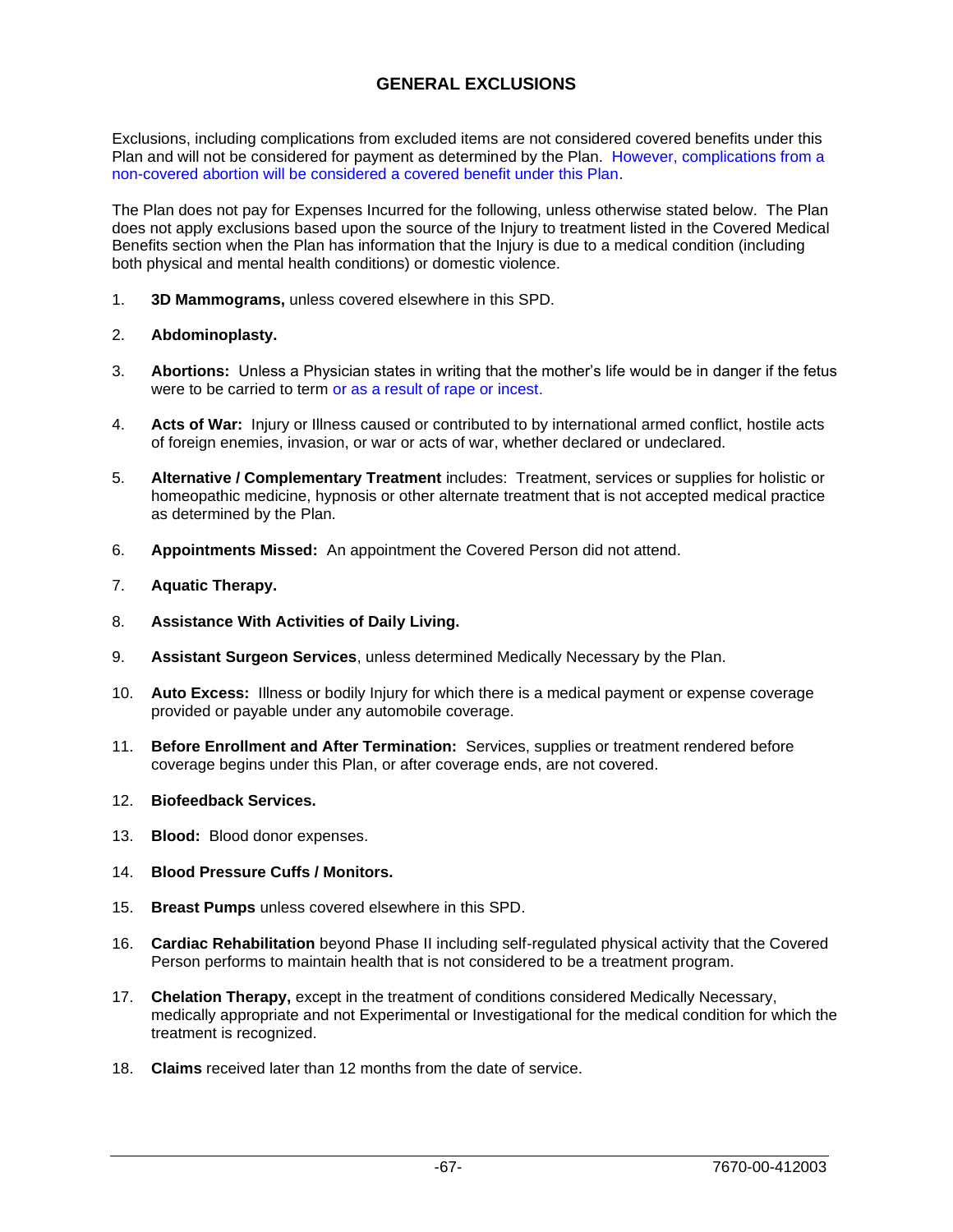- 19. **Contraceptive Products and Counseling** unless covered elsewhere in this SPD.
- 20. **Cosmetic Treatment**, **Cosmetic Surgery,** or any portion thereof, unless the procedure is otherwise listed as a covered benefit.
- 21. **Court-Ordered:** Any treatment or therapy which is court-ordered, ordered as a condition of parole, probation, or custody or visitation evaluation, unless such treatment or therapy is normally covered by this Plan. This Plan does not cover the cost of classes ordered after a driving while intoxicated conviction or other classes ordered by the court.
- 22. **Criminal Activity:** Illness or Injury resulting from taking part in the commission of an assault or battery (or a similar crime against a person) or a felony in which the individual is charged.
- 23. **Custodial Care** as defined in the Glossary of Terms of this SPD.
- 24. **Dental Services,** unless covered elsewhere in this SPD.
- 25. **Developmental Delays:** Occupational, physical, or speech therapy services related to Developmental Delays, intellectual disability, or behavioral therapy.
- 26. **Duplicate Services and Charges or Inappropriate Billing** including the preparation of medical reports and itemized bills.
- 27. **Education:** Charges for education, special education, job training, music therapy and recreational therapy, whether or not given in a facility providing medical or psychiatric care. This exclusion does not apply to self-management education programs for diabetics.
- 28. **Environmental Devices:** Environmental items such as but not limited to, air conditioners, air purifiers, humidifiers, dehumidifiers, furnace filters, heaters, vaporizers, or vacuum devices.
- 29. **Examinations:** Examinations for employment, insurance, licensing or litigation purposes.
- 30. **Excess Charges:** Charges or the portion thereof that are in excess of the Reasonable Reimbursement, the Usual and Customary charge, the Negotiated Rate, or the fee schedule.
- 31. **Experimental, Investigational or Unproven:** Services, supplies, medicines, treatment, facilities or equipment which the Plan determines are Experimental, Investigational or Unproven, including administrative services associated with Experimental, Investigational or Unproven treatment. This does not include Qualifying Clinical Trials as described in the Covered Benefits section of this SPD.
- 32. **Extended Care:** Any Extended Care Facility Services which exceed the appropriate level of skill required for treatment as determined by the Plan.
- 33. **Family Planning:** Consultation for family planning.
- 34. **Financial Counseling**.
- 35. **Fitness Programs:** General fitness programs, exercise programs, exercise equipment and health club memberships, or other utilization of services, supplies, equipment or facilities in connection with weight control or body building.
- 36. **Foot Care (Podiatry):** Routine foot care.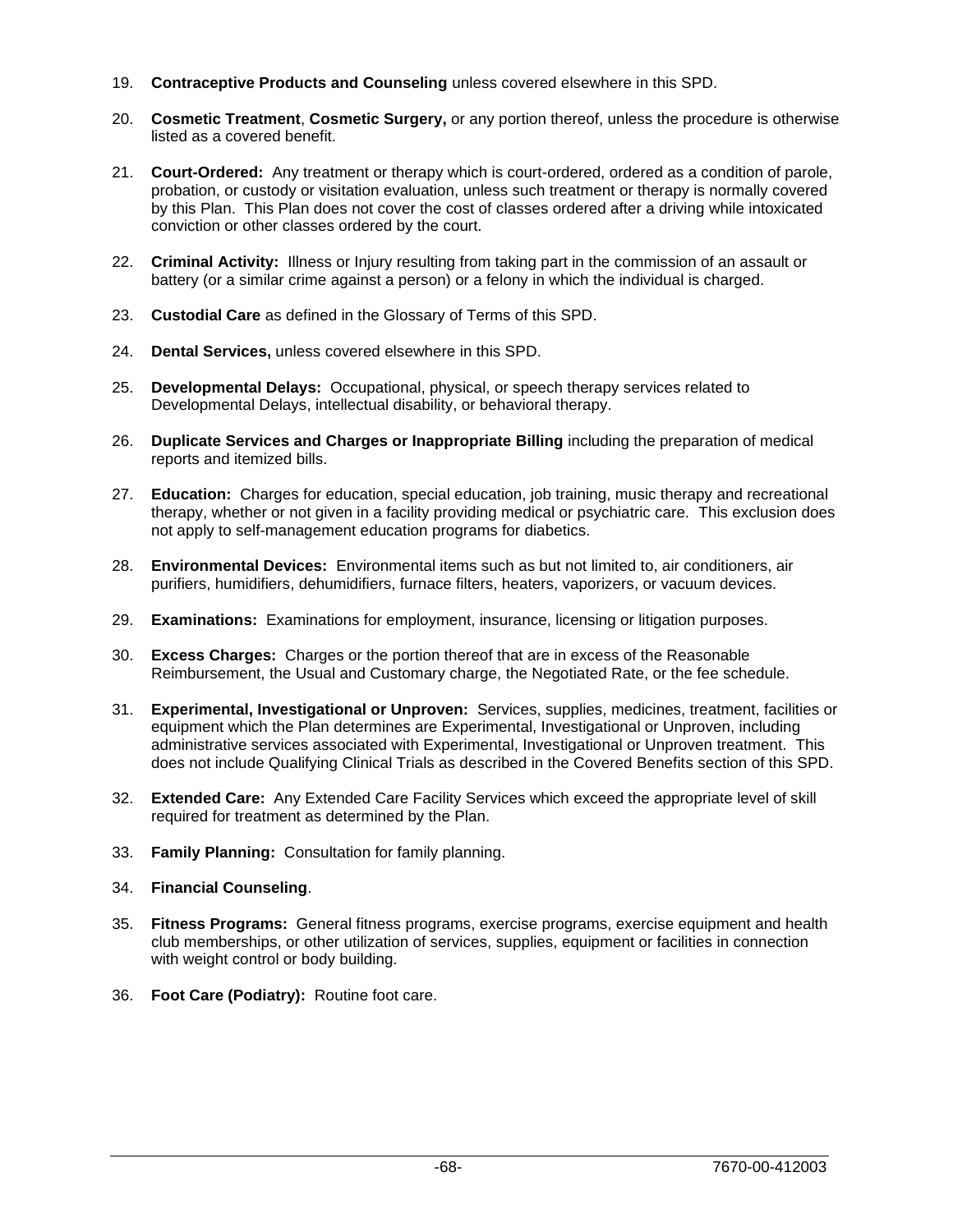- 37. **Genetic Counseling** other than based on Medical Necessity unless covered elsewhere in this SPD.
- 38. **Genetic Testing** unless covered elsewhere in this SPD.

# 39. **Growth Hormones.**

### 40. **Hearing Services:**

- Purchase or fitting of hearing aids unless covered elsewhere in this SPD.
- Implantable hearing devices unless covered elsewhere in this SPD.
- 41. **Home Births** and associated costs.
- 42. **Home Modifications:** Modifications to Your home or property such as but not limited to, escalator(s), elevators, saunas, steam baths, pools, hot tubs, whirlpools, or tanning equipment, wheelchair lifts, stair lifts or ramps.
- 43. **Infant Formula** not administered through a tube as the sole source of nutrition for the Covered Person.

### 44. **Infertility Treatment:**

- Fertility tests.
- Surgical reversal of a sterilized state which was a result of a previous surgery.
- Direct attempts to cause pregnancy by any means including, but not limited to hormone therapy or drugs.
- Artificial insemination; In vitro fertilization; Gamete Intrafallopian Transfer (GIFT), or Zygote Intrafallopian Transfer (ZIFT).
- Embryo transfer.
- Freezing or storage of embryo, eggs, or semen.
- Genetic testing.

This exclusion does not apply to services required to treat or correct underlying causes of infertility where such services cure the condition, slow the harm to, alleviate the symptoms, or maintain the current health status of the Covered person.

- 45. **Lamaze Classes** or other child birth classes.
- 46. **Learning Disability:** Non-medical treatment, including but not limited to special education, remedial reading, school system testing and other rehabilitation treatment for a Learning Disability. If another medical condition is identified through the course of diagnostic testing, any coverage of that condition will be subject to Plan provisions.
- 47. **Liposuction** regardless of purpose.
- 48. **Maintenance Therapy:** Such services are excluded if, based on medical evidence, treatment or continued treatment could not be expected to resolve or improve the condition, or that clinical evidence indicates that a plateau has been reached in terms of improvement from such services.
- 49. **Mammoplasty or Breast Augmentation** unless covered elsewhere in this SPD.
- 50. **Marriage Counseling.**
- 51. **Massage Therapy.**
- 52. **Maximum Benefit.** Charges in excess of the Maximum Benefit allowed by the Plan.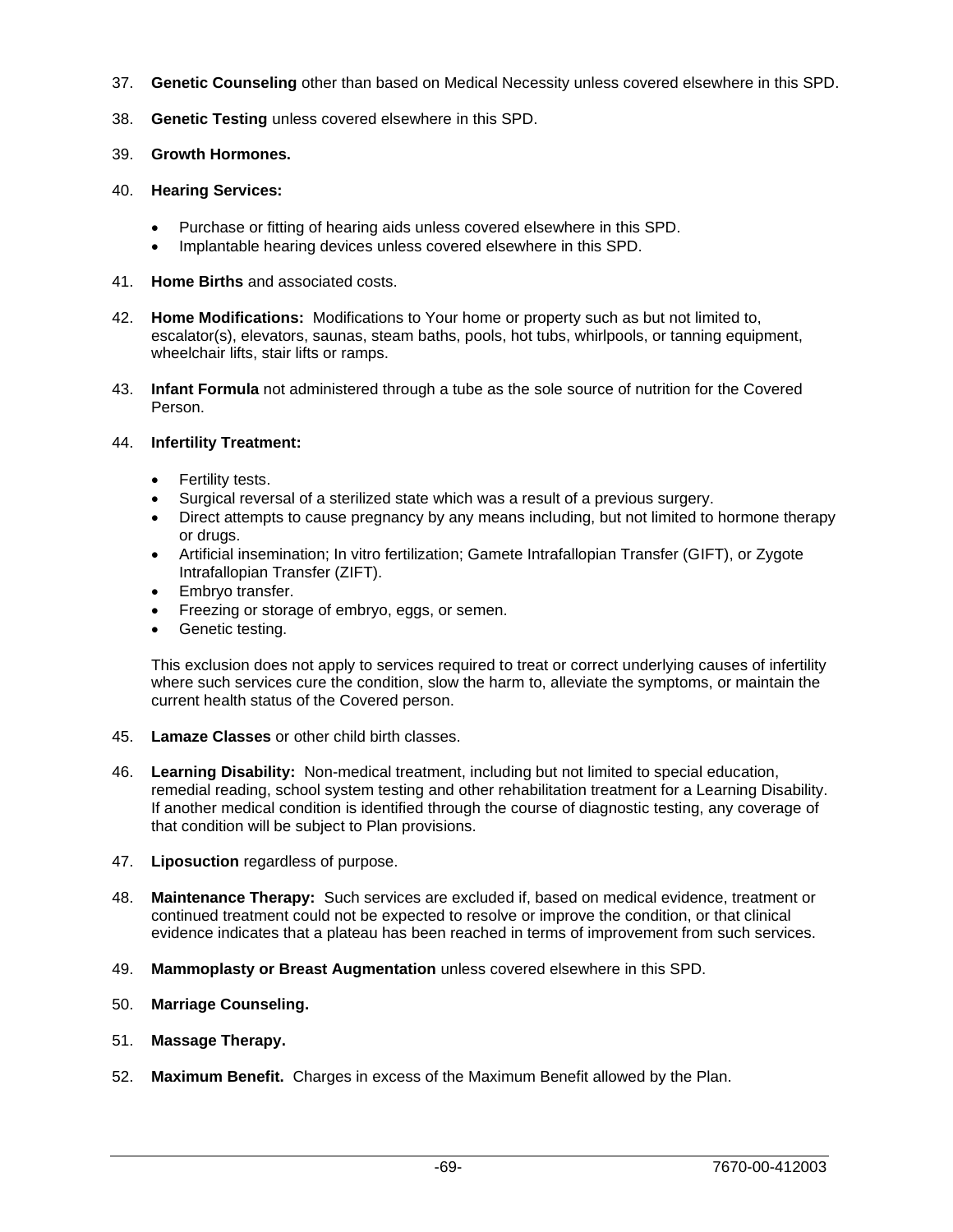- 53. **Military:** A military related Illness or Injury to a Covered Person on active military duty, unless payment is legally required.
- 54. **Nocturnal Enuresis Alarm** (Bed wetting).
- 55. **Non-Custom-Molded Shoe Inserts.**
- 56. **Non-Professional Care:** Medical or surgical care that is not performed according to generally accepted professional standards, or that is provided by a provider acting outside the scope of his or her license.
- 57. **Not Medically Necessary:** Services, supplies, treatment, facilities or equipment which the Plan determines are not Medically Necessary. Furthermore, this Plan excludes services, supplies, treatment, facilities or equipment which reliable scientific evidence has shown does not cure the condition, slow the degeneration/deterioration or harm attributable to the condition, alleviate the symptoms of the condition, or maintain the current health status of the Covered Person. See also Maintenance Therapy, above.
- 58. **Nursery and Newborn Expenses** for grandchildren of a covered Employee or spouse.
- 59. **Nutrition Counseling** unless covered elsewhere in this SPD.
- 60. **Nutritional Supplements, Vitamins and Electrolytes** except as listed under the Covered Benefits.
- 61. **Over-The-Counter Medication, Products, Supplies or Devices** unless covered elsewhere in this SPD.
- 62. **Palliative Foot Care.**
- 63. **Panniculectomy,** unless determined by the Plan to be Medically Necessary.
- 64. **Personal Comfort:** Services or supplies for personal comfort or convenience, such as but not limited to private room, television, telephone and guest trays.
- 65. **Pharmacy Consultations.** Charges for or relating to consultative information provided by a pharmacist regarding a prescription order, including but not limited to information relating to dosage instruction, drug interactions, side effects, and the like.
- 66. **Preventive / Routine Care Services** unless covered elsewhere in this SPD.
- 67. **Reconstructive Surgery** when performed only to achieve a normal or nearly normal appearance, and not to correct an underlying medical condition or impairment, as determined by the Plan, unless covered elsewhere in this SPD.
- 68. **Return to Work / School:** Telephone or Internet consultations or completion of claim forms or forms necessary for the return to work or school.
- 69. **Reversal of Sterilization:** Procedures or treatments to reverse prior voluntary sterilization.
- 70. **Room and Board Fees** when surgery is performed other than at a Hospital or Surgical Center.
- 71. **Self-Administered Services** or procedures that can be done by the Covered Person without the presence of medical supervision.
- 72. **Services at no Charge or Cost:** Services which the Covered Person would not be obligated to pay in the absence of this Plan or which are available to the Covered Person at no cost, or which the Plan has no legal obligation to pay, except for care provided in a facility of the uniformed services as per Title 32 of the National Defense Code, or as required by law.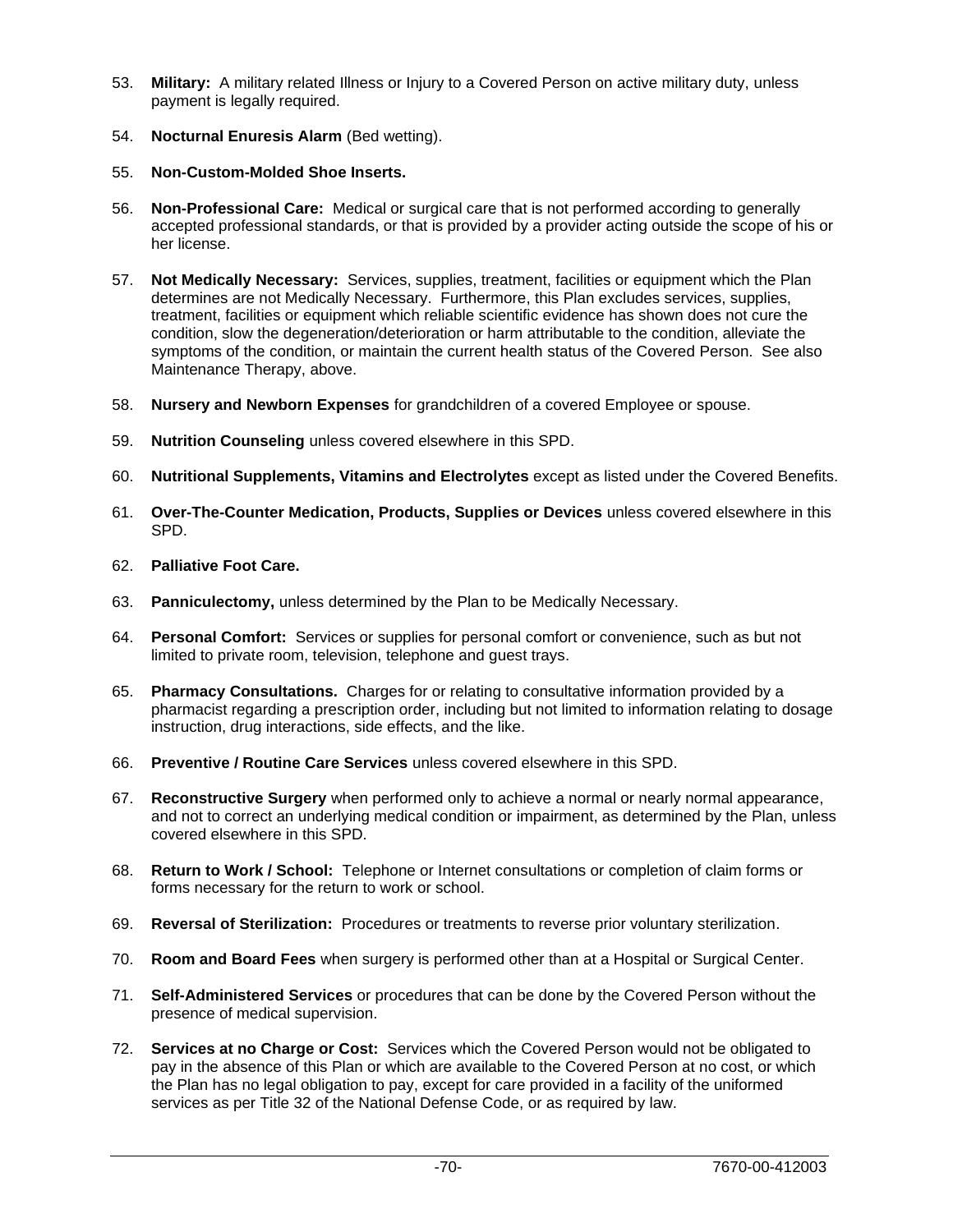- 73. **Services** that should legally be provided by a school.
- 74. **Services Provided by a Close Relative.** See Glossary of Terms of this SPD for definition of Close Relative.

### 75. **Sex Therapy.**

76. **Sexual Function:** Diagnostic Services, non-surgical and surgical procedures and Prescription drugs (unless covered under the Prescription Benefits Section in this SPD) in connection with treatment for male or female impotence.

### 77. **Standby Surgeon Charges.**

- 78. **Subrogation.** Charges for Illness or Injuries suffered by a Covered Person due to the action or inaction of any third party if the Covered Person fails to provide information as specified in the Subrogation section. See the Subrogation section for more information.
- 79. **Surrogate Parenting and Gestational Carrier Services,** including any services or supplies provided in connection with a surrogate parent, including pregnancy and maternity charges Incurred by a Covered Person acting as a surrogate parent.
- 80. **Telehealth.** Consultations made by a Covered Person's treating Physician to another Physician.
- 81. **Tobacco Addiction:** Diagnoses, services, treatment or supplies related to addiction to or dependency on nicotine unless covered elsewhere in this SPD.
- 82. **Transportation:** Transportation services which are solely for the convenience of the Covered Person, the Covered Person's Close Relative, or the Covered Person's Physician.
- 83. **Travel:** Travel costs, unless covered elsewhere in this SPD.
- 84. **Vision Care** unless covered elsewhere in this SPD.
- 85. **Vitamins, Minerals and Supplements,** even if prescribed by a Physician, except for Vitamin B-12 injections and IV iron therapy that are prescribed by a Physician for Medically Necessary purposes.
- 86. **Vocational Services:** Vocational and educational services rendered primarily for training or education purposes. This Plan also excludes work hardening, work conditioning and industrial rehabilitation services rendered for Injury prevention education or return-to-work programs.
- 87. **Weekend Admissions** to Hospital confinement (admission taking place after 3:00 p.m. on Friday or before noon on Sunday) are not eligible for reimbursement under the Plan, unless the admission is deemed an Emergency, or for care related to pregnancy that is expected to result in childbirth.
- 88. **Weight Control:** Treatment, services or surgery for weight control**,** whether or not prescribed by a Physician or associated with an Illness, except as specifically stated for preventive counseling. This does not include specific services for Morbid Obesity as listed in the Covered Medical Benefits section of this SPD.
- 89. **Wigs (Cranial Prostheses), Toupees, Hairpieces, Hair Implants or Transplants or Hair Weaving,** or any similar item for replacement of hair regardless of the cause of hair loss unless covered elsewhere in this SPD.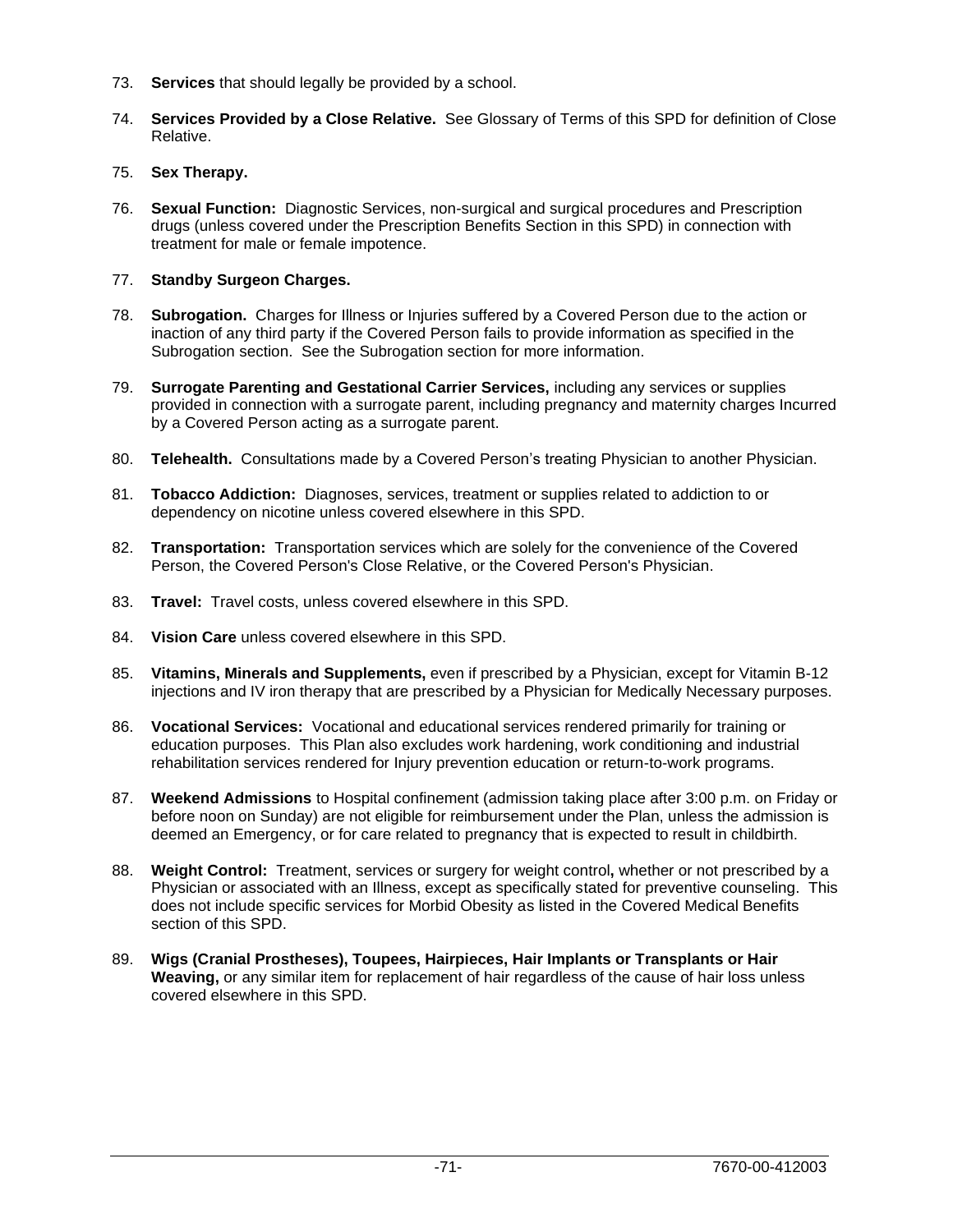- 90. **Workers' Compensation:** An Illness or Injury arising out of or in the course of any employment for wage or profit including self-employment, for which the Covered Person was or could have been entitled to benefits under any Workers' Compensation, U.S. Longshoremen and Harbor Worker's or other occupational disease legislation, policy or contract, whether or not such policy or contract is actually in force.
- 91. **Wrong Surgeries:** Additional costs and/or care related to wrong surgeries. Wrong surgeries include, but are not limited to, surgery performed on the wrong body part, surgery performed on the wrong person, objects left in patients after surgery, etc.

**The Plan does not limit a Covered Person's right to choose his or her own medical care.** If a medical expense is not a covered benefit, or is subject to a limitation or exclusion, a Covered Person still has the right and privilege to receive such medical service or supply at the Covered Person's own personal expense.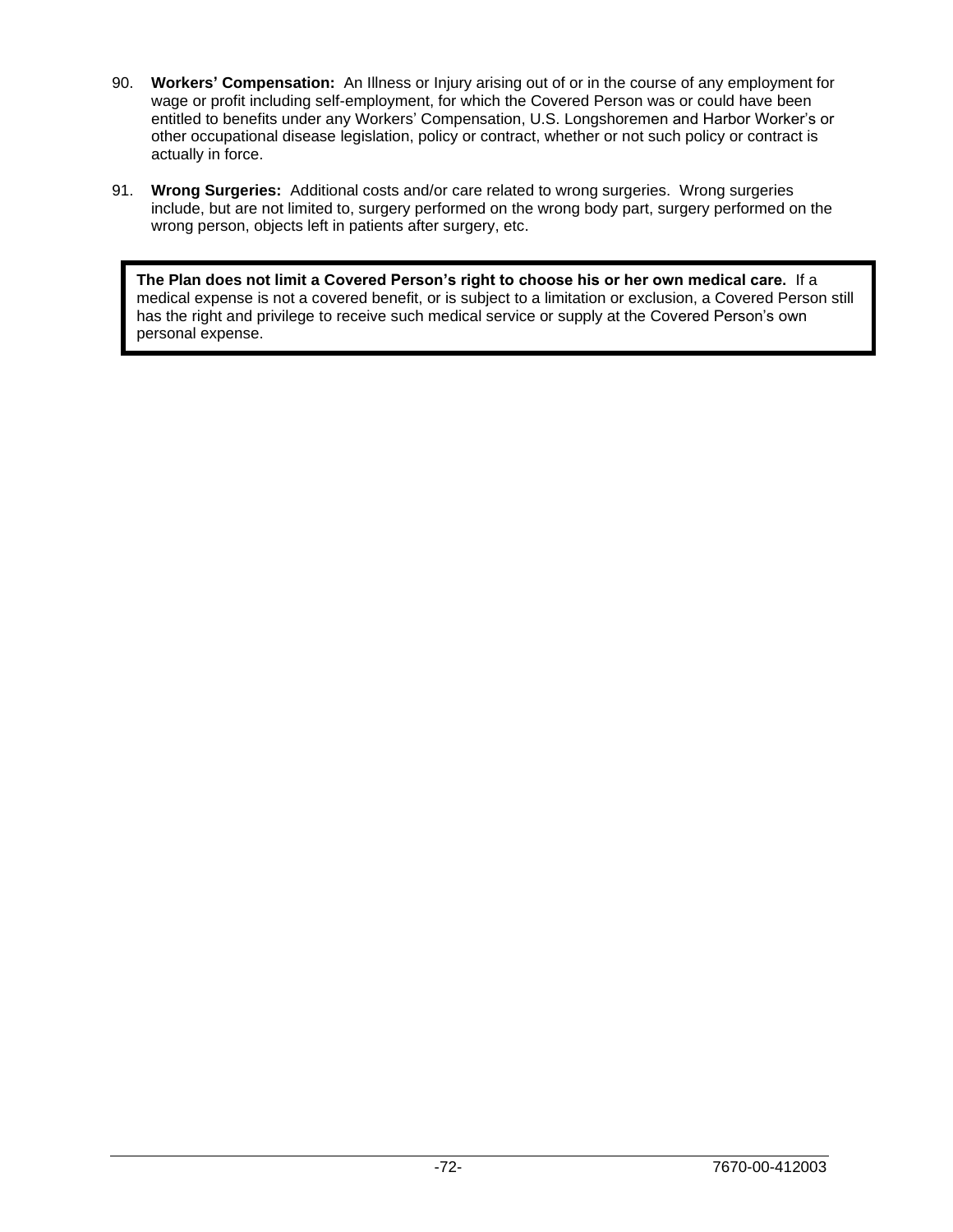## **CLAIMS AND APPEAL PROCEDURES**

### **REASONABLE AND CONSISTENT CLAIMS PROCEDURES**

The Plan's claims procedures are designed to ensure and verify that claim determinations are made in accordance with the Plan documents. The Plan provisions will be applied consistently with respect to similarly situated individuals.

#### **Pre-Determination**

A Pre-Determination is a determination of benefits by the Claims Administrator, on behalf of the Plan, prior to services being provided. Although not required by the Plan, a Covered Person or provider may voluntarily request a Pre-Determination. A Pre-Determination informs individuals of whether, and under which circumstances, a procedure or service is generally a covered benefit under the Plan. A Covered Person or provider may wish to request a Pre-Determination before Incurring medical expenses. A Pre-Determination is not a claim and therefore may not be appealed. A Pre-Determination that a procedure or service may be covered under the Plan does not guarantee the Plan will ultimately pay the claim. All Plan terms and conditions will still be applied when determining whether a claim is payable under the Plan.

#### **TYPE OF CLAIMS AND DEFINITIONS**

• **Pre-Service Claim needing prior authorization as required by the Plan and stated in this SPD.** This is a claim for a benefit where the Covered Person is required to obtain approval from the Plan *before* obtaining the medical care, such as in the case of prior authorization of health care items or services that the Plan requires. If a Covered Person or provider calls the Plan for the sole purpose of learning whether or not a claim will be covered, that call is not considered a Pre-Service Claim, unless the Plan and this SPD specifically require the person to call for prior authorization. (See "Pre-Determination" above.) The fact that the Plan may grant prior authorization does not guarantee that the Plan will ultimately pay the claim.

**Note that this Plan does not require prior authorization for urgent or Emergency care claims;**  however, Covered Persons may be required to notify the Plan following stabilization. Please refer to the UMR CARE section of this SPD for more details. A condition is considered to be an urgent or Emergency care situation if a sudden and serious condition occurs such that a Prudent Layperson could expect the patient's life would be jeopardized, the patient would suffer severe pain, or serious impairment of the patient's bodily functions would result unless immediate medical care is rendered. Examples of an urgent or Emergency care situation may include, but are not limited to: chest pain; hemorrhaging; syncope; fever equal to or greater than 103° F; presence of a foreign body in the throat, eye, or internal cavity; or a severe allergic reaction.

- **Post-Service Claim** means a claim that involves payment for the cost of health care that has already been provided.
- **Concurrent Care Claim** means that an ongoing course of treatment to be provided over a period of time or for a specified number of treatments has been approved by the Plan.

#### **PERSONAL REPRESENTATIVE**

**Personal Representative** means a person (or provider) who may contact the Plan on the Covered Person's behalf to help with claims, appeals or other benefit issues. A minor Dependent must have the signature of a parent or Legal Guardian in order to appoint a third party as a Personal Representative.

If a Covered Person chooses to use a Personal Representative, the Covered Person must submit proper documentation to the Plan stating the following: The name of the Personal Representative, the date and duration of the appointment, and any other pertinent information. In addition, the Covered Person must agree to grant his or her Personal Representative access to his or her Protected Health Information. The Covered Person should contact the Claim Administrator to obtain the proper forms. All forms must be signed by the Covered Person in order to be considered official.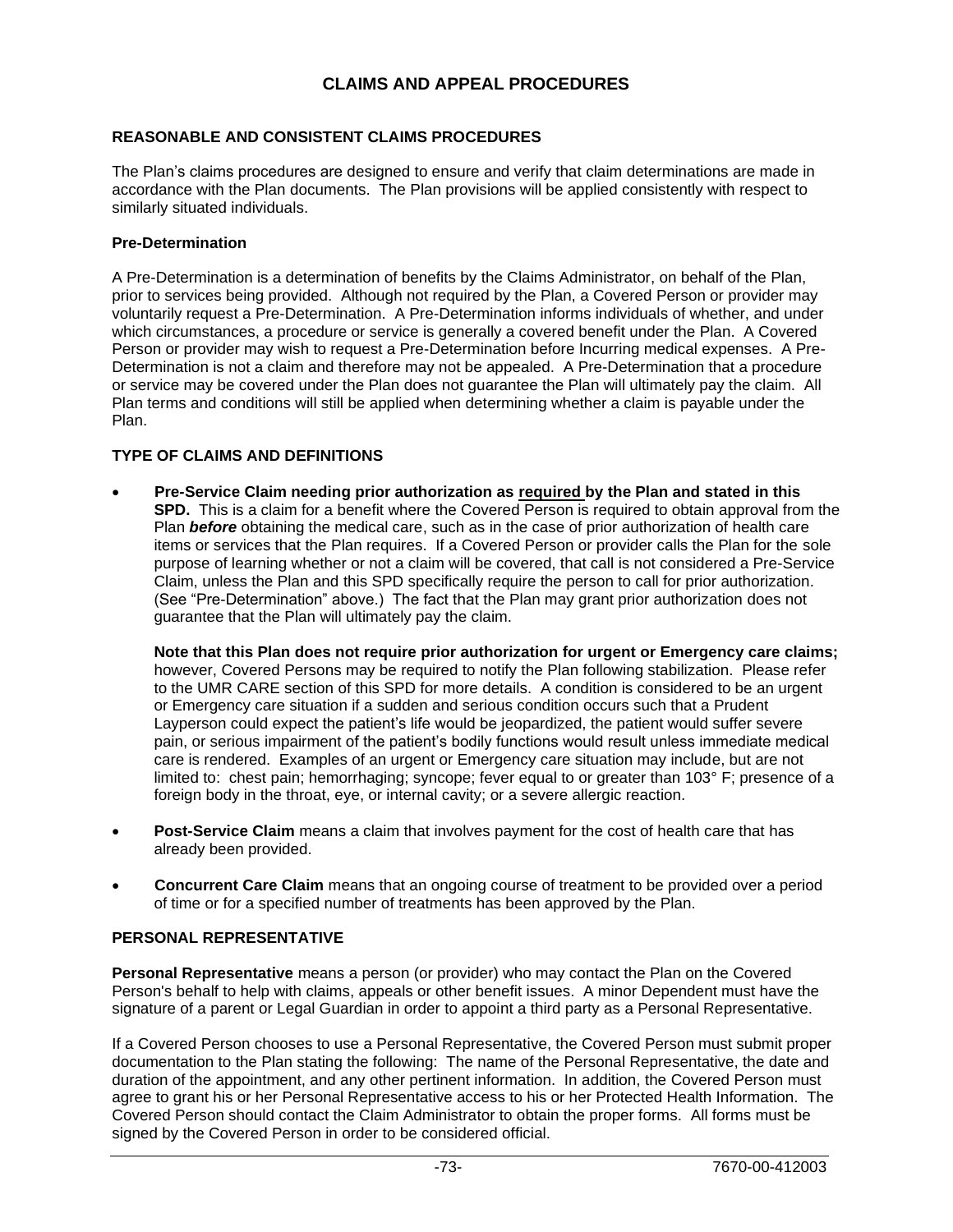### **PROCEDURES FOR SUBMITTING CLAIMS**

Most providers will accept assignment and coordinate payment directly with the Plan on the Covered Person's behalf. If the provider will not accept assignment or coordinate payment directly with the Plan, the Covered Person will need to send the claim to the Plan within the timelines outlined below in order to receive reimbursement. The address for submitting medical claims is on the back of the group health identification card.

A Covered Person who receives services in a country other than the United States is responsible for ensuring the provider is paid. If the provider will not coordinate payment directly with the Plan, the Covered Person will need to pay the claim up front and then submit the claim to the Plan for reimbursement. The Plan will reimburse the Covered Persons for any covered amount in U.S. currency. The reimbursed amount will be based on the U.S. equivalency rate that is in effect on the date the Covered Person paid the claim, or on the date of service if the paid date is not known.

A complete claim must be submitted in writing and should include the following information:

- Covered Person's/patient's ID number, name, sex, date of birth, Social Security number, address, and relationship to Employee
- Authorized signature from the Covered Person
- Diagnosis
- Date of service
- Place of service
- Procedures, services, or supplies (narrative description)
- Charges for each listed service
- Number of days or units
- Patient account number (if applicable)
- Total billed charges
- Provider billing name, address, telephone number
- Provider's Taxpayer Identification Number (TIN)
- Signature of provider
- **Billing provider**
- Any information on other insurance (if applicable)
- Whether the patient's condition is related to employment, an auto Accident, or another Accident (if applicable)
- Assignment of benefits (if applicable)

## **TIMELY FILING**

Covered Persons are responsible for ensuring that complete claims are submitted to the Third Party Administrator as soon as possible after services are received, but no later than 12 months from the date of service. If Medicare or Medicaid paid as primary in error, the timely filing requirement may be increased to three years from the date of service. A Veterans Administration Hospital has six years from the date of service to submit the claim. A complete claim means that the Plan has all of the information that is necessary in order to process the claim. Claims received after the timely filing period will not be allowed.

#### **INCORRECTLY FILED CLAIMS** (Applies to Pre-Service Claims only)

If a Covered Person or Personal Representative attempts to, but does not properly, follow the Plan's procedures for requesting prior authorization, the Plan will notify the person and explain the proper procedures within five calendar days following receipt of a Pre-Service Claim request. The notice will usually be oral, unless written notice is requested by the Covered Person or Personal Representative.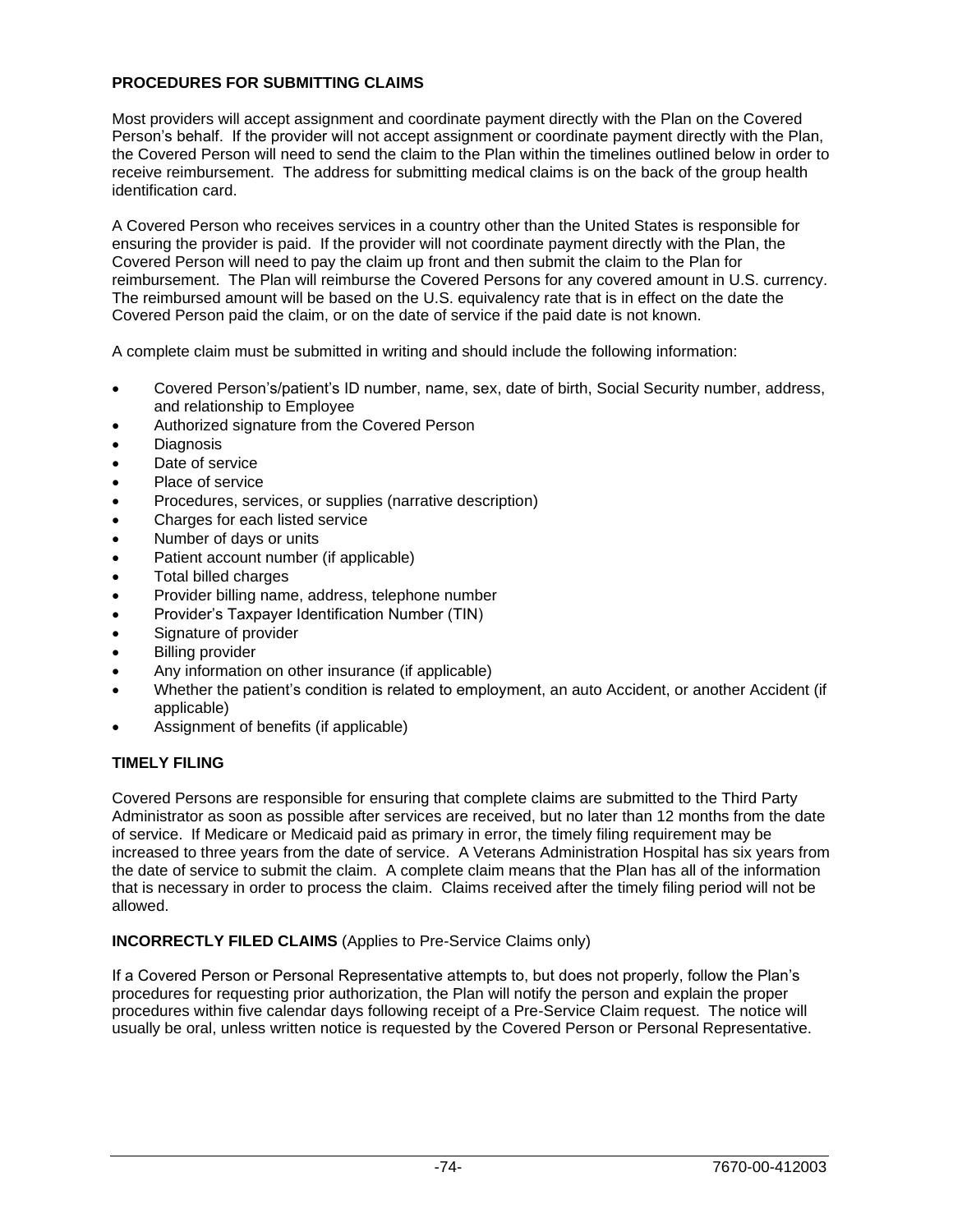### **HOW HEALTH BENEFITS ARE CALCULATED**

When UMR receives a claim for a service that has been provided to a Covered Person, it will determine if the service is a covered benefit under this group health Plan. If the service is not a covered benefit, the claim will be denied and the Covered Person will be responsible for paying the provider for these costs. If the service is a covered benefit, UMR will establish the allowable payment amount for that service, in accordance with the provisions of this SPD.

Claims for covered benefits are paid according to the billed charges, a Negotiated Rate, the Reasonable Reimbursement, or based on the Usual and Customary amounts, minus any Deductible, Plan Participation rate, Co-pay, or penalties that the Covered Person is responsible for paying.

**Fee Schedule**: Generally, a provider is paid the lesser of the billed amount or the maximum fee schedule for the particular covered service, minus any Deductible, Plan Participation rate, Co-pay or penalties that the Covered Person is responsible for paying. If a network contract is in place, the network contract determines the Plan's allowable charge used in the calculation of the payable benefit.

**Negotiated Rate**: On occasion, UMR will negotiate a payment rate with a provider for a particular covered service, such as transplant services, Durable Medical Equipment, Extended Care Facility treatment, or other services. The Negotiated Rate is what the Plan will pay to the provider, minus any Copay, Deductible, Plan Participation rate, or penalties that the Covered Person is responsible for paying. If a network contract is in place, the network contract determines the Plan's Negotiated Rate.

When covered health services are received from a non-network provider as a result of an Emergency or as arranged by Your Plan Administrator, eligible expenses are amounts negotiated by Your Plan Administrator or amounts permitted by law. Please contact Your Plan Administrator if You are billed for amounts in excess of Your applicable Plan Participation, Co-pays, or Deductibles. The Plan will not pay excessive charges or amounts You are not legally obligated to pay.

### **NOTIFICATION OF BENEFIT DETERMINATION**

If a claim is submitted by a Covered Person or a provider on behalf of a Covered Person and the Plan does not completely cover the charges, the Covered Person will receive an Explanation of Benefits (EOB) form that will explain how much the Plan paid toward the claim, and how much of the claim is the Covered Person's responsibility due to cost-sharing obligations, non-covered benefits, penalties, or other Plan provisions. Please check the information on each EOB form to make sure the services charged were actually received from the provider and that the information appears to be correct. If You have any questions or concerns about the EOB form, call the Plan at the number listed on the EOB or on the back of the group health identification card. The provider will receive a similar form for each claim that is submitted.

#### **TIMELINES FOR INITIAL BENEFIT DETERMINATION**

UMR will process claims within the following timelines, although a Covered Person may voluntarily extend these timelines:

- Pre-Service Claims: A decision will be made within 15 calendar days following receipt of a claim request, but the Plan may have an extra 15-day extension when necessary for reasons beyond the control of the Plan, if written notice is given to the Covered Person within the original 15-day period.
- Post-Service Claims: Claims will be processed within 30 calendar days, but the Plan may have an additional 15-day extension, when necessary for reasons beyond the control of the Plan, if written notice is provided to the Covered Person within the original 30-day period.
- Concurrent Care Claims: If the Plan is reducing or terminating benefits before the end of the previously approved course of treatment, the Plan will notify the Covered Person prior to the coverage for the treatment ending or being reduced.
- Emergency and/or Urgent Care Claims: The Plan will notify a Covered Person or provider of a benefit determination (whether adverse or not) with respect to a claim involving Emergency or Urgent Care as soon as possible, taking into account the Medical Necessity, but not later than 72 hours after the receipt of the claim by the Plan.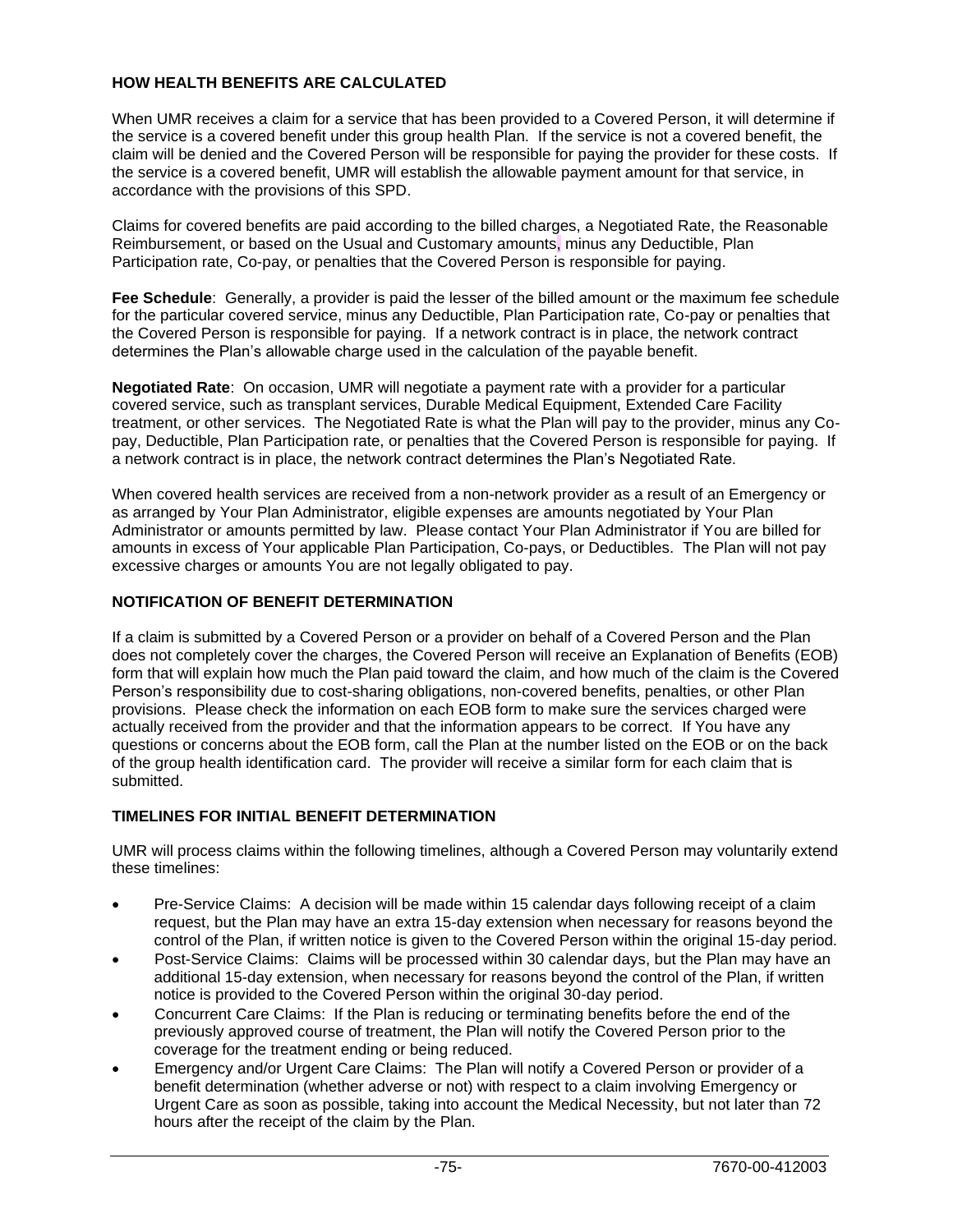A claim is considered to be filed when the claim for benefits has been submitted to UMR for formal consideration under the terms of this Plan.

## **CIRCUMSTANCES CAUSING LOSS OR DENIAL OF PLAN BENEFITS**

Claims may be denied for any of the following reasons:

- Termination of Your employment.
- A Covered Person's loss of eligibility for coverage under the health Plan.
- Charges are Incurred prior to the Covered Person's Effective Date or following termination of coverage.
- A Covered Person reached the Maximum Benefit under this Plan.
- Amendment of the group health Plan.
- Termination of the group health Plan.
- The Employee, Dependent, or provider did not respond to a request for additional information needed to process the claim or appeal.
- Application of Coordination of Benefits.
- Enforcement of subrogation.
- Services are not a covered benefit under this Plan.
- Services are not considered Medically Necessary.
- Failure to comply with prior authorization requirements before receiving services.
- Misuse of the Plan identification card or other fraud.
- Failure to pay premiums if required.
- The Employee or Dependent is responsible for charges due to Deductible, Plan Participation obligations, or penalties.
- Application of the Reasonable Reimbursement, the Usual and Customary fee limits, the fee schedule, or Negotiated Rates.
- Incomplete or inaccurate claim submission.
- Application of utilization review.
- Procedures are considered Experimental, Investigational or Unproven.
- Other reasons as stated elsewhere in this SPD.

#### **ADVERSE BENEFIT DETERMINATION (DENIED CLAIMS)**

**Adverse Benefit Determination** means a denial, reduction, or termination of a benefit, or a failure to provide or make payment, in whole or in part, for a benefit. It also includes any such denial, reduction, termination, rescission of coverage (whether or not, in connection with the rescission, there is an adverse effect on any particular benefit at that time), or failure to provide or make payment that is based on a determination that the Covered Person is no longer eligible to participate in the Plan.

If a claim is being denied, in whole or in part, and the Covered Person will owe any amount to the provider, the Covered Person will receive an initial claim denial notice, usually referred to as an Explanation of Benefits (EOB) form, within the timelines described above. The EOB form will:

- Explain the specific reasons for the denial.
- Provide a specific reference to pertinent Plan provisions on which the denial was based.
- Provide a description of any material or information that is necessary for the Covered Person to perfect the claim, along with an explanation of why such material or information is necessary, if applicable.
- Provide appropriate information as to the steps the Covered Person can take to submit the claim for appeal (review).
- If an internal rule or guideline was relied upon, or if the denial was based on Medical Necessity or Experimental, Investigational, or Unproven treatment, the Plan will notify the Covered Person of that fact. The Covered Person has the right to request a copy of the rule/guideline or clinical criteria that were relied upon, and such information will be provided free of charge.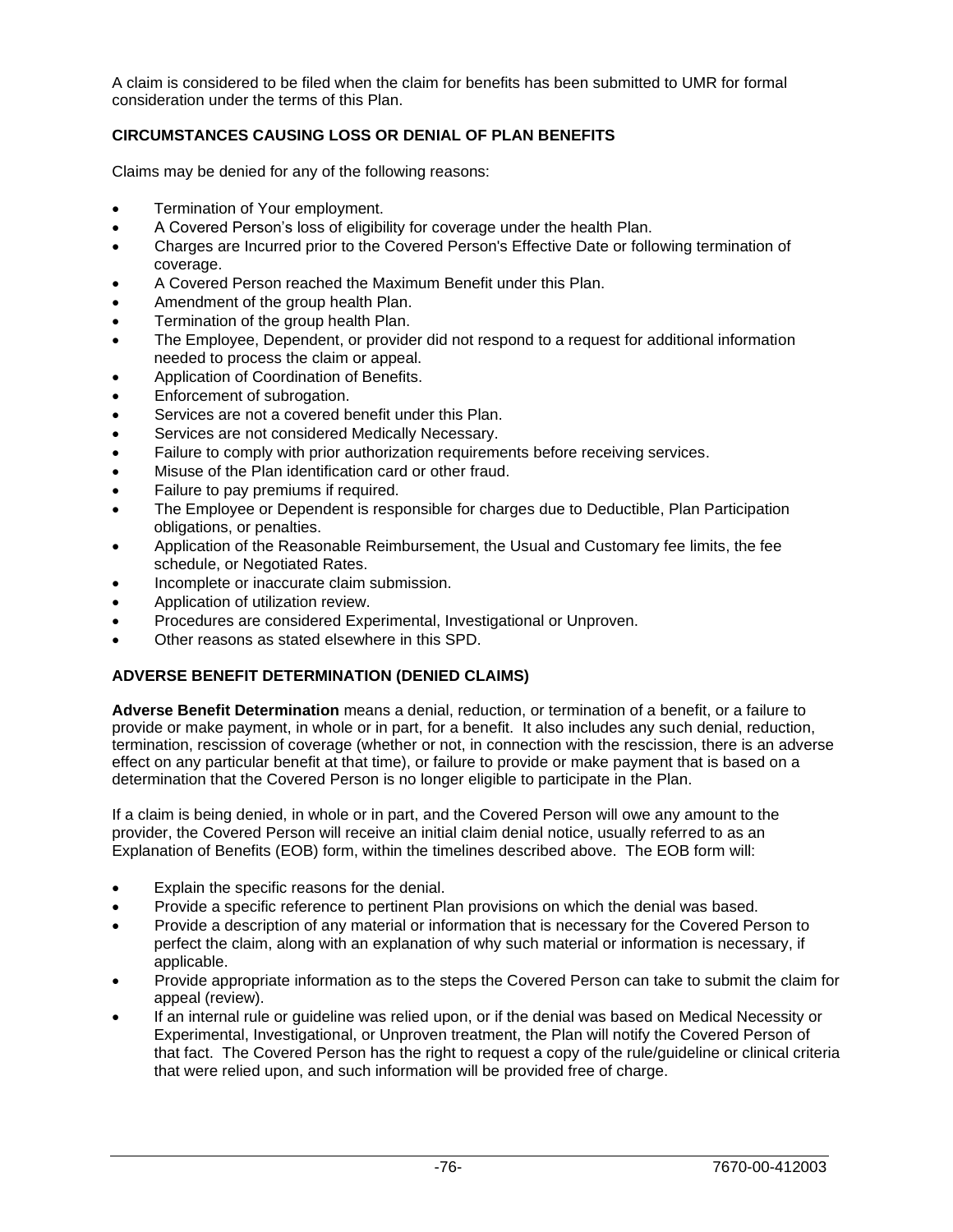## **APPEALS PROCEDURE FOR ADVERSE BENEFIT DETERMINATIONS**

If a Covered Person disagrees with the denial of a claim or a rescission of coverage determination, the Covered Person or his or her Personal Representative may request that the Plan review its initial determination by submitting a written request to the Plan as described below. An appeal filed by a provider on the Covered Person's behalf is not considered an appeal under the Plan unless the provider is a Personal Representative.

**First Level of Appeal**: This is a **mandatory** appeal level. The Covered Person must exhaust the following internal procedures before taking any outside legal action.

- The Covered Person must file the appeal within 180 days of the date he or she received the EOB form from the Plan showing that the claim was denied. The Plan will assume the Covered Person received the EOB form seven days after the Plan mailed the EOB form.
- The Covered Person or his or her Personal Representative will be allowed reasonable access to review or copy pertinent documents, at no charge.
- The Covered Person may submit written comments, documents, records, and other information related to the claim to explain why he or she believes the denial should be overturned. This information should be submitted at the same time the written request for a review is submitted.
- The Covered Person has the right to submit evidence that his or her claim is due to the existence of a physical or mental medical condition or domestic violence, under applicable federal nondiscrimination rules.
- The review will take into account all comments, documents, records, and other information submitted that relates to the claim. This will include comments, documents, records, and other information that either were not submitted previously or were not considered in the initial benefit decision. The review will be conducted by individuals who were not involved in the original denial decision and are not under the supervision of the person who originally denied the claim.
- If the benefit denial was based, in whole or in part, on a medical judgment, the Plan will consult with a health care professional with training and experience in the relevant medical field. This health care professional may not have been involved in the original denial decision, and may not be supervised by the health care professional who was involved. If the Plan has consulted with medical or vocational experts in connection with the claim, these experts will be identified upon the Covered Person's request, regardless of whether or not the Plan relies on their advice in making any benefit determinations.
- After the claim has been reviewed, the Covered Person will receive written notification letting him or her know if the claim is being approved or denied. In the event of new or additional evidence, or any new rationale relied upon during the appeal process in connection with a claim that is being appealed, the Plan will automatically provide the relevant information to the Covered Person. The notification will provide the Covered Person with the information outlined under the "Adverse Benefit Determination" section above.

**Second Level of Appeal**: This is a **voluntary** appeal level. The Covered Person is not required to follow this internal procedure before taking outside legal action.

- A Covered Person who is not satisfied with the decision following the first appeal has the right to appeal the denial a second time.
- The Covered Person or his or her Personal Representative must submit a written request for a second review within 60 calendar days following the date he or she received the Plan's decision regarding the first appeal. The Plan will assume that the Covered Person received the determination letter regarding the first appeal seven days after the Plan sent the determination letter.
- The Covered Person may submit written comments, documents, records, and other pertinent information to explain why he or she believes the denial should be overturned. This information should be submitted at the same time the written request for a second review is submitted.
- The Covered Person has the right to submit evidence that his or her claim is due to the existence of a physical or mental medical condition or domestic violence, under applicable federal nondiscrimination rules.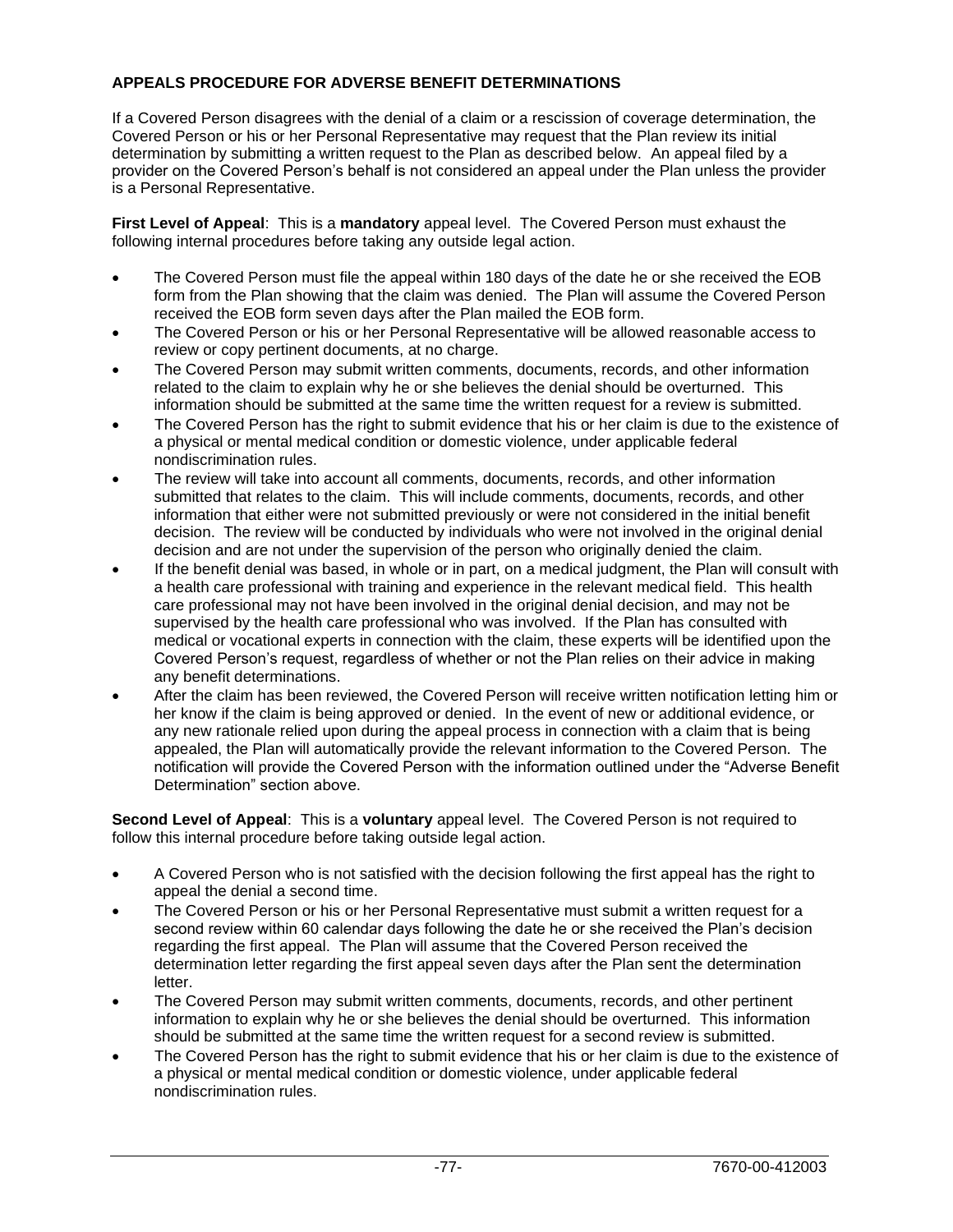- The second review will take into account all comments, documents, records, and other information submitted that relates to the claim that either were not submitted previously or were not considered in the initial benefit decision. The review will be conducted by individuals who were not involved in the original denial decision or the first appeal and are not under the supervision of those individuals.
- If the benefit denial was based, in whole or in part, on a medical judgment, the Plan will consult with a health care professional with training and experience in the relevant medical field. This health care professional may not have been involved in the original denial decision or first appeal, and may not be supervised by the health care professional who was involved. If the Plan has consulted with medical or vocational experts in connection with the claim, these experts will be identified upon the Covered Person's request, regardless of whether or not the Plan relies on their advice in making any benefit determinations.
- After the claim has been reviewed, the Covered Person will receive written notification letting him or her know if the claim is being approved or denied. In the event of new or additional evidence, or any new rationale relied upon during the appeal process in connection with a claim that is being appealed, the Plan will automatically provide the relevant information to the Covered Person. The notification will provide the Covered Person with the information outlined under the "Adverse Benefit Determination" section above.

Regarding the above voluntary appeal level, the Plan agrees that any statutory limitations that are applicable to pursuing the claim in court will be put on hold during the period of this voluntary appeal process. The voluntary appeal process is available only after the Covered Person has followed the mandatory appeal level as required above. This Plan also agrees that it will not charge the Covered Person a fee for going through the voluntary appeal process, and it will not assert a failure to exhaust administrative remedies if a Covered Person elects to pursue a claim in court before following this voluntary appeal process. A Covered Person's decision about whether to submit a benefit dispute through this voluntary appeal level will have no effect on his or her rights to any other benefits under the Plan. If you have any questions regarding the voluntary level of appeal including applicable rules, a Covered Person's right to representation (i.e., to appoint a Personal Representative), or other details, please contact the Plan.

#### **Appeals should be sent within the prescribed time period as stated above to the following address(es)**:

Send Post-Service Claim Medical appeals to: UMR CLAIMS APPEAL UNIT PO BOX 30546 SALT LAKE CITY UT 84130-0546

Send Pre-Service Claim Medical appeals to: UHC APPEALS - UMR PO BOX 400046 SAN ANTONIO TX 78229

Send Pharmacy appeals to: ELIXIR SOLUTIONS 7101 COLLEGE BLVD STE 1000 OVERLAND PARK KS 66210

## **TIME PERIODS FOR MAKING DECISIONS ON APPEALS**

After reviewing a claim that has been appealed, the Plan will notify the Covered Person of its decision within the following timeframes, although Covered Persons may voluntarily extend these timelines. In addition, if any new or additional evidence is relied upon or generated during the determination of the appeal, the Plan will provide such evidence to You free of charge and sufficiently in advance of the due date of the response to the Adverse Benefit Determination. If such evidence is received at a point in the process where we are unable to provide You with a reasonable opportunity to respond prior to the end of the period stated below, the time period will be tolled to allow You a reasonable opportunity to respond to the new or additional evidence.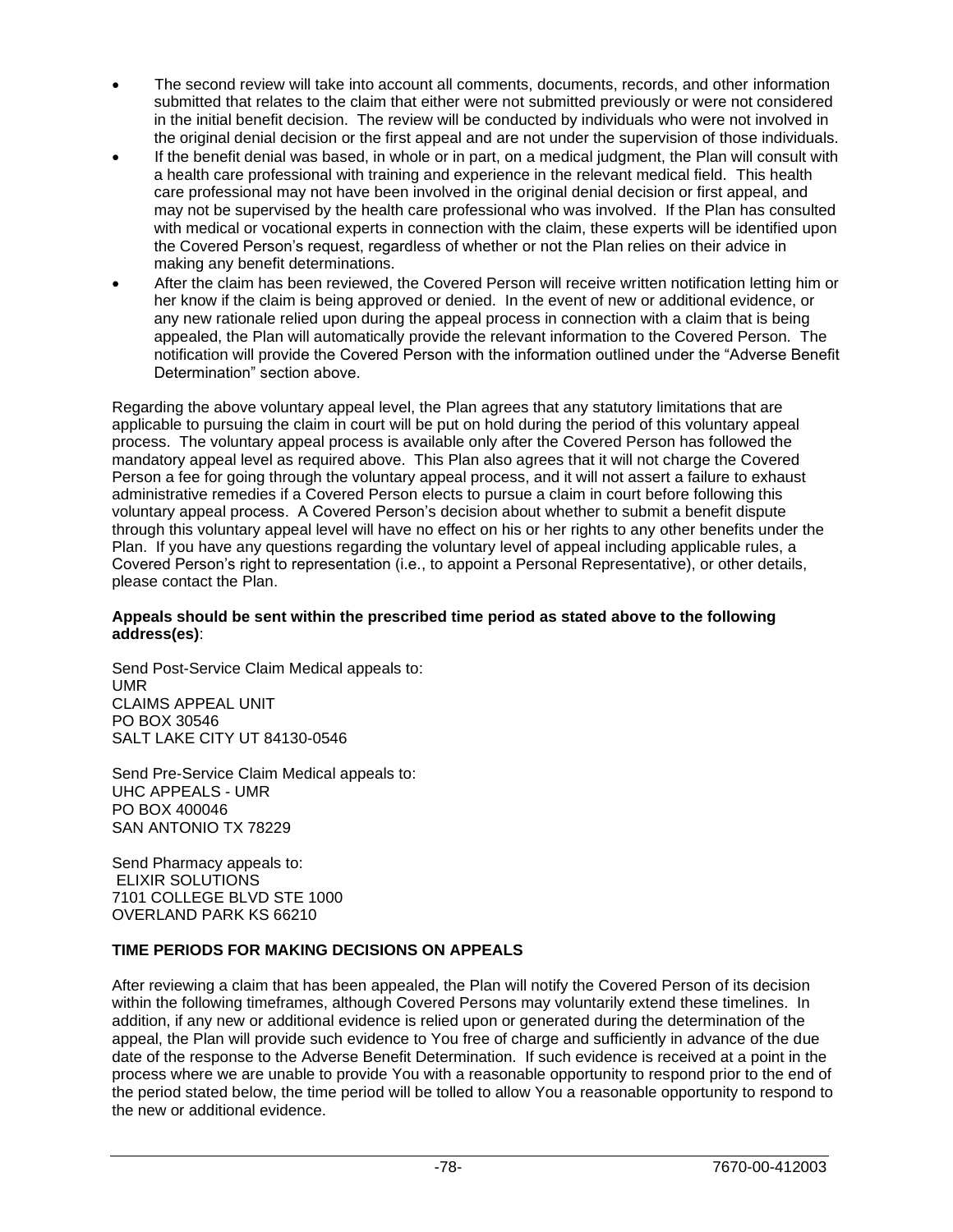The timelines below will apply only to the mandatory appeal level. The voluntary appeal level will not be subject to specific timelines.

- Pre-Service Claims: Within a reasonable period of time appropriate to the medical circumstances but no later than 30 calendar days after the Plan receives the request for review.
- Post-Service Claims: Within a reasonable period of time, but no later than 60 calendar days after the Plan receives the request for review.
- Concurrent Care Claims: Before treatment ends or is reduced.

## **RIGHT TO EXTERNAL REVIEW**

If, after exhausting Your internal appeals, You are not satisfied with the final determination, You may choose to participate in the external review program. This program applies only if the Adverse Benefit Determination involves:

- Clinical reasons;
- The exclusions for Experimental, Investigational, or Unproven services;
- Determinations related to Your entitlement to a reasonable alternative standard for a reward under a wellness program;
- Determinations related to whether the Plan has complied with non-quantitative treatment limitation provisions of Code 9812 or 54.9812 (Parity in Mental Health and Substance Use Disorder Benefits); or
- Other requirements of applicable law.

This external review program offers an independent review process to review the denial of a requested service or procedure (other than a pre-determination of benefits) or the denial of payment for a service or procedure. The process is available at no charge to You after You have exhausted the appeals process identified above and You receive a decision that is unfavorable, or if UMR or Your employer fails to respond to Your appeal within the timelines stated above.

You may request an independent review of the Adverse Benefit Determination. Neither You nor UMR or Your employer will have an opportunity to meet with the reviewer or otherwise participate in the reviewer's decision. If You wish to pursue an external review, please send a written request to the following address:

UMR EXTERNAL REVIEW APPEAL UNIT PO BOX 8048 WAUSAU WI 54402-8048

Your written request should include: (1) Your specific request for an external review; (2) the Employee's name, address, and member ID number; (3) Your designated representative's name and address, if applicable; (4) a description of the service that was denied; and (5) any new, relevant information that was not provided during the internal appeal. You will be provided more information about the external review process at the time we receive Your request.

Any requests for an independent review must be made within four months of the date You receive the Adverse Benefit Determination. You, or an authorized designated representative may request an independent review by contacting the toll-free number on Your ID card or by sending a written request to the address on Your ID card.

The independent review will be performed by an independent Physician, or by a Physician who is qualified to decide whether the requested service or procedure is a qualified medical care expense under the Plan. The Independent Review Organization (IRO) has been contracted by UMR and has no material affiliation or interest with UMR or Your employer. UMR will choose the IRO based on a rotating list of approved IROs.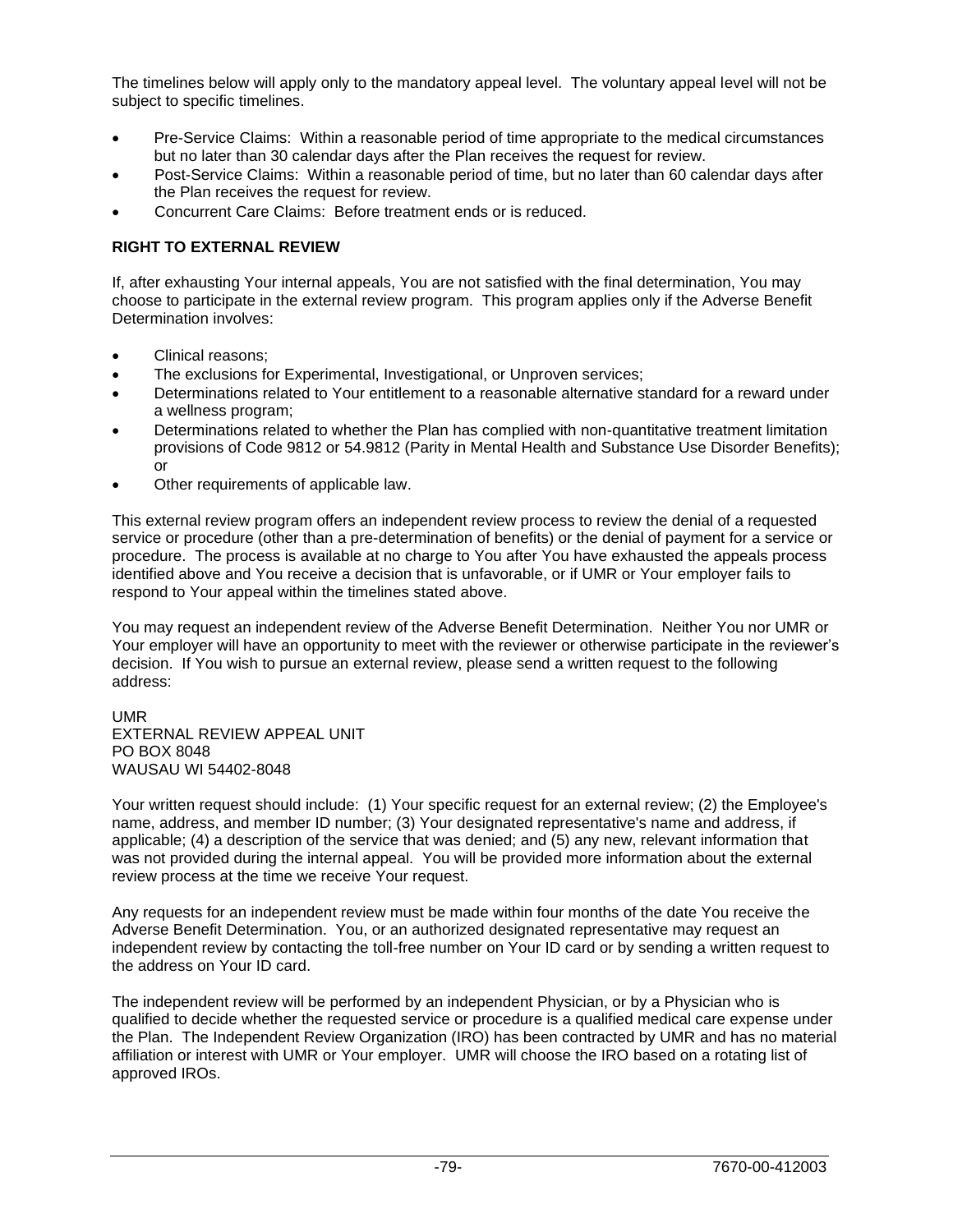In certain cases, the independent review may be performed by a panel of Physicians, as deemed appropriate by the IRO.

Within applicable timeframes of UMR's receipt of a request for independent review, the request will be forwarded to the IRO, together with:

- All relevant medical records;
- All other documents relied upon by UMR and/or Your employer in making a decision on the case; and
- All other information or evidence that You or Your Physician has already submitted to UMR or Your employer.

If there is any information or evidence that was not previously provided and that You or Your Physician wishes to submit in support of the request, You may include this information with the request for an independent review, and UMR will include it with the documents forwarded to the IRO. A decision will be made within applicable timeframes. If the reviewer needs additional information in order to make a decision, this time period may be extended. The independent review process will be expedited if You meet the criteria for an expedited external review as defined by applicable law.

The reviewer's decision will be in writing and will include the clinical basis for the determination. The IRO will provide You and UMR and/or Your employer with the reviewer's decision, a description of the qualifications of the reviewer, and any other information deemed appropriate by the organization and/or required by applicable law.

If the final independent decision is to approve payment or referral, the Plan will accept the decision and provide benefits for such service or procedure in accordance with the terms and conditions of the Plan. If the final independent review decision is that payment or referral will not be made, the Plan will not be obligated to provide benefits for the service or procedure.

You may contact the Claims Administrator at the toll-free number on Your ID card for more information regarding Your external appeal rights and the independent review process.

#### **PHYSICAL EXAMINATION AND AUTOPSY**

The Plan may require that a Covered Person have a physical examination, at the Plan's expense, as often as is necessary to settle a claim. In the case of death, the Plan may require an autopsy unless forbidden by law.

#### **RIGHT TO REQUEST OVERPAYMENTS**

The Plan reserves the right to recover any payments made by the Plan that were:

- Made in error; or
- Made after the date the person's coverage should have been terminated under this Plan; or
- Made to any Covered Person or any party on a Covered Person's behalf where the Plan Sponsor determines the payment to the Covered Person or any party is greater than the amount payable under this Plan.

The Plan has the right to recover against Covered Persons if the Plan has paid them or any other party on their behalf.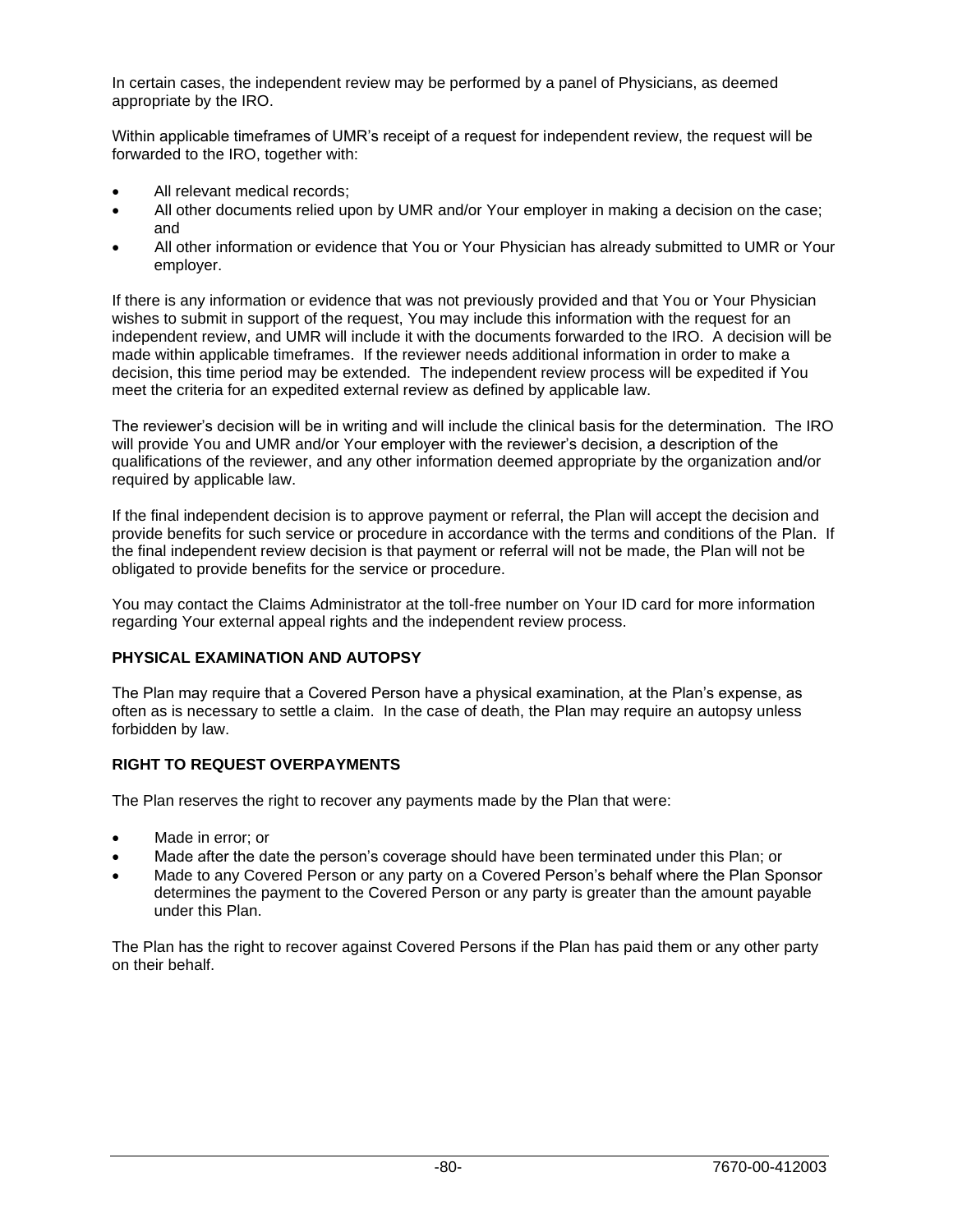## **FRAUD**

Fraud is a crime for which an individual may be prosecuted. Any Covered Person who willfully and knowingly engages in an activity intended to defraud the Plan is guilty of fraud. The Plan will utilize all means necessary to support fraud detection and investigation. It is a crime for a Covered Person to file a claim containing any false, incomplete or misleading information with intent to injure, defraud or deceive the Plan. In addition, it is a fraudulent act when a Covered Person willfully and knowingly fails to notify the Plan regarding an event that affects eligibility for a Covered Person. Notification requirements are outlined in this SPD and other Plan materials. Please read them carefully and refer to all Plan materials that You receive (e.g., COBRA notices). A few examples of events that require Plan notification are divorce, a Dependent aging out of the Plan, and enrollment in other group health coverage while on COBRA. (Please note that the examples listed are not all-inclusive.)

These actions will result in denial of the Covered Person's claim or in termination of the Covered Person's coverage under the Plan, and are subject to prosecution and punishment to the full extent under state and/or federal law.

Each Covered Person must:

- File accurate claims. If someone else such as Your spouse or another family member files claims on the Covered Person's behalf, the Covered Person should review the claim form before signing it;
- Review the Explanation of Benefits (EOB) form. The Covered Person should make certain that benefits have been paid correctly based on his or her knowledge of the expenses Incurred and the services rendered;
- Never allow another person to seek medical treatment under his or her identity. If the Covered Person's Plan identification card is lost, the Covered Person should report the loss to the Plan immediately;
- Provide complete and accurate information on claim forms and any other forms. He or she should answer all questions to the best of his or her knowledge; and
- Notify the Plan when an event occurs that affects a Covered Person's eligibility.

In order to maintain the integrity of this Plan, each Covered Person is encouraged to notify the Plan whenever a provider:

- Bills for services or treatment that have never been received; or
- Asks a Covered Person to sign a blank claim form; or
- Asks a Covered Person to undergo tests that the Covered Person feels are not needed.

Covered Persons concerned about any of the charges that appear on a bill or EOB form, or who know of or suspect any illegal activity, should call the toll-free hotline at 1-800-356-5803. All calls are strictly confidential.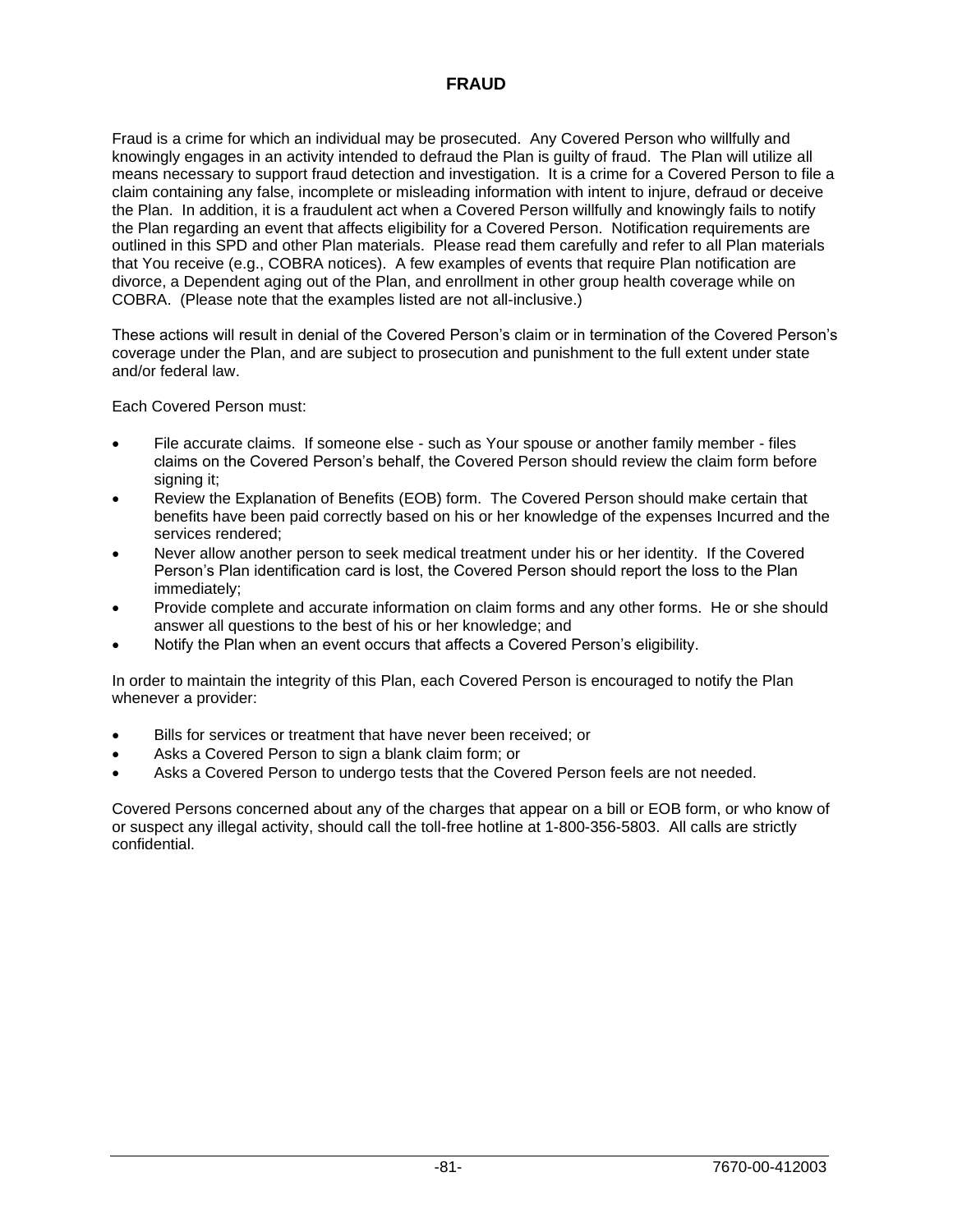## **OTHER FEDERAL PROVISIONS**

## **FAMILY AND MEDICAL LEAVE ACT (FMLA)**

If an Employee is on a family or medical leave of absence that meets the eligibility requirements under the Family and Medical Leave Act of 1993 (FMLA), his or her employer will continue coverage under this Plan in accordance with state and federal FMLA regulations, provided the following conditions are met:

- Contributions are paid; and
- The Employee has a written, approved leave from the employer.

Coverage will be continued for up to the greater of:

- The leave period required by the federal FMLA and any amendment; or
- The leave period required by applicable state law.

An Employee may choose not to retain group health coverage during an FMLA leave. When the Employee returns to work following the FMLA leave, the Employee's coverage will usually be restored to the level the Employee would have had if the FMLA leave had not been taken. For more information, please contact Your Human Resources or Personnel office.

#### **QUALIFIED MEDICAL CHILD SUPPORT ORDERS PROVISION**

A Dependent Child will become covered as of the date specified in a judgment, decree, or order issued by a court of competent jurisdiction or through a state administrative process.

The order must clearly identify all of the following:

- The name and last known mailing address of the participant;
- The name and last known mailing address of each alternate recipient (or official state or political designee for the alternate recipient);
- A reasonable description of the type of coverage to be provided to the Child or the manner in which such coverage is to be determined; and
- The period to which the order applies.

Please contact the Plan Administrator to request a copy, at no charge, of the written procedures that the Plan uses when administering Qualified Medical Child Support Orders.

## **NEWBORNS' AND MOTHERS' HEALTH PROTECTION ACT**

Under federal law, group health plans and health insurance issuers offering group health insurance generally may not restrict benefits for any Hospital length of stay in connection with childbirth for the mother or the newborn Child to less than 48 hours following a vaginal delivery, or less than 96 hours following a Cesarean section. However, the plan or issuer may pay for a shorter stay if the attending Physician (i.e., Your Physician, nurse, or midwife, or a physician assistant) after consultation with the mother, discharges the mother or newborn earlier.

Also, under federal law, plans and insurers may not set the level of benefits or out-of-pocket costs so that any later portion of the 48-hour (or 96-hour) stay is treated in a manner less favorable to the mother or newborn than any earlier portion of the stay.

In addition, a plan or issuer may not, under federal law, require that a Physician or other health care provider obtain authorization for prescribing a length of stay of up to 48 hours (or 96 hours). However, to use certain providers or facilities, or to reduce Your out-of-pocket costs, You may be required to obtain precertification. For information on precertification, contact Your plan administrator.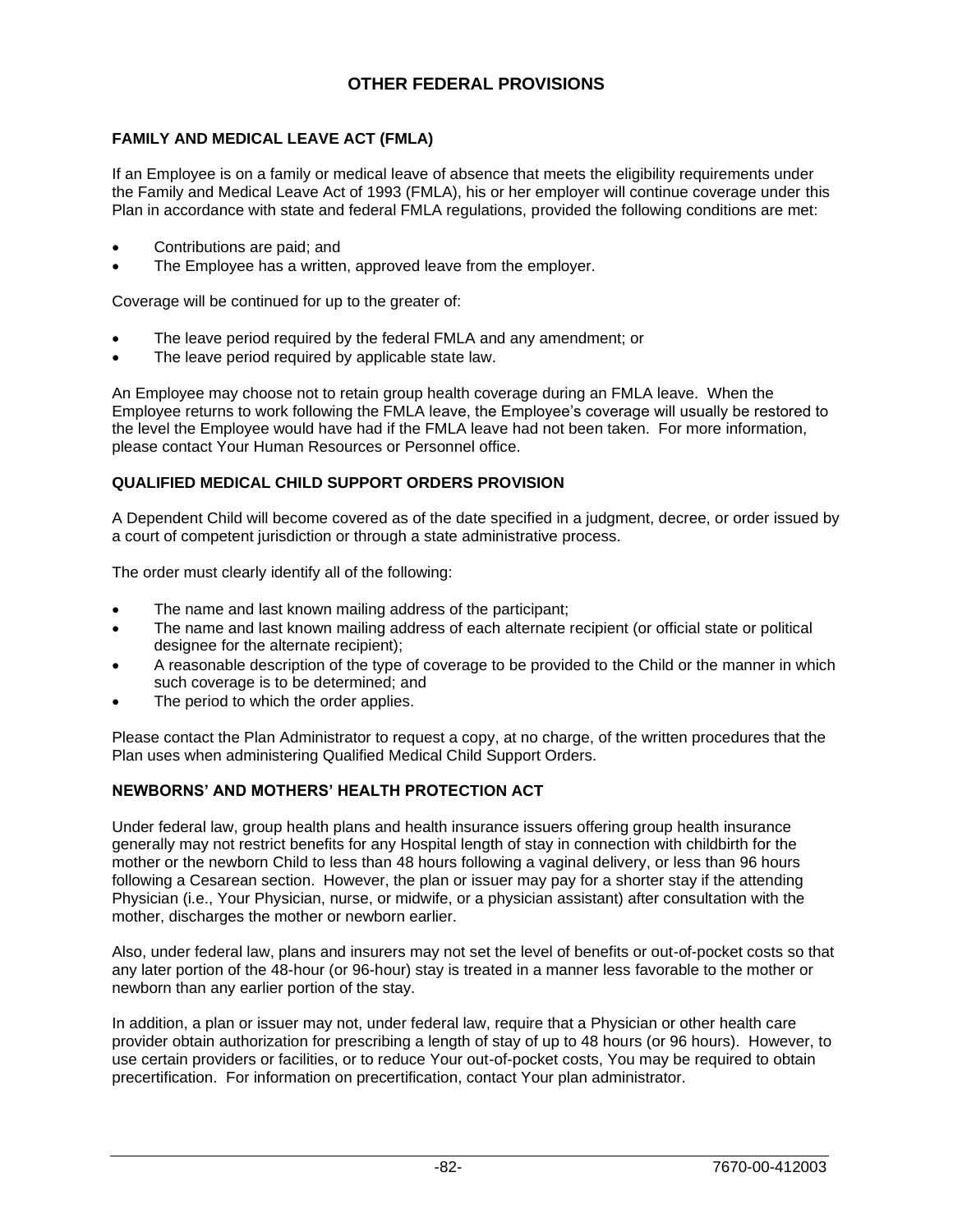## **This group health Plan also complies with the provisions of the:**

- Mental Health Parity Act.
- Americans With Disabilities Act, as amended.
- Women's Health and Cancer Rights Act of 1998 regarding breast reconstruction following a mastectomy.
- Pediatric Vaccines regulation, whereby an employer will not reduce its coverage for pediatric vaccines below the coverage it provided as of May 1, 1993.
- Medicare Secondary Payer regulations, as amended.
- TRICARE Prohibition Against Incentives and Nondiscrimination Requirements amendments.
- Genetic Information Non-discrimination Act (GINA).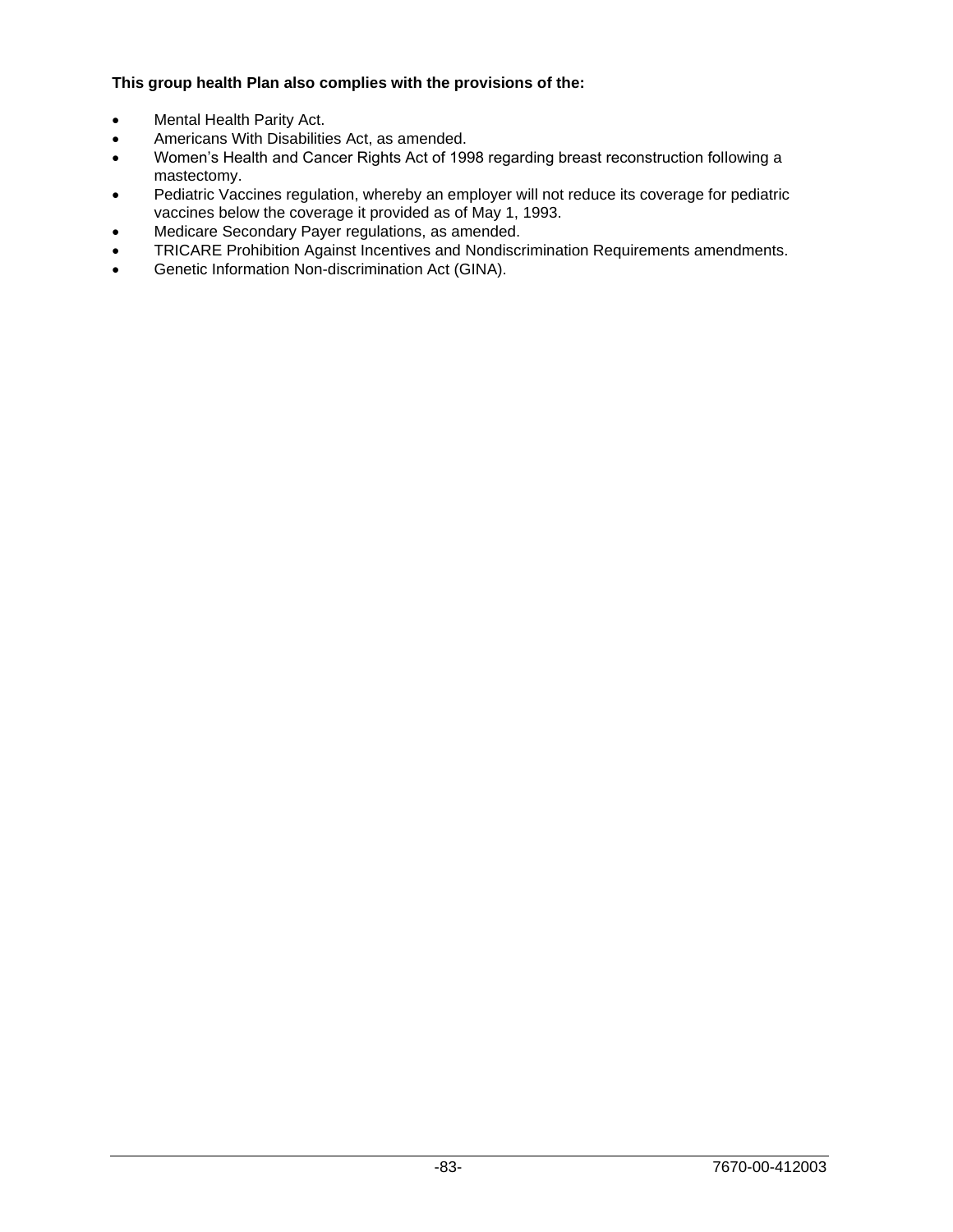### **HIPAA ADMINISTRATIVE SIMPLIFICATION MEDICAL PRIVACY AND SECURITY PROVISION**

#### **USE AND DISCLOSURE OF PROTECTED HEALTH INFORMATION UNDER HIPAA PRIVACY AND SECURITY REGULATIONS**

This Plan will Use a Covered Person's Protected Health Information (PHI) to the extent of and in accordance with the Uses and Disclosures permitted by the Health Insurance Portability and Accountability Act of 1996 (HIPAA). Specifically, this Plan will Use and Disclose a Covered Person's PHI for purposes related to health care Treatment, Payment for health care, and Health Care Operations. Additionally, this Plan will Use and Disclose a Covered Person's PHI as required by law and as permitted by authorization. This section establishes the terms under which the Plan may share a Covered Person's PHI with the Plan Sponsor, and limits the Uses and Disclosures that the Plan Sponsor may make of a Covered Person's PHI.

This Plan will Disclose a Covered Person's PHI to the Plan Sponsor only to the extent necessary for the purposes of the administrative functions of Treatment, Payment for health care, or Health Care Operations.

The Plan Sponsor will Use and/or Disclose a Covered Person's PHI only to the extent necessary for the administrative functions of Treatment, Payment for health care, or Health Care Operations that it performs on behalf of this Plan.

This Plan agrees that it will Disclose a Covered Person's PHI to the Plan Sponsor only upon receipt of a certification from the Plan Sponsor that the terms of this section have been adopted and that the Plan Sponsor agrees to abide by these terms.

The Plan Sponsor is subject to all of the following restrictions that apply to the Use and Disclosure of a Covered Person's PHI:

- The Plan Sponsor will Use and Disclose a Covered Person's PHI (including Electronic PHI) only for Plan Administrative Functions, as required by law or as permitted under the HIPAA regulations. This Plan's Notice of Privacy Practices also contains more information about permitted Uses and Disclosures of PHI under HIPAA;
- The Plan Sponsor will implement administrative, physical, and technical safeguards that reasonably and appropriately protect the confidentiality, integrity, and availability of the Electronic PHI that it creates, receives, maintains, or transmits on behalf of the Plan;
- The Plan Sponsor will require each of its subcontractors or agents to whom the Plan Sponsor may provide a Covered Person's PHI to agree to the same restrictions and conditions imposed on the Plan Sponsor with regard to a Covered Person's PHI;
- The Plan Sponsor will ensure that each of its subcontractors or agents to whom the Plan Sponsor may provide Electronic PHI agree to implement reasonable and appropriate security measures to protect Electronic PHI;
- The Plan Sponsor will not Use or Disclose PHI for employment-related actions and decisions or in connection with any other of the Plan Sponsor's benefits or Employee benefit plans;
- The Plan Sponsor will promptly report to this Plan any breach or impermissible or improper Use or Disclosure of PHI not authorized by the Plan documents;
- The Plan Sponsor will report to the Plan any breach or security incident with respect to Electronic PHI of which the Plan Sponsor becomes aware;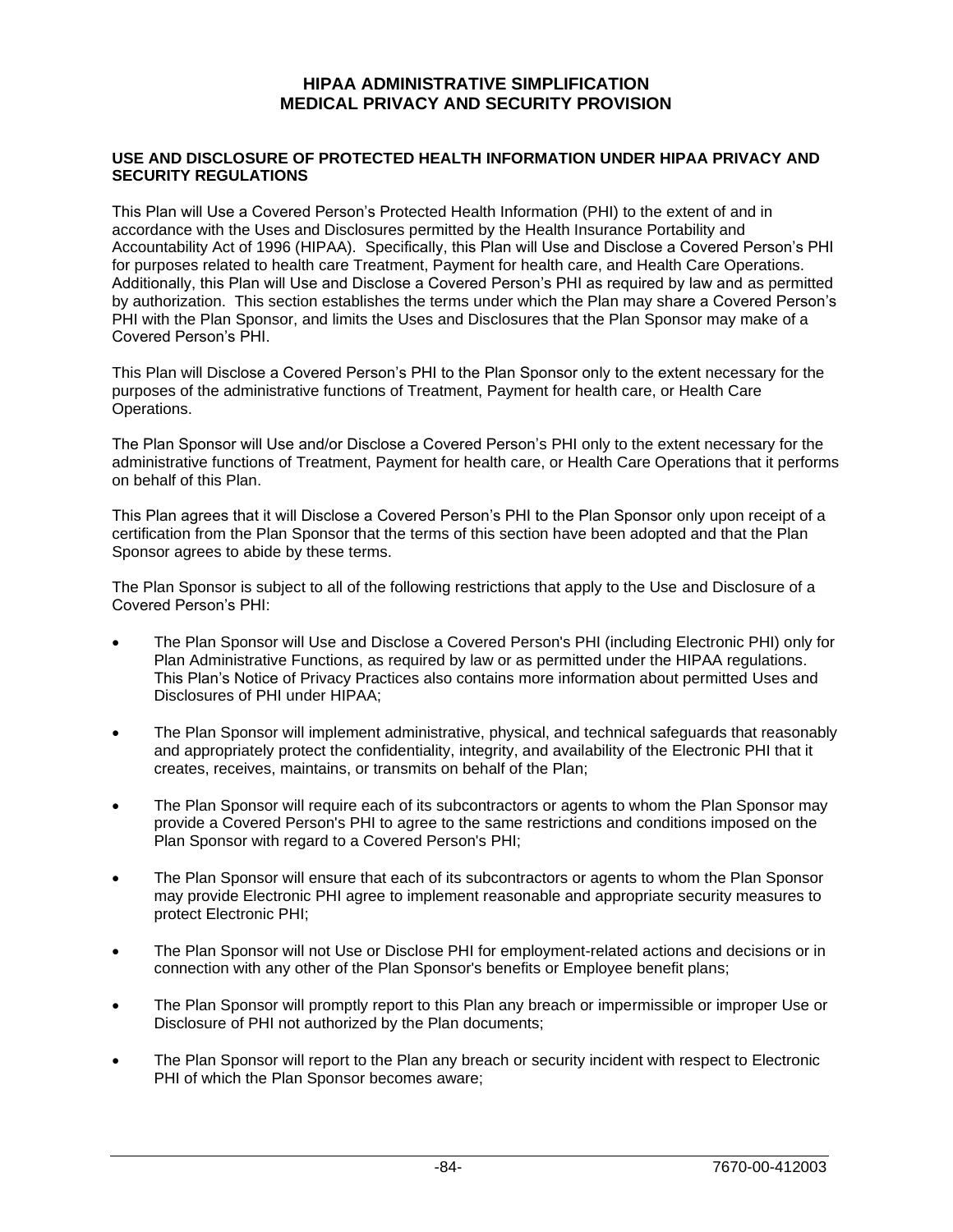- The Plan Sponsor and the Plan will not use genetic information for underwriting purposes. For example, underwriting purposes will include determining eligibility, coverage, or payment under the Plan, with the exception of determining medical appropriateness of a treatment;
- The Plan Sponsor will allow a Covered Person or this Plan to inspect and copy any PHI about the Covered Person contained in the Designated Record Set that is in the Plan Sponsor's custody or control. The HIPAA Privacy Regulations set forth the rules that the Covered Person and the Plan must follow and also sets forth exceptions;
- The Plan Sponsor will amend or correct, or make available to the Plan to amend or correct, any portion of the Covered Person's PHI contained in the Designated Record Set to the extent permitted or required under the HIPAA Privacy Regulations;
- The Plan Sponsor will keep a Disclosure log for certain types of Disclosures set forth in the HIPAA Regulations. Each Covered Person has the right to see the Disclosure log. The Plan Sponsor does not have to maintain a log if Disclosures are for certain Plan-related purposes such as Payment of benefits or Health Care Operations;
- The Plan Sponsor will make its internal practices, books, and records related to the Use and Disclosure of a Covered Person's PHI available to this Plan and to the Department of Health and Human Services or its designee for the purpose of determining this Plan's compliance with HIPAA;
- The Plan Sponsor must, if feasible, return to this Plan or destroy all of a Covered Person's PHI that the Plan Sponsor received from or on behalf of this Plan when the Plan Sponsor no longer needs the Covered Person's PHI to administer this Plan. This includes all copies in any form, including any compilations derived from the PHI. If return or destruction is not feasible, the Plan Sponsor agrees to restrict and limit further Uses and Disclosures to the purposes that make the return or destruction infeasible;
- The Plan Sponsor will provide that adequate separation exists between this Plan and the Plan Sponsor so that a Covered Person's PHI (including Electronic PHI) will be used only for the purpose of Plan administration; and
- The Plan Sponsor will use reasonable efforts to request only the minimum necessary type and amount of a Covered Person's PHI to carry out functions for which the information is requested.

The following Employees, classes of Employees, or other workforce members under the control of the Plan Sponsor may be given access to a Covered Person's PHI for Plan Administrative Functions that the Plan Sponsor performs on behalf of the Plan as set forth in this section:

#### Payroll Clerk and Administrator

This list includes every Employee, class of Employees, or other workforce members under the control of the Plan Sponsor who may receive a Covered Person's PHI. If any of these Employees or workforce members Use or Disclose a Covered Person's PHI in violation of the terms set forth in this section, the Employees or workforce members will be subject to disciplinary action and sanctions, including the possibility of termination of employment. If the Plan Sponsor becomes aware of any such violation, the Plan Sponsor will promptly report the violation to this Plan and will cooperate with the Plan to correct the violation, to impose the appropriate sanctions, and to mitigate any harmful effects to the Covered Person.

#### **DEFINITIONS**

**Administrative Simplification** is the section of the law that addresses electronic transactions, privacy, and security. The goals are to:

- Improve efficiency and effectiveness of the health care system;
- Standardize electronic data interchange of certain administrative transactions;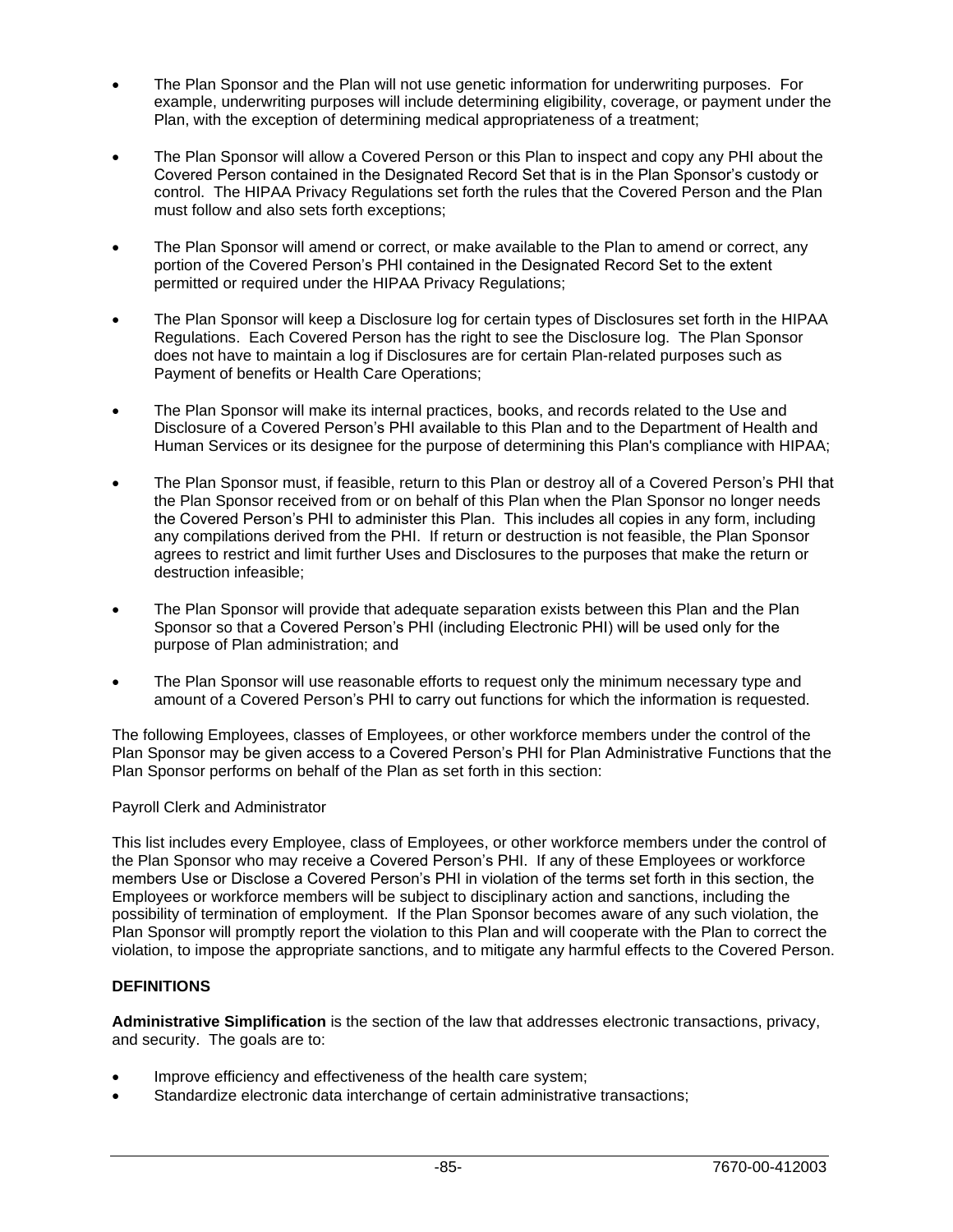- Safeguard security and privacy of Protected Health Information;
- Improve efficiency to compile/analyze data, audit, and detect fraud; and
- Improve the Medicare and Medicaid programs.

**Business Associate (BA) in relationship to a Covered Entity (CE)** means a person to whom the CE discloses Protected Health Information (PHI) so that a person may carry out, assist with the performance of, or perform a function or activity for the CE. This includes contractors or other persons who receive PHI from the CE (or from another business partner of the CE) for the purposes described in the previous sentence, including lawyers, auditors, consultants, Third Party Administrators, health care clearinghouses, data processing firms, billing firms, and other Covered Entities. This excludes persons who are within the CE's workforce.

**Covered Entity (CE)** is one of the following: a health plan, a health care clearinghouse, or a health care provider who transmits any health information in connection with a transaction covered by this law.

**Designated Record Set** means a set of records maintained by or for a Covered Entity that includes a Covered Person's PHI. This includes medical records, billing records, enrollment records, Payment records, claims adjudication records, and case management record systems maintained by or for this Plan. This also includes records used to make decisions about Covered Persons. This record set must be maintained for a minimum of six years.

**Disclose or Disclosure** is the release or divulgence of information by an entity to persons or organizations outside that entity.

**Electronic Protected Health Information (Electronic PHI)** is Individually Identifiable Health Information that is transmitted by electronic media or maintained in electronic media. It is a subset of Protected Health Information.

**Health Care Operations** are general administrative and business functions necessary for the CE to remain a viable business. These activities include:

- Conducting quality assessment and improvement activities;
- Reviewing the competence or qualifications and accrediting/licensing of health care professional plans;
- Evaluating health care professional and health plan performance;
- Training future health care professionals;
- Insurance activities related to the renewal of a contract for insurance;
- Conducting or arranging for medical review and auditing services;
- Compiling and analyzing information in anticipation of or for use in a civil or criminal legal proceeding;
- Population-based activities related to improving health or reducing health care costs, protocol development, case management, and care coordination;
- Contacting of health care providers and patients with information about Treatment alternatives and related functions that do not entail direct patient care; and
- Activities related to the creation, renewal or replacement of a contract for health insurance or health benefits, as well as ceding, securing, or placing a contract for reinsurance of risk related to claims for health care (including stop-loss and excess of loss insurance).

**Individually Identifiable Health Information** is information that is a subset of health information, including demographic information collected from a Covered Person, and that:

- Is created by or received from a Covered Entity;
- Relates to the past, present, or future physical or mental health or condition of a Covered Person, the provision of health care, or the past, present, or future Payment for the provision of health care; and
- Identifies the Covered Person or there is reasonable basis to believe the information can be used to identify the Covered Person.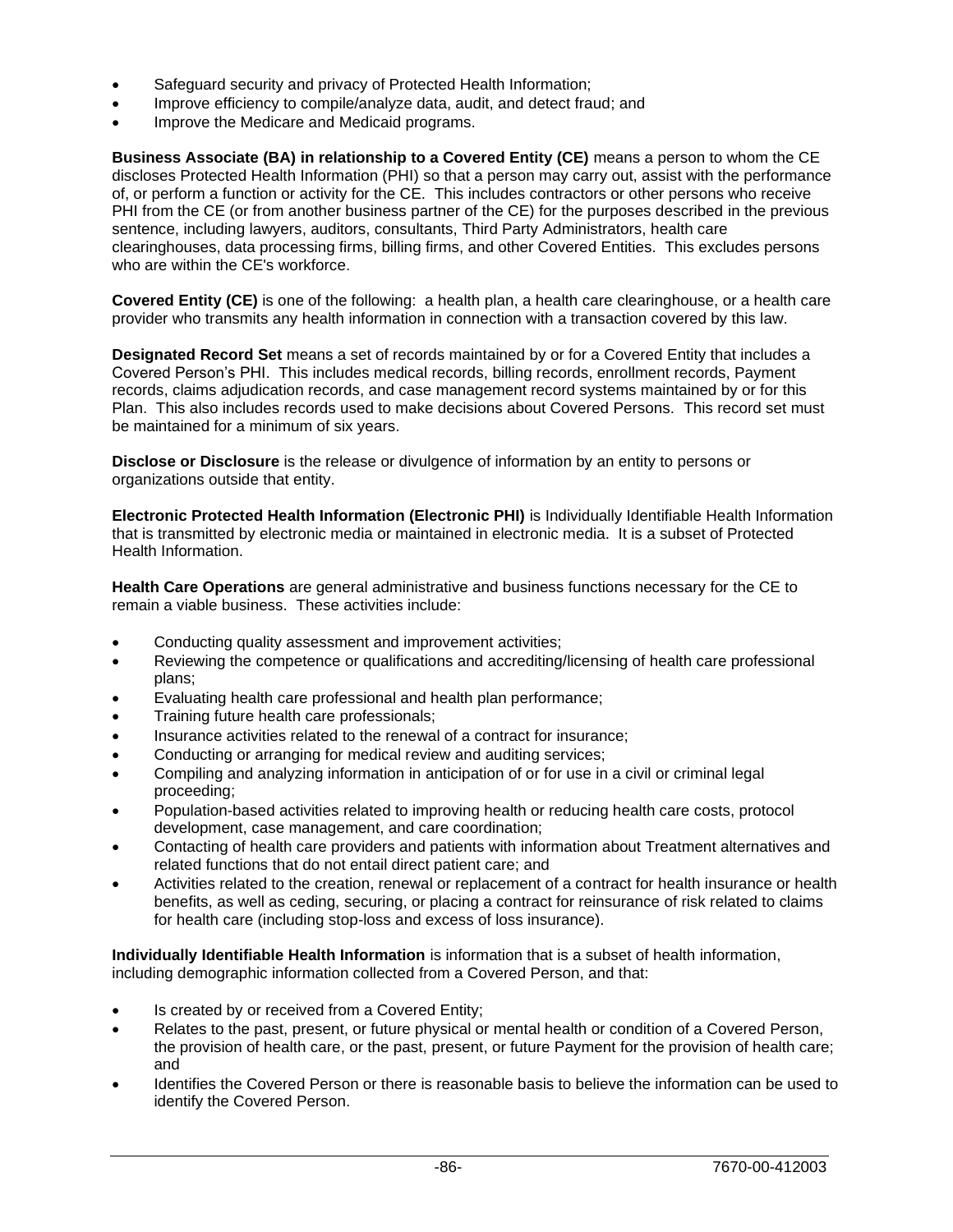**Payment** means the activities of the health plan or a Business Associate, including the actual Payment under the policy or contract; and a health care provider or its Business Associate that obtains reimbursement for the provision of health care.

**Plan Administrative Functions** means administrative functions of Payment or Health Care Operations performed by the Plan Sponsor on behalf of the Plan, including quality assurance, claims processing, auditing, and monitoring.

**Plan Sponsor** means Your employer.

**Privacy Official** is the individual who provides oversight of compliance with all policies and procedures related to the protection of PHI and federal and state regulations related to a Covered Person's privacy.

**Protected Health Information (PHI)** is Individually Identifiable Health Information transmitted or maintained by a Covered Entity in written, electronic, or oral form. PHI includes Electronic PHI.

**Treatment** is the provision of health care by, or the coordination of health care (including health care management of the individual through risk assessment, case management, and disease management) among, health care providers; the referral of a patient from one provider to another; or the coordination of health care or other services among health care providers and third parties authorized by the health plan or the individual.

**Use** means, with respect to Individually Identifiable Health Information, the sharing, employment, application, utilization, examination, or analysis of such information within an entity that maintains such information.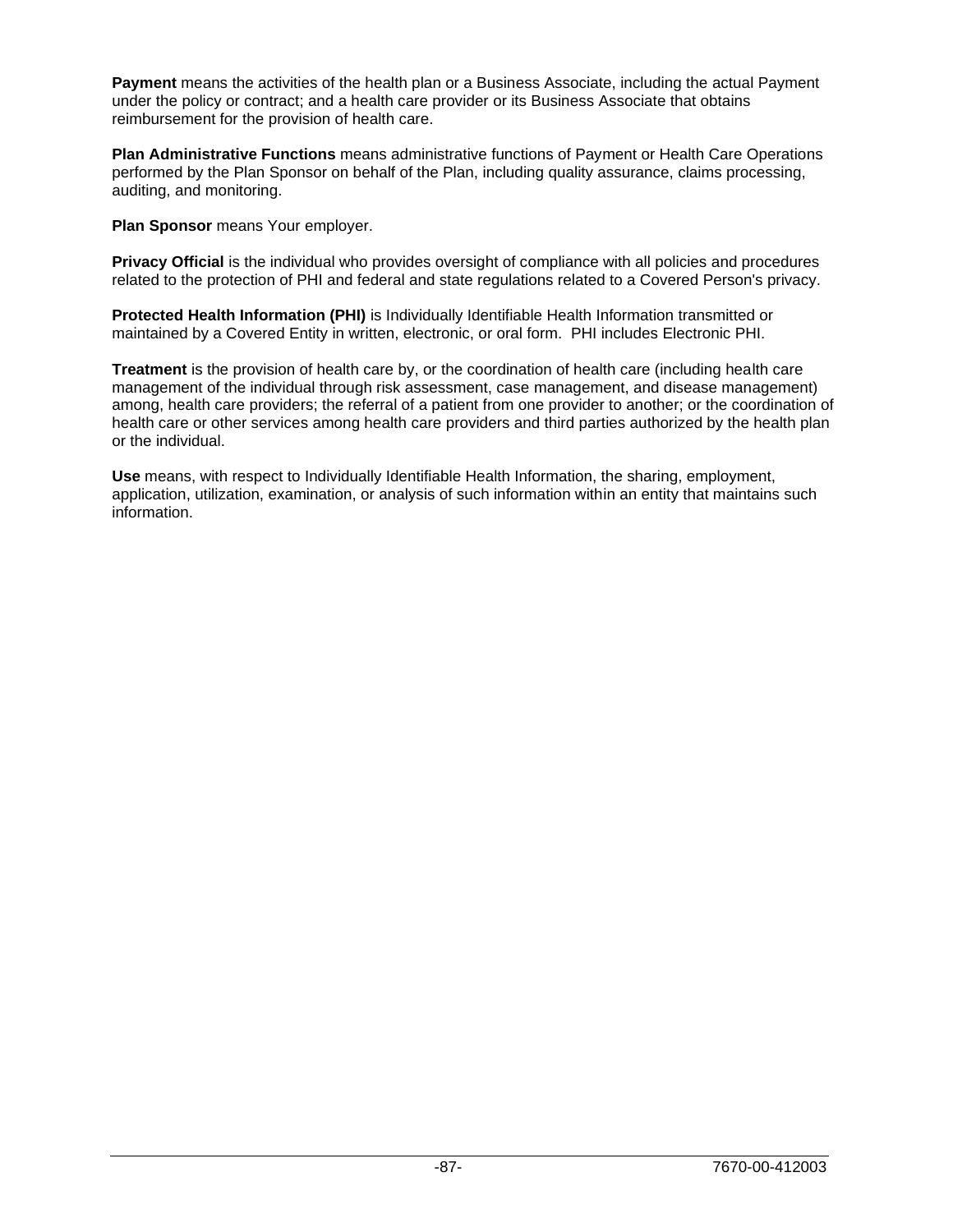## **PLAN AMENDMENT AND TERMINATION INFORMATION**

The Plan Sponsor fully intends to maintain this Plan indefinitely; however, the employer reserves the right to terminate, suspend, or amend this Plan at any time, in whole or in part, including making modifications to the benefits under this Plan. No person or entity has any authority to make any oral change or amendments to this Plan. No agent or representative of this Plan will have the authority to legally change the Plan terms or SPD or waive any of its provisions, either purposefully or inadvertently. If a misstatement affects the existence of coverage, the relevant facts will be used in determining whether coverage is in force under the terms of this Plan and in what amount. The Plan Administrator will provide written notice to Covered Persons within 60 days following the adopted formal action that makes material reduction of benefits to the Plan, or may, alternatively, furnish such notification through communications maintained by the Plan Sponsor or Plan Administrator at regular intervals of no greater than 90 days.

## **COVERED PERSON'S RIGHTS IF PLAN IS AMENDED OR TERMINATED**

If this Plan is amended, a Covered Person's rights are limited to Plan benefits in force at the time expenses are Incurred, whether or not the Covered Person has received written notification from the Plan Administrator that the Plan has been amended.

If this Plan is terminated, the rights of a Covered Person are limited to Covered Expenses Incurred before the Covered Person receives notice of termination. All claims Incurred prior to termination, but not submitted to either the Plan Sponsor or the Third Party Administrator within 75 days of the Effective Date of termination of this Plan due to bankruptcy, will be excluded from any benefit consideration.

The Plan will assume that You receive the written amendment or termination letter from the Plan Administrator seven days after the letter is mailed.

No person will become entitled to any vested rights under this Plan.

## **DISTRIBUTION OF ASSETS UPON TERMINATION OF PLAN**

Post-tax contributions paid by COBRA beneficiaries and/or Retirees, if applicable, will be used for the exclusive purpose of providing benefits and defraying reasonable expenses related to Plan administration, and will not inure to the benefit of the employer.

#### **NO CONTRACT OF EMPLOYMENT**

This Plan is not intended to be, and may not be construed as, a contract of employment between any Covered Person and the employer.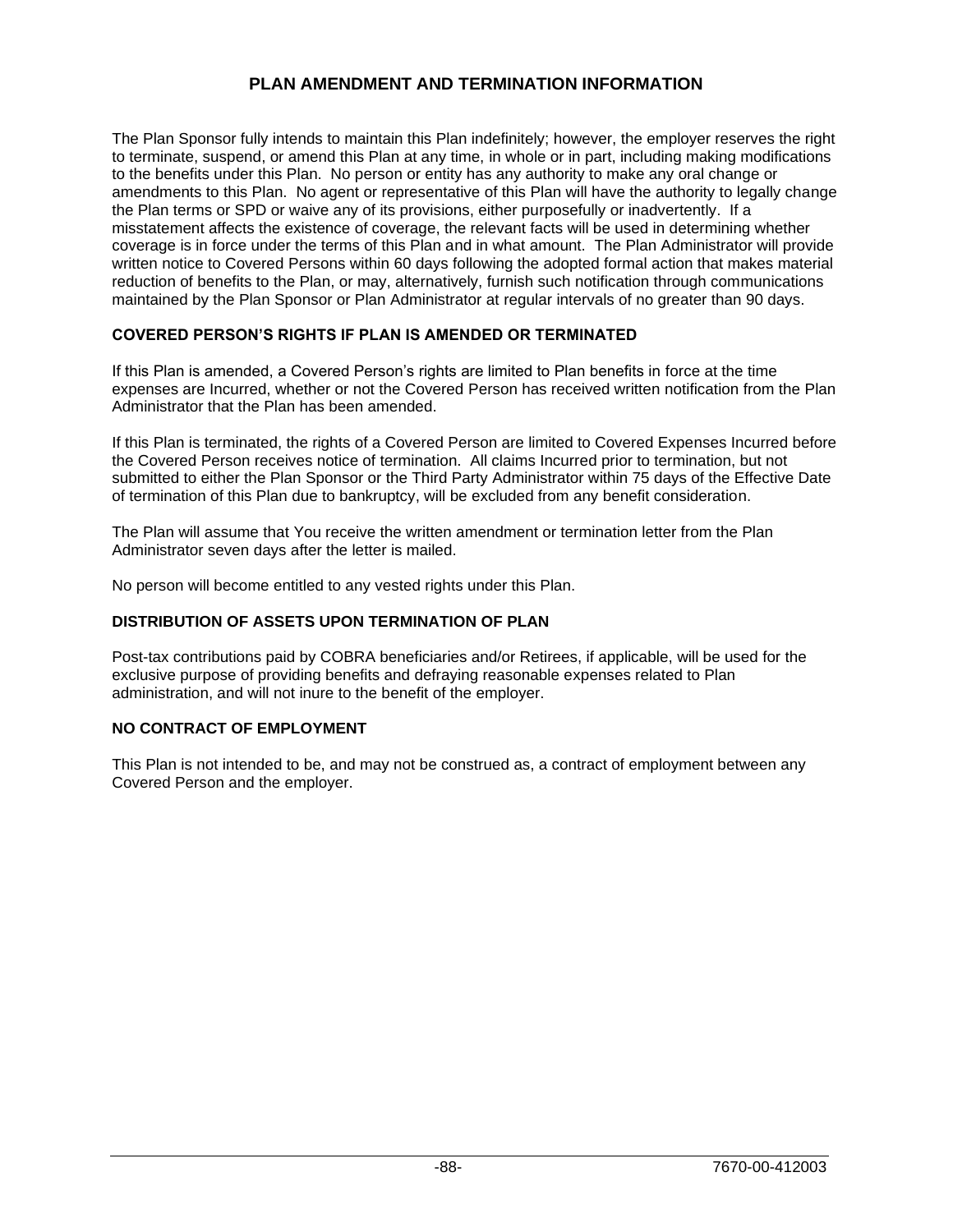# **GLOSSARY OF TERMS**

**Accident** means an unexpected, unforeseen, and unintended event that causes bodily harm or damage to the body.

**Activities of Daily Living (ADL)** means the following, with or without assistance: bathing, dressing, toileting, and associated personal hygiene; transferring (moving in or out of a bed, chair, wheelchair, tub, or shower); mobility; eating (getting nourishment into the body by any means other than intravenous); and continence (voluntarily maintaining control of bowel and/or bladder function, or, in the event of incontinence, maintaining a reasonable level of personal hygiene).

**Acupuncture** means a technique used to deliver anesthesia or analgesia, to for treat conditions of the body (when clinical efficacy has been established for treatment of such conditions) by passing long, thin needles through the skin.

**Adverse Benefit Determination** means a denial, reduction, or termination of a benefit, or a failure to provide or make payment, in whole or in part, for a benefit. It also includes any such denial, reduction, termination, rescission of coverage (whether or not, in connection with the rescission, there is an adverse effect on any particular benefit at that time), or failure to provide or make payment that is based on a determination that the Covered Person is no longer eligible to participate in the Plan.

**Alternate Facility** means a health care facility that is not a Hospital and that provides one or more of the following services on an Outpatient basis, as permitted by law:

- Surgical services;
- Emergency services; or
- Rehabilitative, laboratory, diagnostic, or therapeutic services.

**Ambulance Transportation** means professional ground or air Ambulance Transportation in an Emergency situation, or when Medically Necessary, which is:

- To the closest facility most able to provide the specialized treatment required; and
- The most appropriate mode of transportation consistent with the well-being of You or Your Dependent.

**Ancillary Services** means services rendered in connection with Inpatient or Outpatient care in a Hospital or in connection with a medical Emergency, including the following: ambulance services, anesthesiology, assistant surgeon services, pathology, and radiology. This term also includes services of the attending Physician or primary surgeon in the event of a medical Emergency.

**Birthing Center** means a legally operating institution or facility that is licensed and equipped to provide immediate prenatal care, delivery services and postpartum care to the pregnant individual under the direction and supervision of one or more Physicians specializing in obstetrics or gynecology or a certified nurse midwife. It must provide for 24-hour nursing care provided by registered nurses or certified nurse midwives.

**Child (Children)** means any of the following individuals with respect to an Employee: a natural biological Child; a stepchild; a legally adopted Child or a Child legally Placed for Adoption; a Child under the Employee's or spouse's Legal Guardianship; or a Child who is considered an alternate recipient under a Qualified Medical Child Support Order (even if the Child does not meet the definition of "Dependent").

**Close Relative** means a member of the immediate family. Immediate family includes the Employee, spouse, mother, father, grandmother, grandfather, stepparents, step-grandparents, siblings, stepsiblings, half-siblings, Children, stepchildren, and grandchildren.

**Co-pay** means the amount a Covered Person must pay each time certain covered services are provided, as outlined on the Schedule of Benefits, if applicable.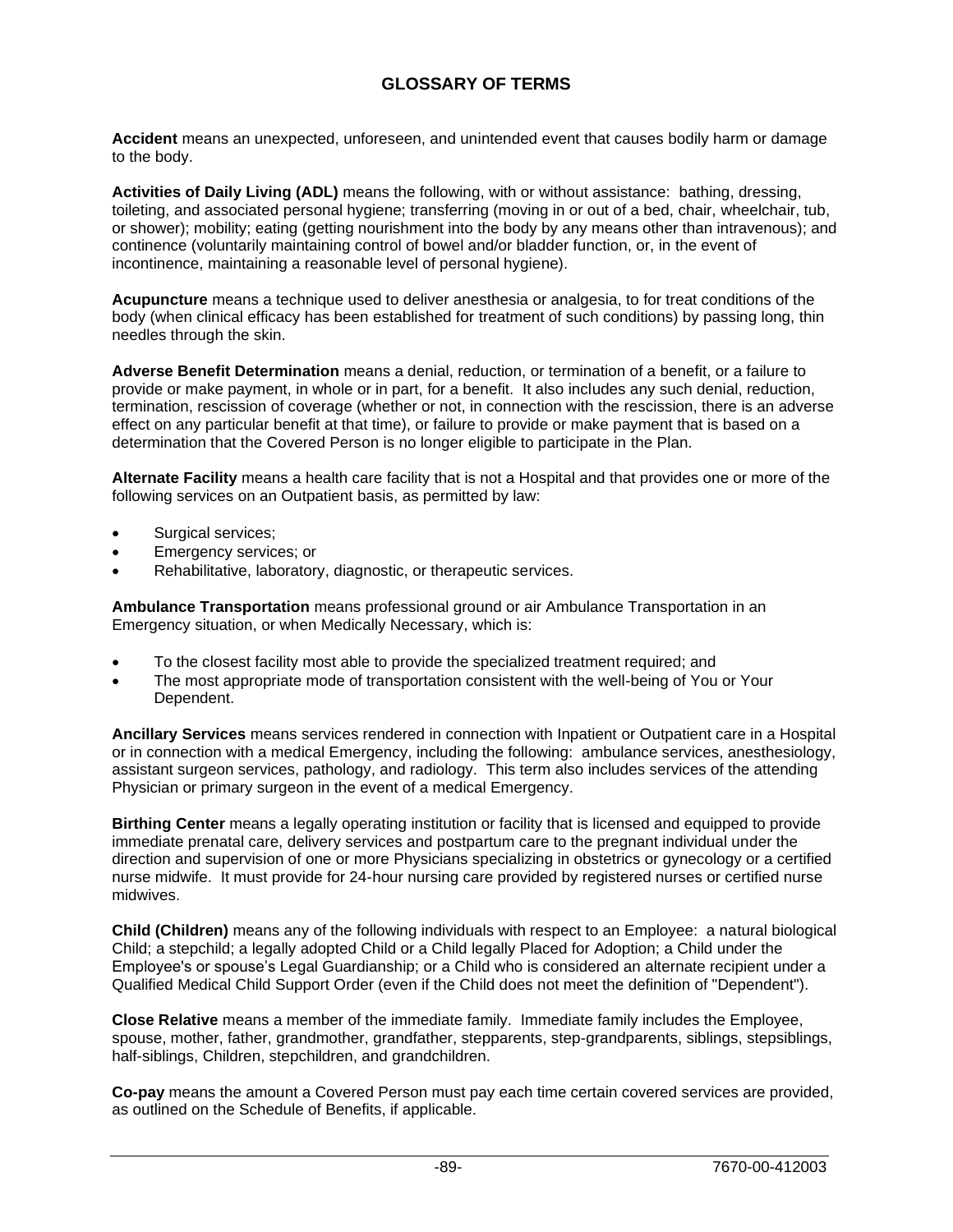**COBRA** means Title X of the Consolidated Omnibus Budget Reconciliation Act of 1985, as amended from time to time, and applicable regulations. This law gives Covered Persons the right, under certain circumstances, to elect continuation coverage under the Plan when active coverage ends due to qualifying events.

**Cosmetic Treatment** means medical or surgical procedures that are primarily used to improve, alter, or enhance appearance, whether or not for psychological or emotional reasons.

**Covered Expense** means any expense, or portion thereof, that is Incurred as a result of receiving a covered benefit under this Plan.

**Covered Person** means an Employee or Dependent who is enrolled under this Plan.

**Custodial Care** means non-medical care given to a Covered Person, such as administering medication and assisting with personal hygiene or other Activities of Daily Living, rather than providing therapeutic treatment and services. Custodial Care services can be safely and adequately provided by persons who do not have the technical skills of a covered health care provider. Custodial Care also includes care when active medical treatment cannot be reasonably expected to reduce a disability or improve the condition of a Covered Person.

**Deductible** means an amount of money paid once per Plan Year by the Covered Person (up to a family limit, if applicable) before any Covered Expenses are paid by the Plan. The Schedule of Benefits shows the amount of the applicable Deductible (if any) and the health care benefits to which it applies.

**Dependent** – see the Eligibility and Enrollment section of this SPD.

**Developmental Delays** means conditions that are characterized by impairment in various areas of development, such as social interaction skills, adaptive behavior, and communication skills. Developmental Delays may not necessarily have a history of birth trauma or other Illness that could be causing the impairment, such as a hearing problem, mental Illness, or other neurological symptoms or Illness.

**Durable Medical Equipment** means equipment that meets all of the following criteria:

- It can withstand repeated use.
- It is primarily used to serve a medical purpose with respect to an Illness or Injury.
- It generally is not useful to a person in the absence of an Illness or Injury.
- It is appropriate for use in the Covered Person's home.

A cochlear implant is not considered Durable Medical Equipment.

**Effective Date** means the first day of coverage under this Plan as defined in this SPD. The Covered Person's Effective Date may or may not be the same as his or her Enrollment Date, as Enrollment Date is defined by the Plan.

**Emergency** means a serious medical condition, with acute symptoms that a Prudent Layperson would seek immediate care and treatment in order to avoid jeopardy to the life and health of the person.

**Employee** – see the Eligibility and Enrollment section of this SPD.

#### **Enrollment Date** means:

- For anyone who applies for coverage when first eligible, the first day of the Waiting Period.
- For anyone who enrolls under the Special Enrollment Provision, or for Late Enrollees, the first day coverage begins.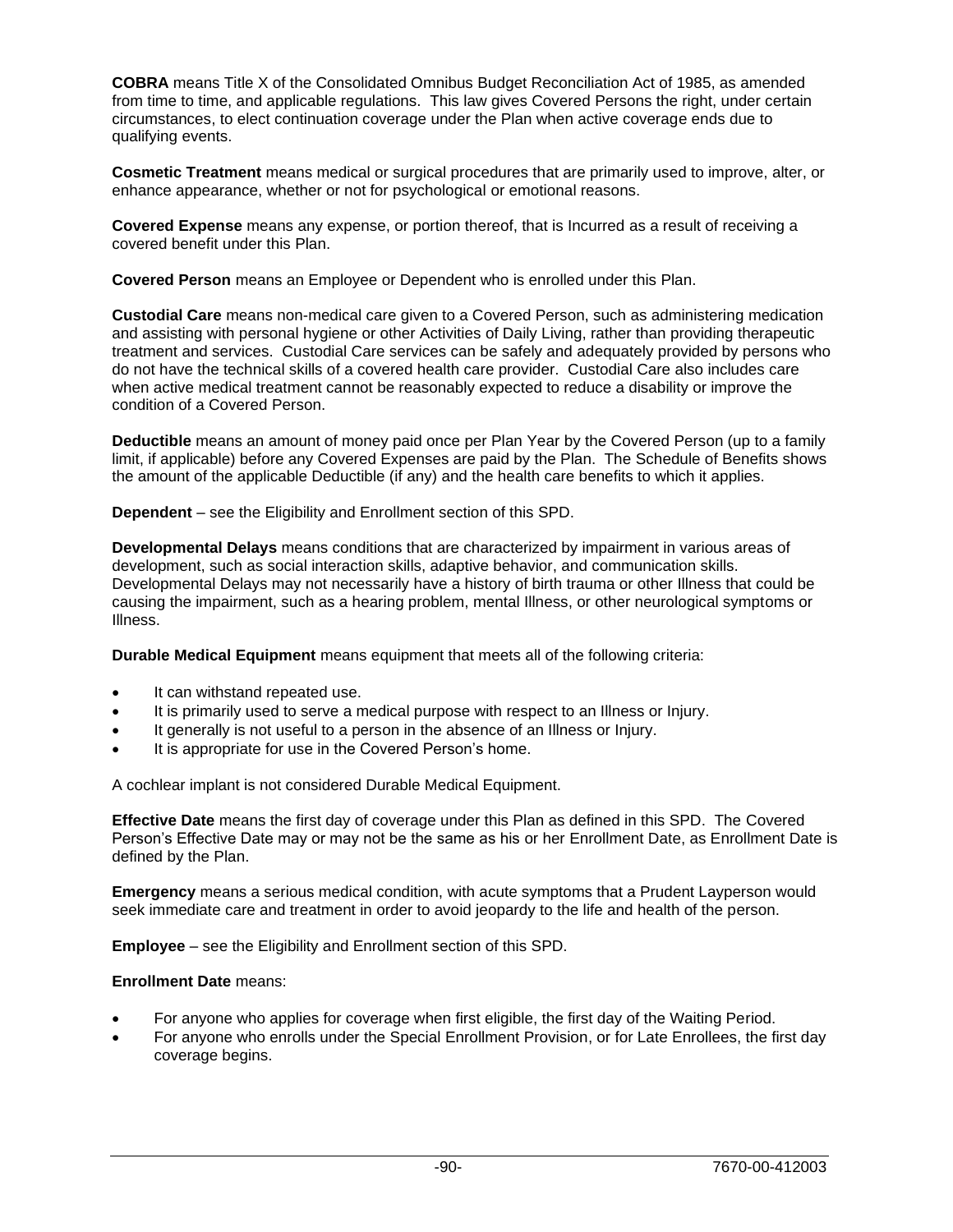**Essential Health Benefit** means any medical expense that falls under the following categories, as defined under the Patient Protection and Affordable Care Act; ambulatory patient services; emergency services; hospitalization; maternity and newborn care; mental health and substance use disorder services, including behavioral health treatment; Prescription drugs; rehabilitative and habilitative services and devices; laboratory services; preventive and wellness services and chronic disease management; and Pediatric Services, including oral and vision care, if applicable .

**Experimental, Investigational, or Unproven** means any drug, service, supply, care, or treatment that, at the time provided or sought to be provided, is not recognized as conforming to accepted medical practice or to be a safe, effective standard of medical practice for a particular condition. This includes, but is not limited to:

- Items within the research, Investigational, or Experimental stage of development or performed within or restricted to use in Phase I, II, or III clinical trials (unless identified as a covered service elsewhere);
- Items that do not have strong, research-based evidence to permit conclusions and/or clearly define long-term effects and impact on health outcomes (i.e., that have not yet been shown to be consistently effective for the diagnosis or treatment of the specific condition for which it is sought). Strong, research-based evidence is identified as peer-reviewed published data derived from multiple, large, human, randomized, controlled clinical trials OR at least one or more large, controlled, national, multi-center, population-based studies;
- Items based on anecdotal and Unproven evidence (literature consisting only of case studies or uncontrolled trials), i.e., items that lack scientific validity, but may be common practice within select practitioner groups even though safety and efficacy is not clearly established;
- Items that have been identified through research-based evidence to not be effective for a medical condition and/or to not have a beneficial effect on health outcomes.

Note: FDA and/or Medicare approval does not guarantee that a drug, supply, care, or treatment is accepted medical practice; however, lack of such approval will be a consideration in determining whether a drug, service, supply, care or treatment is considered Experimental, Investigational, or Unproven. In assessing cancer care claims, sources such as the National Comprehensive Cancer Network (NCCN) Compendium, Clinical Practice Guidelines in Oncology™ or National Cancer Institute (NCI) standard of care compendium guidelines, or similar material from other or successor organizations will be considered along with benefits provided under the Plan and any benefits required by law. Furthermore, off-label drug or device use (sought for outside FDA-approved indications) is subject to medical review for appropriateness based on prevailing peer-reviewed medical literature, published opinions and evaluations by national medical associations, consensus panels, technology evaluation bodies, and/or independent review organizations to evaluate the scientific quality of supporting evidence.

**Extended Care Facility** means a facility including, but not limited to, a skilled nursing, rehabilitation, convalescent, or subacute facility. It is an institution or a designated part of an institution that is operating pursuant to the law for such an institution and is under the full-time supervision of a Physician or registered nurse. In addition, the Plan requires that the facility: provide 24-hour-per-day service to include skilled nursing care and Medically Necessary therapies for the recovery of health or physical strength; not be a place primarily for Custodial Care; require compensation from its patients; admit patients only upon Physician orders; have an agreement to have a Physician's services available when needed; maintain adequate medical records for all patients; and have a written transfer agreement with at least one Hospital, be licensed by the state in which it operates, and provides the services to which the licensure applies.

**FMLA** means the Family and Medical Leave Act of 1993, as amended.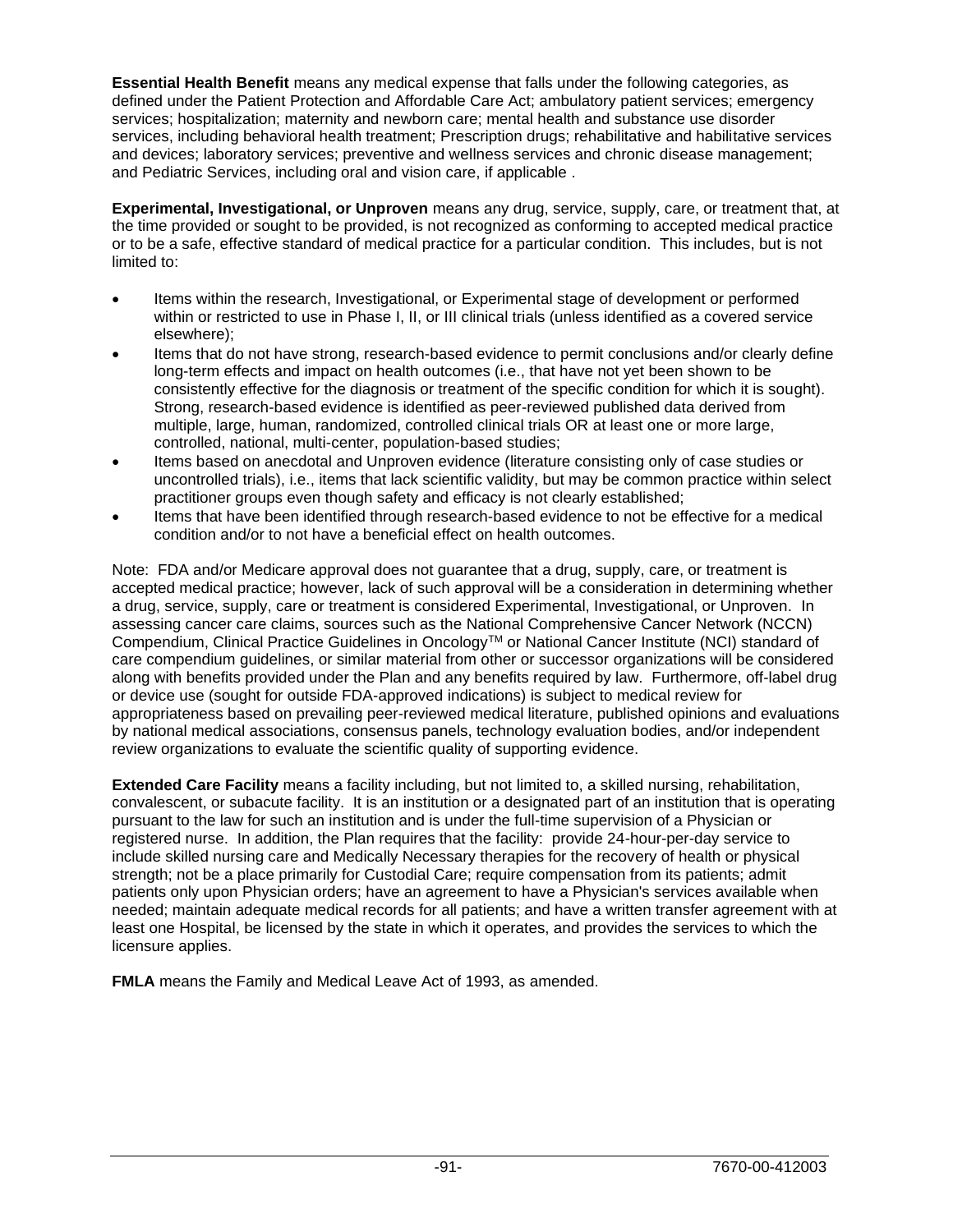**Gender Dysphoria** means a disorder characterized by the following diagnostic criteria classified in the current edition of the Diagnostic and Statistical Manual of the American Psychiatric Association:

Diagnostic criteria for adults and adolescents:

- A marked incongruence exists between one's experienced/expressed gender and one's assigned gender, of at least six months' duration, as manifested by at least two of the following:
	- ➢ A marked incongruence between one's experienced/expressed gender and primary and/or secondary sex characteristics (or, in young adolescents, the anticipated secondary sex characteristics).
	- $\triangleright$  A strong desire to be rid of one's primary and/or secondary sex characteristics because of a marked incongruence with one's experienced/expressed gender (or, in young adolescents, a desire to prevent the development of the anticipated secondary sex characteristics).
	- ➢ A strong desire for the primary and/or secondary sex characteristics of the other gender.
	- ➢ A strong desire to be of the other gender (or some alternative gender different from one's assigned gender).
	- ➢ A strong desire to be treated as the other gender (or some alternative gender different from one's assigned gender).
	- $\triangleright$  A strong conviction that one has the typical feelings and reactions of the other gender (or some alternative gender different from one's assigned gender).

The condition must be associated with clinically significant distress or impairment in social, occupational, or other important areas of functioning.

Diagnostic criteria for children:

- A marked incongruence exists between one's experienced/expressed gender and one's assigned gender, of at least six months' duration, as manifested by at least six of the following (one of which must be the criterion shown in the first bullet below):
	- $\triangleright$  A strong desire to be of the other gender or an insistence that one is the other gender (or some alternative gender different from one's assigned gender).
	- $\triangleright$  In boys (assigned gender), a strong preference for cross-dressing or simulating female attire; or in girls (assigned gender), a strong preference for wearing only typical masculine clothing and a strong resistance to the wearing of typical feminine clothing.
	- ➢ A strong preference for cross-gender roles in make-believe play or fantasy play.
	- ➢ A strong preference for the toys, games, or activities stereotypically used or engaged in by the other gender.
	- A strong preference for playmates of the other gender.
	- In boys (assigned gender), a strong rejection of typically masculine toys, games, and activities and a strong avoidance of rough-and-tumble play; or in girls (assigned gender), a strong rejection of typically feminine toys, games, and activities.
	- $\triangleright$  A strong dislike of one's sexual anatomy.
	- ➢ A strong desire for the primary and/or secondary sex characteristics that match one's experienced gender.

The condition must be associated with clinically significant distress or impairment in social, school, or other important areas of functioning.

**HIPAA** means the Health Insurance Portability and Accountability Act of 1996, as amended from time to time, and applicable regulations. This law gives special enrollment rights, prohibits discrimination, and protects privacy of protected health information, among other things.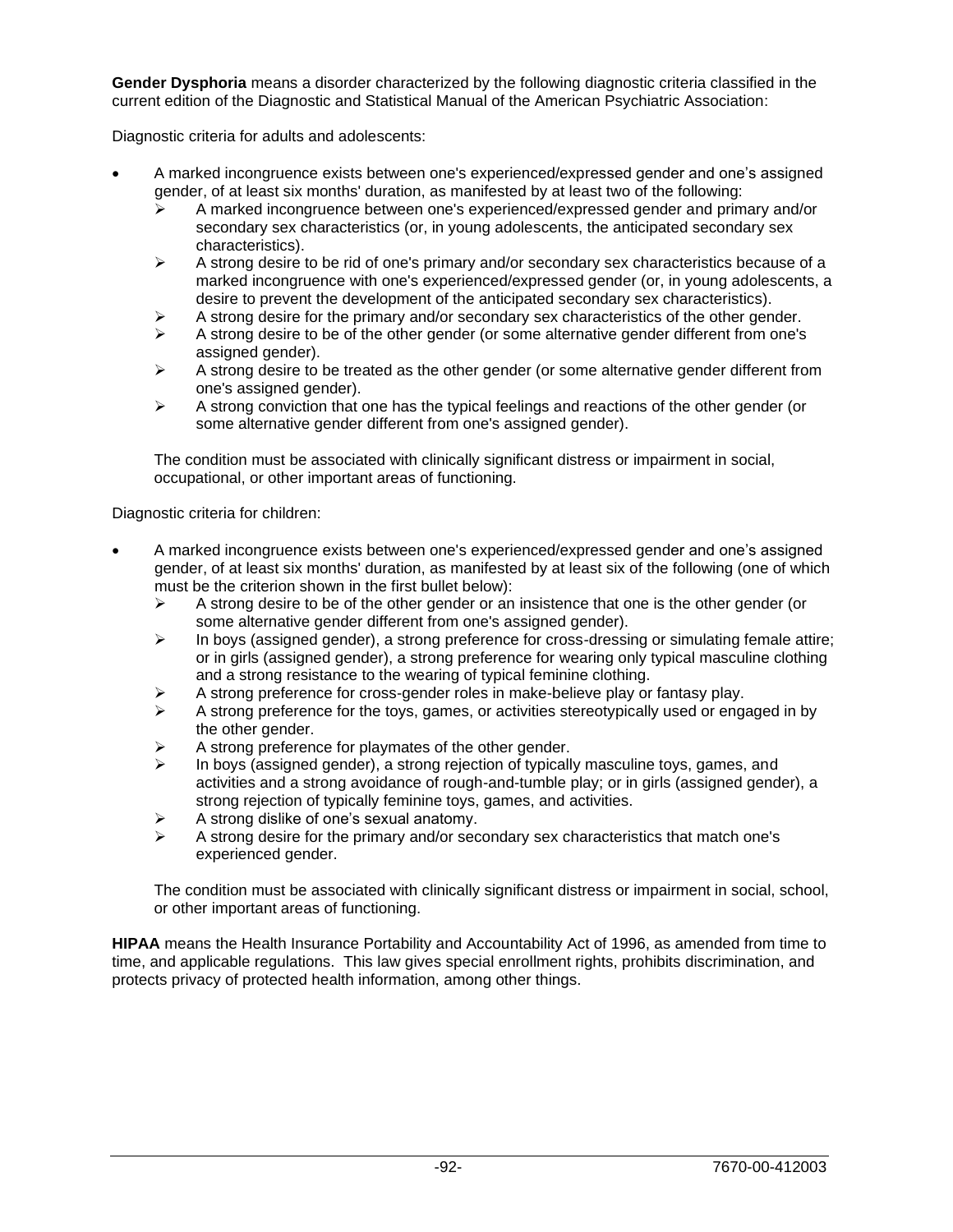**Home Health Care** means a formal program of care and intermittent treatment that is: performed in the home; prescribed by a Physician; intermittent care and treatment for the recovery of health or physical strength under an established plan of care; prescribed in place of a Hospital or an Extended Care Facility stay or results in a shorter Hospital or Extended Care Facility stay; organized, administered, and supervised by a Hospital or Qualified licensed providers under the medical direction of a Physician; and appropriate when it is not reasonable to expect the Covered Person to obtain medically indicated services or supplies outside the home.

For purposes of Home Health Care, nurse services means intermittent home nursing care by professional registered nurses or by licensed practical nurses. Intermittent means occasional or segmented care, i.e., care that is not provided on a continuous, non-interrupted basis.

**Home Health Care Plan** means a formal, written plan made by the Covered Person's attending Physician that is evaluated on a regular basis. It must state the diagnosis, certify that the Home Health Care is in place of Hospital confinement, and specify the type and extent of Home Health Care required for the treatment of the Covered Person.

**Hospice Care** means a health care program providing a coordinated set of services rendered at home, in Outpatient settings, or in Inpatient settings for a Covered Person suffering from a condition that has a terminal prognosis. Non-curative supportive care is provided through an interdisciplinary group of personnel. A hospice must meet the standards of the National Hospice Organization and applicable state licensing.

**Hospice Care Provider** means an agency or organization that has Hospice Care available 24 hours per day, 7 days per week; is certified by Medicare as a Hospice Care Agency; and, if required, is licensed as such by the jurisdiction in which it is located. The provider may offer skilled nursing services, medical social worker services, psychological and dietary counseling, Physician services, physical or occupational therapy, home health aide services, pharmacy services, and Durable Medical Equipment.

#### **Hospital** means a facility that:

- Is a licensed institution authorized to operate as a Hospital by the state in which it is operating;
- Provides diagnostic and therapeutic facilities for the surgical or medical diagnosis, treatment, and care of injured and sick persons at the patient's expense; and
- Has a staff of licensed Physicians available at all times; and
- Is accredited by a recognized credentialing entity approved by CMS and/or a state or federal agency or, if outside the United States, is licensed or approved by the foreign government or an accreditation or licensing body working in that foreign country; and
- Continuously provides on-premises, 24-hour nursing service by or under the supervision of a registered nurse; and
- Is not a place primarily for maintenance or Custodial Care.

For purposes of this Plan, the term "Hospital" also includes Surgical Centers and Birthing Centers licensed by the states in which they operate. The term "Hospital" does not include services provided in facilities operating as residential treatment centers.

**Illness** means a bodily disorder, disease, physical or mental sickness, functional nervous disorder, pregnancy, or complication of pregnancy. The term "Illness," when used in connection with a newborn Child, includes, but is not limited to, congenital defects and birth abnormalities, including premature birth.

**Imaging** means the action or process of producing an image of a part of the body by radiographic techniques using high-end radiology such as MRA, MRI, CT, or PET scans and nuclear medicine.

**Incurred** means the date on which a service or treatment is given, a supply is received, or a facility is used, without regard to when the service, treatment, supply, or facility is billed, charged, or paid.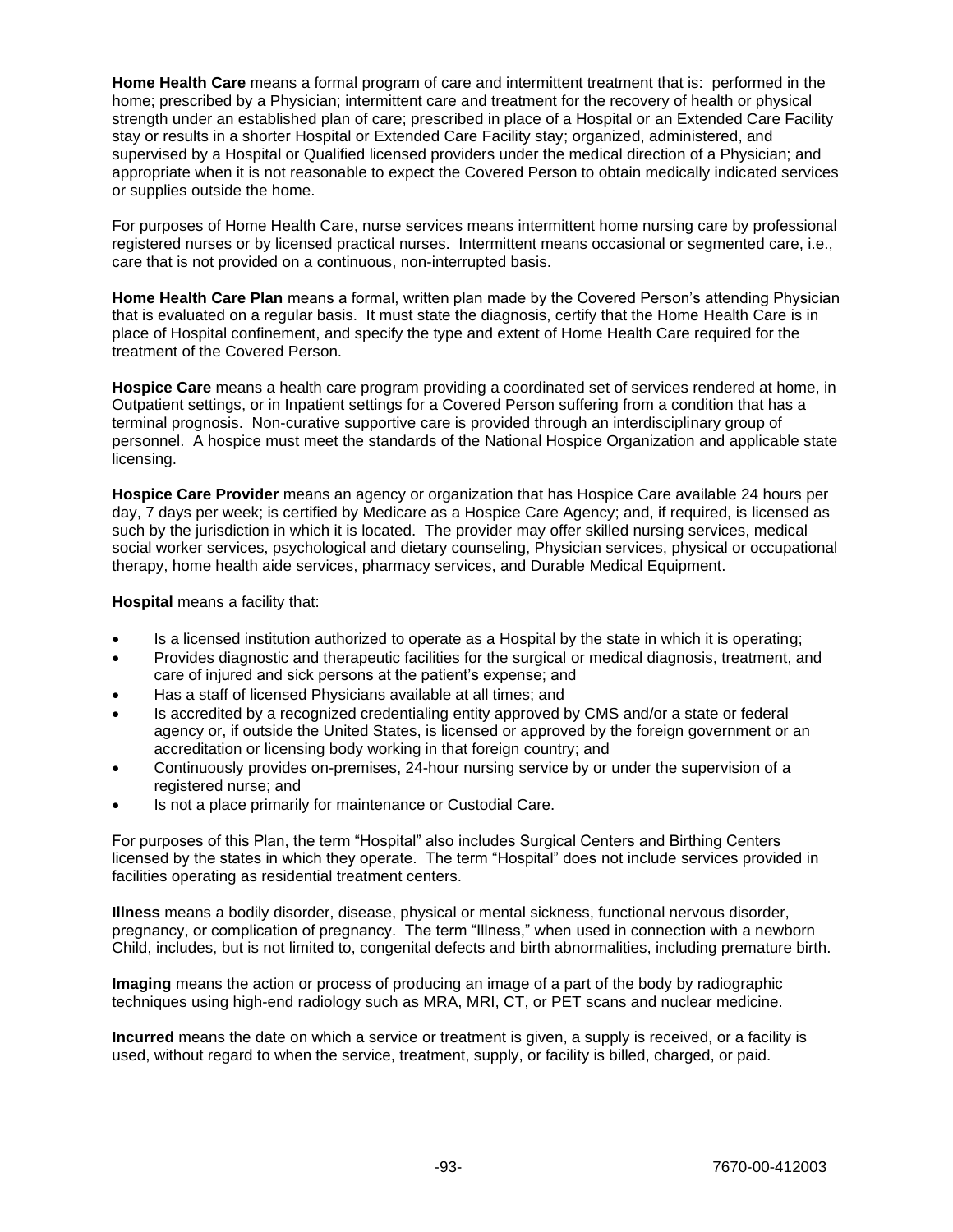**Independent Contractor** means someone who signs an agreement with the employer as an Independent Contractor, or an entity or individual who performs services to or on behalf of the employer who is not an Employee or an officer of the employer and who retains control over how work is completed. The employer who hires the Independent Contractor controls only the outcome of the work and not the performance of the hired service. Determination as to whether an individual or entity is an Independent Contractor will be made consistent with Section 530 of the Internal Revenue Code.

**Infertility Treatment** means services, tests, supplies, devices, or drugs that are intended to promote fertility, achieve a condition of pregnancy, or treat an Illness causing an infertility condition when such treatment is performed in an attempt to bring about a pregnancy.

For purposes of this definition, Infertility Treatment includes, but is not limited to fertility tests and drugs; tests and exams performed to prepare for induced conception; surgical reversal of a sterilized state that was a result of a previous surgery; sperm-enhancement procedures; direct attempts to cause pregnancy by any means, including, but not limited to: hormone therapy or drugs; artificial insemination; in vitro fertilization; Gamete Intrafallopian Transfer (GIFT), or Zygote Intrafallopian Transfer (ZIFT); embryo transfer; and freezing or storage of embryo, eggs, or semen.

**Injury** means a physical harm or disability to the body that is the result of a specific incident caused by external means. The physical harm or disability must have occurred at an identifiable time and place. The term "Injury" does not include Illness or infection of a cut or wound.

**Inpatient** means a registered bed patient using and being charged for room and board at a Hospital or in a Hospital for 24 hours or more. A person is not an Inpatient on any day on which he or she is on leave or otherwise gone from the Hospital, whether or not a room and board charge is made. Observation in a Hospital room will be considered Inpatient treatment if the duration of the observation status exceeds 72 hours.

**Late Enrollee** means a person who enrolls under this Plan other than on:

- The earliest date on which coverage can become effective under the terms of this Plan; or
- A special Enrollment Date for the person as defined by HIPAA.

**Learning Disability** means a group of disorders that results in significant difficulties in one or more of seven areas, including: basic reading skills, reading comprehension, oral expression, listening comprehension, written expression, mathematical calculation, and mathematical reasoning. Specific Learning Disabilities are diagnosed when the individual's achievement on standardized tests in a given area is substantially below that expected for age, schooling, and level of intelligence.

**Legal Guardianship / Legal Guardian** means an individual recognized by a court of law as having the duty of taking care of a person and managing the individual's property and rights.

**Life-Threatening Disease or Condition** means a condition likely to cause death within one year of the request for treatment.

**Manipulation** means the act, process, or instance of manipulating a body part by manual examination and treatment, such as in the reduction of faulty structural relationships by manual means and/or the reduction of fractures or dislocations or the breaking down of adhesions.

**Maximum Benefit** means the maximum amount or the maximum number or days or treatments that are considered a Covered Expense by the Plan.

**Medical Specialty Medications / Injectables** (including gene therapy and CAR-T therapy) means a Prescription drugs used to treat complex, chronic, or rare medical conditions (e.g., cancer, rheumatoid arthritis, hemophilia, HIV, multiple sclerosis, inflammatory bowel disease, psoriasis, and hepatitis). Drugs in this category are typically administered by injection or infusion. Medical Specialty Medications often require special handling (e.g., refrigeration) and ongoing clinical monitoring.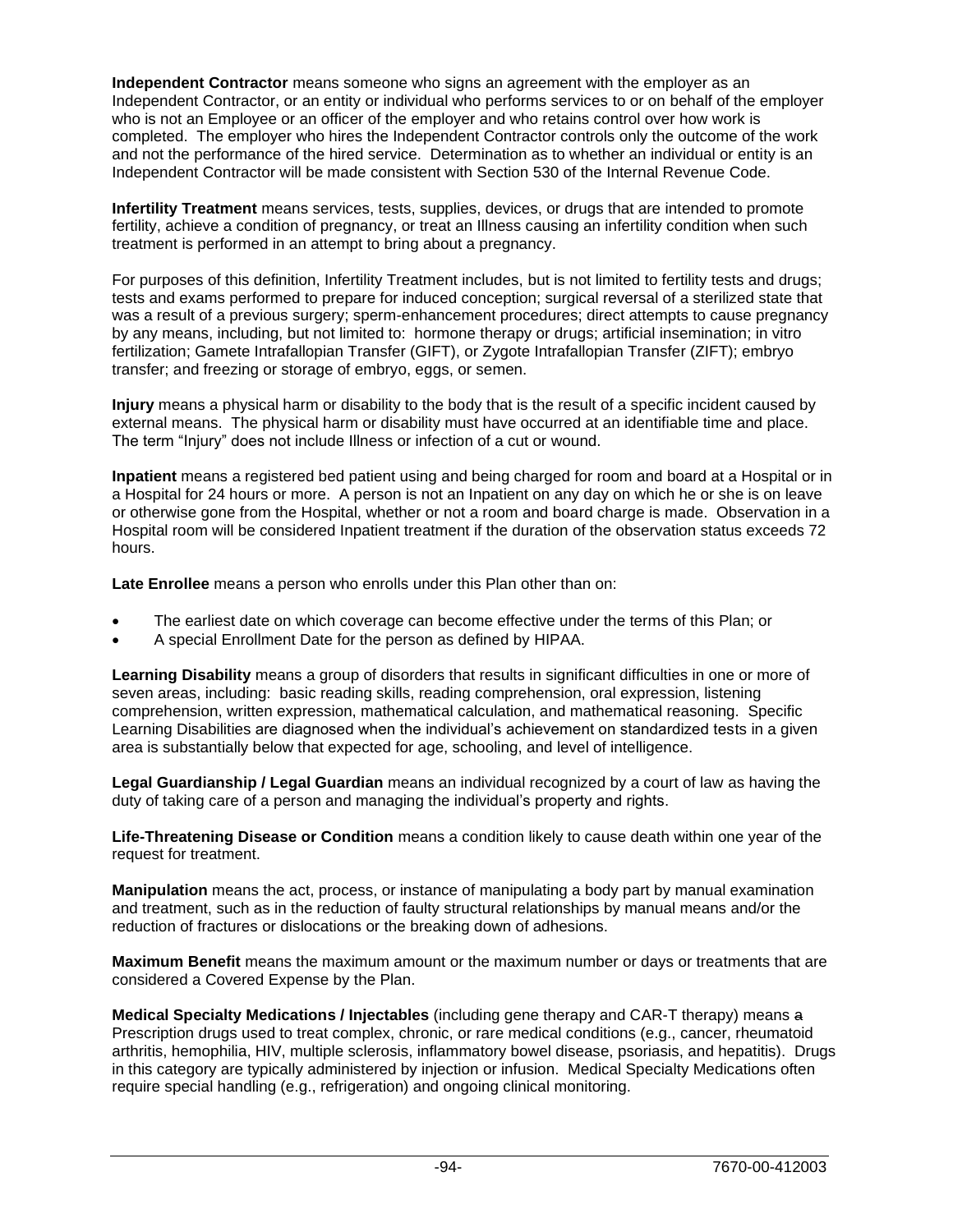**Medically Necessary / Medical Necessity** means health care services provided for the purpose of preventing, evaluating, diagnosing, or treating an Illness, Injury, mental illness, substance use disorder, condition, or disease or its symptoms, that generally meet the following criteria as determined by us or our designee, within our sole discretion:

- In accordance with *Generally Accepted Standards of Medical Practice*; and
- Clinically appropriate, in terms of type, frequency, extent, site, and duration, and considered effective for Your Illness, Injury, mental illness, substance use disorder, or disease or its symptoms; and
- Not mainly for Your convenience or that of Your doctor or other health care provider; and
- Is the most appropriate care, supply, or drug that can be safely provided to the member and is at least as likely as an alternative service or sequence of services to produce equivalent therapeutic or diagnostic results as to the diagnosis or treatment of that patient's Illness, Injury, disease, or symptoms; and
- Clinical factors used when reviewing Medical Necessity for specialty drugs may include review of the progress in use or therapy as compared to other similar products or services, Site of Care, relative safety or effectiveness of specialty drugs, and any applicable prior authorization requirements.

The fact that a Physician has performed, prescribed, recommended, ordered, or approved a service, treatment plan, supply, medicine, equipment, or facility, or that it is the only available procedure or treatment for a condition, does not, in itself, make the utilization of the service, treatment plan, supply, medicine, equipment, or facility Medically Necessary.

*Generally Accepted Standards of Medical Practice* are standards that are based on credible scientific evidence published in peer-reviewed medical literature generally recognized by the relevant medical community, relying primarily on controlled clinical trials, or, if not available, observational studies from more than one institution that suggest a causal relationship between the service or treatment and health outcomes.

If no credible scientific evidence is available, then standards that are based on Physician specialty society recommendations or professional standards of care may be considered. We reserve the right to consult expert opinion in determining whether health care services are Medically Necessary. The decision to apply Physician specialty society recommendations, the choice of expert, and the determination of when to use any such expert opinion will be within our sole discretion.

UnitedHealthcare Clinical Services develops and maintains clinical policies that describe the Generally Accepted Standards of medical Practice scientific evidence, prevailing medical standards, and clinical guidelines supporting our determinations regarding specific services. These clinical policies (as developed by UnitedHealthcare Clinical Services and revised from time to time), are available to Covered Persons by calling UMR at the telephone number on the Plan ID card, and to Physicians and other health care professionals on UnitedHealthcareOnline.com.

**Medicare** means the program of medical care benefits provided under Title XVIII of the Social Security Act, as amended.

**Mental Health Disorder** means a syndrome that is present in an individual and that involves clinically significant disturbance in behavior, emotion regulation, or cognitive functioning. These disturbances are thought to reflect a dysfunction in biological, psychological, or developmental processes that are necessary for mental functioning.

**Morbid Obesity** means a condition in which an individual 18 years of age or older has a Body Mass Index (BMI) of 40 or more, or 35 or more if experiencing health conditions directly related to his or her weight, such as high blood pressure, diabetes, sleep apnea, etc.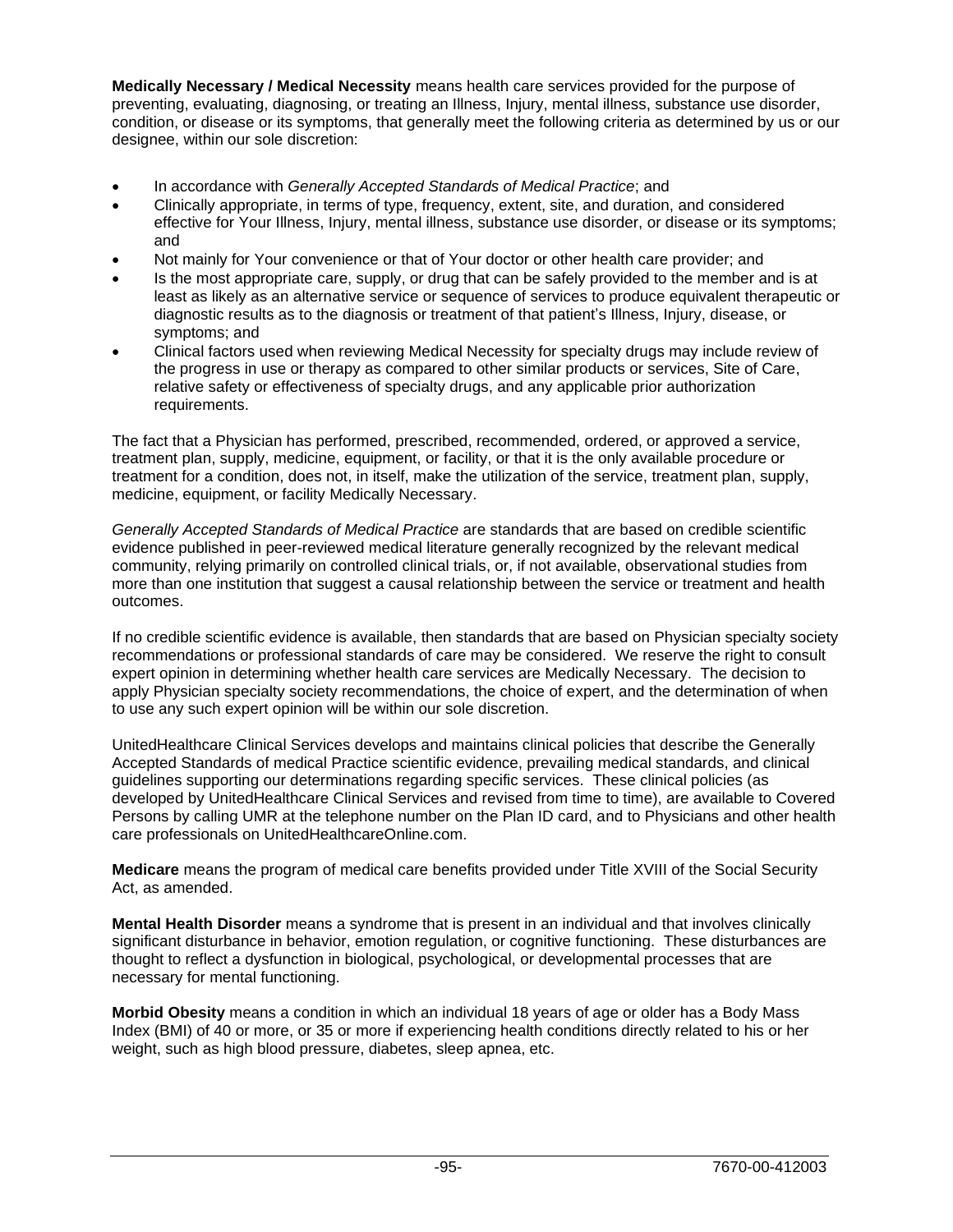**Multiple Surgical Procedures** means that more than one surgical procedure is performed during the same period of anesthesia.

**Negotiated Rate** means the amount that providers have contracted to accept as payment in full for Covered Expenses of the Plan.

**Non-Essential Health Benefit** means any medical benefit that is not an Essential Health Benefit. Please refer to the "Essential Health Benefit" definition.

**Orthognathic Condition** means a skeletal mismatch of the jaw (such as when one jaw is too large or too small, or too far forward or too far back). An Orthognathic Condition may cause overbite, underbite, or open bite. Orthognathic surgery may be performed to correct skeletal mismatches of the jaw.

**Orthotic Appliance** means a brace, splint, cast, or other appliance that is used to support or restrain a weak or deformed part of the body, that is designed for repeated use, that is intended to treat or stabilize a Covered Person's Illness or Injury or improve function, and that is generally not useful to a person in the absence of an Illness or Injury.

**Outpatient** means medical care, treatment, services, or supplies in a facility in which a patient is not registered as a bed patient and for whom room and board charges are not Incurred.

**Palliative Foot Care** means the cutting or removal of corns or calluses unless at least part of the nail root is removed or unless needed to treat a metabolic or peripheral vascular disease; the trimming of nails; other hygienic and preventive maintenance care or debridement, such as cleaning and soaking of the feet and the use of skin creams to maintain the skin tone of both ambulatory and non-ambulatory Covered Persons; and any services performed in the absence of localized Illness, Injury, or symptoms involving the foot.

**Pediatric Services** means services provided to individuals under the age of 19.

**Physician** means any of the following licensed practitioners, acting within the scope of his or her license in the state in which he or she practices, who performs services payable under this Plan: a doctor of medicine (MD), doctor of medical dentistry, including an oral surgeon (DMD), doctor of osteopathy (DO); doctor of podiatric medicine (DPM); doctor of dental surgery (DDS); doctor of chiropractic (DC); doctor of optometry (OPT). Subject to the limitations below, the term "Physician" also includes the following practitioner types: physician assistant (PA), nurse practitioner (NP), certified nurse midwife (CNM), or certified registered nurse anesthetist (CRNA), when, and only when, the practitioner is duly licensed, registered, and/or certified by the state in which he or she practices, the services being provided are within his or her scope of practice, and the services are payable under this Plan.

**Placed for Adoption or Placement for Adoption** means the assumption and retention of a legal obligation for total or partial support of a Child in anticipation of adoption of such Child. The Child's placement with the person terminates upon the termination of such legal obligation.

**Plan** means the AUGLAIZE COUNTY (MEBC) High Deductible Group Health Benefit Plan.

**Plan Participation** means that the Covered Person and the Plan each pay a percentage of the Covered Expenses as listed on the Schedule of Benefits, after the Covered Person pays the Deductible(s).

**Plan Sponsor** means an employer who sponsors a group health plan.

**Prescription** means any order authorized by a medical professional for a Prescription or non-prescription drug that could be a medication or supply for the person for whom it is prescribed. The Prescription must be compliant with applicable laws and regulations and identify the name of the medical professional and the name of the person for whom it is prescribed. It must also identify the name, strength, quantity, and directions for use of the medication or supply prescribed.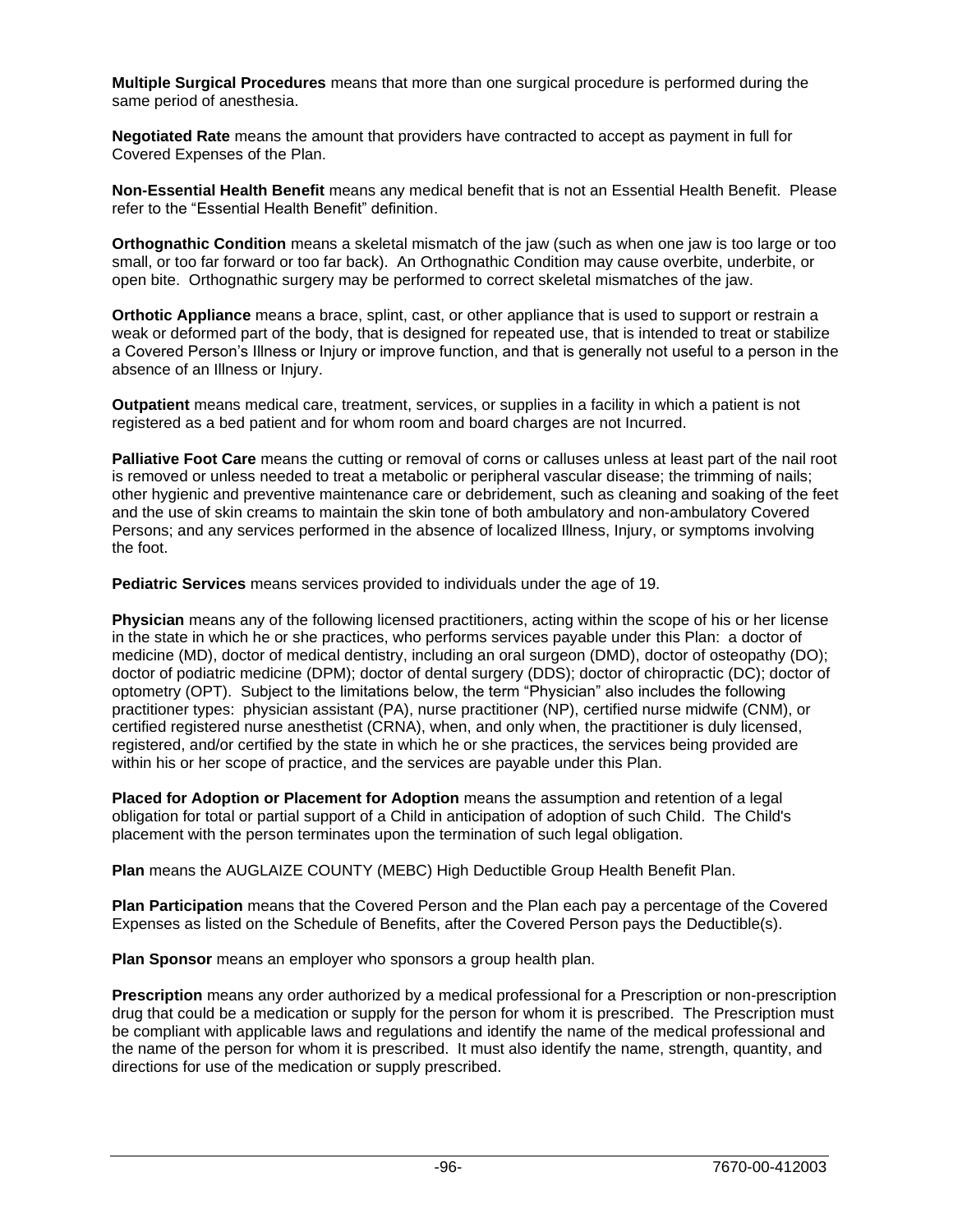**Preventive / Routine Care** means a prescribed standard procedure that is ordered by a Physician to evaluate or assess the Covered Person's health and well-being, screen for possible detection of unrevealed Illness or Injury, improve the Covered Person's health, or extend the Covered Person's life expectancy. Generally, a procedure is routine if there is no personal history of the Illness or Injury for which the Covered Person is being screened, except as required by applicable law. Benefits included as Preventive/Routine Care are listed in the Schedule of Benefits and will be paid subject to any listed limits or maximums. Whether an immunization is considered Preventive/Routine is based upon the recommendations of the Center for Disease Control and Prevention. Preventive/Routine Care does not include benefits specifically excluded by this Plan, or treatment after the diagnosis of an Illness or Injury, except as required by applicable law. For a High Deductible Health Plan, Preventive / Routine Care means care consistent with IRS Code Section 223(c)(2)(c) and as listed in the Schedule of Benefits, that may be paid by a High Deductible Health Plan (HDHP) without the Covered Person satisfying the minimum Deductible under the Plan.

**Prudent Layperson** means a person with average knowledge of health and medicine who is not formally educated or specialized in the field of medicine.

**QMCSO** means a Qualified Medical Child Support Order in accordance with applicable law.

**Qualified** means licensed, registered, and/or certified in accordance with the applicable state law, and the particular service or treatment being provided is within the scope of the license, registration, and/or certification.

**Qualified Provider** means a provider duly licensed, registered, and/or certified by the state in which he or she is practicing, whose scope of practice includes the particular service or treatment being provided that is payable under this Plan.

**Reconstructive Surgery** means surgical procedures performed on abnormal structures of the body caused by congenital Illness or anomaly, Accident, or Illness. The fact that physical appearance may change or improve as a result of Reconstructive Surgery does not classify surgery as Cosmetic Treatment when a physical impairment exists and the surgery restores or improves function.

**Site of Care** means the treatment location where services are rendered, for example, Outpatient Hospital, community office, ambulatory infusion site or home-based settings.

**Surgical Center** means a licensed facility that is under the direction of an organized medical staff of Physicians; has facilities that are equipped and operated primarily for the purpose of performing surgical procedures; has continuous Physician services and registered professional nursing services available whenever a patient is in the facility; generally does not provide Inpatient services or other accommodations; and offers the following services whenever a patient is in the center:

- It provides drug services as needed for medical operations and procedures performed;
- It provides for the physical and emotional well-being of the patients;
- It provides Emergency services;
- It has organized administration structure and maintains statistical and medical records.

**Telehealth** means the practice of health care delivery, diagnosis, consultation, treatment, and transfer of medical data and education using interactive audio, video, or data communications and that is billed by a Physician.

**Telemedicine** means the clinical services provided to patients through electronic communications utilizing a vendor.